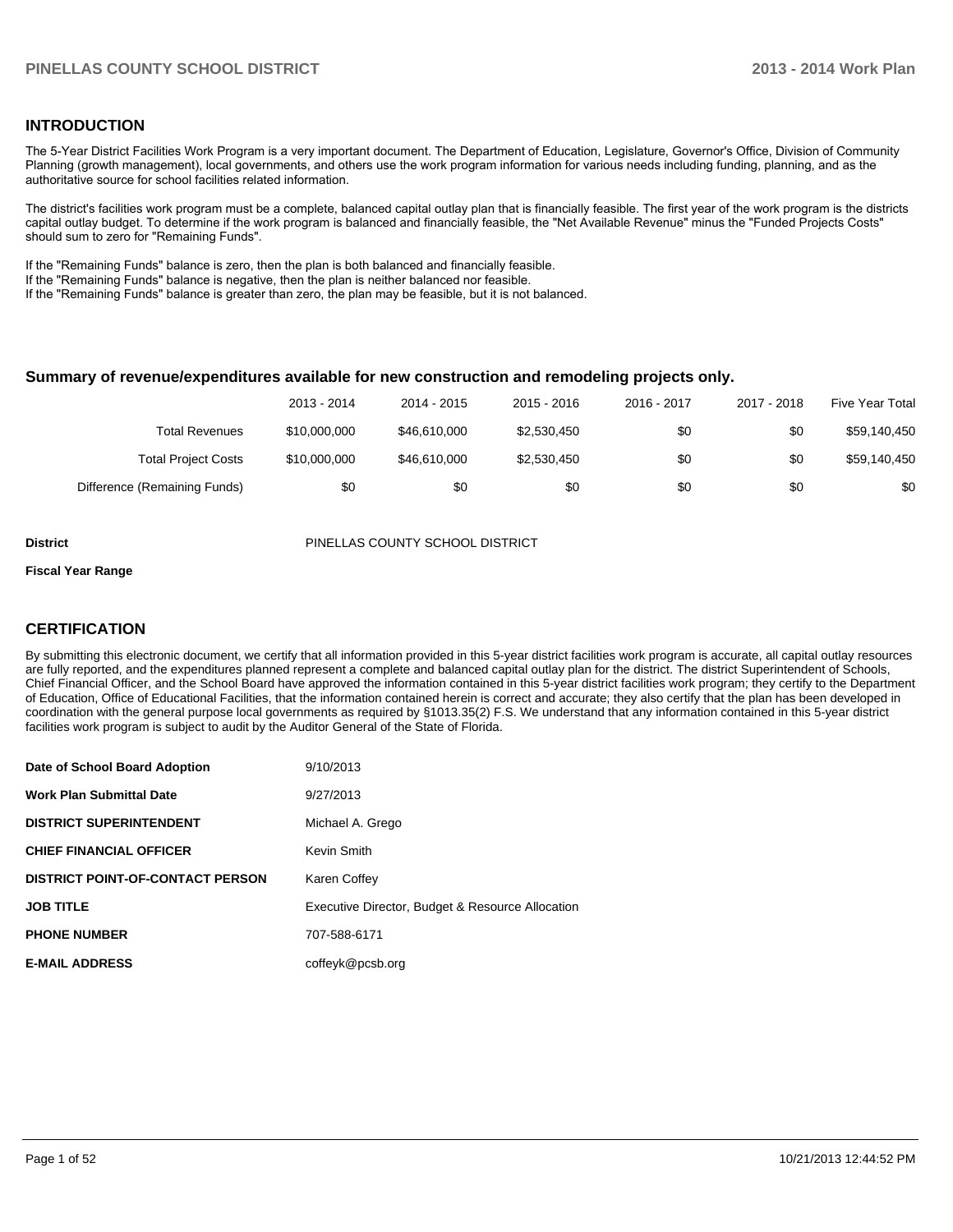# **Expenditures**

#### **Expenditure for Maintenance, Repair and Renovation from 1.50-Mills and PECO**

Annually, prior to the adoption of the district school budget, each school board must prepare a tentative district facilities work program that includes a schedule of major repair and renovation projects necessary to maintain the educational and ancillary facilities of the district.

|                       | Item                                                                                                                                                                                                                                                                                                                                                                                                                                                                                                                                                                                                                                                                                                                                                                                                                                                                                                                                                                                                                                                                                                                                                                                                                                                                                                                                                                                                                                                                                                                                                                                                                                                                                                                                                                                                                                                                                                                                                                                                                                                                                                                                                                                                                                                                                                                                                                                                                                                                                                                                                                                                                                                                                                                                                                                                                                                                                                                                                                                                                                                                                                                                                                                                                                                                                                                                                                                                                                                                                                                                                                                                                                                                                                                                                                                                                                                                                                                                                                                                                                           | 2013 - 2014<br><b>Actual Budget</b> | 2014 - 2015<br>Projected | $2015 - 2016$<br>Projected | 2016 - 2017<br>Projected | 2017 - 2018<br>Projected | <b>Total</b> |
|-----------------------|------------------------------------------------------------------------------------------------------------------------------------------------------------------------------------------------------------------------------------------------------------------------------------------------------------------------------------------------------------------------------------------------------------------------------------------------------------------------------------------------------------------------------------------------------------------------------------------------------------------------------------------------------------------------------------------------------------------------------------------------------------------------------------------------------------------------------------------------------------------------------------------------------------------------------------------------------------------------------------------------------------------------------------------------------------------------------------------------------------------------------------------------------------------------------------------------------------------------------------------------------------------------------------------------------------------------------------------------------------------------------------------------------------------------------------------------------------------------------------------------------------------------------------------------------------------------------------------------------------------------------------------------------------------------------------------------------------------------------------------------------------------------------------------------------------------------------------------------------------------------------------------------------------------------------------------------------------------------------------------------------------------------------------------------------------------------------------------------------------------------------------------------------------------------------------------------------------------------------------------------------------------------------------------------------------------------------------------------------------------------------------------------------------------------------------------------------------------------------------------------------------------------------------------------------------------------------------------------------------------------------------------------------------------------------------------------------------------------------------------------------------------------------------------------------------------------------------------------------------------------------------------------------------------------------------------------------------------------------------------------------------------------------------------------------------------------------------------------------------------------------------------------------------------------------------------------------------------------------------------------------------------------------------------------------------------------------------------------------------------------------------------------------------------------------------------------------------------------------------------------------------------------------------------------------------------------------------------------------------------------------------------------------------------------------------------------------------------------------------------------------------------------------------------------------------------------------------------------------------------------------------------------------------------------------------------------------------------------------------------------------------------------------------------------|-------------------------------------|--------------------------|----------------------------|--------------------------|--------------------------|--------------|
| <b>HVAC</b>           |                                                                                                                                                                                                                                                                                                                                                                                                                                                                                                                                                                                                                                                                                                                                                                                                                                                                                                                                                                                                                                                                                                                                                                                                                                                                                                                                                                                                                                                                                                                                                                                                                                                                                                                                                                                                                                                                                                                                                                                                                                                                                                                                                                                                                                                                                                                                                                                                                                                                                                                                                                                                                                                                                                                                                                                                                                                                                                                                                                                                                                                                                                                                                                                                                                                                                                                                                                                                                                                                                                                                                                                                                                                                                                                                                                                                                                                                                                                                                                                                                                                | \$0                                 | \$0                      | \$0                        | \$0                      | \$0 <sub>0</sub>         | \$0          |
|                       | Locations: No Locations for this expenditure.                                                                                                                                                                                                                                                                                                                                                                                                                                                                                                                                                                                                                                                                                                                                                                                                                                                                                                                                                                                                                                                                                                                                                                                                                                                                                                                                                                                                                                                                                                                                                                                                                                                                                                                                                                                                                                                                                                                                                                                                                                                                                                                                                                                                                                                                                                                                                                                                                                                                                                                                                                                                                                                                                                                                                                                                                                                                                                                                                                                                                                                                                                                                                                                                                                                                                                                                                                                                                                                                                                                                                                                                                                                                                                                                                                                                                                                                                                                                                                                                  |                                     |                          |                            |                          |                          |              |
| Flooring              | \$0<br>\$0<br>\$0<br>\$187,000                                                                                                                                                                                                                                                                                                                                                                                                                                                                                                                                                                                                                                                                                                                                                                                                                                                                                                                                                                                                                                                                                                                                                                                                                                                                                                                                                                                                                                                                                                                                                                                                                                                                                                                                                                                                                                                                                                                                                                                                                                                                                                                                                                                                                                                                                                                                                                                                                                                                                                                                                                                                                                                                                                                                                                                                                                                                                                                                                                                                                                                                                                                                                                                                                                                                                                                                                                                                                                                                                                                                                                                                                                                                                                                                                                                                                                                                                                                                                                                                                 |                                     |                          |                            |                          |                          |              |
| Locations:<br>Roofing | 49TH STREET BUS COMPOUND, ANONA ELEMENTARY, AZALEA ELEMENTARY, AZALEA MIDDLE, BARDMOOR ELEMENTARY,<br>BAUDER ELEMENTARY, BAY POINT ELEMENTARY, BAY POINT MIDDLE, BAY VISTA FUNDAMENTAL ELEMENTARY, BAYSIDE HIGH,<br>BEAR CREEK ELEMENTARY, BELCHER ELEMENTARY, BELLEAIR ELEMENTARY, BERNICE JOHNSON STUDENT SERVICES CENTER,<br>BLANTON ELEMENTARY, BOCA CIEGA SENIOR HIGH, BROOKER CREEK ELEMENTARY, CALVIN A. HUNSINGER SCHOOL,<br>CAMPBELL PARK ELEMENTARY, CAREER ACADEMIES OF SEMINOLE, CENTER FOR PROFESSIONAL EDUCATION, CLEARVIEW<br>AVENUE ELEMENTARY, CLEARWATER FUNDAMENTAL MIDDLE, CLEARWATER HIGH, CLEARWATER INTERMEDIATE, CLEVELAND<br>BUS COMPOUND, COACHMAN SERVICE CENTER, COUNTRYSIDE HIGH, CROSS BAYOU ELEMENTARY, CURLEW CREEK<br>ELEMENTARY, CURTIS FUNDAMENTAL ELEMENTARY, CURTIS FUNDAMENTAL ELEMENTARY (OLD), CYPRESS WOODS<br>ELEMENTARY, DISSTON GIFTED PROGRAM, DIXIE M HOLLINS SENIOR HIGH, DOUG JAMERSON ELEMENTARY, DUNEDIN<br>ELEMENTARY. DUNEDIN HIGH. DUNEDIN HIGHLAND MIDDLE. EAST LAKE HIGH. EISENHOWER ELEMENTARY. ENTERPRISE<br>VILLAGE, GUS A. STAVROS INSTITUTE, EUCLID CENTER, FAIRMOUNT PARK ELEMENTARY, FOREST LAKES ELEMENTARY,<br>FRONTIER ELEMENTARY, FUGUITT ELEMENTARY, GARRISON-JONES ELEMENTARY, GIBBS SENIOR HIGH, GULF BEACHES<br>ELEMENTARY, GULFPORT ELEMENTARY, HAMILTON DISSTON SCHOOL, HARRIS TIPS CENTER, HIGH POINT ELEMENTARY, HIGH<br>POINT SERVICE CENTER, HIGHLAND LAKES ELEMENTARY, JAMES B. SANDERLIN PK-8, JOHN HOPKINS MIDDLE, JOHN M SEXTON<br>ELEMENTARY, JOSEPH L CARWISE MIDDLE, KINGS HIGHWAY ELEMENTARY, LAKE SAINT GEORGE ELEMENTARY, LAKEVIEW<br>FUNDAMENTAL ELEMENTARY. LAKEWOOD ELEMENTARY. LAKEWOOD HIGH. LARGO CENTRAL ELEMENTARY. LARGO MIDDLE.<br>LARGO SENIOR HIGH, LEALMAN AVENUE ELEMENTARY, LEALMAN BUS COMPOUND, LEALMAN INTERMEDIATE, LEILA DAVIS<br>IELEMENTARY, LYNCH ELEMENTARY, MADEIRA BEACH FUNDAMENTAL K-8, MARJORIE KINNAN RAWLINGS ELEMENTARY, MAXIMO<br>ELEMENTARY, MCMULLEN-BOOTH ELEMENTARY, MEADOWLAWN MIDDLE, MELROSE ELEMENTARY, MILDRED HELMS<br>ELEMENTARY, MORGAN FITZGERALD MIDDLE, MOUNT VERNON ELEMENTARY, NEW HEIGHTS ELEMENTARY, NINA HARRIS<br>EXCEPTIONAL STUDENT EDUCATION CENTER, NORTH SHORE ELEMENTARY, NORTH WARD ELEMENTARY (CLEARWATER),<br>NORTH WARD SECONDARY SCHOOL, NORTHEAST HIGH, NORTHWEST ELEMENTARY, NORWOOD SECONDARY SCHOOL, OAK<br>GROVE MIDDLE. OAKHURST ELEMENTARY. OLDSMAR ELEMENTARY. OLDSMAR SCHOOL SERVICE CENTER. ORANGE GROVE<br>ELEMENTARY, OSCEOLA FUNDAMENTAL HIGH, OSCEOLA MIDDLE, OZONA ELEMENTARY, PALM HARBOR ELEMENTARY, PALM<br>HARBOR MIDDLE, PALM HARBOR UNIVERSITY SENIOR HIGH, PASADENA FUNDAMENTAL ELEMENTARY, PAUL B STEPHENS<br>EXCEPTIONAL STUDENT EDUCATION CTR, PERKINS ELEMENTARY, PINELLAS CENTRAL ELEMENTARY, PINELLAS COUNTY<br>SCHOOL ADMINISTRATION BUILDING, PINELLAS PARK ELEMENTARY, PINELLAS PARK MIDDLE, PINELLAS PARK SENIOR HIGH,<br>PINELLAS SECONDARY SCHOOL, PLUMB ELEMENTARY, PONCE DE LEON ELEMENTARY, PTEC - CLEARWATER CAMPUS, PTEC -<br>IST PETERSBURG CAMPUS, REGION II OFFICE - ELEMENTARY SCHOOL PROGRAMS, RICHARD L SANDERS SCHOOL, RIDGECREST<br>ELEMENTARY, RIO VISTA ELEMENTARY, ROBINSON SCHOOL SERVICE CENTER, SAFETY HARBOR ELEMENTARY, SAFETY<br>HARBOR MIDDLE, SAN JOSE ELEMENTARY, SANDY LANE ELEMENTARY, SAWGRASS LAKE ELEMENTARY, SEMINOLE<br>ELEMENTARY, SEMINOLE HIGH, SEMINOLE MIDDLE, SEVENTY-FOURTH STREET ELEMENTARY, SHORE ACRES ELEMENTARY,<br>SKYCREST ELEMENTARY, SKYVIEW ELEMENTARY, SOUTH WARD ELEMENTARY, SOUTHERN OAK ELEMENTARY, SOUTHSIDE<br>FUNDAMENTAL MIDDLE, ST PETERSBURG HIGH, STARKEY ELEMENTARY, SUNSET HILLS ELEMENTARY, SUTHERLAND<br>ELEMENTARY, TARPON SPRINGS BUS GARAGE, TARPON SPRINGS ELEMENTARY, TARPON SPRINGS FUNDAMENTAL<br>ELEMENTARY, TARPON SPRINGS MIDDLE, TARPON SPRINGS SENIOR HIGH, THURGOOD MARSHALL FUNDAMENTAL MIDDLE,<br>TITLE ONE CENTER, TOMLINSON ADULT LEARNING CENTER, TYRONE MIDDLE, WALSINGHAM ELEMENTARY, WALTER POWNALL<br>SERVICE CENTER, WESTGATE ELEMENTARY, WOODLAWN ELEMENTARY | \$1,241,000                         | \$0                      | \$0]                       | \$0                      | \$0                      | \$1,241,000  |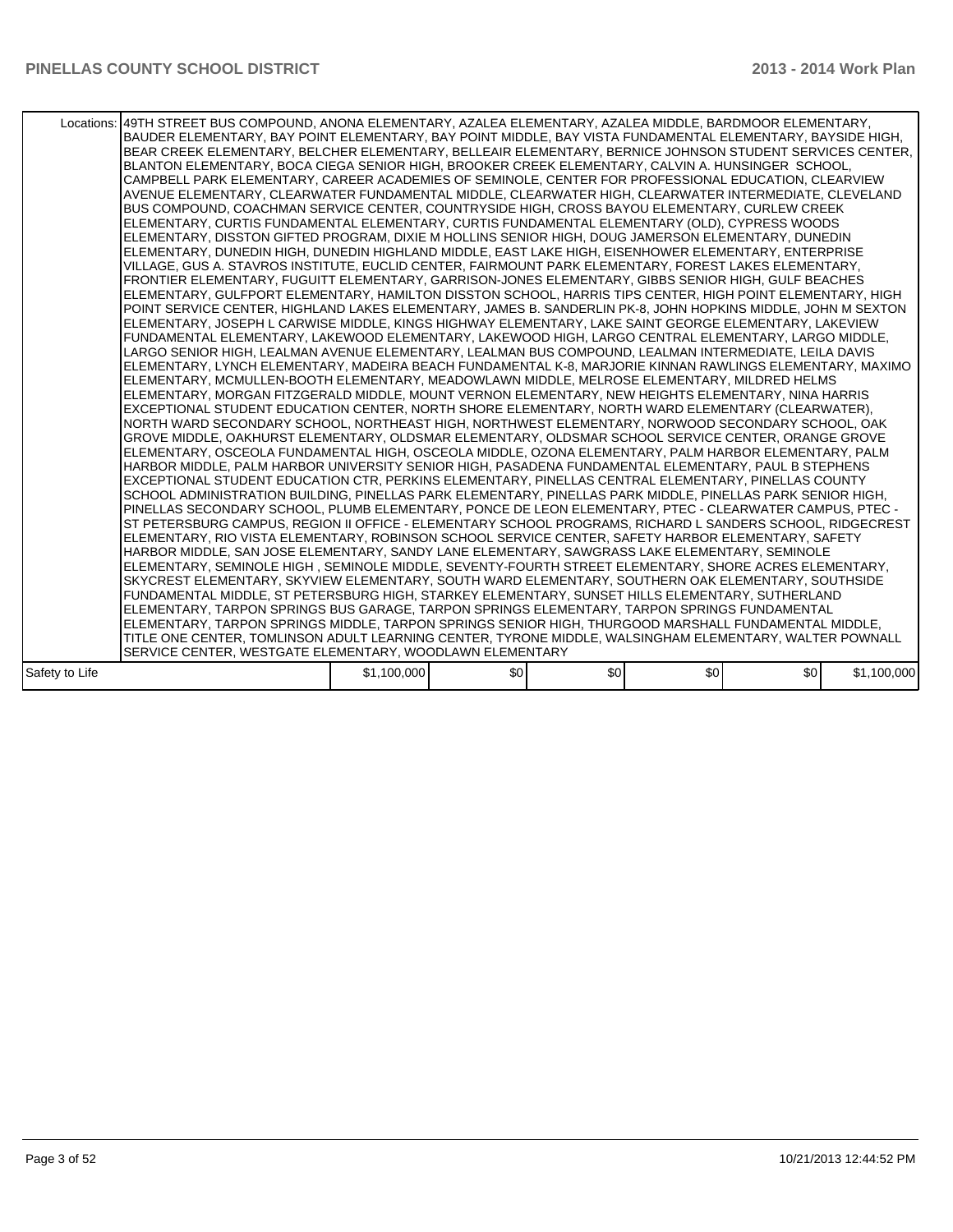| :  49TH STREET BUS COMPOUND, ANONA ELEMENTARY, AZALEA ELEMENTARY, AZALEA MIDDLE, BARDMOOR ELEMENTARY,<br>Locations: | BAUDER ELEMENTARY, BAY POINT ELEMENTARY, BAY POINT MIDDLE, BAY VISTA FUNDAMENTAL ELEMENTARY, BAYSIDE HIGH,<br>BEAR CREEK ELEMENTARY, BELCHER ELEMENTARY, BELLEAIR ELEMENTARY, BERNICE JOHNSON STUDENT SERVICES CENTER,<br>BLANTON ELEMENTARY, BOCA CIEGA SENIOR HIGH, BROOKER CREEK ELEMENTARY, CALVIN A. HUNSINGER SCHOOL,<br>CAMPBELL PARK ELEMENTARY, CAREER ACADEMIES OF SEMINOLE, CENTER FOR PROFESSIONAL EDUCATION, CLEARVIEW<br>AVENUE ELEMENTARY, CLEARWATER FUNDAMENTAL MIDDLE, CLEARWATER HIGH, CLEARWATER INTERMEDIATE, CLEVELAND<br>BUS COMPOUND, COACHMAN SERVICE CENTER, COUNTRYSIDE HIGH, CROSS BAYOU ELEMENTARY, CURLEW CREEK<br>ELEMENTARY, CURTIS FUNDAMENTAL ELEMENTARY, CURTIS FUNDAMENTAL ELEMENTARY (OLD), CYPRESS WOODS<br>ELEMENTARY, DISSTON GIFTED PROGRAM, DIXIE M HOLLINS SENIOR HIGH, DOUG JAMERSON ELEMENTARY, DUNEDIN<br>ELEMENTARY, DUNEDIN HIGH, DUNEDIN HIGHLAND MIDDLE, EAST LAKE HIGH, EISENHOWER ELEMENTARY, ENTERPRISE<br>VILLAGE, GUS A. STAVROS INSTITUTE, EUCLID CENTER, FAIRMOUNT PARK ELEMENTARY, FOREST LAKES ELEMENTARY,<br>FRONTIER ELEMENTARY. FUGUITT ELEMENTARY. GARRISON-JONES ELEMENTARY. GIBBS SENIOR HIGH. GULF BEACHES<br>ELEMENTARY, GULFPORT ELEMENTARY, HAMILTON DISSTON SCHOOL, HARRIS TIPS CENTER, HIGH POINT ELEMENTARY, HIGH<br>POINT SERVICE CENTER, HIGHLAND LAKES ELEMENTARY, JAMES B. SANDERLIN PK-8, JOHN HOPKINS MIDDLE, JOHN M SEXTON<br>ELEMENTARY, JOSEPH L CARWISE MIDDLE, KINGS HIGHWAY ELEMENTARY, LAKE SAINT GEORGE ELEMENTARY, LAKEVIEW<br>FUNDAMENTAL ELEMENTARY, LAKEWOOD ELEMENTARY, LAKEWOOD HIGH, LARGO CENTRAL ELEMENTARY, LARGO MIDDLE,<br>LARGO SENIOR HIGH, LEALMAN AVENUE ELEMENTARY, LEALMAN BUS COMPOUND, LEALMAN INTERMEDIATE, LEILA DAVIS<br>ELEMENTARY, LYNCH ELEMENTARY, MADEIRA BEACH FUNDAMENTAL K-8, MARJORIE KINNAN RAWLINGS ELEMENTARY, MAXIMO<br>ELEMENTARY, MCMULLEN-BOOTH ELEMENTARY, MEADOWLAWN MIDDLE, MELROSE ELEMENTARY, MILDRED HELMS<br>ELEMENTARY, MORGAN FITZGERALD MIDDLE, MOUNT VERNON ELEMENTARY, NEW HEIGHTS ELEMENTARY, NINA HARRIS<br>EXCEPTIONAL STUDENT EDUCATION CENTER, NORTH SHORE ELEMENTARY, NORTH WARD ELEMENTARY (CLEARWATER),<br>NORTH WARD SECONDARY SCHOOL, NORTHEAST HIGH, NORTHWEST ELEMENTARY, NORWOOD SECONDARY SCHOOL, OAK<br>GROVE MIDDLE, OAKHURST ELEMENTARY, OLDSMAR ELEMENTARY, OLDSMAR SCHOOL SERVICE CENTER, ORANGE GROVE<br>ELEMENTARY, OSCEOLA FUNDAMENTAL HIGH, OSCEOLA MIDDLE, OZONA ELEMENTARY, PALM HARBOR ELEMENTARY, PALM<br>HARBOR MIDDLE. PALM HARBOR UNIVERSITY SENIOR HIGH. PASADENA FUNDAMENTAL ELEMENTARY. PAUL B STEPHENS<br>EXCEPTIONAL STUDENT EDUCATION CTR, PERKINS ELEMENTARY, PINELLAS CENTRAL ELEMENTARY, PINELLAS COUNTY<br>SCHOOL ADMINISTRATION BUILDING, PINELLAS PARK ELEMENTARY, PINELLAS PARK MIDDLE, PINELLAS PARK SENIOR HIGH,<br>PINELLAS SECONDARY SCHOOL, PLUMB ELEMENTARY, PONCE DE LEON ELEMENTARY, PTEC - CLEARWATER CAMPUS, PTEC -<br>ST PETERSBURG CAMPUS, REGION II OFFICE - ELEMENTARY SCHOOL PROGRAMS, RICHARD L SANDERS SCHOOL, RIDGECREST<br>ELEMENTARY, RIO VISTA ELEMENTARY, ROBINSON SCHOOL SERVICE CENTER, SAFETY HARBOR ELEMENTARY, SAFETY<br>HARBOR MIDDLE, SAN JOSE ELEMENTARY, SANDY LANE ELEMENTARY, SAWGRASS LAKE ELEMENTARY, SEMINOLE<br>ELEMENTARY, SEMINOLE HIGH, SEMINOLE MIDDLE, SEVENTY-FOURTH STREET ELEMENTARY, SHORE ACRES ELEMENTARY,<br>SKYCREST ELEMENTARY, SKYVIEW ELEMENTARY, SOUTH WARD ELEMENTARY, SOUTHERN OAK ELEMENTARY, SOUTHSIDE<br>FUNDAMENTAL MIDDLE, ST PETERSBURG HIGH, STARKEY ELEMENTARY, SUNSET HILLS ELEMENTARY, SUTHERLAND<br>ELEMENTARY, TARPON SPRINGS BUS GARAGE, TARPON SPRINGS ELEMENTARY, TARPON SPRINGS FUNDAMENTAL<br>ELEMENTARY, TARPON SPRINGS MIDDLE, TARPON SPRINGS SENIOR HIGH, THURGOOD MARSHALL FUNDAMENTAL MIDDLE,<br>TITLE ONE CENTER, TOMLINSON ADULT LEARNING CENTER, TYRONE MIDDLE, WALSINGHAM ELEMENTARY, WALTER POWNALL<br>SERVICE CENTER. WESTGATE ELEMENTARY, WOODLAWN ELEMENTARY<br>\$0<br>\$0<br>\$0<br>\$0<br>\$0<br>\$0 <br>Locations: No Locations for this expenditure. |           |     |     |     |     |           |  |  |  |  |
|---------------------------------------------------------------------------------------------------------------------|------------------------------------------------------------------------------------------------------------------------------------------------------------------------------------------------------------------------------------------------------------------------------------------------------------------------------------------------------------------------------------------------------------------------------------------------------------------------------------------------------------------------------------------------------------------------------------------------------------------------------------------------------------------------------------------------------------------------------------------------------------------------------------------------------------------------------------------------------------------------------------------------------------------------------------------------------------------------------------------------------------------------------------------------------------------------------------------------------------------------------------------------------------------------------------------------------------------------------------------------------------------------------------------------------------------------------------------------------------------------------------------------------------------------------------------------------------------------------------------------------------------------------------------------------------------------------------------------------------------------------------------------------------------------------------------------------------------------------------------------------------------------------------------------------------------------------------------------------------------------------------------------------------------------------------------------------------------------------------------------------------------------------------------------------------------------------------------------------------------------------------------------------------------------------------------------------------------------------------------------------------------------------------------------------------------------------------------------------------------------------------------------------------------------------------------------------------------------------------------------------------------------------------------------------------------------------------------------------------------------------------------------------------------------------------------------------------------------------------------------------------------------------------------------------------------------------------------------------------------------------------------------------------------------------------------------------------------------------------------------------------------------------------------------------------------------------------------------------------------------------------------------------------------------------------------------------------------------------------------------------------------------------------------------------------------------------------------------------------------------------------------------------------------------------------------------------------------------------------------------------------------------------------------------------------------------------------------------------------------------------------------------------------------------------------------------------------------------------------------------------------------------------------------------------------------------------------------------------------------------------------------------------------------------------------------------------------------------------------------------------------------------------------|-----------|-----|-----|-----|-----|-----------|--|--|--|--|
| Fencing                                                                                                             |                                                                                                                                                                                                                                                                                                                                                                                                                                                                                                                                                                                                                                                                                                                                                                                                                                                                                                                                                                                                                                                                                                                                                                                                                                                                                                                                                                                                                                                                                                                                                                                                                                                                                                                                                                                                                                                                                                                                                                                                                                                                                                                                                                                                                                                                                                                                                                                                                                                                                                                                                                                                                                                                                                                                                                                                                                                                                                                                                                                                                                                                                                                                                                                                                                                                                                                                                                                                                                                                                                                                                                                                                                                                                                                                                                                                                                                                                                                                                                                                                                    |           |     |     |     |     |           |  |  |  |  |
|                                                                                                                     |                                                                                                                                                                                                                                                                                                                                                                                                                                                                                                                                                                                                                                                                                                                                                                                                                                                                                                                                                                                                                                                                                                                                                                                                                                                                                                                                                                                                                                                                                                                                                                                                                                                                                                                                                                                                                                                                                                                                                                                                                                                                                                                                                                                                                                                                                                                                                                                                                                                                                                                                                                                                                                                                                                                                                                                                                                                                                                                                                                                                                                                                                                                                                                                                                                                                                                                                                                                                                                                                                                                                                                                                                                                                                                                                                                                                                                                                                                                                                                                                                                    |           |     |     |     |     |           |  |  |  |  |
| Parking                                                                                                             |                                                                                                                                                                                                                                                                                                                                                                                                                                                                                                                                                                                                                                                                                                                                                                                                                                                                                                                                                                                                                                                                                                                                                                                                                                                                                                                                                                                                                                                                                                                                                                                                                                                                                                                                                                                                                                                                                                                                                                                                                                                                                                                                                                                                                                                                                                                                                                                                                                                                                                                                                                                                                                                                                                                                                                                                                                                                                                                                                                                                                                                                                                                                                                                                                                                                                                                                                                                                                                                                                                                                                                                                                                                                                                                                                                                                                                                                                                                                                                                                                                    | \$0       | \$0 | \$0 | \$0 | \$0 | \$0       |  |  |  |  |
|                                                                                                                     | Locations: No Locations for this expenditure.                                                                                                                                                                                                                                                                                                                                                                                                                                                                                                                                                                                                                                                                                                                                                                                                                                                                                                                                                                                                                                                                                                                                                                                                                                                                                                                                                                                                                                                                                                                                                                                                                                                                                                                                                                                                                                                                                                                                                                                                                                                                                                                                                                                                                                                                                                                                                                                                                                                                                                                                                                                                                                                                                                                                                                                                                                                                                                                                                                                                                                                                                                                                                                                                                                                                                                                                                                                                                                                                                                                                                                                                                                                                                                                                                                                                                                                                                                                                                                                      |           |     |     |     |     |           |  |  |  |  |
| Electrical                                                                                                          |                                                                                                                                                                                                                                                                                                                                                                                                                                                                                                                                                                                                                                                                                                                                                                                                                                                                                                                                                                                                                                                                                                                                                                                                                                                                                                                                                                                                                                                                                                                                                                                                                                                                                                                                                                                                                                                                                                                                                                                                                                                                                                                                                                                                                                                                                                                                                                                                                                                                                                                                                                                                                                                                                                                                                                                                                                                                                                                                                                                                                                                                                                                                                                                                                                                                                                                                                                                                                                                                                                                                                                                                                                                                                                                                                                                                                                                                                                                                                                                                                                    | \$935,000 | \$0 | \$0 | \$0 | \$0 | \$935,000 |  |  |  |  |
|                                                                                                                     |                                                                                                                                                                                                                                                                                                                                                                                                                                                                                                                                                                                                                                                                                                                                                                                                                                                                                                                                                                                                                                                                                                                                                                                                                                                                                                                                                                                                                                                                                                                                                                                                                                                                                                                                                                                                                                                                                                                                                                                                                                                                                                                                                                                                                                                                                                                                                                                                                                                                                                                                                                                                                                                                                                                                                                                                                                                                                                                                                                                                                                                                                                                                                                                                                                                                                                                                                                                                                                                                                                                                                                                                                                                                                                                                                                                                                                                                                                                                                                                                                                    |           |     |     |     |     |           |  |  |  |  |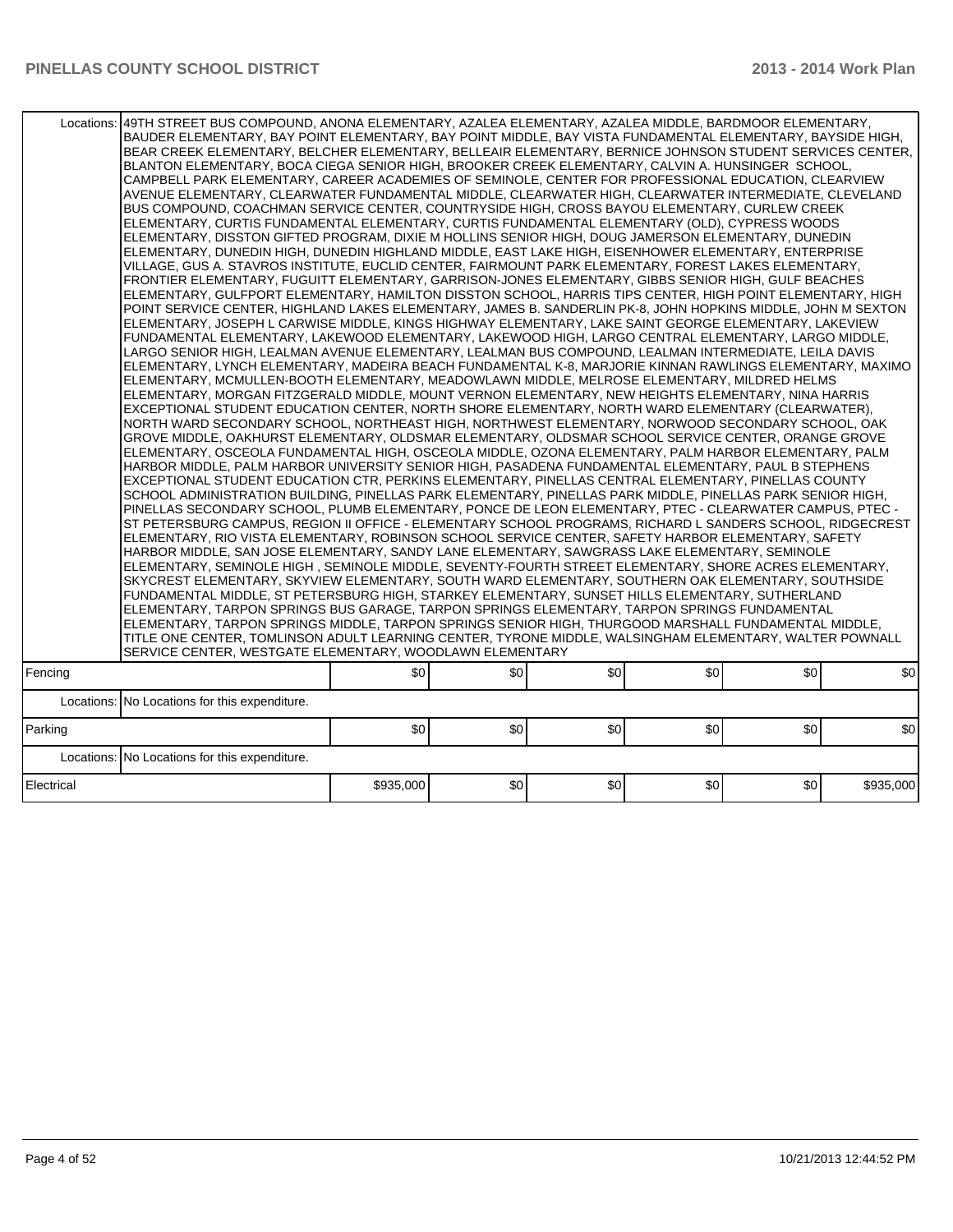|            | Locations:   49TH STREET BUS COMPOUND, ANONA ELEMENTARY, AZALEA ELEMENTARY, AZALEA MIDDLE, BARDMOOR ELEMENTARY,<br>BAUDER ELEMENTARY, BAY POINT ELEMENTARY, BAY POINT MIDDLE, BAY VISTA FUNDAMENTAL ELEMENTARY, BAYSIDE HIGH,<br>BEAR CREEK ELEMENTARY, BELCHER ELEMENTARY, BELLEAIR ELEMENTARY, BERNICE JOHNSON STUDENT SERVICES CENTER,<br>BLANTON ELEMENTARY, BOCA CIEGA SENIOR HIGH, BROOKER CREEK ELEMENTARY, CALVIN A. HUNSINGER SCHOOL,<br>CAMPBELL PARK ELEMENTARY, CAREER ACADEMIES OF SEMINOLE, CENTER FOR PROFESSIONAL EDUCATION, CLEARVIEW<br>AVENUE ELEMENTARY, CLEARWATER FUNDAMENTAL MIDDLE, CLEARWATER HIGH, CLEARWATER INTERMEDIATE, CLEVELAND<br>BUS COMPOUND, COACHMAN SERVICE CENTER, COUNTRYSIDE HIGH, CROSS BAYOU ELEMENTARY, CURLEW CREEK<br>ELEMENTARY, CURTIS FUNDAMENTAL ELEMENTARY, CURTIS FUNDAMENTAL ELEMENTARY (OLD), CYPRESS WOODS<br>ELEMENTARY, DISSTON GIFTED PROGRAM, DIXIE M HOLLINS SENIOR HIGH, DOUG JAMERSON ELEMENTARY, DUNEDIN<br>ELEMENTARY, DUNEDIN HIGH, DUNEDIN HIGHLAND MIDDLE, EAST LAKE HIGH, EISENHOWER ELEMENTARY, ENTERPRISE<br>VILLAGE, GUS A. STAVROS INSTITUTE, EUCLID CENTER, FAIRMOUNT PARK ELEMENTARY, FOREST LAKES ELEMENTARY,<br>FRONTIER ELEMENTARY, FUGUITT ELEMENTARY, GARRISON-JONES ELEMENTARY, GIBBS SENIOR HIGH, GULF BEACHES<br>ELEMENTARY, GULFPORT ELEMENTARY, HAMILTON DISSTON SCHOOL, HARRIS TIPS CENTER, HIGH POINT ELEMENTARY, HIGH<br>POINT SERVICE CENTER, HIGHLAND LAKES ELEMENTARY, JAMES B. SANDERLIN PK-8, JOHN HOPKINS MIDDLE, JOHN M SEXTON<br>ELEMENTARY, JOSEPH L CARWISE MIDDLE, KINGS HIGHWAY ELEMENTARY, LAKE SAINT GEORGE ELEMENTARY, LAKEVIEW<br>FUNDAMENTAL ELEMENTARY. LAKEWOOD ELEMENTARY. LAKEWOOD HIGH. LARGO CENTRAL ELEMENTARY. LARGO MIDDLE.<br>LARGO SENIOR HIGH, LEALMAN AVENUE ELEMENTARY, LEALMAN BUS COMPOUND, LEALMAN INTERMEDIATE, LEILA DAVIS<br>ELEMENTARY, LYNCH ELEMENTARY, MADEIRA BEACH FUNDAMENTAL K-8, MARJORIE KINNAN RAWLINGS ELEMENTARY, MAXIMO<br>ELEMENTARY, MCMULLEN-BOOTH ELEMENTARY, MEADOWLAWN MIDDLE, MELROSE ELEMENTARY, MILDRED HELMS<br>ELEMENTARY, MORGAN FITZGERALD MIDDLE, MOUNT VERNON ELEMENTARY, NEW HEIGHTS ELEMENTARY, NINA HARRIS<br>EXCEPTIONAL STUDENT EDUCATION CENTER, NORTH SHORE ELEMENTARY, NORTH WARD ELEMENTARY (CLEARWATER),<br>NORTH WARD SECONDARY SCHOOL, NORTHEAST HIGH, NORTHWEST ELEMENTARY, NORWOOD SECONDARY SCHOOL, OAK<br>GROVE MIDDLE, OAKHURST ELEMENTARY, OLDSMAR ELEMENTARY, OLDSMAR SCHOOL SERVICE CENTER, ORANGE GROVE<br>ELEMENTARY, OSCEOLA FUNDAMENTAL HIGH, OSCEOLA MIDDLE, OZONA ELEMENTARY, PALM HARBOR ELEMENTARY, PALM<br>HARBOR MIDDLE, PALM HARBOR UNIVERSITY SENIOR HIGH, PASADENA FUNDAMENTAL ELEMENTARY, PAUL B STEPHENS<br>EXCEPTIONAL STUDENT EDUCATION CTR, PERKINS ELEMENTARY, PINELLAS CENTRAL ELEMENTARY, PINELLAS COUNTY<br>SCHOOL ADMINISTRATION BUILDING, PINELLAS PARK ELEMENTARY, PINELLAS PARK MIDDLE, PINELLAS PARK SENIOR HIGH,<br>PINELLAS SECONDARY SCHOOL, PLUMB ELEMENTARY, PONCE DE LEON ELEMENTARY, PTEC - CLEARWATER CAMPUS, PTEC -<br>IST PETERSBURG CAMPUS. REGION II OFFICE - ELEMENTARY SCHOOL PROGRAMS. RICHARD L SANDERS SCHOOL. RIDGECREST<br>ELEMENTARY, RIO VISTA ELEMENTARY, ROBINSON SCHOOL SERVICE CENTER, SAFETY HARBOR ELEMENTARY, SAFETY<br>HARBOR MIDDLE, SAN JOSE ELEMENTARY, SANDY LANE ELEMENTARY, SAWGRASS LAKE ELEMENTARY, SEMINOLE<br>ELEMENTARY, SEMINOLE HIGH, SEMINOLE MIDDLE, SEVENTY-FOURTH STREET ELEMENTARY, SHORE ACRES ELEMENTARY,<br>SKYCREST ELEMENTARY, SKYVIEW ELEMENTARY, SOUTH WARD ELEMENTARY, SOUTHERN OAK ELEMENTARY, SOUTHSIDE<br>FUNDAMENTAL MIDDLE, ST PETERSBURG HIGH, STARKEY ELEMENTARY, SUNSET HILLS ELEMENTARY, SUTHERLAND<br>ELEMENTARY, TARPON SPRINGS BUS GARAGE, TARPON SPRINGS ELEMENTARY, TARPON SPRINGS FUNDAMENTAL<br>ELEMENTARY, TARPON SPRINGS MIDDLE, TARPON SPRINGS SENIOR HIGH, THURGOOD MARSHALL FUNDAMENTAL MIDDLE,<br>TITLE ONE CENTER, TOMLINSON ADULT LEARNING CENTER, TYRONE MIDDLE, WALSINGHAM ELEMENTARY, WALTER POWNALL |             |     |     |     |     |             |
|------------|------------------------------------------------------------------------------------------------------------------------------------------------------------------------------------------------------------------------------------------------------------------------------------------------------------------------------------------------------------------------------------------------------------------------------------------------------------------------------------------------------------------------------------------------------------------------------------------------------------------------------------------------------------------------------------------------------------------------------------------------------------------------------------------------------------------------------------------------------------------------------------------------------------------------------------------------------------------------------------------------------------------------------------------------------------------------------------------------------------------------------------------------------------------------------------------------------------------------------------------------------------------------------------------------------------------------------------------------------------------------------------------------------------------------------------------------------------------------------------------------------------------------------------------------------------------------------------------------------------------------------------------------------------------------------------------------------------------------------------------------------------------------------------------------------------------------------------------------------------------------------------------------------------------------------------------------------------------------------------------------------------------------------------------------------------------------------------------------------------------------------------------------------------------------------------------------------------------------------------------------------------------------------------------------------------------------------------------------------------------------------------------------------------------------------------------------------------------------------------------------------------------------------------------------------------------------------------------------------------------------------------------------------------------------------------------------------------------------------------------------------------------------------------------------------------------------------------------------------------------------------------------------------------------------------------------------------------------------------------------------------------------------------------------------------------------------------------------------------------------------------------------------------------------------------------------------------------------------------------------------------------------------------------------------------------------------------------------------------------------------------------------------------------------------------------------------------------------------------------------------------------------------------------------------------------------------------------------------------------------------------------------------------------------------------------------------------------------------------------------------------------------------------------------------------------------------------------------------------------------------------------------------------------------------------------------------------------------------------------------------|-------------|-----|-----|-----|-----|-------------|
|            | SERVICE CENTER, WESTGATE ELEMENTARY, WOODLAWN ELEMENTARY                                                                                                                                                                                                                                                                                                                                                                                                                                                                                                                                                                                                                                                                                                                                                                                                                                                                                                                                                                                                                                                                                                                                                                                                                                                                                                                                                                                                                                                                                                                                                                                                                                                                                                                                                                                                                                                                                                                                                                                                                                                                                                                                                                                                                                                                                                                                                                                                                                                                                                                                                                                                                                                                                                                                                                                                                                                                                                                                                                                                                                                                                                                                                                                                                                                                                                                                                                                                                                                                                                                                                                                                                                                                                                                                                                                                                                                                                                                                       |             |     |     |     |     |             |
| Fire Alarm |                                                                                                                                                                                                                                                                                                                                                                                                                                                                                                                                                                                                                                                                                                                                                                                                                                                                                                                                                                                                                                                                                                                                                                                                                                                                                                                                                                                                                                                                                                                                                                                                                                                                                                                                                                                                                                                                                                                                                                                                                                                                                                                                                                                                                                                                                                                                                                                                                                                                                                                                                                                                                                                                                                                                                                                                                                                                                                                                                                                                                                                                                                                                                                                                                                                                                                                                                                                                                                                                                                                                                                                                                                                                                                                                                                                                                                                                                                                                                                                                | \$1,890,000 | \$0 | \$0 | \$0 | \$0 | \$1,890,000 |
|            |                                                                                                                                                                                                                                                                                                                                                                                                                                                                                                                                                                                                                                                                                                                                                                                                                                                                                                                                                                                                                                                                                                                                                                                                                                                                                                                                                                                                                                                                                                                                                                                                                                                                                                                                                                                                                                                                                                                                                                                                                                                                                                                                                                                                                                                                                                                                                                                                                                                                                                                                                                                                                                                                                                                                                                                                                                                                                                                                                                                                                                                                                                                                                                                                                                                                                                                                                                                                                                                                                                                                                                                                                                                                                                                                                                                                                                                                                                                                                                                                |             |     |     |     |     |             |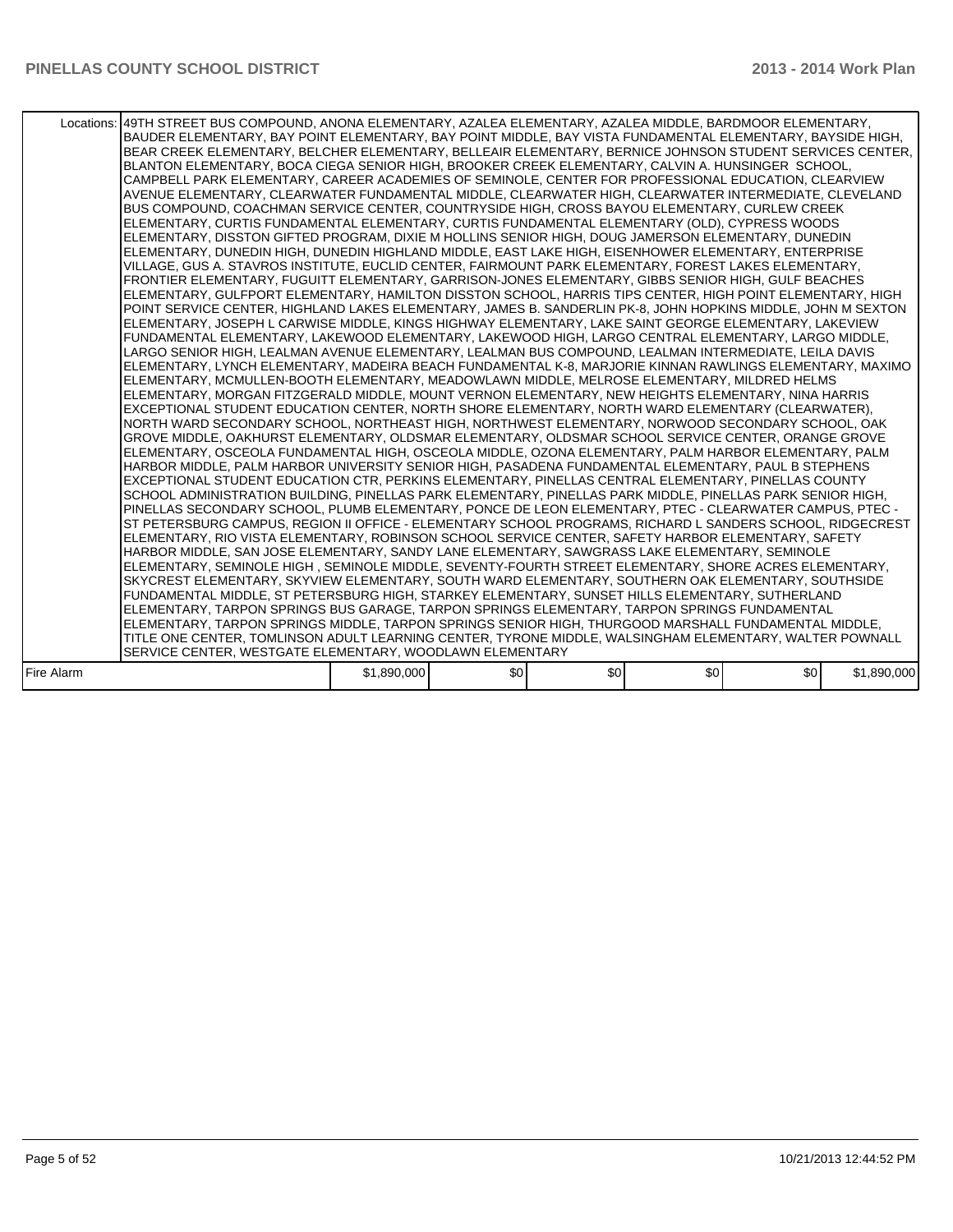|                           | Locations:   49TH STREET BUS COMPOUND, ANONA ELEMENTARY, AZALEA ELEMENTARY, AZALEA MIDDLE, BARDMOOR ELEMENTARY,<br>BAUDER ELEMENTARY, BAY POINT ELEMENTARY, BAY POINT MIDDLE, BAY VISTA FUNDAMENTAL ELEMENTARY, BAYSIDE HIGH,<br>BEAR CREEK ELEMENTARY, BELCHER ELEMENTARY, BELLEAIR ELEMENTARY, BERNICE JOHNSON STUDENT SERVICES CENTER,<br>BLANTON ELEMENTARY, BOCA CIEGA SENIOR HIGH, BROOKER CREEK ELEMENTARY, CALVIN A. HUNSINGER SCHOOL,<br>CAMPBELL PARK ELEMENTARY. CAREER ACADEMIES OF SEMINOLE. CENTER FOR PROFESSIONAL EDUCATION. CLEARVIEW<br>AVENUE ELEMENTARY, CLEARWATER FUNDAMENTAL MIDDLE, CLEARWATER HIGH, CLEARWATER INTERMEDIATE, CLEVELAND<br>BUS COMPOUND, COACHMAN SERVICE CENTER, COUNTRYSIDE HIGH, CROSS BAYOU ELEMENTARY, CURLEW CREEK<br>ELEMENTARY. CURTIS FUNDAMENTAL ELEMENTARY. CURTIS FUNDAMENTAL ELEMENTARY (OLD). CYPRESS WOODS<br>ELEMENTARY, DISSTON GIFTED PROGRAM, DIXIE M HOLLINS SENIOR HIGH, DOUG JAMERSON ELEMENTARY, DUNEDIN<br>ELEMENTARY, DUNEDIN HIGH, DUNEDIN HIGHLAND MIDDLE, EAST LAKE HIGH, EISENHOWER ELEMENTARY, ENTERPRISE<br>VILLAGE, GUS A. STAVROS INSTITUTE, EUCLID CENTER, FAIRMOUNT PARK ELEMENTARY, FOREST LAKES ELEMENTARY,<br>FRONTIER ELEMENTARY, FUGUITT ELEMENTARY, GARRISON-JONES ELEMENTARY, GIBBS SENIOR HIGH, GULF BEACHES<br>ELEMENTARY, GULFPORT ELEMENTARY, HAMILTON DISSTON SCHOOL, HARRIS TIPS CENTER, HIGH POINT ELEMENTARY, HIGH<br>POINT SERVICE CENTER, HIGHLAND LAKES ELEMENTARY, JAMES B. SANDERLIN PK-8, JOHN HOPKINS MIDDLE, JOHN M SEXTON<br>ELEMENTARY, JOSEPH L CARWISE MIDDLE, KINGS HIGHWAY ELEMENTARY, LAKE SAINT GEORGE ELEMENTARY, LAKEVIEW<br>FUNDAMENTAL ELEMENTARY, LAKEWOOD ELEMENTARY, LAKEWOOD HIGH, LARGO CENTRAL ELEMENTARY, LARGO MIDDLE,<br>LARGO SENIOR HIGH, LEALMAN AVENUE ELEMENTARY, LEALMAN BUS COMPOUND, LEALMAN INTERMEDIATE, LEILA DAVIS<br>ELEMENTARY, LYNCH ELEMENTARY, MADEIRA BEACH FUNDAMENTAL K-8, MARJORIE KINNAN RAWLINGS ELEMENTARY, MAXIMO<br>ELEMENTARY, MCMULLEN-BOOTH ELEMENTARY, MEADOWLAWN MIDDLE, MELROSE ELEMENTARY, MILDRED HELMS<br>ELEMENTARY, MORGAN FITZGERALD MIDDLE, MOUNT VERNON ELEMENTARY, NEW HEIGHTS ELEMENTARY, NINA HARRIS<br>EXCEPTIONAL STUDENT EDUCATION CENTER, NORTH SHORE ELEMENTARY, NORTH WARD ELEMENTARY (CLEARWATER),<br>NORTH WARD SECONDARY SCHOOL, NORTHEAST HIGH, NORTHWEST ELEMENTARY, NORWOOD SECONDARY SCHOOL, OAK<br>GROVE MIDDLE, OAKHURST ELEMENTARY, OLDSMAR ELEMENTARY, OLDSMAR SCHOOL SERVICE CENTER, ORANGE GROVE<br>ELEMENTARY, OSCEOLA FUNDAMENTAL HIGH, OSCEOLA MIDDLE, OZONA ELEMENTARY, PALM HARBOR ELEMENTARY, PALM<br>HARBOR MIDDLE, PALM HARBOR UNIVERSITY SENIOR HIGH, PASADENA FUNDAMENTAL ELEMENTARY, PAUL B STEPHENS<br>EXCEPTIONAL STUDENT EDUCATION CTR, PERKINS ELEMENTARY, PINELLAS CENTRAL ELEMENTARY, PINELLAS COUNTY<br>SCHOOL ADMINISTRATION BUILDING, PINELLAS PARK ELEMENTARY, PINELLAS PARK MIDDLE, PINELLAS PARK SENIOR HIGH,<br>PINELLAS SECONDARY SCHOOL, PLUMB ELEMENTARY, PONCE DE LEON ELEMENTARY, PTEC - CLEARWATER CAMPUS, PTEC -<br>IST PETERSBURG CAMPUS, REGION II OFFICE - ELEMENTARY SCHOOL PROGRAMS, RICHARD L SANDERS SCHOOL, RIDGECREST<br>ELEMENTARY, RIO VISTA ELEMENTARY, ROBINSON SCHOOL SERVICE CENTER, SAFETY HARBOR ELEMENTARY, SAFETY<br>HARBOR MIDDLE, SAN JOSE ELEMENTARY, SANDY LANE ELEMENTARY, SAWGRASS LAKE ELEMENTARY, SEMINOLE<br>ELEMENTARY, SEMINOLE HIGH, SEMINOLE MIDDLE, SEVENTY-FOURTH STREET ELEMENTARY, SHORE ACRES ELEMENTARY,<br>SKYCREST ELEMENTARY, SKYVIEW ELEMENTARY, SOUTH WARD ELEMENTARY, SOUTHERN OAK ELEMENTARY, SOUTHSIDE<br>FUNDAMENTAL MIDDLE, ST PETERSBURG HIGH, STARKEY ELEMENTARY, SUNSET HILLS ELEMENTARY, SUTHERLAND<br>ELEMENTARY, TARPON SPRINGS BUS GARAGE, TARPON SPRINGS ELEMENTARY, TARPON SPRINGS FUNDAMENTAL<br>ELEMENTARY, TARPON SPRINGS MIDDLE, TARPON SPRINGS SENIOR HIGH, THURGOOD MARSHALL FUNDAMENTAL MIDDLE,<br>TITLE ONE CENTER, TOMLINSON ADULT LEARNING CENTER, TYRONE MIDDLE, WALSINGHAM ELEMENTARY, WALTER POWNALL |           |     |     |     |     |           |
|---------------------------|------------------------------------------------------------------------------------------------------------------------------------------------------------------------------------------------------------------------------------------------------------------------------------------------------------------------------------------------------------------------------------------------------------------------------------------------------------------------------------------------------------------------------------------------------------------------------------------------------------------------------------------------------------------------------------------------------------------------------------------------------------------------------------------------------------------------------------------------------------------------------------------------------------------------------------------------------------------------------------------------------------------------------------------------------------------------------------------------------------------------------------------------------------------------------------------------------------------------------------------------------------------------------------------------------------------------------------------------------------------------------------------------------------------------------------------------------------------------------------------------------------------------------------------------------------------------------------------------------------------------------------------------------------------------------------------------------------------------------------------------------------------------------------------------------------------------------------------------------------------------------------------------------------------------------------------------------------------------------------------------------------------------------------------------------------------------------------------------------------------------------------------------------------------------------------------------------------------------------------------------------------------------------------------------------------------------------------------------------------------------------------------------------------------------------------------------------------------------------------------------------------------------------------------------------------------------------------------------------------------------------------------------------------------------------------------------------------------------------------------------------------------------------------------------------------------------------------------------------------------------------------------------------------------------------------------------------------------------------------------------------------------------------------------------------------------------------------------------------------------------------------------------------------------------------------------------------------------------------------------------------------------------------------------------------------------------------------------------------------------------------------------------------------------------------------------------------------------------------------------------------------------------------------------------------------------------------------------------------------------------------------------------------------------------------------------------------------------------------------------------------------------------------------------------------------------------------------------------------------------------------------------------------------------------------------------------------------------------------------------------|-----------|-----|-----|-----|-----|-----------|
|                           | SERVICE CENTER. WESTGATE ELEMENTARY. WOODLAWN ELEMENTARY                                                                                                                                                                                                                                                                                                                                                                                                                                                                                                                                                                                                                                                                                                                                                                                                                                                                                                                                                                                                                                                                                                                                                                                                                                                                                                                                                                                                                                                                                                                                                                                                                                                                                                                                                                                                                                                                                                                                                                                                                                                                                                                                                                                                                                                                                                                                                                                                                                                                                                                                                                                                                                                                                                                                                                                                                                                                                                                                                                                                                                                                                                                                                                                                                                                                                                                                                                                                                                                                                                                                                                                                                                                                                                                                                                                                                                                                                                                                       |           |     |     |     |     |           |
|                           |                                                                                                                                                                                                                                                                                                                                                                                                                                                                                                                                                                                                                                                                                                                                                                                                                                                                                                                                                                                                                                                                                                                                                                                                                                                                                                                                                                                                                                                                                                                                                                                                                                                                                                                                                                                                                                                                                                                                                                                                                                                                                                                                                                                                                                                                                                                                                                                                                                                                                                                                                                                                                                                                                                                                                                                                                                                                                                                                                                                                                                                                                                                                                                                                                                                                                                                                                                                                                                                                                                                                                                                                                                                                                                                                                                                                                                                                                                                                                                                                |           |     |     |     |     |           |
| Telephone/Intercom System |                                                                                                                                                                                                                                                                                                                                                                                                                                                                                                                                                                                                                                                                                                                                                                                                                                                                                                                                                                                                                                                                                                                                                                                                                                                                                                                                                                                                                                                                                                                                                                                                                                                                                                                                                                                                                                                                                                                                                                                                                                                                                                                                                                                                                                                                                                                                                                                                                                                                                                                                                                                                                                                                                                                                                                                                                                                                                                                                                                                                                                                                                                                                                                                                                                                                                                                                                                                                                                                                                                                                                                                                                                                                                                                                                                                                                                                                                                                                                                                                | \$925,000 | \$0 | \$0 | \$0 | \$0 | \$925,000 |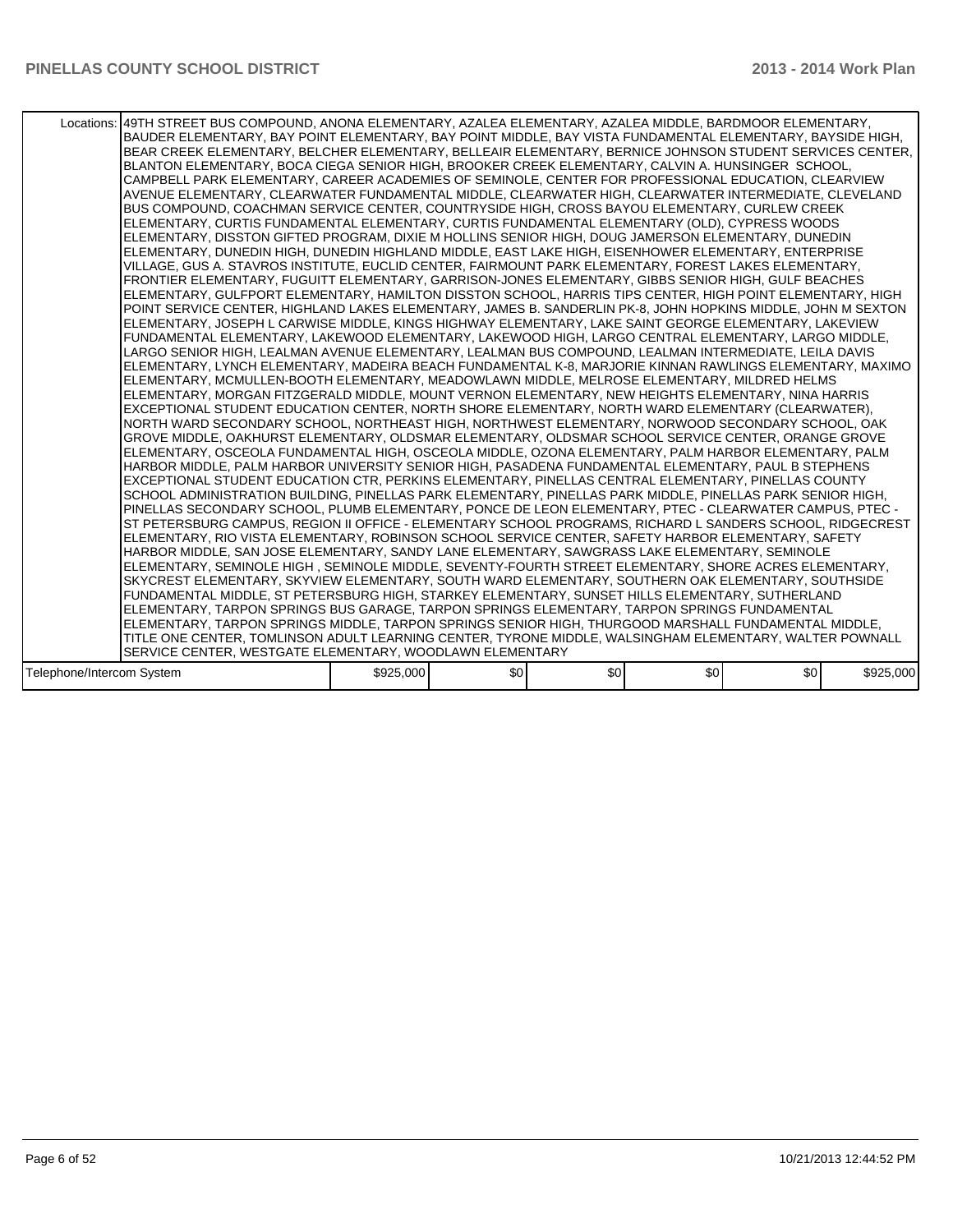|                                  | Locations: 49TH STREET BUS COMPOUND, ANONA ELEMENTARY, AZALEA ELEMENTARY, AZALEA MIDDLE, BARDMOOR ELEMENTARY,<br>BAUDER ELEMENTARY, BAY POINT ELEMENTARY, BAY POINT MIDDLE, BAY VISTA FUNDAMENTAL ELEMENTARY, BAYSIDE HIGH,<br>BEAR CREEK ELEMENTARY, BELCHER ELEMENTARY, BELLEAIR ELEMENTARY, BERNICE JOHNSON STUDENT SERVICES CENTER,<br>BLANTON ELEMENTARY, BOCA CIEGA SENIOR HIGH, BROOKER CREEK ELEMENTARY, CALVIN A. HUNSINGER SCHOOL,<br>CAMPBELL PARK ELEMENTARY, CAREER ACADEMIES OF SEMINOLE, CENTER FOR PROFESSIONAL EDUCATION, CLEARVIEW<br>AVENUE ELEMENTARY, CLEARWATER FUNDAMENTAL MIDDLE, CLEARWATER HIGH, CLEARWATER INTERMEDIATE, CLEVELAND<br>BUS COMPOUND, COACHMAN SERVICE CENTER, COUNTRYSIDE HIGH, CROSS BAYOU ELEMENTARY, CURLEW CREEK<br>ELEMENTARY, CURTIS FUNDAMENTAL ELEMENTARY, CURTIS FUNDAMENTAL ELEMENTARY (OLD), CYPRESS WOODS<br>ELEMENTARY, DISSTON GIFTED PROGRAM, DIXIE M HOLLINS SENIOR HIGH, DOUG JAMERSON ELEMENTARY, DUNEDIN<br>ELEMENTARY, DUNEDIN HIGH, DUNEDIN HIGHLAND MIDDLE, EAST LAKE HIGH, EISENHOWER ELEMENTARY, ENTERPRISE<br>VILLAGE, GUS A. STAVROS INSTITUTE, EUCLID CENTER, FAIRMOUNT PARK ELEMENTARY, FOREST LAKES ELEMENTARY,<br>FRONTIER ELEMENTARY, FUGUITT ELEMENTARY, GARRISON-JONES ELEMENTARY, GIBBS SENIOR HIGH, GULF BEACHES<br>ELEMENTARY, GULFPORT ELEMENTARY, HAMILTON DISSTON SCHOOL, HARRIS TIPS CENTER, HIGH POINT ELEMENTARY, HIGH<br>POINT SERVICE CENTER, HIGHLAND LAKES ELEMENTARY, JAMES B. SANDERLIN PK-8, JOHN HOPKINS MIDDLE, JOHN M SEXTON<br>ELEMENTARY, JOSEPH L CARWISE MIDDLE, KINGS HIGHWAY ELEMENTARY, LAKE SAINT GEORGE ELEMENTARY, LAKEVIEW<br>FUNDAMENTAL ELEMENTARY, LAKEWOOD ELEMENTARY, LAKEWOOD HIGH, LARGO CENTRAL ELEMENTARY, LARGO MIDDLE,<br>LARGO SENIOR HIGH, LEALMAN AVENUE ELEMENTARY, LEALMAN BUS COMPOUND, LEALMAN INTERMEDIATE, LEILA DAVIS<br>ELEMENTARY, LYNCH ELEMENTARY, MADEIRA BEACH FUNDAMENTAL K-8, MARJORIE KINNAN RAWLINGS ELEMENTARY, MAXIMO<br>ELEMENTARY, MCMULLEN-BOOTH ELEMENTARY, MEADOWLAWN MIDDLE, MELROSE ELEMENTARY, MILDRED HELMS<br>ELEMENTARY, MORGAN FITZGERALD MIDDLE, MOUNT VERNON ELEMENTARY, NEW HEIGHTS ELEMENTARY, NINA HARRIS<br>EXCEPTIONAL STUDENT EDUCATION CENTER, NORTH SHORE ELEMENTARY, NORTH WARD ELEMENTARY (CLEARWATER).<br>NORTH WARD SECONDARY SCHOOL, NORTHEAST HIGH, NORTHWEST ELEMENTARY, NORWOOD SECONDARY SCHOOL, OAK<br>GROVE MIDDLE, OAKHURST ELEMENTARY, OLDSMAR ELEMENTARY, OLDSMAR SCHOOL SERVICE CENTER, ORANGE GROVE<br>ELEMENTARY, OSCEOLA FUNDAMENTAL HIGH, OSCEOLA MIDDLE, OZONA ELEMENTARY, PALM HARBOR ELEMENTARY, PALM<br>HARBOR MIDDLE, PALM HARBOR UNIVERSITY SENIOR HIGH, PASADENA FUNDAMENTAL ELEMENTARY, PAUL B STEPHENS<br>EXCEPTIONAL STUDENT EDUCATION CTR, PERKINS ELEMENTARY, PINELLAS CENTRAL ELEMENTARY, PINELLAS COUNTY<br>SCHOOL ADMINISTRATION BUILDING, PINELLAS PARK ELEMENTARY, PINELLAS PARK MIDDLE, PINELLAS PARK SENIOR HIGH,<br>PINELLAS SECONDARY SCHOOL, PLUMB ELEMENTARY, PONCE DE LEON ELEMENTARY, PTEC - CLEARWATER CAMPUS, PTEC -<br>ST PETERSBURG CAMPUS, REGION II OFFICE - ELEMENTARY SCHOOL PROGRAMS, RICHARD L SANDERS SCHOOL, RIDGECREST<br>ELEMENTARY, RIO VISTA ELEMENTARY, ROBINSON SCHOOL SERVICE CENTER, SAFETY HARBOR ELEMENTARY, SAFETY<br>HARBOR MIDDLE, SAN JOSE ELEMENTARY, SANDY LANE ELEMENTARY, SAWGRASS LAKE ELEMENTARY, SEMINOLE<br>ELEMENTARY, SEMINOLE HIGH, SEMINOLE MIDDLE, SEVENTY-FOURTH STREET ELEMENTARY, SHORE ACRES ELEMENTARY,<br>SKYCREST ELEMENTARY, SKYVIEW ELEMENTARY, SOUTH WARD ELEMENTARY, SOUTHERN OAK ELEMENTARY, SOUTHSIDE<br>FUNDAMENTAL MIDDLE, ST PETERSBURG HIGH, STARKEY ELEMENTARY, SUNSET HILLS ELEMENTARY, SUTHERLAND<br>ELEMENTARY, TARPON SPRINGS BUS GARAGE, TARPON SPRINGS ELEMENTARY, TARPON SPRINGS FUNDAMENTAL<br>ELEMENTARY, TARPON SPRINGS MIDDLE, TARPON SPRINGS SENIOR HIGH, THURGOOD MARSHALL FUNDAMENTAL MIDDLE,<br>TITLE ONE CENTER, TOMLINSON ADULT LEARNING CENTER, TYRONE MIDDLE, WALSINGHAM ELEMENTARY, WALTER POWNALL<br>SERVICE CENTER, WESTGATE ELEMENTARY, WOODLAWN ELEMENTARY |           |     |     |      |     |           |
|----------------------------------|---------------------------------------------------------------------------------------------------------------------------------------------------------------------------------------------------------------------------------------------------------------------------------------------------------------------------------------------------------------------------------------------------------------------------------------------------------------------------------------------------------------------------------------------------------------------------------------------------------------------------------------------------------------------------------------------------------------------------------------------------------------------------------------------------------------------------------------------------------------------------------------------------------------------------------------------------------------------------------------------------------------------------------------------------------------------------------------------------------------------------------------------------------------------------------------------------------------------------------------------------------------------------------------------------------------------------------------------------------------------------------------------------------------------------------------------------------------------------------------------------------------------------------------------------------------------------------------------------------------------------------------------------------------------------------------------------------------------------------------------------------------------------------------------------------------------------------------------------------------------------------------------------------------------------------------------------------------------------------------------------------------------------------------------------------------------------------------------------------------------------------------------------------------------------------------------------------------------------------------------------------------------------------------------------------------------------------------------------------------------------------------------------------------------------------------------------------------------------------------------------------------------------------------------------------------------------------------------------------------------------------------------------------------------------------------------------------------------------------------------------------------------------------------------------------------------------------------------------------------------------------------------------------------------------------------------------------------------------------------------------------------------------------------------------------------------------------------------------------------------------------------------------------------------------------------------------------------------------------------------------------------------------------------------------------------------------------------------------------------------------------------------------------------------------------------------------------------------------------------------------------------------------------------------------------------------------------------------------------------------------------------------------------------------------------------------------------------------------------------------------------------------------------------------------------------------------------------------------------------------------------------------------------------------------------------------------------------------------------------------------------------------------------------------------------|-----------|-----|-----|------|-----|-----------|
| <b>Closed Circuit Television</b> |                                                                                                                                                                                                                                                                                                                                                                                                                                                                                                                                                                                                                                                                                                                                                                                                                                                                                                                                                                                                                                                                                                                                                                                                                                                                                                                                                                                                                                                                                                                                                                                                                                                                                                                                                                                                                                                                                                                                                                                                                                                                                                                                                                                                                                                                                                                                                                                                                                                                                                                                                                                                                                                                                                                                                                                                                                                                                                                                                                                                                                                                                                                                                                                                                                                                                                                                                                                                                                                                                                                                                                                                                                                                                                                                                                                                                                                                                                                                                                                                                                                         | \$0       | \$0 | \$0 | \$0] | \$0 | \$0       |
|                                  | Locations: No Locations for this expenditure.                                                                                                                                                                                                                                                                                                                                                                                                                                                                                                                                                                                                                                                                                                                                                                                                                                                                                                                                                                                                                                                                                                                                                                                                                                                                                                                                                                                                                                                                                                                                                                                                                                                                                                                                                                                                                                                                                                                                                                                                                                                                                                                                                                                                                                                                                                                                                                                                                                                                                                                                                                                                                                                                                                                                                                                                                                                                                                                                                                                                                                                                                                                                                                                                                                                                                                                                                                                                                                                                                                                                                                                                                                                                                                                                                                                                                                                                                                                                                                                                           |           |     |     |      |     |           |
| Paint                            |                                                                                                                                                                                                                                                                                                                                                                                                                                                                                                                                                                                                                                                                                                                                                                                                                                                                                                                                                                                                                                                                                                                                                                                                                                                                                                                                                                                                                                                                                                                                                                                                                                                                                                                                                                                                                                                                                                                                                                                                                                                                                                                                                                                                                                                                                                                                                                                                                                                                                                                                                                                                                                                                                                                                                                                                                                                                                                                                                                                                                                                                                                                                                                                                                                                                                                                                                                                                                                                                                                                                                                                                                                                                                                                                                                                                                                                                                                                                                                                                                                                         | \$865,000 | \$0 | \$0 | \$0  | \$0 | \$865,000 |
|                                  |                                                                                                                                                                                                                                                                                                                                                                                                                                                                                                                                                                                                                                                                                                                                                                                                                                                                                                                                                                                                                                                                                                                                                                                                                                                                                                                                                                                                                                                                                                                                                                                                                                                                                                                                                                                                                                                                                                                                                                                                                                                                                                                                                                                                                                                                                                                                                                                                                                                                                                                                                                                                                                                                                                                                                                                                                                                                                                                                                                                                                                                                                                                                                                                                                                                                                                                                                                                                                                                                                                                                                                                                                                                                                                                                                                                                                                                                                                                                                                                                                                                         |           |     |     |      |     |           |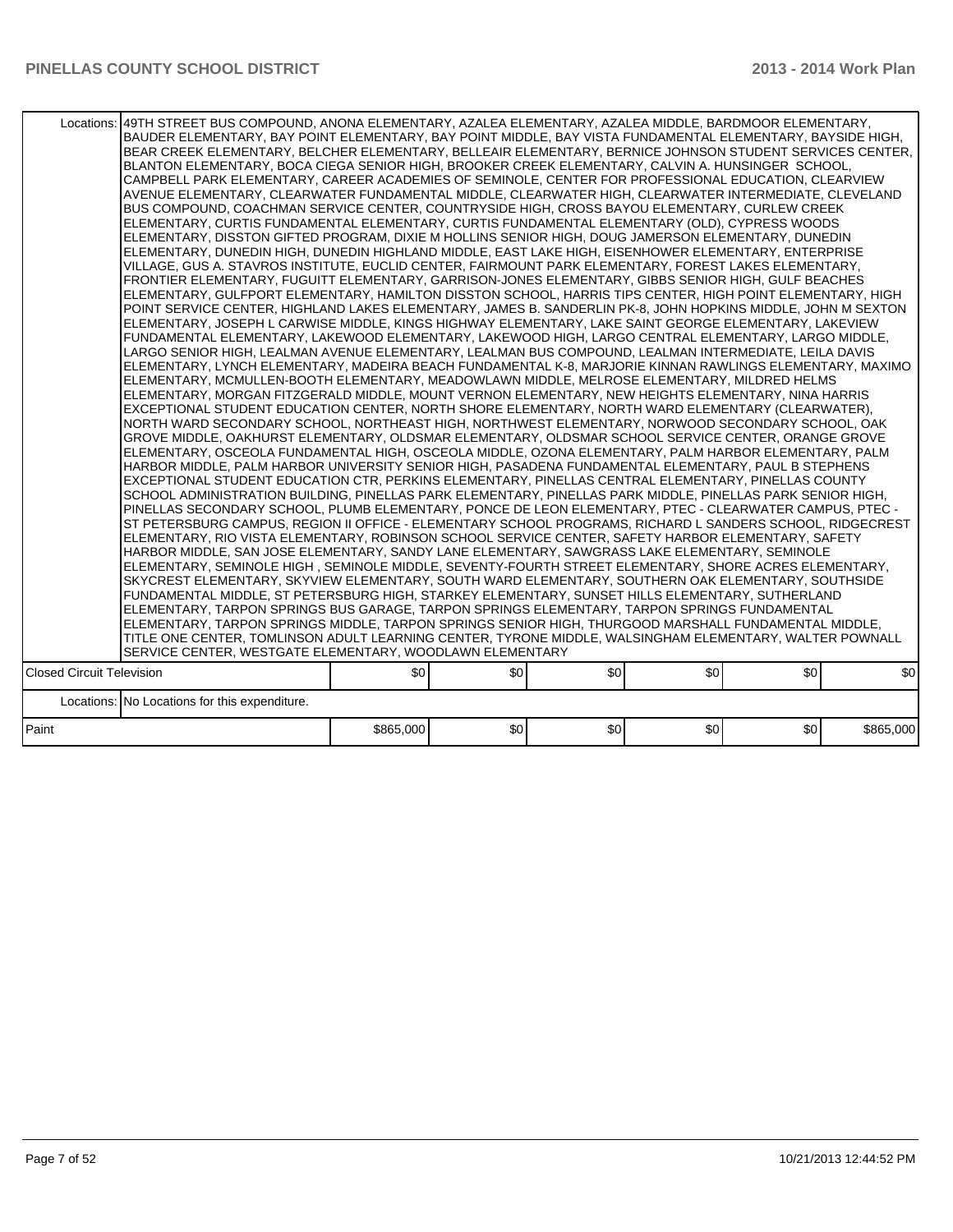|                    | Locations: 149TH STREET BUS COMPOUND, ANONA ELEMENTARY, AZALEA ELEMENTARY, AZALEA MIDDLE, BARDMOOR ELEMENTARY,<br>BAUDER ELEMENTARY, BAY POINT ELEMENTARY, BAY POINT MIDDLE, BAY VISTA FUNDAMENTAL ELEMENTARY, BAYSIDE HIGH,<br>BEAR CREEK ELEMENTARY, BELCHER ELEMENTARY, BELLEAIR ELEMENTARY, BERNICE JOHNSON STUDENT SERVICES CENTER,<br>BLANTON ELEMENTARY, BOCA CIEGA SENIOR HIGH, BROOKER CREEK ELEMENTARY, CALVIN A. HUNSINGER SCHOOL,<br>CAMPBELL PARK ELEMENTARY, CAREER ACADEMIES OF SEMINOLE, CENTER FOR PROFESSIONAL EDUCATION, CLEARVIEW<br>AVENUE ELEMENTARY, CLEARWATER FUNDAMENTAL MIDDLE, CLEARWATER HIGH, CLEARWATER INTERMEDIATE, CLEVELAND<br>BUS COMPOUND, COACHMAN SERVICE CENTER, COUNTRYSIDE HIGH, CROSS BAYOU ELEMENTARY, CURLEW CREEK<br>ELEMENTARY, CURTIS FUNDAMENTAL ELEMENTARY, CURTIS FUNDAMENTAL ELEMENTARY (OLD), CYPRESS WOODS<br>ELEMENTARY, DISSTON GIFTED PROGRAM, DIXIE M HOLLINS SENIOR HIGH, DOUG JAMERSON ELEMENTARY, DUNEDIN<br>ELEMENTARY, DUNEDIN HIGH, DUNEDIN HIGHLAND MIDDLE, EAST LAKE HIGH, EISENHOWER ELEMENTARY, ENTERPRISE<br>VILLAGE, GUS A. STAVROS INSTITUTE, EUCLID CENTER, FAIRMOUNT PARK ELEMENTARY, FOREST LAKES ELEMENTARY,<br>FRONTIER ELEMENTARY, FUGUITT ELEMENTARY, GARRISON-JONES ELEMENTARY, GIBBS SENIOR HIGH, GULF BEACHES<br>ELEMENTARY, GULFPORT ELEMENTARY, HAMILTON DISSTON SCHOOL, HARRIS TIPS CENTER, HIGH POINT ELEMENTARY, HIGH<br>POINT SERVICE CENTER, HIGHLAND LAKES ELEMENTARY, JAMES B. SANDERLIN PK-8, JOHN HOPKINS MIDDLE, JOHN M SEXTON<br>ELEMENTARY, JOSEPH L CARWISE MIDDLE, KINGS HIGHWAY ELEMENTARY, LAKE SAINT GEORGE ELEMENTARY, LAKEVIEW<br>FUNDAMENTAL ELEMENTARY, LAKEWOOD ELEMENTARY, LAKEWOOD HIGH, LARGO CENTRAL ELEMENTARY, LARGO MIDDLE,<br>LARGO SENIOR HIGH, LEALMAN AVENUE ELEMENTARY, LEALMAN BUS COMPOUND, LEALMAN INTERMEDIATE, LEILA DAVIS<br>ELEMENTARY, LYNCH ELEMENTARY, MADEIRA BEACH FUNDAMENTAL K-8, MARJORIE KINNAN RAWLINGS ELEMENTARY, MAXIMO<br>ELEMENTARY, MCMULLEN-BOOTH ELEMENTARY, MEADOWLAWN MIDDLE, MELROSE ELEMENTARY, MILDRED HELMS<br>ELEMENTARY, MORGAN FITZGERALD MIDDLE, MOUNT VERNON ELEMENTARY, NEW HEIGHTS ELEMENTARY, NINA HARRIS<br>EXCEPTIONAL STUDENT EDUCATION CENTER, NORTH SHORE ELEMENTARY, NORTH WARD ELEMENTARY (CLEARWATER),<br>NORTH WARD SECONDARY SCHOOL, NORTHEAST HIGH, NORTHWEST ELEMENTARY, NORWOOD SECONDARY SCHOOL, OAK<br>GROVE MIDDLE, OAKHURST ELEMENTARY, OLDSMAR ELEMENTARY, OLDSMAR SCHOOL SERVICE CENTER, ORANGE GROVE<br>ELEMENTARY, OSCEOLA FUNDAMENTAL HIGH, OSCEOLA MIDDLE, OZONA ELEMENTARY, PALM HARBOR ELEMENTARY, PALM<br>HARBOR MIDDLE, PALM HARBOR UNIVERSITY SENIOR HIGH, PASADENA FUNDAMENTAL ELEMENTARY, PAUL B STEPHENS<br>EXCEPTIONAL STUDENT EDUCATION CTR, PERKINS ELEMENTARY, PINELLAS CENTRAL ELEMENTARY, PINELLAS COUNTY<br>SCHOOL ADMINISTRATION BUILDING, PINELLAS PARK ELEMENTARY, PINELLAS PARK MIDDLE, PINELLAS PARK SENIOR HIGH,<br>PINELLAS SECONDARY SCHOOL, PLUMB ELEMENTARY, PONCE DE LEON ELEMENTARY, PTEC - CLEARWATER CAMPUS, PTEC -<br>ST PETERSBURG CAMPUS, REGION II OFFICE - ELEMENTARY SCHOOL PROGRAMS, RICHARD L SANDERS SCHOOL, RIDGECREST<br>ELEMENTARY, RIO VISTA ELEMENTARY, ROBINSON SCHOOL SERVICE CENTER, SAFETY HARBOR ELEMENTARY, SAFETY<br>HARBOR MIDDLE, SAN JOSE ELEMENTARY, SANDY LANE ELEMENTARY, SAWGRASS LAKE ELEMENTARY, SEMINOLE<br>ELEMENTARY, SEMINOLE HIGH , SEMINOLE MIDDLE, SEVENTY-FOURTH STREET ELEMENTARY, SHORE ACRES ELEMENTARY,<br>SKYCREST ELEMENTARY, SKYVIEW ELEMENTARY, SOUTH WARD ELEMENTARY, SOUTHERN OAK ELEMENTARY, SOUTHSIDE<br>FUNDAMENTAL MIDDLE, ST PETERSBURG HIGH, STARKEY ELEMENTARY, SUNSET HILLS ELEMENTARY, SUTHERLAND<br>ELEMENTARY, TARPON SPRINGS BUS GARAGE, TARPON SPRINGS ELEMENTARY, TARPON SPRINGS FUNDAMENTAL<br>ELEMENTARY, TARPON SPRINGS MIDDLE, TARPON SPRINGS SENIOR HIGH, THURGOOD MARSHALL FUNDAMENTAL MIDDLE,<br>TITLE ONE CENTER, TOMLINSON ADULT LEARNING CENTER, TYRONE MIDDLE, WALSINGHAM ELEMENTARY, WALTER POWNALL |     |              |              |              |              |               |
|--------------------|-----------------------------------------------------------------------------------------------------------------------------------------------------------------------------------------------------------------------------------------------------------------------------------------------------------------------------------------------------------------------------------------------------------------------------------------------------------------------------------------------------------------------------------------------------------------------------------------------------------------------------------------------------------------------------------------------------------------------------------------------------------------------------------------------------------------------------------------------------------------------------------------------------------------------------------------------------------------------------------------------------------------------------------------------------------------------------------------------------------------------------------------------------------------------------------------------------------------------------------------------------------------------------------------------------------------------------------------------------------------------------------------------------------------------------------------------------------------------------------------------------------------------------------------------------------------------------------------------------------------------------------------------------------------------------------------------------------------------------------------------------------------------------------------------------------------------------------------------------------------------------------------------------------------------------------------------------------------------------------------------------------------------------------------------------------------------------------------------------------------------------------------------------------------------------------------------------------------------------------------------------------------------------------------------------------------------------------------------------------------------------------------------------------------------------------------------------------------------------------------------------------------------------------------------------------------------------------------------------------------------------------------------------------------------------------------------------------------------------------------------------------------------------------------------------------------------------------------------------------------------------------------------------------------------------------------------------------------------------------------------------------------------------------------------------------------------------------------------------------------------------------------------------------------------------------------------------------------------------------------------------------------------------------------------------------------------------------------------------------------------------------------------------------------------------------------------------------------------------------------------------------------------------------------------------------------------------------------------------------------------------------------------------------------------------------------------------------------------------------------------------------------------------------------------------------------------------------------------------------------------------------------------------------------------------------------------------------------------------------------------|-----|--------------|--------------|--------------|--------------|---------------|
|                    |                                                                                                                                                                                                                                                                                                                                                                                                                                                                                                                                                                                                                                                                                                                                                                                                                                                                                                                                                                                                                                                                                                                                                                                                                                                                                                                                                                                                                                                                                                                                                                                                                                                                                                                                                                                                                                                                                                                                                                                                                                                                                                                                                                                                                                                                                                                                                                                                                                                                                                                                                                                                                                                                                                                                                                                                                                                                                                                                                                                                                                                                                                                                                                                                                                                                                                                                                                                                                                                                                                                                                                                                                                                                                                                                                                                                                                                                                                                                                                                               |     |              |              |              |              |               |
|                    |                                                                                                                                                                                                                                                                                                                                                                                                                                                                                                                                                                                                                                                                                                                                                                                                                                                                                                                                                                                                                                                                                                                                                                                                                                                                                                                                                                                                                                                                                                                                                                                                                                                                                                                                                                                                                                                                                                                                                                                                                                                                                                                                                                                                                                                                                                                                                                                                                                                                                                                                                                                                                                                                                                                                                                                                                                                                                                                                                                                                                                                                                                                                                                                                                                                                                                                                                                                                                                                                                                                                                                                                                                                                                                                                                                                                                                                                                                                                                                                               |     |              |              |              |              |               |
|                    |                                                                                                                                                                                                                                                                                                                                                                                                                                                                                                                                                                                                                                                                                                                                                                                                                                                                                                                                                                                                                                                                                                                                                                                                                                                                                                                                                                                                                                                                                                                                                                                                                                                                                                                                                                                                                                                                                                                                                                                                                                                                                                                                                                                                                                                                                                                                                                                                                                                                                                                                                                                                                                                                                                                                                                                                                                                                                                                                                                                                                                                                                                                                                                                                                                                                                                                                                                                                                                                                                                                                                                                                                                                                                                                                                                                                                                                                                                                                                                                               |     |              |              |              |              |               |
|                    | SERVICE CENTER, WESTGATE ELEMENTARY, WOODLAWN ELEMENTARY                                                                                                                                                                                                                                                                                                                                                                                                                                                                                                                                                                                                                                                                                                                                                                                                                                                                                                                                                                                                                                                                                                                                                                                                                                                                                                                                                                                                                                                                                                                                                                                                                                                                                                                                                                                                                                                                                                                                                                                                                                                                                                                                                                                                                                                                                                                                                                                                                                                                                                                                                                                                                                                                                                                                                                                                                                                                                                                                                                                                                                                                                                                                                                                                                                                                                                                                                                                                                                                                                                                                                                                                                                                                                                                                                                                                                                                                                                                                      |     |              |              |              |              |               |
|                    |                                                                                                                                                                                                                                                                                                                                                                                                                                                                                                                                                                                                                                                                                                                                                                                                                                                                                                                                                                                                                                                                                                                                                                                                                                                                                                                                                                                                                                                                                                                                                                                                                                                                                                                                                                                                                                                                                                                                                                                                                                                                                                                                                                                                                                                                                                                                                                                                                                                                                                                                                                                                                                                                                                                                                                                                                                                                                                                                                                                                                                                                                                                                                                                                                                                                                                                                                                                                                                                                                                                                                                                                                                                                                                                                                                                                                                                                                                                                                                                               |     |              |              |              |              |               |
| Maintenance/Repair |                                                                                                                                                                                                                                                                                                                                                                                                                                                                                                                                                                                                                                                                                                                                                                                                                                                                                                                                                                                                                                                                                                                                                                                                                                                                                                                                                                                                                                                                                                                                                                                                                                                                                                                                                                                                                                                                                                                                                                                                                                                                                                                                                                                                                                                                                                                                                                                                                                                                                                                                                                                                                                                                                                                                                                                                                                                                                                                                                                                                                                                                                                                                                                                                                                                                                                                                                                                                                                                                                                                                                                                                                                                                                                                                                                                                                                                                                                                                                                                               | \$0 | \$29,000,000 | \$29,000,000 | \$29,000,000 | \$29,000,000 | \$116,000,000 |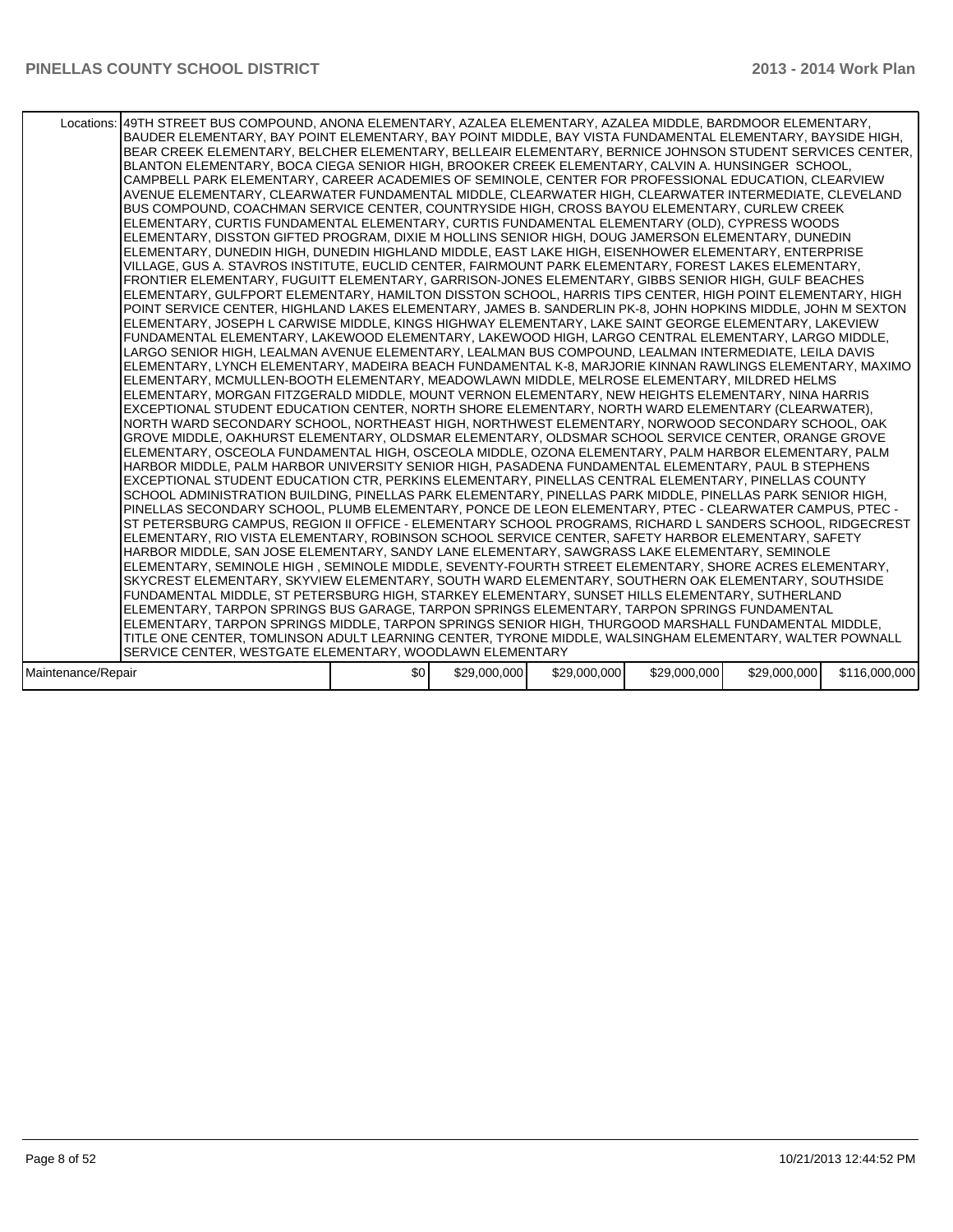| Locations: 49TH STREET BUS COMPOUND, ANONA ELEMENTARY, AZALEA ELEMENTARY, AZALEA MIDDLE, BARDMOOR ELEMENTARY,                                                                                                |             |              |              |              |              |               |
|--------------------------------------------------------------------------------------------------------------------------------------------------------------------------------------------------------------|-------------|--------------|--------------|--------------|--------------|---------------|
| BAUDER ELEMENTARY, BAY POINT ELEMENTARY, BAY POINT MIDDLE, BAY VISTA FUNDAMENTAL ELEMENTARY, BAYSIDE HIGH,                                                                                                   |             |              |              |              |              |               |
| BEAR CREEK ELEMENTARY, BELCHER ELEMENTARY, BELLEAIR ELEMENTARY, BERNICE JOHNSON STUDENT SERVICES CENTER,                                                                                                     |             |              |              |              |              |               |
| BLANTON ELEMENTARY, BOCA CIEGA SENIOR HIGH, BROOKER CREEK ELEMENTARY, CALVIN A. HUNSINGER SCHOOL,                                                                                                            |             |              |              |              |              |               |
| CAMPBELL PARK ELEMENTARY. CAREER ACADEMIES OF SEMINOLE, CENTER FOR PROFESSIONAL EDUCATION, CLEARVIEW                                                                                                         |             |              |              |              |              |               |
| AVENUE ELEMENTARY, CLEARWATER FUNDAMENTAL MIDDLE, CLEARWATER HIGH, CLEARWATER INTERMEDIATE, CLEVELAND                                                                                                        |             |              |              |              |              |               |
| BUS COMPOUND, COACHMAN SERVICE CENTER, COUNTRYSIDE HIGH, CROSS BAYOU ELEMENTARY, CURLEW CREEK                                                                                                                |             |              |              |              |              |               |
| ELEMENTARY, CURTIS FUNDAMENTAL ELEMENTARY, CURTIS FUNDAMENTAL ELEMENTARY (OLD), CYPRESS WOODS                                                                                                                |             |              |              |              |              |               |
| ELEMENTARY, DISSTON GIFTED PROGRAM, DIXIE M HOLLINS SENIOR HIGH, DOUG JAMERSON ELEMENTARY, DUNEDIN                                                                                                           |             |              |              |              |              |               |
| ELEMENTARY, DUNEDIN HIGH, DUNEDIN HIGHLAND MIDDLE, EAST LAKE HIGH, EISENHOWER ELEMENTARY, ENTERPRISE                                                                                                         |             |              |              |              |              |               |
| VILLAGE, GUS A. STAVROS INSTITUTE, EUCLID CENTER, FAIRMOUNT PARK ELEMENTARY, FOREST LAKES ELEMENTARY,<br>FRONTIER ELEMENTARY, FUGUITT ELEMENTARY, GARRISON-JONES ELEMENTARY, GIBBS SENIOR HIGH, GULF BEACHES |             |              |              |              |              |               |
| ELEMENTARY, GULFPORT ELEMENTARY, HAMILTON DISSTON SCHOOL, HARRIS TIPS CENTER, HIGH POINT ELEMENTARY, HIGH                                                                                                    |             |              |              |              |              |               |
| POINT SERVICE CENTER. HIGHLAND LAKES ELEMENTARY, JAMES B. SANDERLIN PK-8, JOHN HOPKINS MIDDLE, JOHN M SEXTON                                                                                                 |             |              |              |              |              |               |
| ELEMENTARY, JOSEPH L CARWISE MIDDLE, KINGS HIGHWAY ELEMENTARY, LAKE SAINT GEORGE ELEMENTARY, LAKEVIEW                                                                                                        |             |              |              |              |              |               |
| FUNDAMENTAL ELEMENTARY. LAKEWOOD ELEMENTARY. LAKEWOOD HIGH. LARGO CENTRAL ELEMENTARY. LARGO MIDDLE.                                                                                                          |             |              |              |              |              |               |
| LARGO SENIOR HIGH, LEALMAN AVENUE ELEMENTARY, LEALMAN BUS COMPOUND, LEALMAN INTERMEDIATE, LEILA DAVIS                                                                                                        |             |              |              |              |              |               |
| ELEMENTARY, LYNCH ELEMENTARY, MADEIRA BEACH FUNDAMENTAL K-8, MARJORIE KINNAN RAWLINGS ELEMENTARY, MAXIMO                                                                                                     |             |              |              |              |              |               |
| ELEMENTARY, MCMULLEN-BOOTH ELEMENTARY, MEADOWLAWN MIDDLE, MELROSE ELEMENTARY, MILDRED HELMS                                                                                                                  |             |              |              |              |              |               |
| ELEMENTARY, MORGAN FITZGERALD MIDDLE, MOUNT VERNON ELEMENTARY, NEW HEIGHTS ELEMENTARY, NINA HARRIS                                                                                                           |             |              |              |              |              |               |
| EXCEPTIONAL STUDENT EDUCATION CENTER, NORTH SHORE ELEMENTARY, NORTH WARD ELEMENTARY (CLEARWATER),                                                                                                            |             |              |              |              |              |               |
| NORTH WARD SECONDARY SCHOOL, NORTHEAST HIGH, NORTHWEST ELEMENTARY, NORWOOD SECONDARY SCHOOL, OAK                                                                                                             |             |              |              |              |              |               |
| GROVE MIDDLE, OAKHURST ELEMENTARY, OLDSMAR ELEMENTARY, OLDSMAR SCHOOL SERVICE CENTER, ORANGE GROVE                                                                                                           |             |              |              |              |              |               |
| ELEMENTARY, OSCEOLA FUNDAMENTAL HIGH, OSCEOLA MIDDLE, OZONA ELEMENTARY, PALM HARBOR ELEMENTARY, PALM                                                                                                         |             |              |              |              |              |               |
| HARBOR MIDDLE, PALM HARBOR UNIVERSITY SENIOR HIGH, PASADENA FUNDAMENTAL ELEMENTARY, PAUL B STEPHENS                                                                                                          |             |              |              |              |              |               |
| EXCEPTIONAL STUDENT EDUCATION CTR, PERKINS ELEMENTARY, PINELLAS CENTRAL ELEMENTARY, PINELLAS COUNTY                                                                                                          |             |              |              |              |              |               |
| SCHOOL ADMINISTRATION BUILDING. PINELLAS PARK ELEMENTARY. PINELLAS PARK MIDDLE. PINELLAS PARK SENIOR HIGH.                                                                                                   |             |              |              |              |              |               |
| PINELLAS SECONDARY SCHOOL, PLUMB ELEMENTARY, PONCE DE LEON ELEMENTARY, PTEC - CLEARWATER CAMPUS, PTEC -                                                                                                      |             |              |              |              |              |               |
| ST PETERSBURG CAMPUS, REGION II OFFICE - ELEMENTARY SCHOOL PROGRAMS, RICHARD L SANDERS SCHOOL, RIDGECREST                                                                                                    |             |              |              |              |              |               |
| ELEMENTARY, RIO VISTA ELEMENTARY, ROBINSON SCHOOL SERVICE CENTER, SAFETY HARBOR ELEMENTARY, SAFETY                                                                                                           |             |              |              |              |              |               |
| HARBOR MIDDLE, SAN JOSE ELEMENTARY, SANDY LANE ELEMENTARY, SAWGRASS LAKE ELEMENTARY, SEMINOLE                                                                                                                |             |              |              |              |              |               |
| ELEMENTARY, SEMINOLE HIGH, SEMINOLE MIDDLE, SEVENTY-FOURTH STREET ELEMENTARY, SHORE ACRES ELEMENTARY,                                                                                                        |             |              |              |              |              |               |
| SKYCREST ELEMENTARY, SKYVIEW ELEMENTARY, SOUTH WARD ELEMENTARY, SOUTHERN OAK ELEMENTARY, SOUTHSIDE                                                                                                           |             |              |              |              |              |               |
| FUNDAMENTAL MIDDLE, ST PETERSBURG HIGH, STARKEY ELEMENTARY, SUNSET HILLS ELEMENTARY, SUTHERLAND                                                                                                              |             |              |              |              |              |               |
| ELEMENTARY, TARPON SPRINGS BUS GARAGE, TARPON SPRINGS ELEMENTARY, TARPON SPRINGS FUNDAMENTAL                                                                                                                 |             |              |              |              |              |               |
| ELEMENTARY, TARPON SPRINGS MIDDLE, TARPON SPRINGS SENIOR HIGH, THURGOOD MARSHALL FUNDAMENTAL MIDDLE.                                                                                                         |             |              |              |              |              |               |
| TITLE ONE CENTER, TOMLINSON ADULT LEARNING CENTER, TYRONE MIDDLE, WALSINGHAM ELEMENTARY, WALTER POWNALL                                                                                                      |             |              |              |              |              |               |
| SERVICE CENTER. WESTGATE ELEMENTARY, WOODLAWN ELEMENTARY                                                                                                                                                     |             |              |              |              |              |               |
| <b>Sub Total:</b>                                                                                                                                                                                            | \$7,143,000 | \$29,000,000 | \$29,000,000 | \$29,000,000 | \$29,000,000 | \$123,143,000 |
|                                                                                                                                                                                                              |             |              |              |              |              |               |

| <b>IPECO Maintenance Expenditures</b> | ሖ<br>JU.     | $\sim$<br>υG | \$168.886    | \$529.264    | \$1.268.703  | \$1,966,853   |
|---------------------------------------|--------------|--------------|--------------|--------------|--------------|---------------|
| I.50 Mill Sub Total: I                | \$27,478,993 | \$36.985.000 | \$36,816,114 | \$36,455,736 | \$35,716,297 | \$173.452.140 |

| Other Items | $2013 - 2014$<br><b>Actual Budget</b> | $2014 - 2015$<br>Projected | $2015 - 2016$<br><b>Projected</b> | 2016 - 2017<br>Projected | $2017 - 2018$<br>Projected | Total       |
|-------------|---------------------------------------|----------------------------|-----------------------------------|--------------------------|----------------------------|-------------|
| Paving      | \$1,000,000                           | \$٥Ι                       | \$0                               | \$0                      | \$0                        | \$1,000,000 |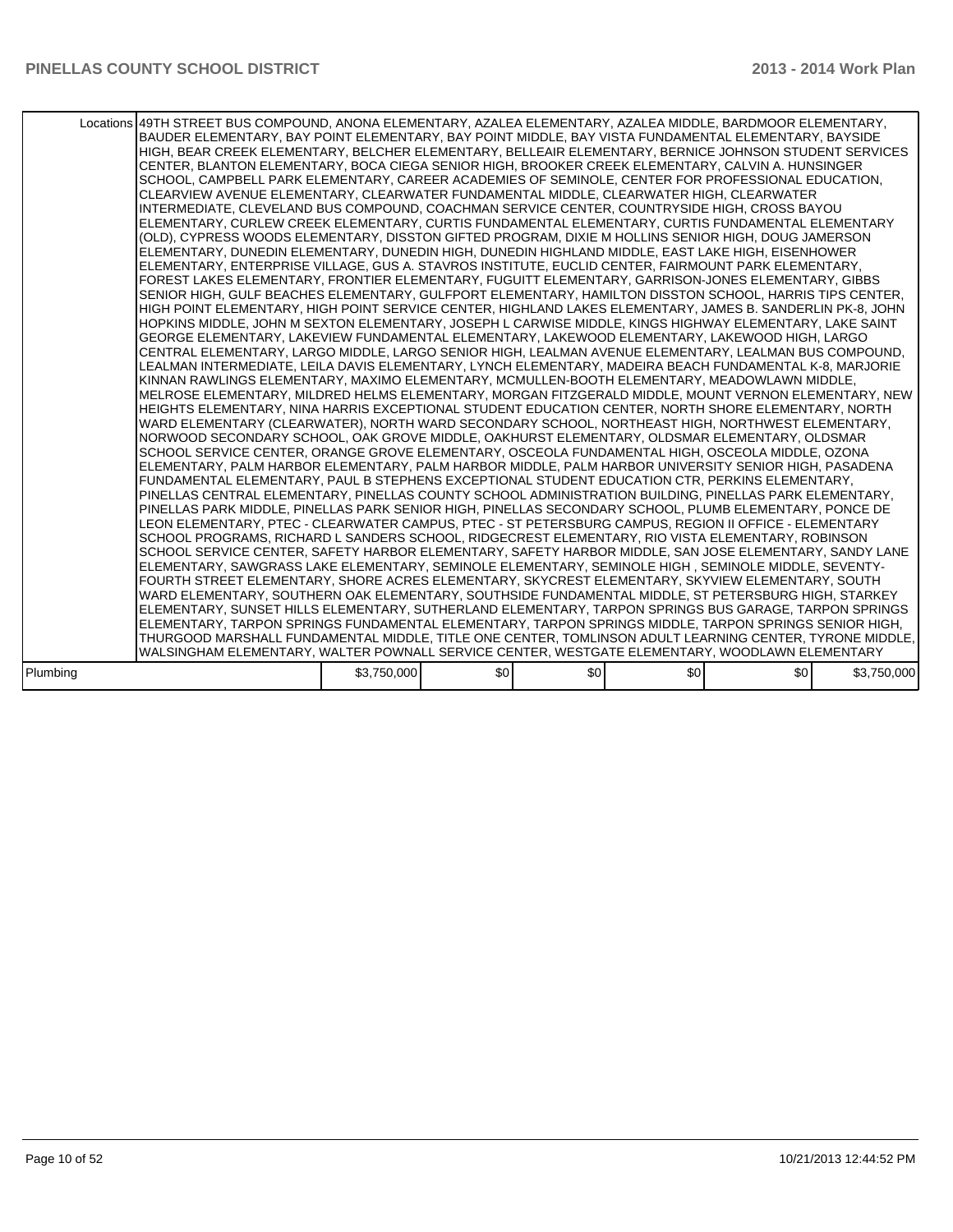|     | Locations 49TH STREET BUS COMPOUND, ANONA ELEMENTARY, AZALEA ELEMENTARY, AZALEA MIDDLE, BARDMOOR ELEMENTARY,<br>BAUDER ELEMENTARY, BAY POINT ELEMENTARY, BAY POINT MIDDLE, BAY VISTA FUNDAMENTAL ELEMENTARY, BAYSIDE<br>HIGH, BEAR CREEK ELEMENTARY, BELCHER ELEMENTARY, BELLEAIR ELEMENTARY, BERNICE JOHNSON STUDENT SERVICES<br>CENTER, BLANTON ELEMENTARY, BOCA CIEGA SENIOR HIGH, BROOKER CREEK ELEMENTARY, CALVIN A. HUNSINGER<br>SCHOOL. CAMPBELL PARK ELEMENTARY. CAREER ACADEMIES OF SEMINOLE. CENTER FOR PROFESSIONAL EDUCATION.<br>CLEARVIEW AVENUE ELEMENTARY, CLEARWATER FUNDAMENTAL MIDDLE, CLEARWATER HIGH, CLEARWATER<br>INTERMEDIATE, CLEVELAND BUS COMPOUND, COACHMAN SERVICE CENTER, COUNTRYSIDE HIGH, CROSS BAYOU<br>ELEMENTARY, CURLEW CREEK ELEMENTARY, CURTIS FUNDAMENTAL ELEMENTARY, CURTIS FUNDAMENTAL ELEMENTARY<br>(OLD), CYPRESS WOODS ELEMENTARY, DISSTON GIFTED PROGRAM, DIXIE M HOLLINS SENIOR HIGH, DOUG JAMERSON<br>ELEMENTARY, DUNEDIN ELEMENTARY, DUNEDIN HIGH, DUNEDIN HIGHLAND MIDDLE, EAST LAKE HIGH, EISENHOWER<br>ELEMENTARY, ENTERPRISE VILLAGE, GUS A. STAVROS INSTITUTE, EUCLID CENTER, FAIRMOUNT PARK ELEMENTARY,<br>FOREST LAKES ELEMENTARY, FRONTIER ELEMENTARY, FUGUITT ELEMENTARY, GARRISON-JONES ELEMENTARY, GIBBS<br>SENIOR HIGH, GULF BEACHES ELEMENTARY, GULFPORT ELEMENTARY, HAMILTON DISSTON SCHOOL, HARRIS TIPS CENTER,<br>HIGH POINT ELEMENTARY, HIGH POINT SERVICE CENTER, HIGHLAND LAKES ELEMENTARY, JAMES B. SANDERLIN PK-8, JOHN<br>HOPKINS MIDDLE, JOHN M SEXTON ELEMENTARY, JOSEPH L CARWISE MIDDLE, KINGS HIGHWAY ELEMENTARY, LAKE SAINT<br>IGEORGE ELEMENTARY. LAKEVIEW FUNDAMENTAL ELEMENTARY. LAKEWOOD ELEMENTARY. LAKEWOOD HIGH. LARGO<br>CENTRAL ELEMENTARY, LARGO MIDDLE, LARGO SENIOR HIGH, LEALMAN AVENUE ELEMENTARY, LEALMAN BUS COMPOUND,<br>LEALMAN INTERMEDIATE, LEILA DAVIS ELEMENTARY, LYNCH ELEMENTARY, MADEIRA BEACH FUNDAMENTAL K-8, MARJORIE<br>KINNAN RAWLINGS ELEMENTARY, MAXIMO ELEMENTARY, MCMULLEN-BOOTH ELEMENTARY, MEADOWLAWN MIDDLE,<br>MELROSE ELEMENTARY, MILDRED HELMS ELEMENTARY, MORGAN FITZGERALD MIDDLE, MOUNT VERNON ELEMENTARY, NEW<br>HEIGHTS ELEMENTARY, NINA HARRIS EXCEPTIONAL STUDENT EDUCATION CENTER, NORTH SHORE ELEMENTARY, NORTH<br>WARD ELEMENTARY (CLEARWATER), NORTH WARD SECONDARY SCHOOL, NORTHEAST HIGH, NORTHWEST ELEMENTARY,<br>NORWOOD SECONDARY SCHOOL, OAK GROVE MIDDLE, OAKHURST ELEMENTARY, OLDSMAR ELEMENTARY, OLDSMAR<br>SCHOOL SERVICE CENTER, ORANGE GROVE ELEMENTARY, OSCEOLA FUNDAMENTAL HIGH, OSCEOLA MIDDLE, OZONA<br>ELEMENTARY, PALM HARBOR ELEMENTARY, PALM HARBOR MIDDLE, PALM HARBOR UNIVERSITY SENIOR HIGH, PASADENA<br>FUNDAMENTAL ELEMENTARY, PAUL B STEPHENS EXCEPTIONAL STUDENT EDUCATION CTR, PERKINS ELEMENTARY,<br>PINELLAS CENTRAL ELEMENTARY, PINELLAS COUNTY SCHOOL ADMINISTRATION BUILDING, PINELLAS PARK ELEMENTARY,<br>PINELLAS PARK MIDDLE, PINELLAS PARK SENIOR HIGH, PINELLAS SECONDARY SCHOOL, PLUMB ELEMENTARY, PONCE DE<br>LEON ELEMENTARY, PTEC - CLEARWATER CAMPUS, PTEC - ST PETERSBURG CAMPUS, REGION II OFFICE - ELEMENTARY<br>SCHOOL PROGRAMS, RICHARD L SANDERS SCHOOL, RIDGECREST ELEMENTARY, RIO VISTA ELEMENTARY, ROBINSON<br>SCHOOL SERVICE CENTER, SAFETY HARBOR ELEMENTARY, SAFETY HARBOR MIDDLE, SAN JOSE ELEMENTARY, SANDY LANE<br>ELEMENTARY, SAWGRASS LAKE ELEMENTARY, SEMINOLE ELEMENTARY, SEMINOLE HIGH, SEMINOLE MIDDLE, SEVENTY-<br>FOURTH STREET ELEMENTARY. SHORE ACRES ELEMENTARY. SKYCREST ELEMENTARY. SKYVIEW ELEMENTARY. SOUTH<br>WARD ELEMENTARY, SOUTHERN OAK ELEMENTARY, SOUTHSIDE FUNDAMENTAL MIDDLE, ST PETERSBURG HIGH, STARKEY<br>ELEMENTARY, SUNSET HILLS ELEMENTARY, SUTHERLAND ELEMENTARY, TARPON SPRINGS BUS GARAGE, TARPON SPRINGS<br>ELEMENTARY, TARPON SPRINGS FUNDAMENTAL ELEMENTARY, TARPON SPRINGS MIDDLE, TARPON SPRINGS SENIOR HIGH,<br>THURGOOD MARSHALL FUNDAMENTAL MIDDLE, TITLE ONE CENTER, TOMLINSON ADULT LEARNING CENTER, TYRONE MIDDLE,<br>WALSINGHAM ELEMENTARY, WALTER POWNALL SERVICE CENTER, WESTGATE ELEMENTARY, WOODLAWN ELEMENTARY |           |     |     |     |     |           |
|-----|----------------------------------------------------------------------------------------------------------------------------------------------------------------------------------------------------------------------------------------------------------------------------------------------------------------------------------------------------------------------------------------------------------------------------------------------------------------------------------------------------------------------------------------------------------------------------------------------------------------------------------------------------------------------------------------------------------------------------------------------------------------------------------------------------------------------------------------------------------------------------------------------------------------------------------------------------------------------------------------------------------------------------------------------------------------------------------------------------------------------------------------------------------------------------------------------------------------------------------------------------------------------------------------------------------------------------------------------------------------------------------------------------------------------------------------------------------------------------------------------------------------------------------------------------------------------------------------------------------------------------------------------------------------------------------------------------------------------------------------------------------------------------------------------------------------------------------------------------------------------------------------------------------------------------------------------------------------------------------------------------------------------------------------------------------------------------------------------------------------------------------------------------------------------------------------------------------------------------------------------------------------------------------------------------------------------------------------------------------------------------------------------------------------------------------------------------------------------------------------------------------------------------------------------------------------------------------------------------------------------------------------------------------------------------------------------------------------------------------------------------------------------------------------------------------------------------------------------------------------------------------------------------------------------------------------------------------------------------------------------------------------------------------------------------------------------------------------------------------------------------------------------------------------------------------------------------------------------------------------------------------------------------------------------------------------------------------------------------------------------------------------------------------------------------------------------------------------------------------------------------------------------------------------------------------------------------------------------------------------------------------------------------------------------------------------------------------------------------------------------------------------------------------------------------------------------------------------------------------------------------------------------------------------------------------------------------------------------------------------------------------------------------------------------------------|-----------|-----|-----|-----|-----|-----------|
| EPA |                                                                                                                                                                                                                                                                                                                                                                                                                                                                                                                                                                                                                                                                                                                                                                                                                                                                                                                                                                                                                                                                                                                                                                                                                                                                                                                                                                                                                                                                                                                                                                                                                                                                                                                                                                                                                                                                                                                                                                                                                                                                                                                                                                                                                                                                                                                                                                                                                                                                                                                                                                                                                                                                                                                                                                                                                                                                                                                                                                                                                                                                                                                                                                                                                                                                                                                                                                                                                                                                                                                                                                                                                                                                                                                                                                                                                                                                                                                                                                                                                                                          | \$750,000 | \$0 | \$0 | \$0 | \$0 | \$750,000 |
|     |                                                                                                                                                                                                                                                                                                                                                                                                                                                                                                                                                                                                                                                                                                                                                                                                                                                                                                                                                                                                                                                                                                                                                                                                                                                                                                                                                                                                                                                                                                                                                                                                                                                                                                                                                                                                                                                                                                                                                                                                                                                                                                                                                                                                                                                                                                                                                                                                                                                                                                                                                                                                                                                                                                                                                                                                                                                                                                                                                                                                                                                                                                                                                                                                                                                                                                                                                                                                                                                                                                                                                                                                                                                                                                                                                                                                                                                                                                                                                                                                                                                          |           |     |     |     |     |           |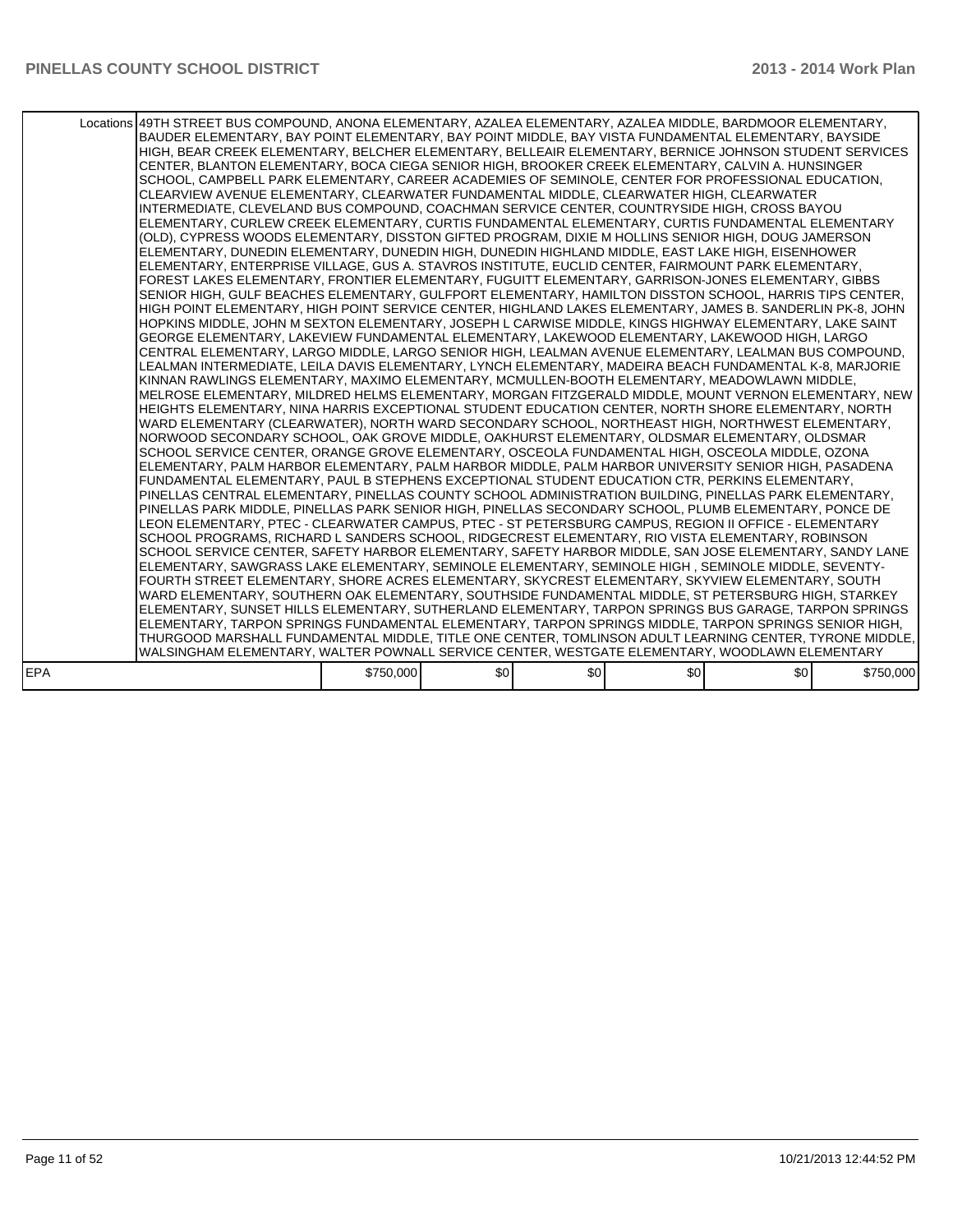|                  | Locations 49TH STREET BUS COMPOUND, ANONA ELEMENTARY, AZALEA ELEMENTARY, AZALEA MIDDLE, BARDMOOR ELEMENTARY,<br>BAUDER ELEMENTARY, BAY POINT ELEMENTARY, BAY POINT MIDDLE, BAY VISTA FUNDAMENTAL ELEMENTARY, BAYSIDE<br>HIGH, BEAR CREEK ELEMENTARY, BELCHER ELEMENTARY, BELLEAIR ELEMENTARY, BERNICE JOHNSON STUDENT SERVICES<br>CENTER, BLANTON ELEMENTARY, BOCA CIEGA SENIOR HIGH, BROOKER CREEK ELEMENTARY, CALVIN A. HUNSINGER<br>SCHOOL, CAMPBELL PARK ELEMENTARY, CAREER ACADEMIES OF SEMINOLE, CENTER FOR PROFESSIONAL EDUCATION,<br>CLEARVIEW AVENUE ELEMENTARY, CLEARWATER FUNDAMENTAL MIDDLE, CLEARWATER HIGH, CLEARWATER<br>INTERMEDIATE, CLEVELAND BUS COMPOUND, COACHMAN SERVICE CENTER, COUNTRYSIDE HIGH, CROSS BAYOU<br>ELEMENTARY, CURLEW CREEK ELEMENTARY, CURTIS FUNDAMENTAL ELEMENTARY, CURTIS FUNDAMENTAL ELEMENTARY<br>(OLD), CYPRESS WOODS ELEMENTARY, DISSTON GIFTED PROGRAM, DIXIE M HOLLINS SENIOR HIGH, DOUG JAMERSON<br>ELEMENTARY, DUNEDIN ELEMENTARY, DUNEDIN HIGH, DUNEDIN HIGHLAND MIDDLE, EAST LAKE HIGH, EISENHOWER<br>ELEMENTARY, ENTERPRISE VILLAGE, GUS A. STAVROS INSTITUTE, EUCLID CENTER, FAIRMOUNT PARK ELEMENTARY,<br>FOREST LAKES ELEMENTARY, FRONTIER ELEMENTARY, FUGUITT ELEMENTARY, GARRISON-JONES ELEMENTARY, GIBBS<br>SENIOR HIGH, GULF BEACHES ELEMENTARY, GULFPORT ELEMENTARY, HAMILTON DISSTON SCHOOL, HARRIS TIPS CENTER,<br>HIGH POINT ELEMENTARY, HIGH POINT SERVICE CENTER, HIGHLAND LAKES ELEMENTARY, JAMES B. SANDERLIN PK-8, JOHN<br>HOPKINS MIDDLE, JOHN M SEXTON ELEMENTARY, JOSEPH L CARWISE MIDDLE, KINGS HIGHWAY ELEMENTARY, LAKE SAINT<br>IGEORGE ELEMENTARY. LAKEVIEW FUNDAMENTAL ELEMENTARY. LAKEWOOD ELEMENTARY. LAKEWOOD HIGH. LARGO<br>CENTRAL ELEMENTARY, LARGO MIDDLE, LARGO SENIOR HIGH, LEALMAN AVENUE ELEMENTARY, LEALMAN BUS COMPOUND,<br>LEALMAN INTERMEDIATE, LEILA DAVIS ELEMENTARY, LYNCH ELEMENTARY, MADEIRA BEACH FUNDAMENTAL K-8, MARJORIE<br>KINNAN RAWLINGS ELEMENTARY, MAXIMO ELEMENTARY, MCMULLEN-BOOTH ELEMENTARY, MEADOWLAWN MIDDLE,<br>MELROSE ELEMENTARY, MILDRED HELMS ELEMENTARY, MORGAN FITZGERALD MIDDLE, MOUNT VERNON ELEMENTARY, NEW<br>HEIGHTS ELEMENTARY, NINA HARRIS EXCEPTIONAL STUDENT EDUCATION CENTER, NORTH SHORE ELEMENTARY, NORTH<br>WARD ELEMENTARY (CLEARWATER), NORTH WARD SECONDARY SCHOOL, NORTHEAST HIGH, NORTHWEST ELEMENTARY,<br>INORWOOD SECONDARY SCHOOL, OAK GROVE MIDDLE, OAKHURST ELEMENTARY, OLDSMAR ELEMENTARY, OLDSMAR<br>SCHOOL SERVICE CENTER, ORANGE GROVE ELEMENTARY, OSCEOLA FUNDAMENTAL HIGH, OSCEOLA MIDDLE, OZONA<br>IELEMENTARY. PALM HARBOR ELEMENTARY. PALM HARBOR MIDDLE. PALM HARBOR UNIVERSITY SENIOR HIGH. PASADENA<br>FUNDAMENTAL ELEMENTARY, PAUL B STEPHENS EXCEPTIONAL STUDENT EDUCATION CTR, PERKINS ELEMENTARY,<br>PINELLAS CENTRAL ELEMENTARY, PINELLAS COUNTY SCHOOL ADMINISTRATION BUILDING, PINELLAS PARK ELEMENTARY,<br>PINELLAS PARK MIDDLE, PINELLAS PARK SENIOR HIGH, PINELLAS SECONDARY SCHOOL, PLUMB ELEMENTARY, PONCE DE<br>LEON ELEMENTARY, PTEC - CLEARWATER CAMPUS, PTEC - ST PETERSBURG CAMPUS, REGION II OFFICE - ELEMENTARY<br>SCHOOL PROGRAMS, RICHARD L SANDERS SCHOOL, RIDGECREST ELEMENTARY, RIO VISTA ELEMENTARY, ROBINSON<br>SCHOOL SERVICE CENTER, SAFETY HARBOR ELEMENTARY, SAFETY HARBOR MIDDLE, SAN JOSE ELEMENTARY, SANDY LANE<br>ELEMENTARY, SAWGRASS LAKE ELEMENTARY, SEMINOLE ELEMENTARY, SEMINOLE HIGH, SEMINOLE MIDDLE, SEVENTY-<br>FOURTH STREET ELEMENTARY. SHORE ACRES ELEMENTARY. SKYCREST ELEMENTARY. SKYVIEW ELEMENTARY. SOUTH<br>WARD ELEMENTARY, SOUTHERN OAK ELEMENTARY, SOUTHSIDE FUNDAMENTAL MIDDLE, ST PETERSBURG HIGH, STARKEY<br>ELEMENTARY, SUNSET HILLS ELEMENTARY, SUTHERLAND ELEMENTARY, TARPON SPRINGS BUS GARAGE, TARPON SPRINGS<br>ELEMENTARY, TARPON SPRINGS FUNDAMENTAL ELEMENTARY, TARPON SPRINGS MIDDLE, TARPON SPRINGS SENIOR HIGH,<br>THURGOOD MARSHALL FUNDAMENTAL MIDDLE, TITLE ONE CENTER, TOMLINSON ADULT LEARNING CENTER, TYRONE MIDDLE,<br>WALSINGHAM ELEMENTARY, WALTER POWNALL SERVICE CENTER, WESTGATE ELEMENTARY, WOODLAWN ELEMENTARY |             |     |     |     |     |             |
|------------------|------------------------------------------------------------------------------------------------------------------------------------------------------------------------------------------------------------------------------------------------------------------------------------------------------------------------------------------------------------------------------------------------------------------------------------------------------------------------------------------------------------------------------------------------------------------------------------------------------------------------------------------------------------------------------------------------------------------------------------------------------------------------------------------------------------------------------------------------------------------------------------------------------------------------------------------------------------------------------------------------------------------------------------------------------------------------------------------------------------------------------------------------------------------------------------------------------------------------------------------------------------------------------------------------------------------------------------------------------------------------------------------------------------------------------------------------------------------------------------------------------------------------------------------------------------------------------------------------------------------------------------------------------------------------------------------------------------------------------------------------------------------------------------------------------------------------------------------------------------------------------------------------------------------------------------------------------------------------------------------------------------------------------------------------------------------------------------------------------------------------------------------------------------------------------------------------------------------------------------------------------------------------------------------------------------------------------------------------------------------------------------------------------------------------------------------------------------------------------------------------------------------------------------------------------------------------------------------------------------------------------------------------------------------------------------------------------------------------------------------------------------------------------------------------------------------------------------------------------------------------------------------------------------------------------------------------------------------------------------------------------------------------------------------------------------------------------------------------------------------------------------------------------------------------------------------------------------------------------------------------------------------------------------------------------------------------------------------------------------------------------------------------------------------------------------------------------------------------------------------------------------------------------------------------------------------------------------------------------------------------------------------------------------------------------------------------------------------------------------------------------------------------------------------------------------------------------------------------------------------------------------------------------------------------------------------------------------------------------------------------------------------------------------------------------------|-------------|-----|-----|-----|-----|-------------|
| Ceiling & Lights |                                                                                                                                                                                                                                                                                                                                                                                                                                                                                                                                                                                                                                                                                                                                                                                                                                                                                                                                                                                                                                                                                                                                                                                                                                                                                                                                                                                                                                                                                                                                                                                                                                                                                                                                                                                                                                                                                                                                                                                                                                                                                                                                                                                                                                                                                                                                                                                                                                                                                                                                                                                                                                                                                                                                                                                                                                                                                                                                                                                                                                                                                                                                                                                                                                                                                                                                                                                                                                                                                                                                                                                                                                                                                                                                                                                                                                                                                                                                                                                                                                                            | \$1,925,000 | \$0 | \$0 | \$0 | \$0 | \$1,925,000 |
|                  |                                                                                                                                                                                                                                                                                                                                                                                                                                                                                                                                                                                                                                                                                                                                                                                                                                                                                                                                                                                                                                                                                                                                                                                                                                                                                                                                                                                                                                                                                                                                                                                                                                                                                                                                                                                                                                                                                                                                                                                                                                                                                                                                                                                                                                                                                                                                                                                                                                                                                                                                                                                                                                                                                                                                                                                                                                                                                                                                                                                                                                                                                                                                                                                                                                                                                                                                                                                                                                                                                                                                                                                                                                                                                                                                                                                                                                                                                                                                                                                                                                                            |             |     |     |     |     |             |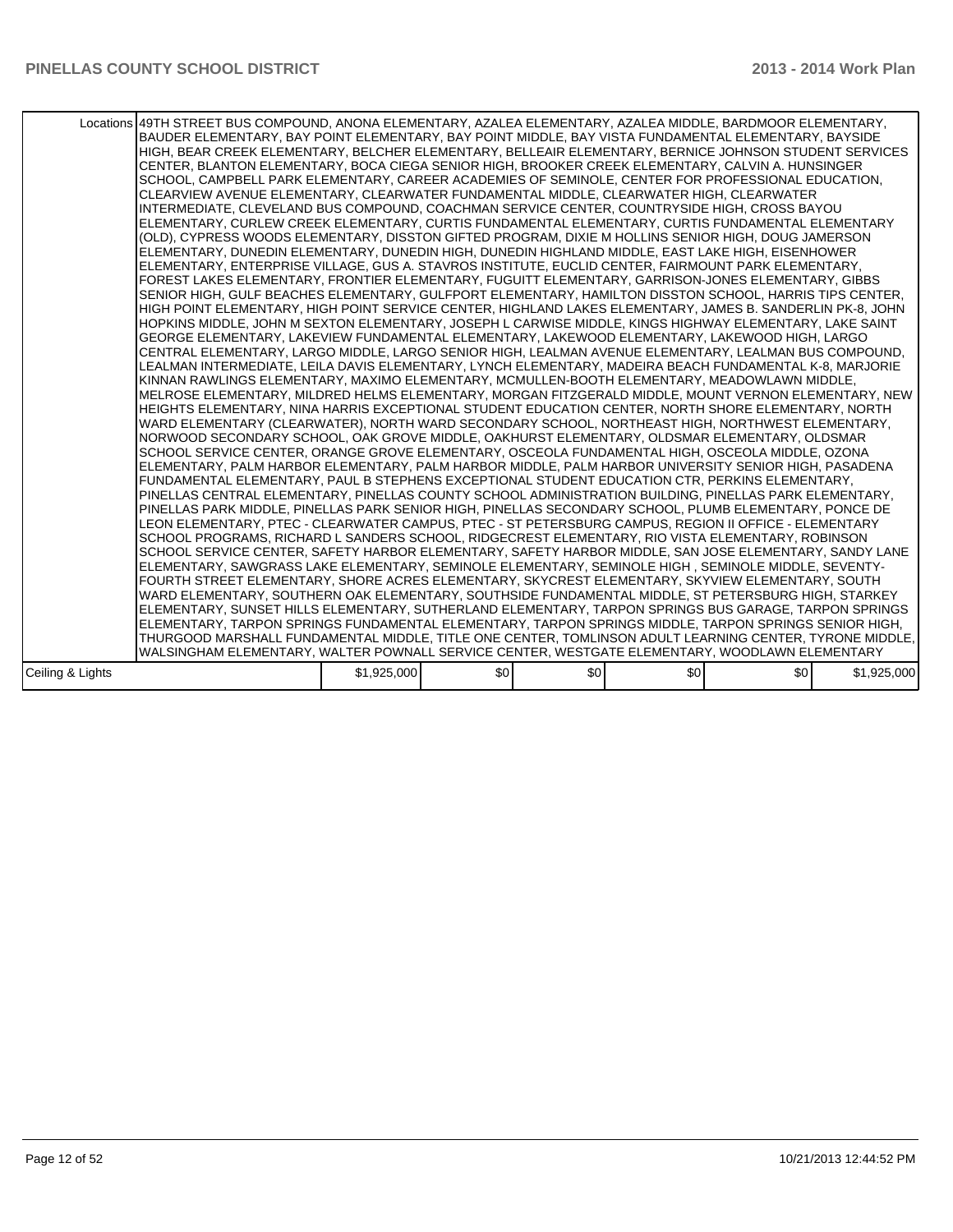|                          | Locations 49TH STREET BUS COMPOUND. ANONA ELEMENTARY. AZALEA ELEMENTARY. AZALEA MIDDLE. BARDMOOR ELEMENTARY.<br>BAUDER ELEMENTARY, BAY POINT ELEMENTARY, BAY POINT MIDDLE, BAY VISTA FUNDAMENTAL ELEMENTARY, BAYSIDE<br>HIGH, BEAR CREEK ELEMENTARY, BELCHER ELEMENTARY, BELLEAIR ELEMENTARY, BERNICE JOHNSON STUDENT SERVICES<br>CENTER, BLANTON ELEMENTARY, BOCA CIEGA SENIOR HIGH, BROOKER CREEK ELEMENTARY, CALVIN A. HUNSINGER<br>SCHOOL, CAMPBELL PARK ELEMENTARY, CAREER ACADEMIES OF SEMINOLE, CENTER FOR PROFESSIONAL EDUCATION,<br>CLEARVIEW AVENUE ELEMENTARY, CLEARWATER FUNDAMENTAL MIDDLE, CLEARWATER HIGH, CLEARWATER<br>INTERMEDIATE, CLEVELAND BUS COMPOUND, COACHMAN SERVICE CENTER, COUNTRYSIDE HIGH, CROSS BAYOU<br>ELEMENTARY, CURLEW CREEK ELEMENTARY, CURTIS FUNDAMENTAL ELEMENTARY, CURTIS FUNDAMENTAL ELEMENTARY<br>(OLD), CYPRESS WOODS ELEMENTARY, DISSTON GIFTED PROGRAM, DIXIE M HOLLINS SENIOR HIGH, DOUG JAMERSON<br>IELEMENTARY. DUNEDIN ELEMENTARY. DUNEDIN HIGH. DUNEDIN HIGHLAND MIDDLE. EAST LAKE HIGH. EISENHOWER<br>ELEMENTARY, ENTERPRISE VILLAGE, GUS A. STAVROS INSTITUTE, EUCLID CENTER, FAIRMOUNT PARK ELEMENTARY,<br>FOREST LAKES ELEMENTARY, FRONTIER ELEMENTARY, FUGUITT ELEMENTARY, GARRISON-JONES ELEMENTARY, GIBBS<br>SENIOR HIGH, GULF BEACHES ELEMENTARY, GULFPORT ELEMENTARY, HAMILTON DISSTON SCHOOL, HARRIS TIPS CENTER,<br>HIGH POINT ELEMENTARY, HIGH POINT SERVICE CENTER, HIGHLAND LAKES ELEMENTARY, JAMES B. SANDERLIN PK-8, JOHN<br>HOPKINS MIDDLE, JOHN M SEXTON ELEMENTARY, JOSEPH L CARWISE MIDDLE, KINGS HIGHWAY ELEMENTARY, LAKE SAINT<br>GEORGE ELEMENTARY, LAKEVIEW FUNDAMENTAL ELEMENTARY, LAKEWOOD ELEMENTARY, LAKEWOOD HIGH, LARGO<br> CENTRAL ELEMENTARY, LARGO MIDDLE, LARGO SENIOR HIGH, LEALMAN AVENUE ELEMENTARY, LEALMAN BUS COMPOUND,<br>LEALMAN INTERMEDIATE, LEILA DAVIS ELEMENTARY, LYNCH ELEMENTARY, MADEIRA BEACH FUNDAMENTAL K-8, MARJORIE<br>KINNAN RAWLINGS ELEMENTARY, MAXIMO ELEMENTARY, MCMULLEN-BOOTH ELEMENTARY, MEADOWLAWN MIDDLE,<br>MELROSE ELEMENTARY, MILDRED HELMS ELEMENTARY, MORGAN FITZGERALD MIDDLE, MOUNT VERNON ELEMENTARY, NEW<br>HEIGHTS ELEMENTARY, NINA HARRIS EXCEPTIONAL STUDENT EDUCATION CENTER, NORTH SHORE ELEMENTARY, NORTH<br>WARD ELEMENTARY (CLEARWATER), NORTH WARD SECONDARY SCHOOL, NORTHEAST HIGH, NORTHWEST ELEMENTARY,<br>INORWOOD SECONDARY SCHOOL, OAK GROVE MIDDLE, OAKHURST ELEMENTARY, OLDSMAR ELEMENTARY, OLDSMAR<br>SCHOOL SERVICE CENTER, ORANGE GROVE ELEMENTARY, OSCEOLA FUNDAMENTAL HIGH, OSCEOLA MIDDLE, OZONA<br>ELEMENTARY, PALM HARBOR ELEMENTARY, PALM HARBOR MIDDLE, PALM HARBOR UNIVERSITY SENIOR HIGH, PASADENA<br>FUNDAMENTAL ELEMENTARY, PAUL B STEPHENS EXCEPTIONAL STUDENT EDUCATION CTR, PERKINS ELEMENTARY,<br>PINELLAS CENTRAL ELEMENTARY, PINELLAS COUNTY SCHOOL ADMINISTRATION BUILDING, PINELLAS PARK ELEMENTARY,<br>PINELLAS PARK MIDDLE, PINELLAS PARK SENIOR HIGH, PINELLAS SECONDARY SCHOOL, PLUMB ELEMENTARY, PONCE DE<br>LEON ELEMENTARY. PTEC - CLEARWATER CAMPUS. PTEC - ST PETERSBURG CAMPUS. REGION II OFFICE - ELEMENTARY<br>SCHOOL PROGRAMS, RICHARD L SANDERS SCHOOL, RIDGECREST ELEMENTARY, RIO VISTA ELEMENTARY, ROBINSON<br>SCHOOL SERVICE CENTER, SAFETY HARBOR ELEMENTARY, SAFETY HARBOR MIDDLE, SAN JOSE ELEMENTARY, SANDY LANE<br>ELEMENTARY, SAWGRASS LAKE ELEMENTARY, SEMINOLE ELEMENTARY, SEMINOLE HIGH , SEMINOLE MIDDLE, SEVENTY-<br>FOURTH STREET ELEMENTARY. SHORE ACRES ELEMENTARY. SKYCREST ELEMENTARY. SKYVIEW ELEMENTARY. SOUTH<br>WARD ELEMENTARY, SOUTHERN OAK ELEMENTARY, SOUTHSIDE FUNDAMENTAL MIDDLE, ST PETERSBURG HIGH, STARKEY<br>ELEMENTARY, SUNSET HILLS ELEMENTARY, SUTHERLAND ELEMENTARY, TARPON SPRINGS BUS GARAGE, TARPON SPRINGS<br>ELEMENTARY, TARPON SPRINGS FUNDAMENTAL ELEMENTARY, TARPON SPRINGS MIDDLE, TARPON SPRINGS SENIOR HIGH,<br>THURGOOD MARSHALL FUNDAMENTAL MIDDLE, TITLE ONE CENTER, TOMLINSON ADULT LEARNING CENTER, TYRONE MIDDLE,<br>WALSINGHAM ELEMENTARY, WALTER POWNALL SERVICE CENTER, WESTGATE ELEMENTARY, WOODLAWN ELEMENTARY |           |     |     |     |     |           |
|--------------------------|-------------------------------------------------------------------------------------------------------------------------------------------------------------------------------------------------------------------------------------------------------------------------------------------------------------------------------------------------------------------------------------------------------------------------------------------------------------------------------------------------------------------------------------------------------------------------------------------------------------------------------------------------------------------------------------------------------------------------------------------------------------------------------------------------------------------------------------------------------------------------------------------------------------------------------------------------------------------------------------------------------------------------------------------------------------------------------------------------------------------------------------------------------------------------------------------------------------------------------------------------------------------------------------------------------------------------------------------------------------------------------------------------------------------------------------------------------------------------------------------------------------------------------------------------------------------------------------------------------------------------------------------------------------------------------------------------------------------------------------------------------------------------------------------------------------------------------------------------------------------------------------------------------------------------------------------------------------------------------------------------------------------------------------------------------------------------------------------------------------------------------------------------------------------------------------------------------------------------------------------------------------------------------------------------------------------------------------------------------------------------------------------------------------------------------------------------------------------------------------------------------------------------------------------------------------------------------------------------------------------------------------------------------------------------------------------------------------------------------------------------------------------------------------------------------------------------------------------------------------------------------------------------------------------------------------------------------------------------------------------------------------------------------------------------------------------------------------------------------------------------------------------------------------------------------------------------------------------------------------------------------------------------------------------------------------------------------------------------------------------------------------------------------------------------------------------------------------------------------------------------------------------------------------------------------------------------------------------------------------------------------------------------------------------------------------------------------------------------------------------------------------------------------------------------------------------------------------------------------------------------------------------------------------------------------------------------------------------------------------------------------------------------------------------------------------|-----------|-----|-----|-----|-----|-----------|
| <b>Spectator Seating</b> |                                                                                                                                                                                                                                                                                                                                                                                                                                                                                                                                                                                                                                                                                                                                                                                                                                                                                                                                                                                                                                                                                                                                                                                                                                                                                                                                                                                                                                                                                                                                                                                                                                                                                                                                                                                                                                                                                                                                                                                                                                                                                                                                                                                                                                                                                                                                                                                                                                                                                                                                                                                                                                                                                                                                                                                                                                                                                                                                                                                                                                                                                                                                                                                                                                                                                                                                                                                                                                                                                                                                                                                                                                                                                                                                                                                                                                                                                                                                                                                                                                                             | \$150,000 | \$0 | \$0 | \$0 | \$0 | \$150,000 |
|                          |                                                                                                                                                                                                                                                                                                                                                                                                                                                                                                                                                                                                                                                                                                                                                                                                                                                                                                                                                                                                                                                                                                                                                                                                                                                                                                                                                                                                                                                                                                                                                                                                                                                                                                                                                                                                                                                                                                                                                                                                                                                                                                                                                                                                                                                                                                                                                                                                                                                                                                                                                                                                                                                                                                                                                                                                                                                                                                                                                                                                                                                                                                                                                                                                                                                                                                                                                                                                                                                                                                                                                                                                                                                                                                                                                                                                                                                                                                                                                                                                                                                             |           |     |     |     |     |           |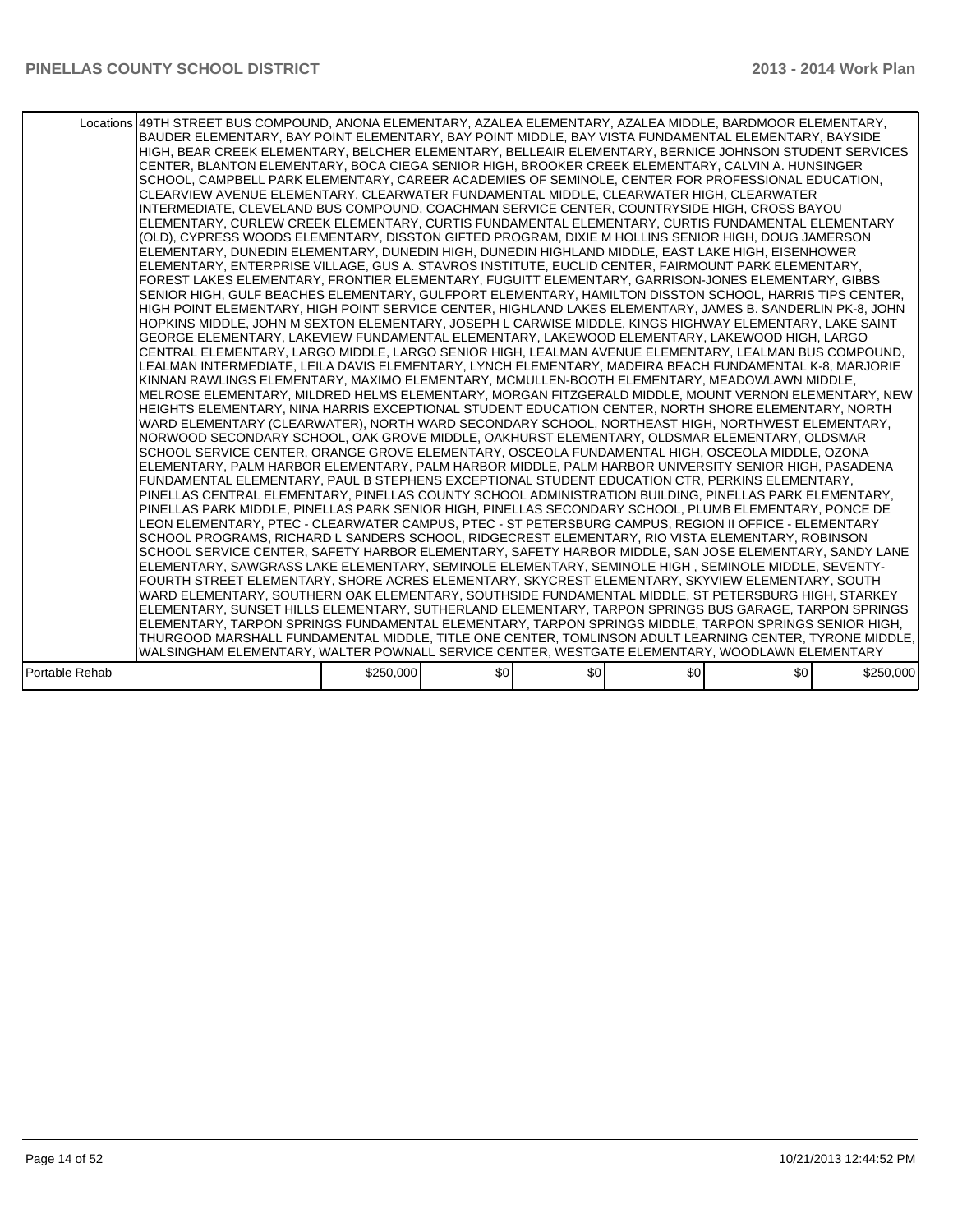|                          | Locations 49TH STREET BUS COMPOUND, ANONA ELEMENTARY, AZALEA ELEMENTARY, AZALEA MIDDLE, BARDMOOR ELEMENTARY,<br>BAUDER ELEMENTARY, BAY POINT ELEMENTARY, BAY POINT MIDDLE, BAY VISTA FUNDAMENTAL ELEMENTARY, BAYSIDE<br>HIGH, BEAR CREEK ELEMENTARY, BELCHER ELEMENTARY, BELLEAIR ELEMENTARY, BERNICE JOHNSON STUDENT SERVICES<br>CENTER, BLANTON ELEMENTARY, BOCA CIEGA SENIOR HIGH, BROOKER CREEK ELEMENTARY, CALVIN A. HUNSINGER<br>SCHOOL, CAMPBELL PARK ELEMENTARY, CAREER ACADEMIES OF SEMINOLE, CENTER FOR PROFESSIONAL EDUCATION,<br>CLEARVIEW AVENUE ELEMENTARY, CLEARWATER FUNDAMENTAL MIDDLE, CLEARWATER HIGH, CLEARWATER<br>INTERMEDIATE, CLEVELAND BUS COMPOUND, COACHMAN SERVICE CENTER, COUNTRYSIDE HIGH, CROSS BAYOU<br>ELEMENTARY, CURLEW CREEK ELEMENTARY, CURTIS FUNDAMENTAL ELEMENTARY, CURTIS FUNDAMENTAL ELEMENTARY<br>(OLD), CYPRESS WOODS ELEMENTARY, DISSTON GIFTED PROGRAM, DIXIE M HOLLINS SENIOR HIGH, DOUG JAMERSON<br>ELEMENTARY, DUNEDIN ELEMENTARY, DUNEDIN HIGH, DUNEDIN HIGHLAND MIDDLE, EAST LAKE HIGH, EISENHOWER<br>ELEMENTARY, ENTERPRISE VILLAGE, GUS A. STAVROS INSTITUTE, EUCLID CENTER, FAIRMOUNT PARK ELEMENTARY,<br>FOREST LAKES ELEMENTARY, FRONTIER ELEMENTARY, FUGUITT ELEMENTARY, GARRISON-JONES ELEMENTARY, GIBBS<br>SENIOR HIGH, GULF BEACHES ELEMENTARY, GULFPORT ELEMENTARY, HAMILTON DISSTON SCHOOL, HARRIS TIPS CENTER,<br>HIGH POINT ELEMENTARY, HIGH POINT SERVICE CENTER, HIGHLAND LAKES ELEMENTARY, JAMES B. SANDERLIN PK-8, JOHN<br>HOPKINS MIDDLE, JOHN M SEXTON ELEMENTARY, JOSEPH L CARWISE MIDDLE, KINGS HIGHWAY ELEMENTARY, LAKE SAINT<br>GEORGE ELEMENTARY, LAKEVIEW FUNDAMENTAL ELEMENTARY, LAKEWOOD ELEMENTARY, LAKEWOOD HIGH, LARGO<br>İCENTRAL ELEMENTARY. LARGO MIDDLE. LARGO SENIOR HIGH. LEALMAN AVENUE ELEMENTARY. LEALMAN BUS COMPOUND.<br>ILEALMAN INTERMEDIATE. LEILA DAVIS ELEMENTARY. LYNCH ELEMENTARY. MADEIRA BEACH FUNDAMENTAL K-8. MARJORIE<br>İKINNAN RAWLINGS ELEMENTARY. MAXIMO ELEMENTARY. MCMULLEN-BOOTH ELEMENTARY. MEADOWLAWN MIDDLE.<br>MELROSE ELEMENTARY, MILDRED HELMS ELEMENTARY, MORGAN FITZGERALD MIDDLE, MOUNT VERNON ELEMENTARY, NEW<br>HEIGHTS ELEMENTARY, NINA HARRIS EXCEPTIONAL STUDENT EDUCATION CENTER, NORTH SHORE ELEMENTARY, NORTH<br>WARD ELEMENTARY (CLEARWATER), NORTH WARD SECONDARY SCHOOL, NORTHEAST HIGH, NORTHWEST ELEMENTARY,<br>NORWOOD SECONDARY SCHOOL, OAK GROVE MIDDLE, OAKHURST ELEMENTARY, OLDSMAR ELEMENTARY, OLDSMAR<br>SCHOOL SERVICE CENTER, ORANGE GROVE ELEMENTARY, OSCEOLA FUNDAMENTAL HIGH, OSCEOLA MIDDLE, OZONA<br>ELEMENTARY, PALM HARBOR ELEMENTARY, PALM HARBOR MIDDLE, PALM HARBOR UNIVERSITY SENIOR HIGH, PASADENA<br>FUNDAMENTAL ELEMENTARY, PAUL B STEPHENS EXCEPTIONAL STUDENT EDUCATION CTR, PERKINS ELEMENTARY,<br>PINELLAS CENTRAL ELEMENTARY, PINELLAS COUNTY SCHOOL ADMINISTRATION BUILDING, PINELLAS PARK ELEMENTARY,<br>PINELLAS PARK MIDDLE, PINELLAS PARK SENIOR HIGH, PINELLAS SECONDARY SCHOOL, PLUMB ELEMENTARY, PONCE DE<br>LEON ELEMENTARY, PTEC - CLEARWATER CAMPUS, PTEC - ST PETERSBURG CAMPUS, REGION II OFFICE - ELEMENTARY<br>SCHOOL PROGRAMS, RICHARD L SANDERS SCHOOL, RIDGECREST ELEMENTARY, RIO VISTA ELEMENTARY, ROBINSON<br>SCHOOL SERVICE CENTER, SAFETY HARBOR ELEMENTARY, SAFETY HARBOR MIDDLE, SAN JOSE ELEMENTARY, SANDY LANE<br>ELEMENTARY, SAWGRASS LAKE ELEMENTARY, SEMINOLE ELEMENTARY, SEMINOLE HIGH, SEMINOLE MIDDLE, SEVENTY-<br>FOURTH STREET ELEMENTARY. SHORE ACRES ELEMENTARY. SKYCREST ELEMENTARY. SKYVIEW ELEMENTARY. SOUTH<br>WARD ELEMENTARY, SOUTHERN OAK ELEMENTARY, SOUTHSIDE FUNDAMENTAL MIDDLE, ST PETERSBURG HIGH, STARKEY<br>ELEMENTARY, SUNSET HILLS ELEMENTARY, SUTHERLAND ELEMENTARY, TARPON SPRINGS BUS GARAGE, TARPON SPRINGS<br>ELEMENTARY, TARPON SPRINGS FUNDAMENTAL ELEMENTARY, TARPON SPRINGS MIDDLE, TARPON SPRINGS SENIOR HIGH,<br>THURGOOD MARSHALL FUNDAMENTAL MIDDLE, TITLE ONE CENTER, TOMLINSON ADULT LEARNING CENTER, TYRONE MIDDLE,<br>WALSINGHAM ELEMENTARY, WALTER POWNALL SERVICE CENTER, WESTGATE ELEMENTARY, WOODLAWN ELEMENTARY |           |     |     |     |     |           |
|--------------------------|------------------------------------------------------------------------------------------------------------------------------------------------------------------------------------------------------------------------------------------------------------------------------------------------------------------------------------------------------------------------------------------------------------------------------------------------------------------------------------------------------------------------------------------------------------------------------------------------------------------------------------------------------------------------------------------------------------------------------------------------------------------------------------------------------------------------------------------------------------------------------------------------------------------------------------------------------------------------------------------------------------------------------------------------------------------------------------------------------------------------------------------------------------------------------------------------------------------------------------------------------------------------------------------------------------------------------------------------------------------------------------------------------------------------------------------------------------------------------------------------------------------------------------------------------------------------------------------------------------------------------------------------------------------------------------------------------------------------------------------------------------------------------------------------------------------------------------------------------------------------------------------------------------------------------------------------------------------------------------------------------------------------------------------------------------------------------------------------------------------------------------------------------------------------------------------------------------------------------------------------------------------------------------------------------------------------------------------------------------------------------------------------------------------------------------------------------------------------------------------------------------------------------------------------------------------------------------------------------------------------------------------------------------------------------------------------------------------------------------------------------------------------------------------------------------------------------------------------------------------------------------------------------------------------------------------------------------------------------------------------------------------------------------------------------------------------------------------------------------------------------------------------------------------------------------------------------------------------------------------------------------------------------------------------------------------------------------------------------------------------------------------------------------------------------------------------------------------------------------------------------------------------------------------------------------------------------------------------------------------------------------------------------------------------------------------------------------------------------------------------------------------------------------------------------------------------------------------------------------------------------------------------------------------------------------------------------------------------------------------------------------------------------------------------------------|-----------|-----|-----|-----|-----|-----------|
| Kitchen Coolers/Freezers |                                                                                                                                                                                                                                                                                                                                                                                                                                                                                                                                                                                                                                                                                                                                                                                                                                                                                                                                                                                                                                                                                                                                                                                                                                                                                                                                                                                                                                                                                                                                                                                                                                                                                                                                                                                                                                                                                                                                                                                                                                                                                                                                                                                                                                                                                                                                                                                                                                                                                                                                                                                                                                                                                                                                                                                                                                                                                                                                                                                                                                                                                                                                                                                                                                                                                                                                                                                                                                                                                                                                                                                                                                                                                                                                                                                                                                                                                                                                                                                                                                                            | \$410,993 | \$0 | \$0 | \$0 | \$0 | \$410,993 |
|                          |                                                                                                                                                                                                                                                                                                                                                                                                                                                                                                                                                                                                                                                                                                                                                                                                                                                                                                                                                                                                                                                                                                                                                                                                                                                                                                                                                                                                                                                                                                                                                                                                                                                                                                                                                                                                                                                                                                                                                                                                                                                                                                                                                                                                                                                                                                                                                                                                                                                                                                                                                                                                                                                                                                                                                                                                                                                                                                                                                                                                                                                                                                                                                                                                                                                                                                                                                                                                                                                                                                                                                                                                                                                                                                                                                                                                                                                                                                                                                                                                                                                            |           |     |     |     |     |           |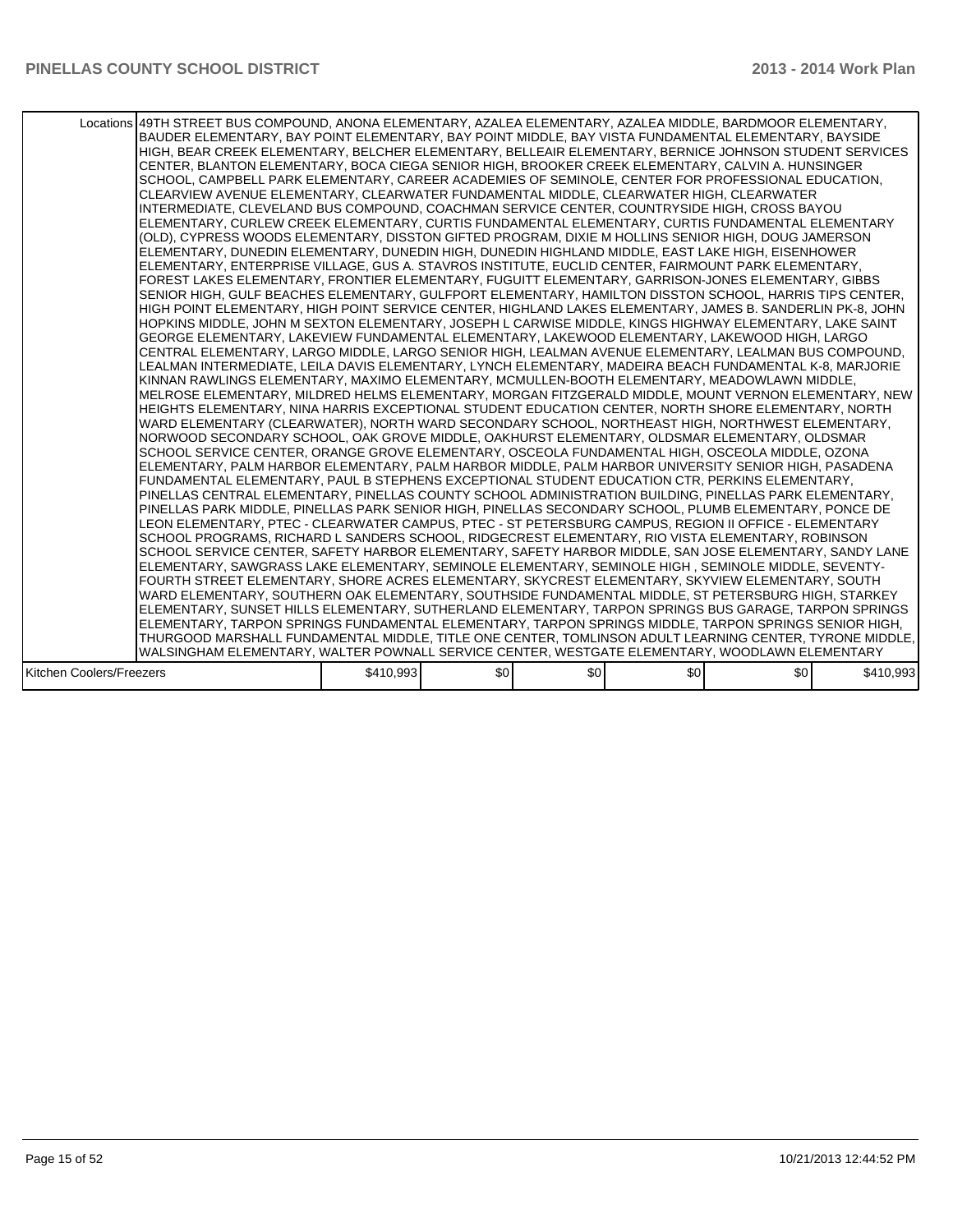|          | Locations 49TH STREET BUS COMPOUND. ANONA ELEMENTARY. AZALEA ELEMENTARY. AZALEA MIDDLE. BARDMOOR ELEMENTARY.<br>BAUDER ELEMENTARY, BAY POINT ELEMENTARY, BAY POINT MIDDLE, BAY VISTA FUNDAMENTAL ELEMENTARY, BAYSIDE<br>HIGH, BEAR CREEK ELEMENTARY, BELCHER ELEMENTARY, BELLEAIR ELEMENTARY, BERNICE JOHNSON STUDENT SERVICES<br>CENTER, BLANTON ELEMENTARY, BOCA CIEGA SENIOR HIGH, BROOKER CREEK ELEMENTARY, CALVIN A. HUNSINGER<br>SCHOOL, CAMPBELL PARK ELEMENTARY, CAREER ACADEMIES OF SEMINOLE, CENTER FOR PROFESSIONAL EDUCATION,<br>CLEARVIEW AVENUE ELEMENTARY, CLEARWATER FUNDAMENTAL MIDDLE, CLEARWATER HIGH, CLEARWATER<br>INTERMEDIATE, CLEVELAND BUS COMPOUND, COACHMAN SERVICE CENTER, COUNTRYSIDE HIGH, CROSS BAYOU<br>ELEMENTARY, CURLEW CREEK ELEMENTARY, CURTIS FUNDAMENTAL ELEMENTARY, CURTIS FUNDAMENTAL ELEMENTARY<br>(OLD), CYPRESS WOODS ELEMENTARY, DISSTON GIFTED PROGRAM, DIXIE M HOLLINS SENIOR HIGH, DOUG JAMERSON<br>ELEMENTARY, DUNEDIN ELEMENTARY, DUNEDIN HIGH, DUNEDIN HIGHLAND MIDDLE, EAST LAKE HIGH, EISENHOWER<br>ELEMENTARY, ENTERPRISE VILLAGE, GUS A. STAVROS INSTITUTE, EUCLID CENTER, FAIRMOUNT PARK ELEMENTARY,<br>FOREST LAKES ELEMENTARY, FRONTIER ELEMENTARY, FUGUITT ELEMENTARY, GARRISON-JONES ELEMENTARY, GIBBS<br>SENIOR HIGH, GULF BEACHES ELEMENTARY, GULFPORT ELEMENTARY, HAMILTON DISSTON SCHOOL, HARRIS TIPS CENTER,<br>HIGH POINT ELEMENTARY, HIGH POINT SERVICE CENTER, HIGHLAND LAKES ELEMENTARY, JAMES B. SANDERLIN PK-8, JOHN<br>HOPKINS MIDDLE, JOHN M SEXTON ELEMENTARY, JOSEPH L CARWISE MIDDLE, KINGS HIGHWAY ELEMENTARY, LAKE SAINT<br>GEORGE ELEMENTARY, LAKEVIEW FUNDAMENTAL ELEMENTARY, LAKEWOOD ELEMENTARY, LAKEWOOD HIGH, LARGO<br>CENTRAL ELEMENTARY, LARGO MIDDLE, LARGO SENIOR HIGH, LEALMAN AVENUE ELEMENTARY, LEALMAN BUS COMPOUND,<br>LEALMAN INTERMEDIATE, LEILA DAVIS ELEMENTARY, LYNCH ELEMENTARY, MADEIRA BEACH FUNDAMENTAL K-8, MARJORIE<br>KINNAN RAWLINGS ELEMENTARY, MAXIMO ELEMENTARY, MCMULLEN-BOOTH ELEMENTARY, MEADOWLAWN MIDDLE,<br>MELROSE ELEMENTARY, MILDRED HELMS ELEMENTARY, MORGAN FITZGERALD MIDDLE, MOUNT VERNON ELEMENTARY, NEW<br>HEIGHTS ELEMENTARY, NINA HARRIS EXCEPTIONAL STUDENT EDUCATION CENTER, NORTH SHORE ELEMENTARY, NORTH<br>WARD ELEMENTARY (CLEARWATER), NORTH WARD SECONDARY SCHOOL, NORTHEAST HIGH, NORTHWEST ELEMENTARY,<br>INORWOOD SECONDARY SCHOOL, OAK GROVE MIDDLE, OAKHURST ELEMENTARY, OLDSMAR ELEMENTARY, OLDSMAR<br>SCHOOL SERVICE CENTER, ORANGE GROVE ELEMENTARY, OSCEOLA FUNDAMENTAL HIGH, OSCEOLA MIDDLE, OZONA<br>ELEMENTARY, PALM HARBOR ELEMENTARY, PALM HARBOR MIDDLE, PALM HARBOR UNIVERSITY SENIOR HIGH, PASADENA<br>FUNDAMENTAL ELEMENTARY, PAUL B STEPHENS EXCEPTIONAL STUDENT EDUCATION CTR, PERKINS ELEMENTARY,<br>IPINELLAS CENTRAL ELEMENTARY. PINELLAS COUNTY SCHOOL ADMINISTRATION BUILDING. PINELLAS PARK ELEMENTARY.<br>PINELLAS PARK MIDDLE, PINELLAS PARK SENIOR HIGH, PINELLAS SECONDARY SCHOOL, PLUMB ELEMENTARY, PONCE DE<br>LEON ELEMENTARY, PTEC - CLEARWATER CAMPUS, PTEC - ST PETERSBURG CAMPUS, REGION II OFFICE - ELEMENTARY<br>SCHOOL PROGRAMS, RICHARD L SANDERS SCHOOL, RIDGECREST ELEMENTARY, RIO VISTA ELEMENTARY, ROBINSON<br>SCHOOL SERVICE CENTER, SAFETY HARBOR ELEMENTARY, SAFETY HARBOR MIDDLE, SAN JOSE ELEMENTARY, SANDY LANE<br>ELEMENTARY, SAWGRASS LAKE ELEMENTARY, SEMINOLE ELEMENTARY, SEMINOLE HIGH, SEMINOLE MIDDLE, SEVENTY-<br>FOURTH STREET ELEMENTARY, SHORE ACRES ELEMENTARY, SKYCREST ELEMENTARY, SKYVIEW ELEMENTARY, SOUTH<br>WARD ELEMENTARY, SOUTHERN OAK ELEMENTARY, SOUTHSIDE FUNDAMENTAL MIDDLE, ST PETERSBURG HIGH, STARKEY<br>ELEMENTARY, SUNSET HILLS ELEMENTARY, SUTHERLAND ELEMENTARY, TARPON SPRINGS BUS GARAGE, TARPON SPRINGS<br>ELEMENTARY, TARPON SPRINGS FUNDAMENTAL ELEMENTARY, TARPON SPRINGS MIDDLE, TARPON SPRINGS SENIOR HIGH,<br>THURGOOD MARSHALL FUNDAMENTAL MIDDLE, TITLE ONE CENTER, TOMLINSON ADULT LEARNING CENTER, TYRONE MIDDLE,<br>WALSINGHAM ELEMENTARY, WALTER POWNALL SERVICE CENTER, WESTGATE ELEMENTARY, WOODLAWN ELEMENTARY |           |     |     |     |     |           |
|----------|-----------------------------------------------------------------------------------------------------------------------------------------------------------------------------------------------------------------------------------------------------------------------------------------------------------------------------------------------------------------------------------------------------------------------------------------------------------------------------------------------------------------------------------------------------------------------------------------------------------------------------------------------------------------------------------------------------------------------------------------------------------------------------------------------------------------------------------------------------------------------------------------------------------------------------------------------------------------------------------------------------------------------------------------------------------------------------------------------------------------------------------------------------------------------------------------------------------------------------------------------------------------------------------------------------------------------------------------------------------------------------------------------------------------------------------------------------------------------------------------------------------------------------------------------------------------------------------------------------------------------------------------------------------------------------------------------------------------------------------------------------------------------------------------------------------------------------------------------------------------------------------------------------------------------------------------------------------------------------------------------------------------------------------------------------------------------------------------------------------------------------------------------------------------------------------------------------------------------------------------------------------------------------------------------------------------------------------------------------------------------------------------------------------------------------------------------------------------------------------------------------------------------------------------------------------------------------------------------------------------------------------------------------------------------------------------------------------------------------------------------------------------------------------------------------------------------------------------------------------------------------------------------------------------------------------------------------------------------------------------------------------------------------------------------------------------------------------------------------------------------------------------------------------------------------------------------------------------------------------------------------------------------------------------------------------------------------------------------------------------------------------------------------------------------------------------------------------------------------------------------------------------------------------------------------------------------------------------------------------------------------------------------------------------------------------------------------------------------------------------------------------------------------------------------------------------------------------------------------------------------------------------------------------------------------------------------------------------------------------------------------------------------------------------------------------|-----------|-----|-----|-----|-----|-----------|
| Casework |                                                                                                                                                                                                                                                                                                                                                                                                                                                                                                                                                                                                                                                                                                                                                                                                                                                                                                                                                                                                                                                                                                                                                                                                                                                                                                                                                                                                                                                                                                                                                                                                                                                                                                                                                                                                                                                                                                                                                                                                                                                                                                                                                                                                                                                                                                                                                                                                                                                                                                                                                                                                                                                                                                                                                                                                                                                                                                                                                                                                                                                                                                                                                                                                                                                                                                                                                                                                                                                                                                                                                                                                                                                                                                                                                                                                                                                                                                                                                                                                                                                           | \$165,000 | \$0 | \$0 | \$0 | \$0 | \$165,000 |
|          |                                                                                                                                                                                                                                                                                                                                                                                                                                                                                                                                                                                                                                                                                                                                                                                                                                                                                                                                                                                                                                                                                                                                                                                                                                                                                                                                                                                                                                                                                                                                                                                                                                                                                                                                                                                                                                                                                                                                                                                                                                                                                                                                                                                                                                                                                                                                                                                                                                                                                                                                                                                                                                                                                                                                                                                                                                                                                                                                                                                                                                                                                                                                                                                                                                                                                                                                                                                                                                                                                                                                                                                                                                                                                                                                                                                                                                                                                                                                                                                                                                                           |           |     |     |     |     |           |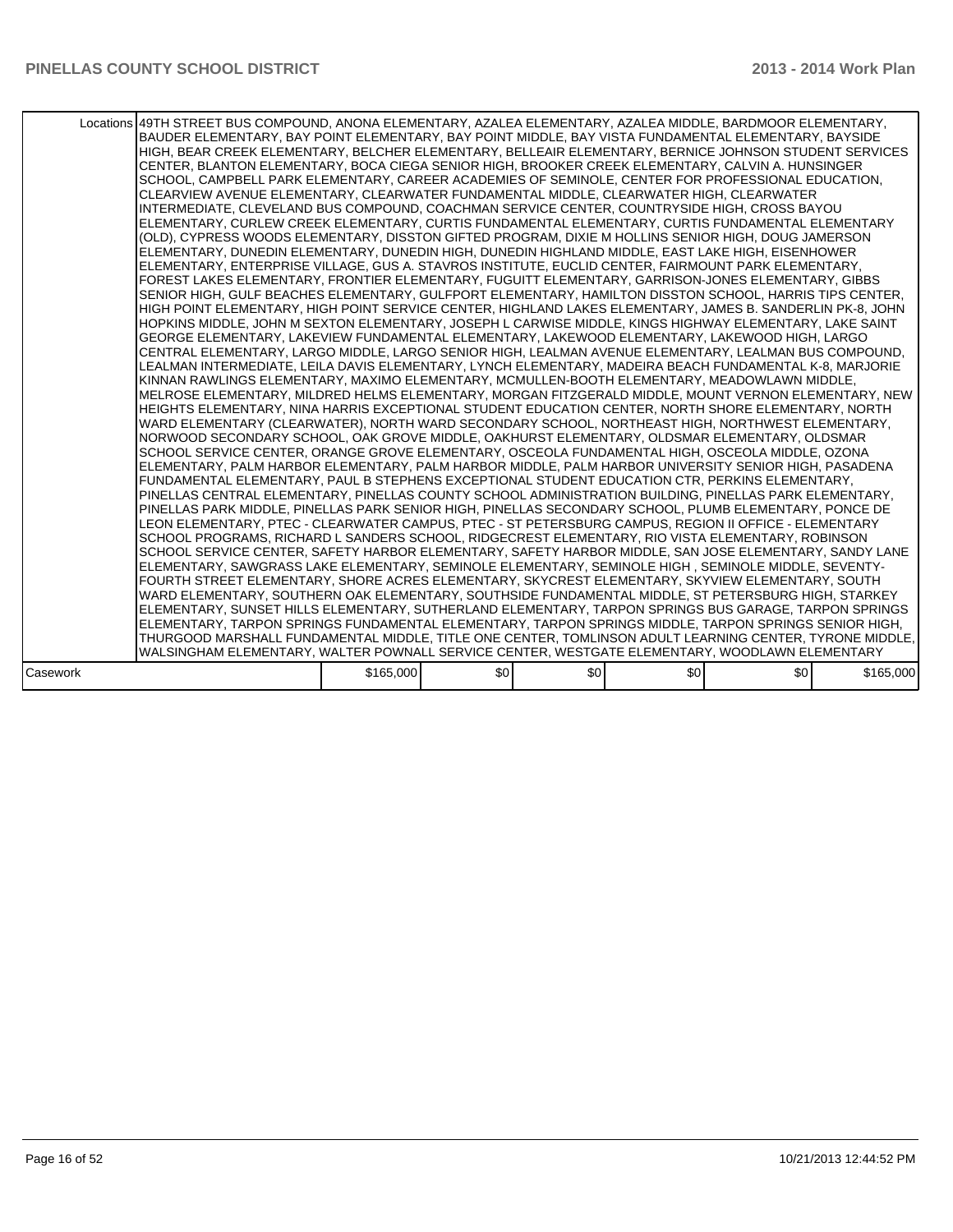|                | Locations 49TH STREET BUS COMPOUND, ANONA ELEMENTARY, AZALEA ELEMENTARY, AZALEA MIDDLE, BARDMOOR ELEMENTARY,<br>BAUDER ELEMENTARY, BAY POINT ELEMENTARY, BAY POINT MIDDLE, BAY VISTA FUNDAMENTAL ELEMENTARY, BAYSIDE<br>HIGH, BEAR CREEK ELEMENTARY, BELCHER ELEMENTARY, BELLEAIR ELEMENTARY, BERNICE JOHNSON STUDENT SERVICES<br>CENTER. BLANTON ELEMENTARY. BOCA CIEGA SENIOR HIGH. BROOKER CREEK ELEMENTARY. CALVIN A. HUNSINGER<br>SCHOOL, CAMPBELL PARK ELEMENTARY, CAREER ACADEMIES OF SEMINOLE, CENTER FOR PROFESSIONAL EDUCATION,<br>CLEARVIEW AVENUE ELEMENTARY, CLEARWATER FUNDAMENTAL MIDDLE, CLEARWATER HIGH, CLEARWATER<br>INTERMEDIATE, CLEVELAND BUS COMPOUND, COACHMAN SERVICE CENTER, COUNTRYSIDE HIGH, CROSS BAYOU<br>ELEMENTARY. CURLEW CREEK ELEMENTARY. CURTIS FUNDAMENTAL ELEMENTARY. CURTIS FUNDAMENTAL ELEMENTARY<br>(OLD), CYPRESS WOODS ELEMENTARY, DISSTON GIFTED PROGRAM, DIXIE M HOLLINS SENIOR HIGH, DOUG JAMERSON<br>ELEMENTARY. DUNEDIN ELEMENTARY. DUNEDIN HIGH. DUNEDIN HIGHLAND MIDDLE. EAST LAKE HIGH. EISENHOWER<br>ELEMENTARY, ENTERPRISE VILLAGE, GUS A. STAVROS INSTITUTE, EUCLID CENTER, FAIRMOUNT PARK ELEMENTARY,<br>FOREST LAKES ELEMENTARY, FRONTIER ELEMENTARY, FUGUITT ELEMENTARY, GARRISON-JONES ELEMENTARY, GIBBS<br>SENIOR HIGH, GULF BEACHES ELEMENTARY, GULFPORT ELEMENTARY, HAMILTON DISSTON SCHOOL, HARRIS TIPS CENTER,<br>HIGH POINT ELEMENTARY, HIGH POINT SERVICE CENTER, HIGHLAND LAKES ELEMENTARY, JAMES B. SANDERLIN PK-8, JOHN<br>HOPKINS MIDDLE, JOHN M SEXTON ELEMENTARY, JOSEPH L CARWISE MIDDLE, KINGS HIGHWAY ELEMENTARY, LAKE SAINT<br>GEORGE ELEMENTARY, LAKEVIEW FUNDAMENTAL ELEMENTARY, LAKEWOOD ELEMENTARY, LAKEWOOD HIGH, LARGO<br>CENTRAL ELEMENTARY, LARGO MIDDLE, LARGO SENIOR HIGH, LEALMAN AVENUE ELEMENTARY, LEALMAN BUS COMPOUND,<br>LEALMAN INTERMEDIATE, LEILA DAVIS ELEMENTARY, LYNCH ELEMENTARY, MADEIRA BEACH FUNDAMENTAL K-8, MARJORIE<br>KINNAN RAWLINGS ELEMENTARY, MAXIMO ELEMENTARY, MCMULLEN-BOOTH ELEMENTARY, MEADOWLAWN MIDDLE,<br>MELROSE ELEMENTARY, MILDRED HELMS ELEMENTARY, MORGAN FITZGERALD MIDDLE, MOUNT VERNON ELEMENTARY, NEW<br>HEIGHTS ELEMENTARY, NINA HARRIS EXCEPTIONAL STUDENT EDUCATION CENTER, NORTH SHORE ELEMENTARY, NORTH<br>WARD ELEMENTARY (CLEARWATER), NORTH WARD SECONDARY SCHOOL, NORTHEAST HIGH, NORTHWEST ELEMENTARY,<br>INORWOOD SECONDARY SCHOOL, OAK GROVE MIDDLE, OAKHURST ELEMENTARY, OLDSMAR ELEMENTARY, OLDSMAR<br>SCHOOL SERVICE CENTER, ORANGE GROVE ELEMENTARY, OSCEOLA FUNDAMENTAL HIGH, OSCEOLA MIDDLE, OZONA<br>ELEMENTARY, PALM HARBOR ELEMENTARY, PALM HARBOR MIDDLE, PALM HARBOR UNIVERSITY SENIOR HIGH, PASADENA<br>FUNDAMENTAL ELEMENTARY, PAUL B STEPHENS EXCEPTIONAL STUDENT EDUCATION CTR, PERKINS ELEMENTARY,<br>PINELLAS CENTRAL ELEMENTARY, PINELLAS COUNTY SCHOOL ADMINISTRATION BUILDING, PINELLAS PARK ELEMENTARY,<br>PINELLAS PARK MIDDLE, PINELLAS PARK SENIOR HIGH, PINELLAS SECONDARY SCHOOL, PLUMB ELEMENTARY, PONCE DE<br>LEON ELEMENTARY, PTEC - CLEARWATER CAMPUS, PTEC - ST PETERSBURG CAMPUS, REGION II OFFICE - ELEMENTARY<br>SCHOOL PROGRAMS, RICHARD L SANDERS SCHOOL, RIDGECREST ELEMENTARY, RIO VISTA ELEMENTARY, ROBINSON<br>SCHOOL SERVICE CENTER, SAFETY HARBOR ELEMENTARY, SAFETY HARBOR MIDDLE, SAN JOSE ELEMENTARY, SANDY LANE<br>ELEMENTARY, SAWGRASS LAKE ELEMENTARY, SEMINOLE ELEMENTARY, SEMINOLE HIGH, SEMINOLE MIDDLE, SEVENTY-<br>FOURTH STREET ELEMENTARY, SHORE ACRES ELEMENTARY, SKYCREST ELEMENTARY, SKYVIEW ELEMENTARY, SOUTH<br>WARD ELEMENTARY, SOUTHERN OAK ELEMENTARY, SOUTHSIDE FUNDAMENTAL MIDDLE, ST PETERSBURG HIGH, STARKEY<br>ELEMENTARY, SUNSET HILLS ELEMENTARY, SUTHERLAND ELEMENTARY, TARPON SPRINGS BUS GARAGE, TARPON SPRINGS<br>ELEMENTARY, TARPON SPRINGS FUNDAMENTAL ELEMENTARY, TARPON SPRINGS MIDDLE, TARPON SPRINGS SENIOR HIGH,<br>THURGOOD MARSHALL FUNDAMENTAL MIDDLE, TITLE ONE CENTER, TOMLINSON ADULT LEARNING CENTER, TYRONE MIDDLE,<br>WALSINGHAM ELEMENTARY, WALTER POWNALL SERVICE CENTER, WESTGATE ELEMENTARY, WOODLAWN ELEMENTARY |             |             |             |             |             |              |
|----------------|----------------------------------------------------------------------------------------------------------------------------------------------------------------------------------------------------------------------------------------------------------------------------------------------------------------------------------------------------------------------------------------------------------------------------------------------------------------------------------------------------------------------------------------------------------------------------------------------------------------------------------------------------------------------------------------------------------------------------------------------------------------------------------------------------------------------------------------------------------------------------------------------------------------------------------------------------------------------------------------------------------------------------------------------------------------------------------------------------------------------------------------------------------------------------------------------------------------------------------------------------------------------------------------------------------------------------------------------------------------------------------------------------------------------------------------------------------------------------------------------------------------------------------------------------------------------------------------------------------------------------------------------------------------------------------------------------------------------------------------------------------------------------------------------------------------------------------------------------------------------------------------------------------------------------------------------------------------------------------------------------------------------------------------------------------------------------------------------------------------------------------------------------------------------------------------------------------------------------------------------------------------------------------------------------------------------------------------------------------------------------------------------------------------------------------------------------------------------------------------------------------------------------------------------------------------------------------------------------------------------------------------------------------------------------------------------------------------------------------------------------------------------------------------------------------------------------------------------------------------------------------------------------------------------------------------------------------------------------------------------------------------------------------------------------------------------------------------------------------------------------------------------------------------------------------------------------------------------------------------------------------------------------------------------------------------------------------------------------------------------------------------------------------------------------------------------------------------------------------------------------------------------------------------------------------------------------------------------------------------------------------------------------------------------------------------------------------------------------------------------------------------------------------------------------------------------------------------------------------------------------------------------------------------------------------------------------------------------------------------------------------------------------------------------------------|-------------|-------------|-------------|-------------|-------------|--------------|
|                |                                                                                                                                                                                                                                                                                                                                                                                                                                                                                                                                                                                                                                                                                                                                                                                                                                                                                                                                                                                                                                                                                                                                                                                                                                                                                                                                                                                                                                                                                                                                                                                                                                                                                                                                                                                                                                                                                                                                                                                                                                                                                                                                                                                                                                                                                                                                                                                                                                                                                                                                                                                                                                                                                                                                                                                                                                                                                                                                                                                                                                                                                                                                                                                                                                                                                                                                                                                                                                                                                                                                                                                                                                                                                                                                                                                                                                                                                                                                                                                                                                                          |             |             |             |             |             |              |
| Infrastructure |                                                                                                                                                                                                                                                                                                                                                                                                                                                                                                                                                                                                                                                                                                                                                                                                                                                                                                                                                                                                                                                                                                                                                                                                                                                                                                                                                                                                                                                                                                                                                                                                                                                                                                                                                                                                                                                                                                                                                                                                                                                                                                                                                                                                                                                                                                                                                                                                                                                                                                                                                                                                                                                                                                                                                                                                                                                                                                                                                                                                                                                                                                                                                                                                                                                                                                                                                                                                                                                                                                                                                                                                                                                                                                                                                                                                                                                                                                                                                                                                                                                          | \$7,985,000 | \$7,985,000 | \$7,985,000 | \$7,985,000 | \$7,985,000 | \$39,925,000 |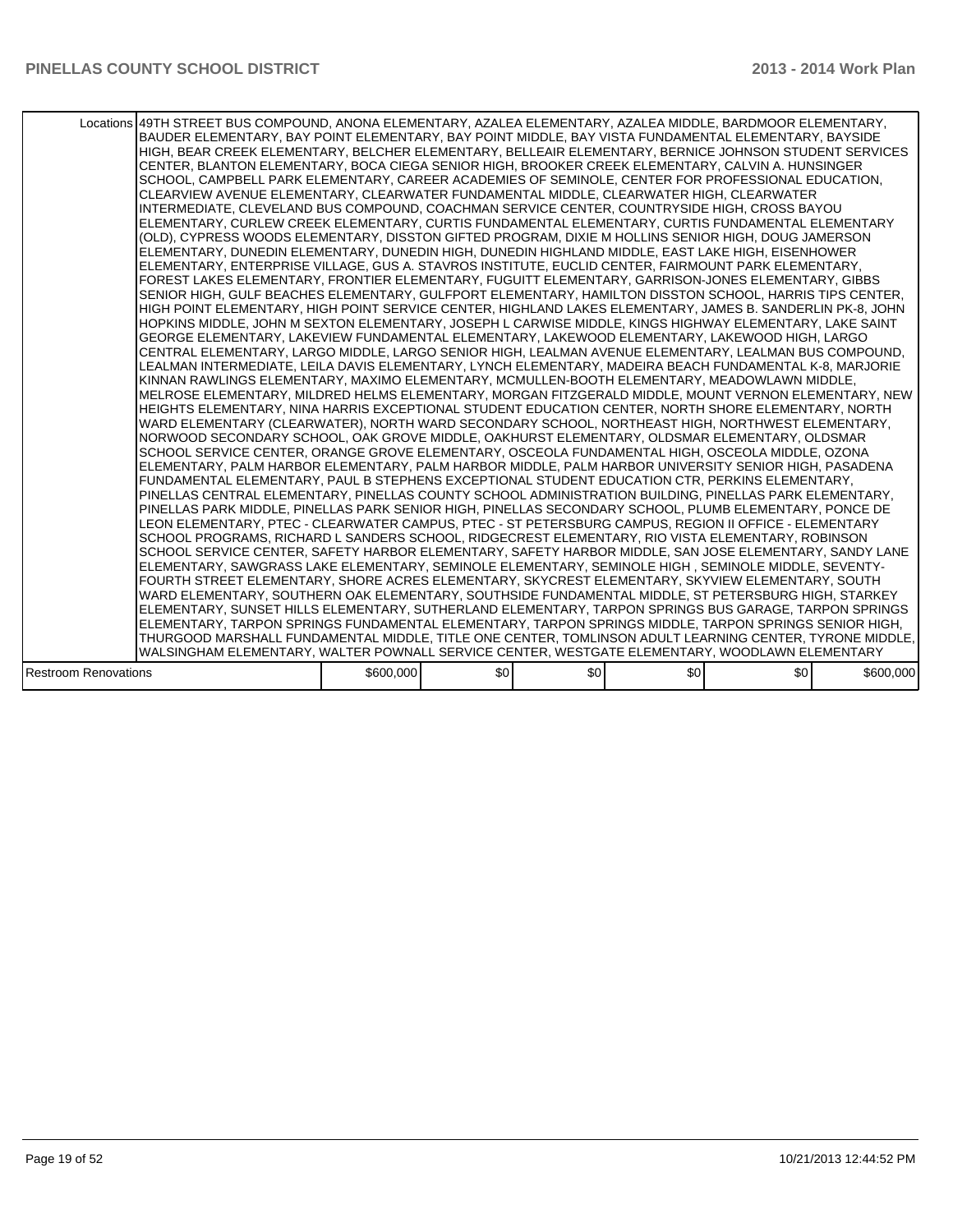|               | Locations 49TH STREET BUS COMPOUND, ANONA ELEMENTARY, AZALEA ELEMENTARY, AZALEA MIDDLE, BARDMOOR ELEMENTARY,<br>BAUDER ELEMENTARY, BAY POINT ELEMENTARY, BAY POINT MIDDLE, BAY VISTA FUNDAMENTAL ELEMENTARY, BAYSIDE<br>HIGH, BEAR CREEK ELEMENTARY, BELCHER ELEMENTARY, BELLEAIR ELEMENTARY, BERNICE JOHNSON STUDENT SERVICES<br>CENTER, BLANTON ELEMENTARY, BOCA CIEGA SENIOR HIGH, BROOKER CREEK ELEMENTARY, CALVIN A. HUNSINGER<br>SCHOOL, CAMPBELL PARK ELEMENTARY, CAREER ACADEMIES OF SEMINOLE, CENTER FOR PROFESSIONAL EDUCATION.<br>CLEARVIEW AVENUE ELEMENTARY, CLEARWATER FUNDAMENTAL MIDDLE, CLEARWATER HIGH, CLEARWATER<br>INTERMEDIATE, CLEVELAND BUS COMPOUND, COACHMAN SERVICE CENTER, COUNTRYSIDE HIGH, CROSS BAYOU<br>ELEMENTARY, CURLEW CREEK ELEMENTARY, CURTIS FUNDAMENTAL ELEMENTARY, CURTIS FUNDAMENTAL ELEMENTARY<br>(OLD), CYPRESS WOODS ELEMENTARY, DISSTON GIFTED PROGRAM, DIXIE M HOLLINS SENIOR HIGH, DOUG JAMERSON<br>ELEMENTARY, DUNEDIN ELEMENTARY, DUNEDIN HIGH, DUNEDIN HIGHLAND MIDDLE, EAST LAKE HIGH, EISENHOWER<br>ELEMENTARY, ENTERPRISE VILLAGE, GUS A. STAVROS INSTITUTE, EUCLID CENTER, FAIRMOUNT PARK ELEMENTARY,<br>FOREST LAKES ELEMENTARY, FRONTIER ELEMENTARY, FUGUITT ELEMENTARY, GARRISON-JONES ELEMENTARY, GIBBS<br>SENIOR HIGH, GULF BEACHES ELEMENTARY, GULFPORT ELEMENTARY, HAMILTON DISSTON SCHOOL, HARRIS TIPS CENTER,<br>HIGH POINT ELEMENTARY, HIGH POINT SERVICE CENTER, HIGHLAND LAKES ELEMENTARY, JAMES B. SANDERLIN PK-8, JOHN<br>HOPKINS MIDDLE, JOHN M SEXTON ELEMENTARY, JOSEPH L CARWISE MIDDLE, KINGS HIGHWAY ELEMENTARY, LAKE SAINT<br>IGEORGE ELEMENTARY. LAKEVIEW FUNDAMENTAL ELEMENTARY. LAKEWOOD ELEMENTARY. LAKEWOOD HIGH. LARGO<br>CENTRAL ELEMENTARY, LARGO MIDDLE, LARGO SENIOR HIGH, LEALMAN AVENUE ELEMENTARY, LEALMAN BUS COMPOUND,<br>LEALMAN INTERMEDIATE, LEILA DAVIS ELEMENTARY, LYNCH ELEMENTARY, MADEIRA BEACH FUNDAMENTAL K-8, MARJORIE<br>KINNAN RAWLINGS ELEMENTARY, MAXIMO ELEMENTARY, MCMULLEN-BOOTH ELEMENTARY, MEADOWLAWN MIDDLE,<br>MELROSE ELEMENTARY, MILDRED HELMS ELEMENTARY, MORGAN FITZGERALD MIDDLE, MOUNT VERNON ELEMENTARY, NEW<br>HEIGHTS ELEMENTARY, NINA HARRIS EXCEPTIONAL STUDENT EDUCATION CENTER, NORTH SHORE ELEMENTARY, NORTH<br>WARD ELEMENTARY (CLEARWATER), NORTH WARD SECONDARY SCHOOL, NORTHEAST HIGH, NORTHWEST ELEMENTARY,<br>NORWOOD SECONDARY SCHOOL, OAK GROVE MIDDLE, OAKHURST ELEMENTARY, OLDSMAR ELEMENTARY, OLDSMAR<br>SCHOOL SERVICE CENTER, ORANGE GROVE ELEMENTARY, OSCEOLA FUNDAMENTAL HIGH, OSCEOLA MIDDLE, OZONA<br>ELEMENTARY, PALM HARBOR ELEMENTARY, PALM HARBOR MIDDLE, PALM HARBOR UNIVERSITY SENIOR HIGH, PASADENA<br>FUNDAMENTAL ELEMENTARY, PAUL B STEPHENS EXCEPTIONAL STUDENT EDUCATION CTR, PERKINS ELEMENTARY,<br>PINELLAS CENTRAL ELEMENTARY, PINELLAS COUNTY SCHOOL ADMINISTRATION BUILDING, PINELLAS PARK ELEMENTARY,<br>PINELLAS PARK MIDDLE, PINELLAS PARK SENIOR HIGH, PINELLAS SECONDARY SCHOOL, PLUMB ELEMENTARY, PONCE DE<br>LEON ELEMENTARY, PTEC - CLEARWATER CAMPUS, PTEC - ST PETERSBURG CAMPUS, REGION II OFFICE - ELEMENTARY<br>SCHOOL PROGRAMS, RICHARD L SANDERS SCHOOL, RIDGECREST ELEMENTARY, RIO VISTA ELEMENTARY, ROBINSON<br>SCHOOL SERVICE CENTER, SAFETY HARBOR ELEMENTARY, SAFETY HARBOR MIDDLE, SAN JOSE ELEMENTARY, SANDY LANE<br>ELEMENTARY, SAWGRASS LAKE ELEMENTARY, SEMINOLE ELEMENTARY, SEMINOLE HIGH, SEMINOLE MIDDLE, SEVENTY-<br>FOURTH STREET ELEMENTARY. SHORE ACRES ELEMENTARY. SKYCREST ELEMENTARY. SKYVIEW ELEMENTARY. SOUTH<br>WARD ELEMENTARY, SOUTHERN OAK ELEMENTARY, SOUTHSIDE FUNDAMENTAL MIDDLE, ST PETERSBURG HIGH, STARKEY<br>ELEMENTARY, SUNSET HILLS ELEMENTARY, SUTHERLAND ELEMENTARY, TARPON SPRINGS BUS GARAGE, TARPON SPRINGS<br>ELEMENTARY, TARPON SPRINGS FUNDAMENTAL ELEMENTARY, TARPON SPRINGS MIDDLE, TARPON SPRINGS SENIOR HIGH,<br>THURGOOD MARSHALL FUNDAMENTAL MIDDLE, TITLE ONE CENTER, TOMLINSON ADULT LEARNING CENTER, TYRONE MIDDLE,<br>WALSINGHAM ELEMENTARY, WALTER POWNALL SERVICE CENTER, WESTGATE ELEMENTARY, WOODLAWN ELEMENTARY |             |     |     |     |     |             |
|---------------|----------------------------------------------------------------------------------------------------------------------------------------------------------------------------------------------------------------------------------------------------------------------------------------------------------------------------------------------------------------------------------------------------------------------------------------------------------------------------------------------------------------------------------------------------------------------------------------------------------------------------------------------------------------------------------------------------------------------------------------------------------------------------------------------------------------------------------------------------------------------------------------------------------------------------------------------------------------------------------------------------------------------------------------------------------------------------------------------------------------------------------------------------------------------------------------------------------------------------------------------------------------------------------------------------------------------------------------------------------------------------------------------------------------------------------------------------------------------------------------------------------------------------------------------------------------------------------------------------------------------------------------------------------------------------------------------------------------------------------------------------------------------------------------------------------------------------------------------------------------------------------------------------------------------------------------------------------------------------------------------------------------------------------------------------------------------------------------------------------------------------------------------------------------------------------------------------------------------------------------------------------------------------------------------------------------------------------------------------------------------------------------------------------------------------------------------------------------------------------------------------------------------------------------------------------------------------------------------------------------------------------------------------------------------------------------------------------------------------------------------------------------------------------------------------------------------------------------------------------------------------------------------------------------------------------------------------------------------------------------------------------------------------------------------------------------------------------------------------------------------------------------------------------------------------------------------------------------------------------------------------------------------------------------------------------------------------------------------------------------------------------------------------------------------------------------------------------------------------------------------------------------------------------------------------------------------------------------------------------------------------------------------------------------------------------------------------------------------------------------------------------------------------------------------------------------------------------------------------------------------------------------------------------------------------------------------------------------------------------------------------------------------------------------------------------|-------------|-----|-----|-----|-----|-------------|
| Site Lighting |                                                                                                                                                                                                                                                                                                                                                                                                                                                                                                                                                                                                                                                                                                                                                                                                                                                                                                                                                                                                                                                                                                                                                                                                                                                                                                                                                                                                                                                                                                                                                                                                                                                                                                                                                                                                                                                                                                                                                                                                                                                                                                                                                                                                                                                                                                                                                                                                                                                                                                                                                                                                                                                                                                                                                                                                                                                                                                                                                                                                                                                                                                                                                                                                                                                                                                                                                                                                                                                                                                                                                                                                                                                                                                                                                                                                                                                                                                                                                                                                                                                          | \$3,050,000 | \$0 | \$0 | \$0 | \$0 | \$3,050,000 |
|               |                                                                                                                                                                                                                                                                                                                                                                                                                                                                                                                                                                                                                                                                                                                                                                                                                                                                                                                                                                                                                                                                                                                                                                                                                                                                                                                                                                                                                                                                                                                                                                                                                                                                                                                                                                                                                                                                                                                                                                                                                                                                                                                                                                                                                                                                                                                                                                                                                                                                                                                                                                                                                                                                                                                                                                                                                                                                                                                                                                                                                                                                                                                                                                                                                                                                                                                                                                                                                                                                                                                                                                                                                                                                                                                                                                                                                                                                                                                                                                                                                                                          |             |     |     |     |     |             |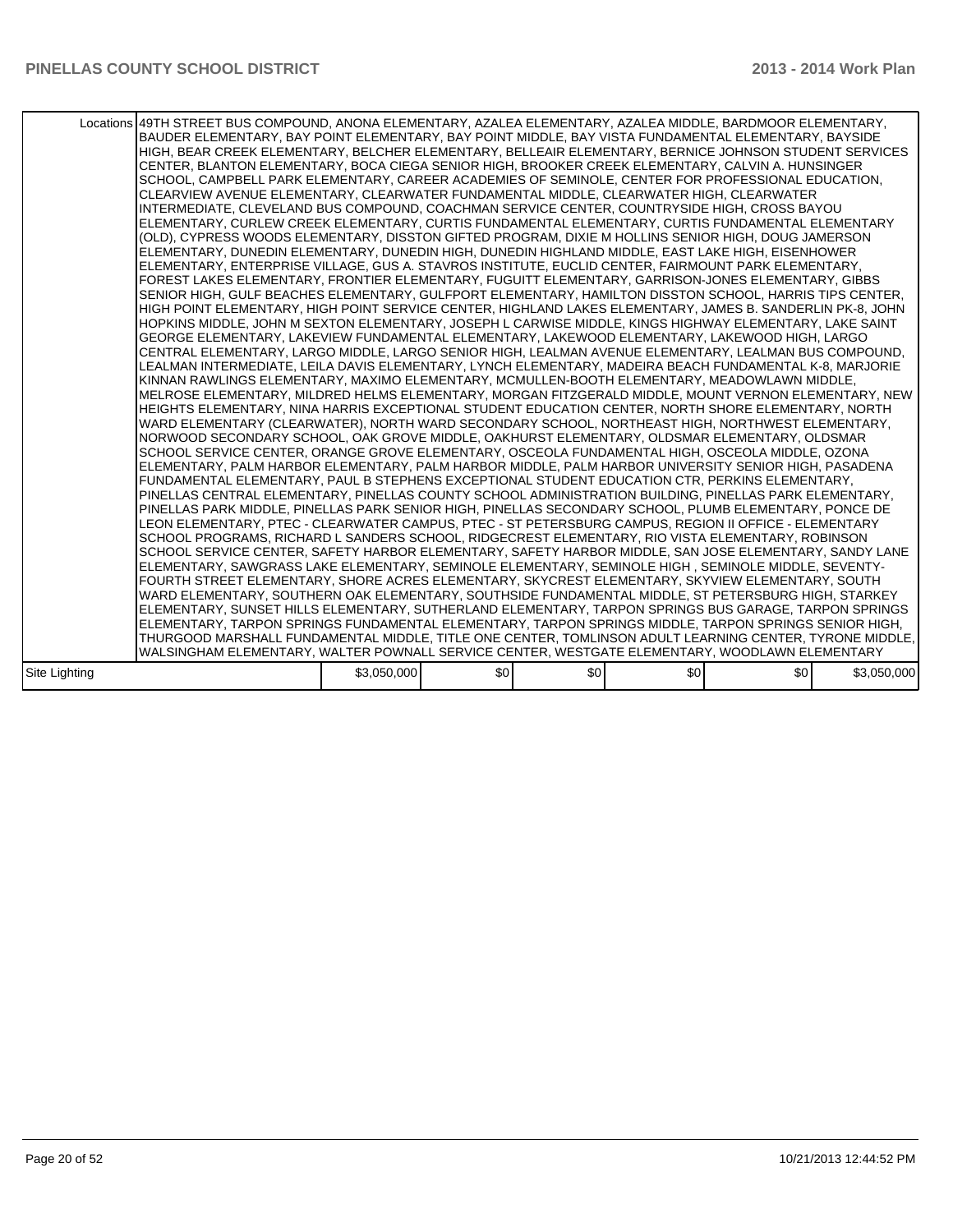| LEALMAN INTERMEDIATE, LEILA DAVIS ELEMENTARY, LYNCH ELEMENTARY, MADEIRA BEACH FUNDAMENTAL K-8, MARJORIE<br>KINNAN RAWLINGS ELEMENTARY, MAXIMO ELEMENTARY, MCMULLEN-BOOTH ELEMENTARY, MEADOWLAWN MIDDLE,<br>MELROSE ELEMENTARY, MILDRED HELMS ELEMENTARY, MORGAN FITZGERALD MIDDLE, MOUNT VERNON ELEMENTARY, NEW    |              |              |              |              |              |               |
|--------------------------------------------------------------------------------------------------------------------------------------------------------------------------------------------------------------------------------------------------------------------------------------------------------------------|--------------|--------------|--------------|--------------|--------------|---------------|
| HEIGHTS ELEMENTARY. NINA HARRIS EXCEPTIONAL STUDENT EDUCATION CENTER. NORTH SHORE ELEMENTARY. NORTH<br>WARD ELEMENTARY (CLEARWATER), NORTH WARD SECONDARY SCHOOL, NORTHEAST HIGH, NORTHWEST ELEMENTARY,<br>NORWOOD SECONDARY SCHOOL, OAK GROVE MIDDLE, OAKHURST ELEMENTARY, OLDSMAR ELEMENTARY, OLDSMAR            |              |              |              |              |              |               |
| SCHOOL SERVICE CENTER, ORANGE GROVE ELEMENTARY, OSCEOLA FUNDAMENTAL HIGH, OSCEOLA MIDDLE, OZONA <br>ELEMENTARY, PALM HARBOR ELEMENTARY, PALM HARBOR MIDDLE, PALM HARBOR UNIVERSITY SENIOR HIGH, PASADENA<br>FUNDAMENTAL ELEMENTARY, PAUL B STEPHENS EXCEPTIONAL STUDENT EDUCATION CTR, PERKINS ELEMENTARY,         |              |              |              |              |              |               |
| PINELLAS CENTRAL ELEMENTARY, PINELLAS COUNTY SCHOOL ADMINISTRATION BUILDING, PINELLAS PARK ELEMENTARY,<br>PINELLAS PARK MIDDLE, PINELLAS PARK SENIOR HIGH, PINELLAS SECONDARY SCHOOL, PLUMB ELEMENTARY, PONCE DE                                                                                                   |              |              |              |              |              |               |
| LEON ELEMENTARY, PTEC - CLEARWATER CAMPUS, PTEC - ST PETERSBURG CAMPUS, REGION II OFFICE - ELEMENTARY<br>SCHOOL PROGRAMS, RICHARD L SANDERS SCHOOL, RIDGECREST ELEMENTARY, RIO VISTA ELEMENTARY, ROBINSON                                                                                                          |              |              |              |              |              |               |
| SCHOOL SERVICE CENTER, SAFETY HARBOR ELEMENTARY, SAFETY HARBOR MIDDLE, SAN JOSE ELEMENTARY, SANDY LANE<br>ELEMENTARY, SAWGRASS LAKE ELEMENTARY, SEMINOLE ELEMENTARY, SEMINOLE HIGH , SEMINOLE MIDDLE, SEVENTY-<br>FOURTH STREET ELEMENTARY, SHORE ACRES ELEMENTARY, SKYCREST ELEMENTARY, SKYVIEW ELEMENTARY, SOUTH |              |              |              |              |              |               |
| WARD ELEMENTARY. SOUTHERN OAK ELEMENTARY. SOUTHSIDE FUNDAMENTAL MIDDLE. ST PETERSBURG HIGH. STARKEY                                                                                                                                                                                                                |              |              |              |              |              |               |
| ELEMENTARY, SUNSET HILLS ELEMENTARY, SUTHERLAND ELEMENTARY, TARPON SPRINGS BUS GARAGE, TARPON SPRINGS<br>ELEMENTARY, TARPON SPRINGS FUNDAMENTAL ELEMENTARY, TARPON SPRINGS MIDDLE, TARPON SPRINGS SENIOR HIGH,                                                                                                     |              |              |              |              |              |               |
| THURGOOD MARSHALL FUNDAMENTAL MIDDLE, TITLE ONE CENTER, TOMLINSON ADULT LEARNING CENTER, TYRONE MIDDLE,<br>WALSINGHAM ELEMENTARY, WALTER POWNALL SERVICE CENTER, WESTGATE ELEMENTARY, WOODLAWN ELEMENTARY                                                                                                          |              |              |              |              |              |               |
| Total:                                                                                                                                                                                                                                                                                                             | \$27,478,993 | \$36,985,000 | \$36,985,000 | \$36,985,000 | \$36,985,000 | \$175,418,993 |

#### **Local 1.50 Mill Expenditure For Maintenance, Repair and Renovation**

Anticipated expenditures expected from local funding sources over the years covered by the current work plan.

| Item                                      | 2013 - 2014<br><b>Actual Budget</b> | $2014 - 2015$<br>Projected | 2015 - 2016<br>Projected | 2016 - 2017<br>Projected | 2017 - 2018<br>Projected | Total         |
|-------------------------------------------|-------------------------------------|----------------------------|--------------------------|--------------------------|--------------------------|---------------|
| Remaining Maint and Repair from 1.5 Mills | \$27,478,993                        | \$36,985,000               | \$36,816,114]            | \$36,455,736             | \$35,716,297             | \$173,452,140 |
| Maintenance/Repair Salaries               | \$20,000,000                        | \$12,000,000               | \$12,000,000             | \$12,000,000             | \$12,000,000             | \$68,000,000  |
| <b>School Bus Purchases</b>               | \$0                                 | \$0                        | \$0                      | \$0                      | \$0                      | \$0           |
| <b>IOther Vehicle Purchases</b>           | \$158,000                           | \$0                        | \$0                      | \$0                      | \$0                      | \$158,000     |
| Capital Outlay Equipment                  | \$15,713,960                        | \$16,487,500               | \$16,612,500             | \$14,887,500             | \$14,887,500             | \$78,588,960  |
| Rent/Lease Payments                       | \$0                                 | \$0                        | \$0                      | \$0                      | \$0                      | \$0           |
| ICOP Debt Service                         | \$0                                 | \$0                        | \$0                      | \$0                      | \$0                      | \$0           |
| Rent/Lease Relocatables                   | \$518,046                           | \$0                        | \$0                      | \$0                      | \$0                      | \$518,046     |
| <b>Environmental Problems</b>             | \$0                                 | \$0                        | \$0                      | \$0                      | \$0                      | \$0           |
| ls.1011.14 Debt Service                   | \$0                                 | \$0                        | \$0                      | \$0                      | \$0                      | \$0           |
| Special Facilities Construction Account   | \$0                                 | \$0                        | \$0                      | \$0                      | \$0                      | \$0           |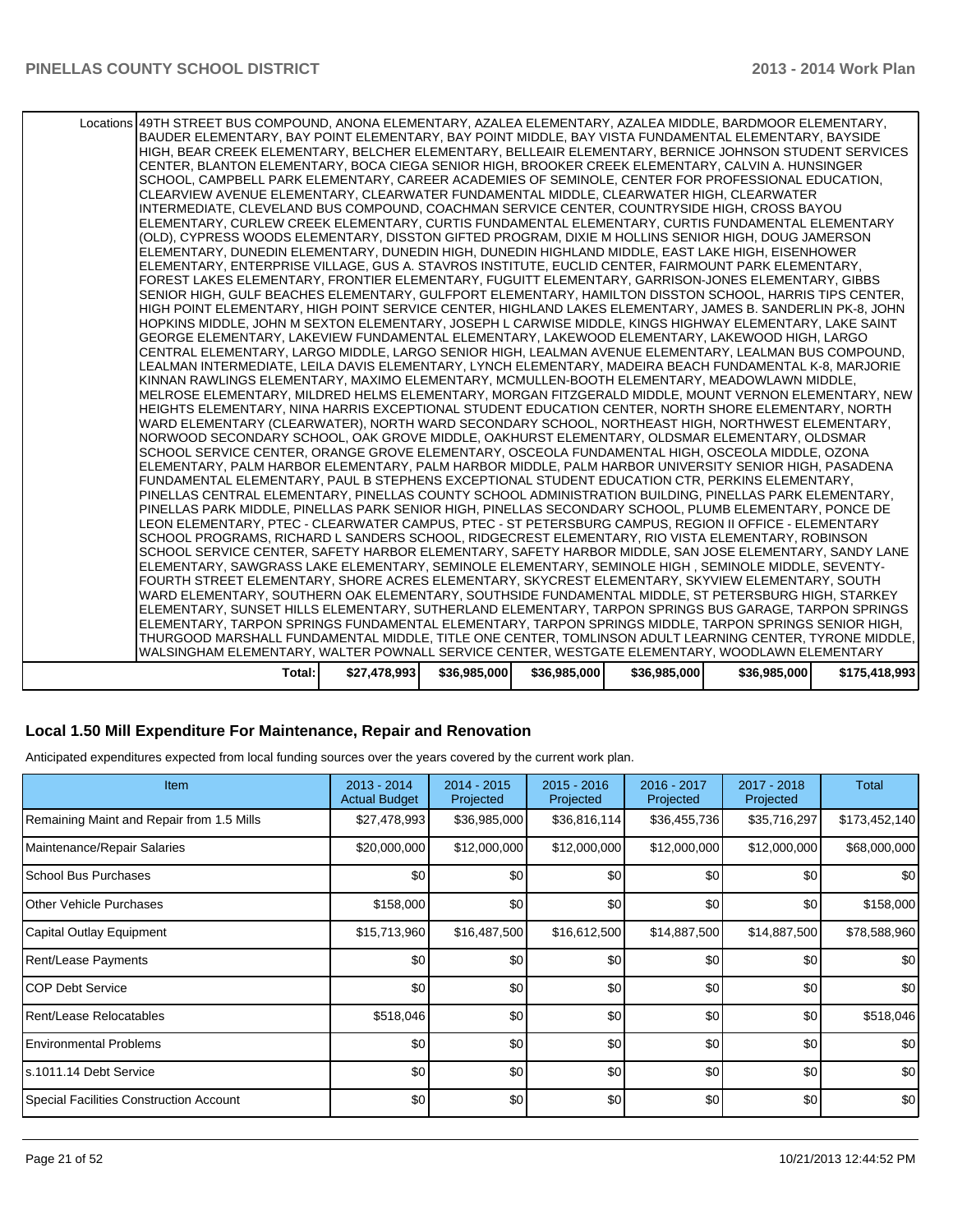| Premiums for Property Casualty Insurance - 1011.71<br>(4a,b) | \$6,500,000  | \$6,500,000  | \$6,500,000  | \$6,500,000   | \$6,500,000   | \$32,500,000     |
|--------------------------------------------------------------|--------------|--------------|--------------|---------------|---------------|------------------|
| Qualified School Construction Bonds (QSCB)                   | \$0          | \$0          | \$0          | \$0           | \$0           | \$0 <sub>1</sub> |
| Qualified Zone Academy Bonds (QZAB)                          | \$0          | \$0          | \$0          | \$0           | \$0           | \$0              |
| Contingency                                                  | \$3,000,000  | \$3,000,000  | \$3,000,000  | \$3,000,000   | \$3,000,000   | \$15,000,000     |
| Carry Over                                                   | \$2,942,211  | \$0          | \$10,688,526 | \$26,887,690  | \$44,730,052  | \$85,248,479     |
| Instructional equipment transfer                             | \$2,500,000  | \$2,500,000  | \$2,500,000  | \$2,500,000   | \$2,500,000   | \$12,500,000     |
| Safety initiative                                            | \$1,250,000  | \$1,250,000  | \$1,250,000  | \$1,250,000   | \$1,250,000   | \$6,250,000      |
| <b>Local Expenditure Totals:</b>                             | \$80,061,210 | \$78,722,500 | \$89,367,140 | \$103,480,926 | \$120,583,849 | \$472,215,625    |
| <b>Revenue</b>                                               |              |              |              |               |               |                  |

#### **1.50 Mill Revenue Source**

Schedule of Estimated Capital Outlay Revenue from each currently approved source which is estimated to be available for expenditures on the projects included in the tentative district facilities work program. All amounts are NET after considering carryover balances, interest earned, new COP's, 1011.14 and 1011.15 loans, etc. Districts cannot use 1.5-Mill funds for salaries except for those explicitly associated with maintenance/repair projects. (1011.71 (5), F.S.)

| <b>Item</b>                                                                       | Fund | $2013 - 2014$<br><b>Actual Value</b> | $2014 - 2015$<br>Projected | $2015 - 2016$<br>Projected | $2016 - 2017$<br>Projected | $2017 - 2018$<br>Projected | Total             |
|-----------------------------------------------------------------------------------|------|--------------------------------------|----------------------------|----------------------------|----------------------------|----------------------------|-------------------|
| (1) Non-exempt property<br>assessed valuation                                     |      | \$60,915,234,693                     | \$61,524,387,040           | \$62,139,630,910           | \$62,761,027,219           | \$63,388,637,492           | \$310,728,917,354 |
| (2) The Millege projected for<br>discretionary capital outlay per<br>ls.1011.71   |      | 1.50                                 | 1.50 l                     | 1.50                       | 1.50                       | 1.50 I                     |                   |
| (3) Full value of the 1.50-Mill<br>discretionary capital outlay per<br>ls.1011.71 |      | \$102,337,594                        | \$103,360,970              | \$104,394,580              | \$105,438,526              | \$106,492,911              | \$522,024,581     |
| (4) Value of the portion of the 1.50<br>-Mill ACTUALLY levied                     | 370  | \$87,717,938                         | \$88,595,117               | \$89,481,069               | \$90,375,879               | \$91,279,638               | \$447,449,641     |
| $(5)$ Difference of lines $(3)$ and $(4)$                                         |      | \$14,619,656                         | \$14,765,853               | \$14,913,511               | \$15,062,647               | \$15,213,273               | \$74,574,940      |

#### **PECO Revenue Source**

The figure in the row designated "PECO Maintenance" will be subtracted from funds available for new construction because PECO maintenance dollars cannot be used for new construction.

| Item                                  | Fund | $2013 - 2014$<br><b>Actual Budget</b> | $2014 - 2015$<br>Projected | $2015 - 2016$<br>Projected | 2016 - 2017<br>Projected | $2017 - 2018$<br>Projected | Total       |
|---------------------------------------|------|---------------------------------------|----------------------------|----------------------------|--------------------------|----------------------------|-------------|
| <b>IPECO New Construction</b>         | 340  | \$0 <sub>1</sub>                      | \$0 I                      | \$0                        | \$0                      | \$0                        | \$0         |
| <b>IPECO Maintenance Expenditures</b> |      | \$0 <sub>1</sub>                      | \$0                        | \$168.886                  | \$529.264                | \$1,268,703                | \$1,966,853 |
|                                       |      | \$0                                   | \$0 I                      | \$168,886                  | \$529.264                | \$1,268,703                | \$1,966,853 |

#### **CO & DS Revenue Source**

Revenue from Capital Outlay and Debt Service funds.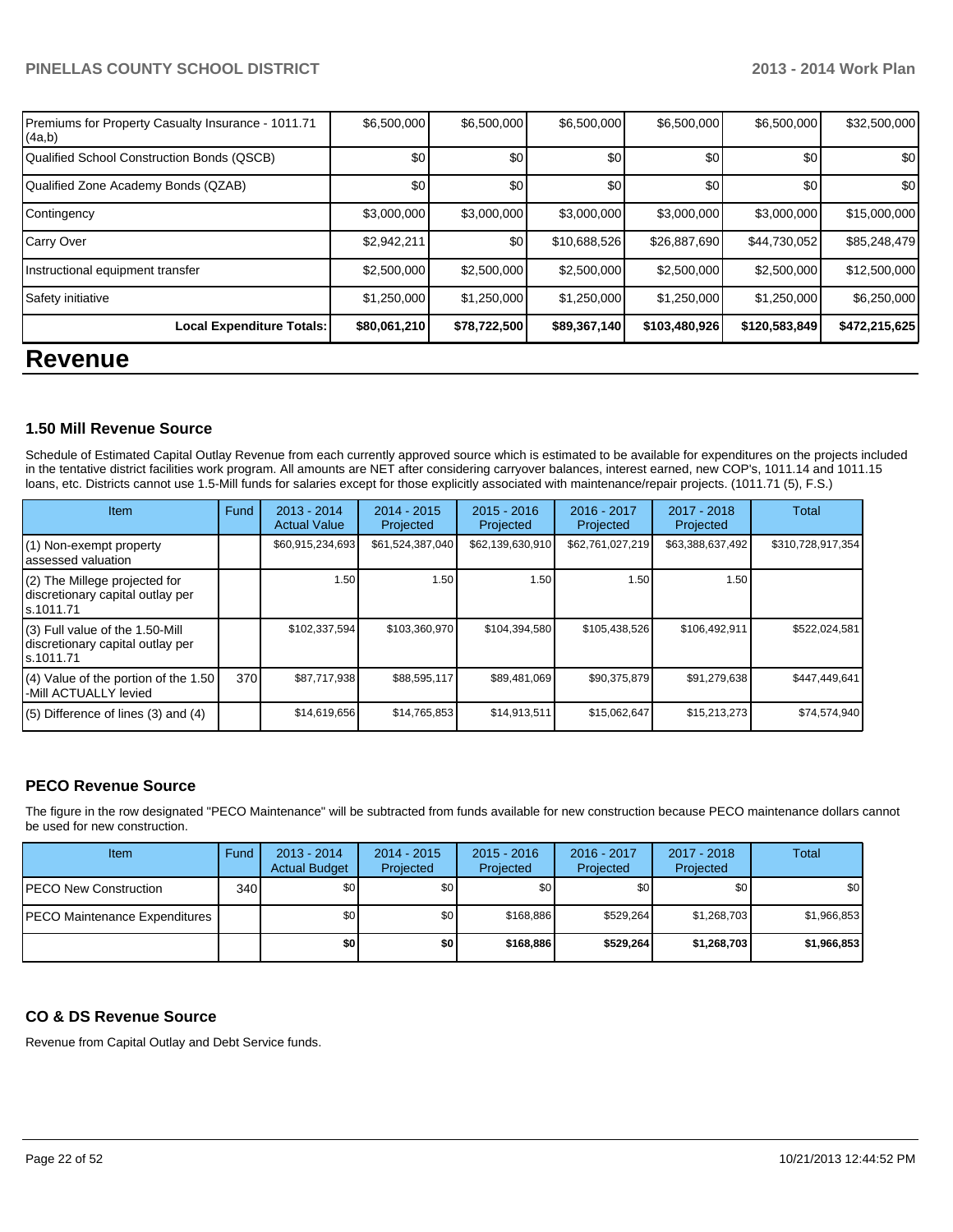| <b>Item</b>                              | Fund | $2013 - 2014$<br><b>Actual Budget</b> | $2014 - 2015$<br>Projected | $2015 - 2016$<br>Projected | $2016 - 2017$<br>Projected | $2017 - 2018$<br>Projected | Total       |
|------------------------------------------|------|---------------------------------------|----------------------------|----------------------------|----------------------------|----------------------------|-------------|
| CO & DS Cash Flow-through<br>Distributed | 360  | \$503.187                             | \$503,187                  | \$503.187                  | \$503,187                  | \$503,187                  | \$2,515,935 |
| CO & DS Interest on<br>Undistributed CO  | 360  | \$40,085                              | \$40,085                   | \$40,085                   | \$40,085                   | \$40,085                   | \$200,425   |
|                                          |      | \$543,272                             | \$543,272                  | \$543,272                  | \$543,272                  | \$543,272                  | \$2,716,360 |

#### **Fair Share Revenue Source**

Nothing reported for this section. All legally binding commitments for proportionate fair-share mitigation for impacts on public school facilities must be included in the 5-year district work program.

#### **Sales Surtax Referendum**

Specific information about any referendum for a 1-cent or ½-cent surtax referendum during the previous year.

No **Did the school district hold a surtax referendum during the past fiscal year 2012 - 2013?**

# **Additional Revenue Source**

Any additional revenue sources

| Item                                                                                                   | $2013 - 2014$<br><b>Actual Value</b> | $2014 - 2015$<br>Projected | $2015 - 2016$<br>Projected | 2016 - 2017<br>Projected | $2017 - 2018$<br>Projected | Total |
|--------------------------------------------------------------------------------------------------------|--------------------------------------|----------------------------|----------------------------|--------------------------|----------------------------|-------|
| Proceeds from a s.1011.14/15 F.S. Loans                                                                | \$0 <sub>1</sub>                     | \$0                        | \$0                        | \$0                      | \$0                        | \$0   |
| District Bonds - Voted local bond<br>referendum proceeds per s.9, Art VII<br><b>State Constitution</b> | \$0                                  | \$0                        | \$0                        | \$0                      | \$0                        | \$0   |
| Proceeds from Special Act Bonds                                                                        | \$0                                  | \$0                        | \$0                        | \$0                      | \$0                        | \$0   |
| Estimated Revenue from CO & DS Bond<br>Sale                                                            | \$0                                  | \$0                        | \$0                        | \$0                      | \$0                        | \$0   |
| <b>Proceeds from Voted Capital</b><br>Improvements millage                                             | \$0                                  | \$0                        | \$0                        | \$0                      | \$0                        | \$0   |
| Other Revenue for Other Capital Projects                                                               | \$0                                  | \$0                        | \$0                        | \$0                      | \$0                        | \$0   |
| Proceeds from 1/2 cent sales surtax<br>authorized by school board                                      | \$0                                  | \$0                        | \$0                        | \$0                      | \$0                        | \$0   |
| Proceeds from local governmental<br>infrastructure sales surtax                                        | \$0                                  | \$0                        | \$0                        | \$0                      | \$0                        | \$0   |
| Proceeds from Certificates of<br>Participation (COP's) Sale                                            | \$0                                  | \$0                        | \$0                        | \$0                      | \$0                        | \$0   |
| Classrooms First Bond proceeds amount<br>authorized in FY 1997-98                                      | \$0                                  | \$0                        | \$0                        | \$0                      | \$0                        | \$0   |
| Classrooms for Kids                                                                                    | \$0                                  | \$0                        | \$0                        | \$0                      | \$0                        | \$0   |
| <b>District Equity Recognition</b>                                                                     | \$0                                  | \$0                        | \$0                        | \$0                      | \$0                        | \$0   |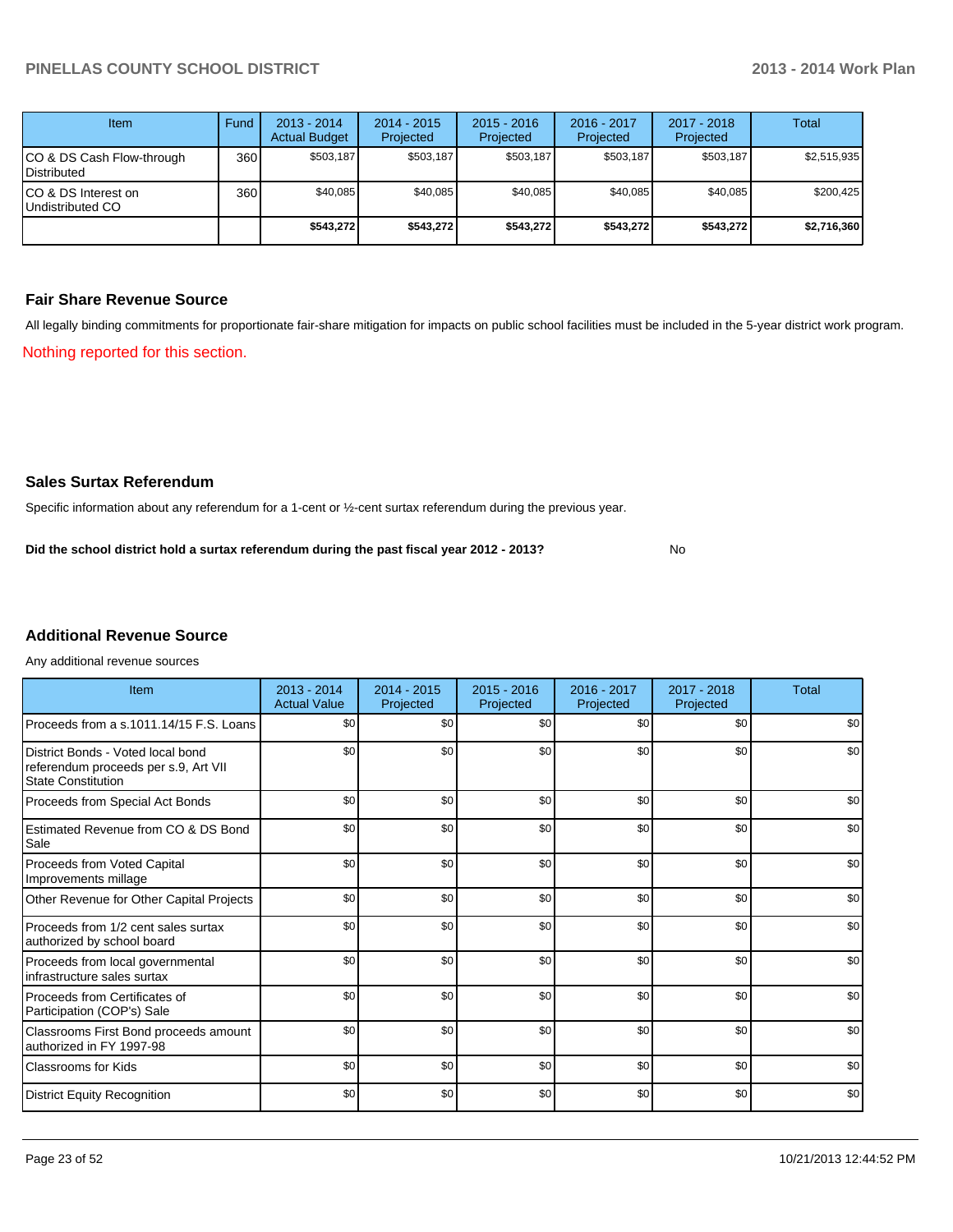| <b>Federal Grants</b>                                                                                                     | \$0         | \$0          | \$0         | \$0          | \$0          | \$0          |
|---------------------------------------------------------------------------------------------------------------------------|-------------|--------------|-------------|--------------|--------------|--------------|
| Proportionate share mitigation (actual<br>cash revenue only, not in kind donations)                                       | \$0         | \$0          | \$0         | \$0          | \$0          | \$0          |
| Impact fees received                                                                                                      | \$0         | \$0          | \$0         | \$0          | \$0          | \$0          |
| Private donations                                                                                                         | \$0         | \$0          | \$0         | \$0          | \$0          | \$0          |
| Grants from local governments or not-for-<br>profit organizations                                                         | \$0         | \$0          | \$0         | \$0          | \$0          | \$0          |
| Interest, Including Profit On Investment                                                                                  | \$1,800,000 | \$1,800,000  | \$1,800,000 | \$1,800,000  | \$1,800,000  | \$9,000,000  |
| Revenue from Bonds pledging proceeds<br>from 1 cent or 1/2 cent Sales Surtax                                              | \$0         | \$0          | \$0         | \$0          | \$0          | \$0          |
| <b>Total Fund Balance Carried Forward</b>                                                                                 | \$0         | \$34,394,111 | \$73,249    | \$10,761,775 | \$26,960,939 | \$72,190,074 |
| General Capital Outlay Obligated Fund<br><b>Balance Carried Forward From Total</b><br><b>Fund Balance Carried Forward</b> | \$0         | \$0          | \$0         | \$0          | \$0          | \$0          |
| Special Facilities Construction Account                                                                                   | \$0         | \$0          | \$0         | \$0          | \$0          | \$0          |
| One Cent - 1/2 Cent Sales Surtax Debt<br>Service From Total Fund Balance Carried<br>Forward                               | \$0         | \$0          | \$0         | \$0          | \$0          | \$0          |
| Capital Outlay Projects Funds Balance<br><b>Carried Forward From Total Fund</b><br><b>Balance Carried Forward</b>         | \$0         | \$0          | \$0         | \$0          | \$0          | \$0          |
| <b>Subtotal</b>                                                                                                           | \$1,800,000 | \$36,194,111 | \$1,873,249 | \$12,561,775 | \$28,760,939 | \$81,190,074 |

# **Total Revenue Summary**

| <b>Item Name</b>                                            | $2013 - 2014$<br><b>Budget</b> | $2014 - 2015$<br>Projected | $2015 - 2016$<br>Projected | 2016 - 2017<br>Projected | 2017 - 2018<br>Projected | <b>Five Year Total</b> |
|-------------------------------------------------------------|--------------------------------|----------------------------|----------------------------|--------------------------|--------------------------|------------------------|
| Local 1.5 Mill Discretionary Capital Outlay<br>l Revenue    | \$87.717.938                   | \$88,595,117               | \$89,481,069               | \$90,375,879             | \$91,279,638             | \$447,449,641          |
| IPECO and 1.5 Mill Maint and Other 1.5<br>Mill Expenditures | (\$80,061,210)                 | (S78.722.500)              | (\$89,367,140)             | $($ \$103,480,926) $ $   | (\$120,583,849)          | $(\$472, 215, 625)$    |
| <b>IPECO Maintenance Revenue</b>                            | \$0 <sub>1</sub>               | \$0                        | \$168,886                  | \$529.264                | \$1,268,703              | \$1,966,853            |
| Available 1.50 Mill for New<br>l Construction               | \$7,656,728                    | \$9,872,617                | \$113.929                  | (\$13,105,047)           | $($ \$29,304,211)        | (\$24,765,984)         |

| <b>Item Name</b>                 | 2013 - 2014<br><b>Budget</b> | $2014 - 2015$<br>Projected | $2015 - 2016$<br>Projected | $2016 - 2017$<br>Projected | $2017 - 2018$<br>Projected | <b>Five Year Total</b> |
|----------------------------------|------------------------------|----------------------------|----------------------------|----------------------------|----------------------------|------------------------|
| ICO & DS Revenue                 | \$543,272                    | \$543,272                  | \$543,272                  | \$543,272                  | \$543,272                  | \$2,716,360            |
| IPECO New Construction Revenue   | \$0                          | \$0                        | \$0                        | \$0                        | \$0                        | \$0                    |
| <b>Other/Additional Revenue</b>  | \$1,800,000                  | \$36.194.111               | \$1.873.249                | \$12,561,775               | \$28,760,939               | \$81,190,074           |
| <b>Total Additional Revenuel</b> | \$2,343,272                  | \$36,737,383               | \$2,416,521                | \$13,105,047               | \$29,304,211               | \$83,906,434           |
| <b>Total Available Revenue</b>   | \$10,000,000                 | \$46,610,000               | \$2,530,450                | \$0                        | \$0                        | \$59,140,450           |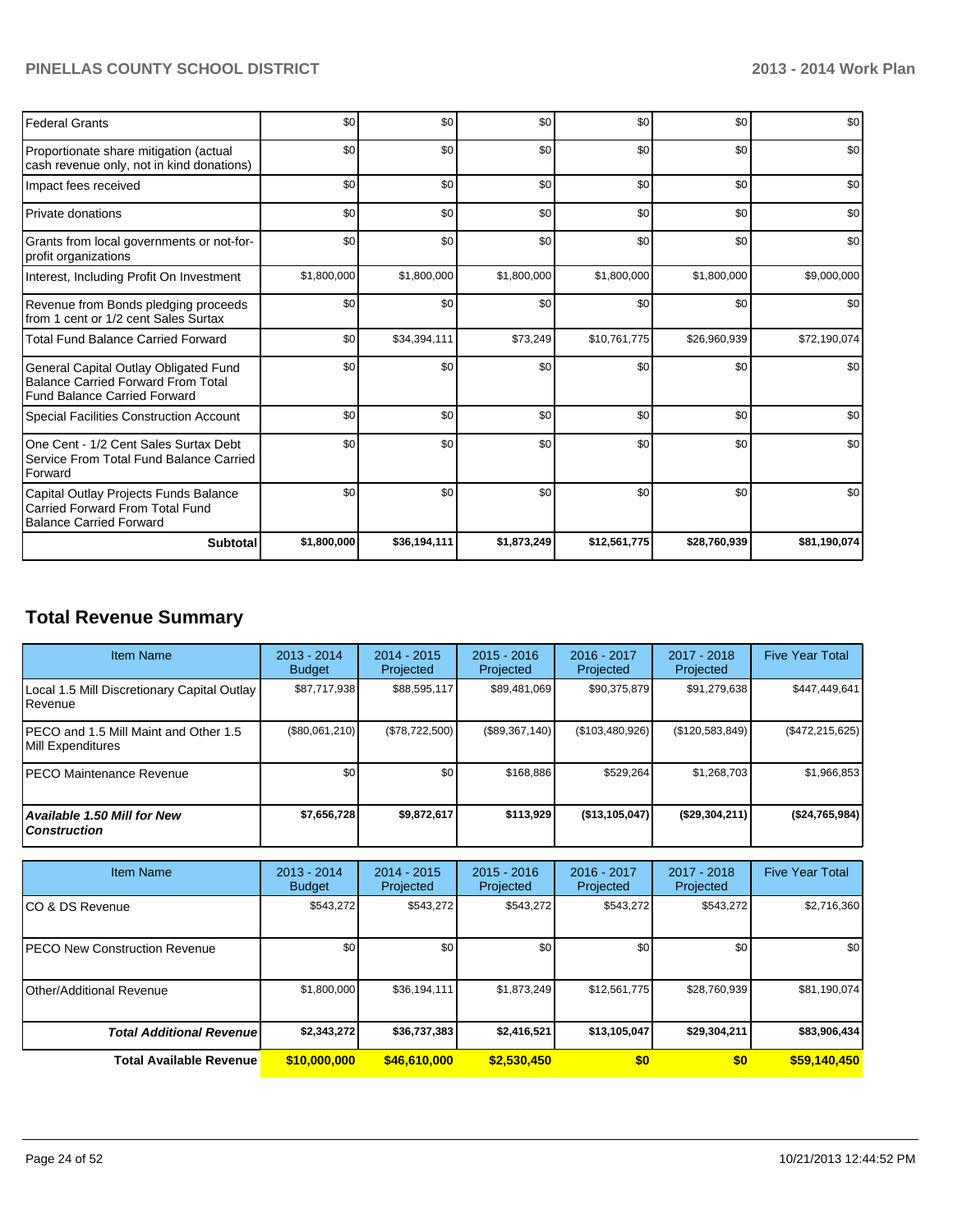# **Project Schedules**

#### **Capacity Project Schedules**

A schedule of capital outlay projects necessary to ensure the availability of satisfactory classrooms for the projected student enrollment in K-12 programs.

| <b>Project Description</b>                       | Location                           |                         | 2013 - 2014  | 2014 - 2015  | $2015 - 2016$ | 2016 - 2017 | 2017 - 2018 | <b>Total</b>     | Funded  |
|--------------------------------------------------|------------------------------------|-------------------------|--------------|--------------|---------------|-------------|-------------|------------------|---------|
| Replacement School                               | <b>LARGO SENIOR</b><br><b>HIGH</b> | Planned<br>Cost:        | \$10,000,000 | \$46,610,000 | \$2,530,450   | \$0         | \$0         | \$59,140,450 Yes |         |
|                                                  | <b>Student Stations:</b>           |                         | 2,721        | n            |               | ∩           | U           | 2,721            |         |
|                                                  | <b>Total Classrooms:</b>           |                         | 123          | U            | U             | ∩           | U           | 123              |         |
|                                                  | Gross Sq Ft:                       |                         | 284,601      | n            | C             | n           | 0           | 284,601          |         |
| Discountine use for<br>educational purposes HIGH | <b>LARGO SENIOR</b>                | <b>Planned</b><br>Cost: | \$0          | \$1          | \$0           | \$0         | \$0         |                  | $$1$ No |
|                                                  | <b>Student Stations:</b>           |                         | 0            | $-1,051$     | $\Omega$      |             | 0           | $-1,051$         |         |
|                                                  | <b>Total Classrooms:</b>           |                         | 0            | $-47$        | 0             | ŋ           | U           | $-47$            |         |
|                                                  |                                    | Gross Sq Ft:            | 0            | $-42,451$    | $\Omega$      |             | 0           | $-42,451$        |         |

| <b>Planned Cost:</b>     |         | $$10,000,000$ $$46,610,001$ | \$2,530,450 | \$0 | \$0 | \$59,140,451 |
|--------------------------|---------|-----------------------------|-------------|-----|-----|--------------|
| <b>Student Stations:</b> | 2,721   | $-1,051$                    |             |     |     | 1,670        |
| <b>Total Classrooms:</b> | 123     | $-47$                       |             |     |     | 761          |
| Gross Sq Ft:             | 284,601 | $-42,451$                   |             |     |     | 242,150      |

#### **Other Project Schedules**

Major renovations, remodeling, and additions of capital outlay projects that do not add capacity to schools.

Nothing reported for this section.

#### **Additional Project Schedules**

Any projects that are not identified in the last approved educational plant survey.

Nothing reported for this section.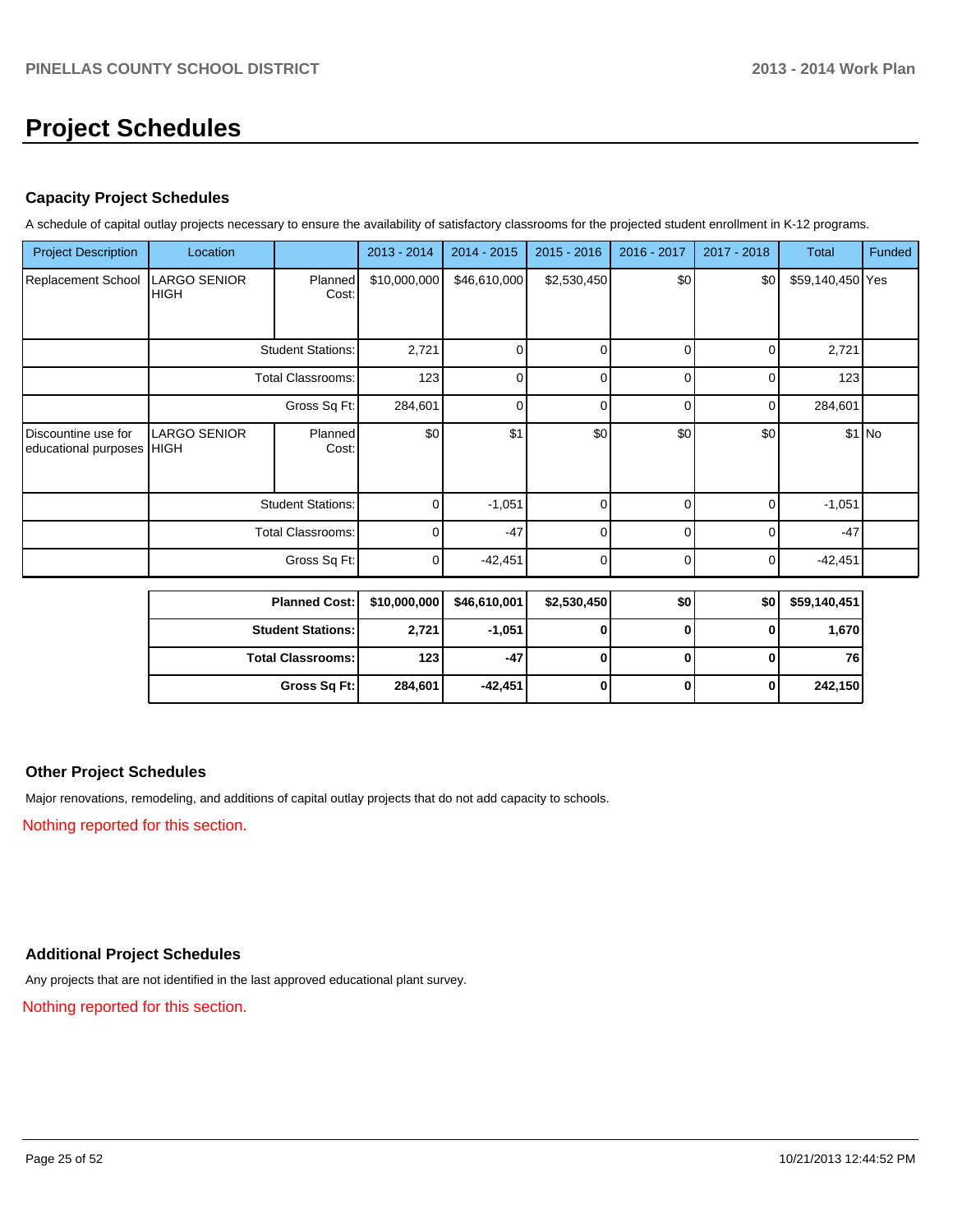#### **Non Funded Growth Management Project Schedules**

Schedule indicating which projects, due to planned development, that CANNOT be funded from current revenues projected over the next five years.

Nothing reported for this section.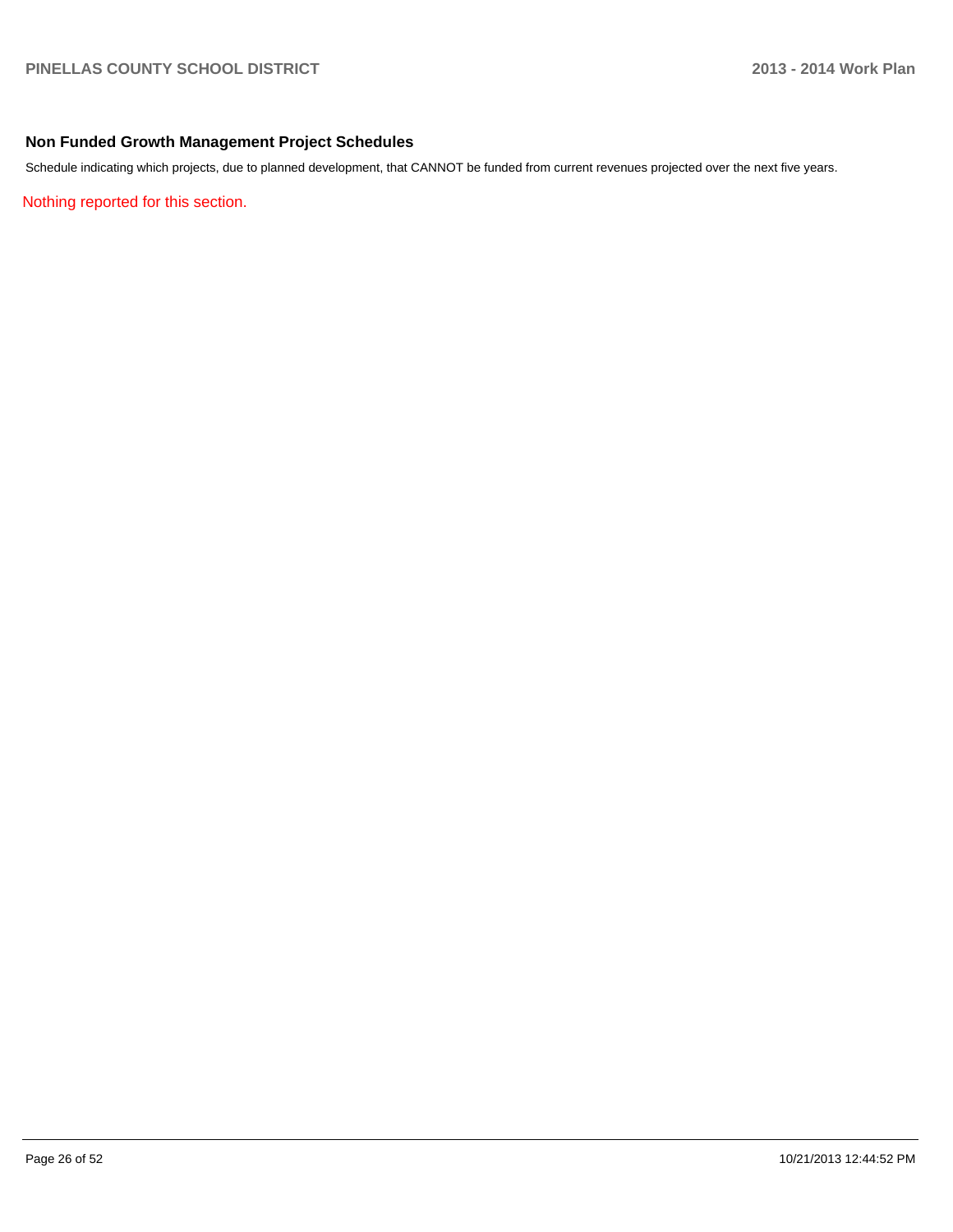# **Capacity Tracking**

| Location                                              | $2013 -$<br>2014 Satis.<br>Stu. Sta. | Actual<br>$2013 -$<br><b>2014 FISH</b><br>Capacity | Actual<br>$2012 -$<br>2013<br><b>COFTE</b> | # Class<br><b>Rooms</b> | Actual<br>Average<br>$2013 -$<br>2014 Class<br><b>Size</b> | Actual<br>$2013 -$<br>2014<br><b>Utilization</b> | <b>New</b><br>Stu.<br>Capacity | <b>New</b><br>Rooms to<br>be<br>Added/Re<br>moved | Projected<br>$2017 -$<br>2018<br><b>COFTE</b> | Projected<br>$2017 -$<br>2018<br><b>Utilization</b> | Projected<br>$2017 -$<br>2018 Class<br><b>Size</b> |
|-------------------------------------------------------|--------------------------------------|----------------------------------------------------|--------------------------------------------|-------------------------|------------------------------------------------------------|--------------------------------------------------|--------------------------------|---------------------------------------------------|-----------------------------------------------|-----------------------------------------------------|----------------------------------------------------|
| <b>ANONA ELEMENTARY</b>                               | 431                                  | 431                                                | 412                                        | 23                      | 18                                                         | 96.00 %                                          | $\Omega$                       | $\Omega$                                          | 385                                           | 89.00 %                                             | 17                                                 |
| <b>AZALEA ELEMENTARY</b>                              | 884                                  | 884                                                | 636                                        | 48                      | 13                                                         | 72.00 %                                          | $\Omega$                       | $\Omega$                                          | 594                                           | 67.00%                                              | 12                                                 |
| <b>AZALEA MIDDLE</b>                                  | 1,500                                | 1,350                                              | 948                                        | 63                      | 15                                                         | 70.00 %                                          | $\overline{0}$                 | $\Omega$                                          | 885                                           | 66.00 %                                             | 14                                                 |
| <b>BARDMOOR</b><br><b>ELEMENTARY</b>                  | 731                                  | 731                                                | 526                                        | 23                      | 23                                                         | 72.00 %                                          | 0                              | $\Omega$                                          | 491                                           | 67.00%                                              | 21                                                 |
| <b>LARGO MIDDLE</b>                                   | 1,146                                | 1,031                                              | 836                                        | 50                      | 17                                                         | 81.00 %                                          | 0                              | $\Omega$                                          | 780                                           | 76.00 %                                             | 16                                                 |
| <b>BAUDER ELEMENTARY</b>                              | 760                                  | 760                                                | 763                                        | 14                      | 54                                                         | 100.00 %                                         | 0                              | $\Omega$                                          | 712                                           | 94.00%                                              | 51                                                 |
| <b>DUNEDIN ELEMENTARY</b>                             | 774                                  | 774                                                | 670                                        | 43                      | 16                                                         | 86.00 %                                          | 0                              | $\Omega$                                          | 625                                           | 81.00%                                              | 15                                                 |
| <b>NEW HEIGHTS</b><br><b>ELEMENTARY</b>               | 842                                  | 842                                                | 765                                        | 47                      | 16                                                         | 91.00 %                                          | 0                              | $\Omega$                                          | 714                                           | 85.00 %                                             | 15                                                 |
| <b>THURGOOD MARSHALL</b><br><b>FUNDAMENTAL MIDDLE</b> | 1,260                                | 1,134                                              | 943                                        | 53                      | 18                                                         | 83.00 %                                          | $\Omega$                       | $\Omega$                                          | 880                                           | 78.00 %                                             | 17                                                 |
| <b>SUNSET HILLS</b><br><b>ELEMENTARY</b>              | 623                                  | 623                                                | 589                                        | 33                      | 18                                                         | 95.00 %                                          | $\overline{0}$                 | $\Omega$                                          | 550                                           | 88.00%                                              | 17                                                 |
| <b>BAYSIDE HIGH</b>                                   | 779                                  | 623                                                | 338                                        | 33                      | 10 <sup>1</sup>                                            | 54.00 %                                          | $\Omega$                       | $\Omega$                                          | 315                                           | 51.00%                                              | 10                                                 |
| PINELLAS SECONDARY<br><b>SCHOOL</b>                   | 659                                  | 659                                                | 100                                        | 29                      | $\overline{3}$                                             | 15.00 %                                          | $\Omega$                       | $\Omega$                                          | 93                                            | 14.00 %                                             | 3                                                  |
| <b>LEALMAN</b><br><b>INTERMEDIATE</b>                 | 559                                  | 503                                                | 383                                        | 24                      | 16                                                         | 76.00 %                                          | $\Omega$                       | $\Omega$                                          | 357                                           | 71.00%                                              | 15                                                 |
| <b>HIGH POINT</b><br><b>ELEMENTARY</b>                | 731                                  | 731                                                | 673                                        | 39                      | 17                                                         | 92.00 %                                          | $\Omega$                       | $\Omega$                                          | 628                                           | 86.00 %                                             | 16                                                 |
| <b>BROOKER CREEK</b><br><b>ELEMENTARY</b>             | 597                                  | 597                                                | 546                                        | 32                      | 17                                                         | 91.00 %                                          | $\overline{0}$                 | $\Omega$                                          | 509                                           | 85.00 %                                             | 16                                                 |
| <b>FRONTIER</b><br><b>ELEMENTARY</b>                  | 741                                  | 741                                                | 674                                        | 40                      | 17                                                         | 91.00 %                                          | 0                              | $\Omega$                                          | 629                                           | 85.00 %                                             | 16                                                 |
| <b>COACHMAN SERVICE</b><br><b>CENTER</b>              | 542                                  | 542                                                | 90                                         | 25                      | 4                                                          | 17.00 %                                          | 0                              | $\Omega$                                          | 84                                            | 15.00 %                                             | 3                                                  |
| <b>FOREST LAKES</b><br><b>ELEMENTARY</b>              | 705                                  | 705                                                | 614                                        | 38                      | 16                                                         | 87.00 %                                          | 0                              | $\Omega$                                          | 573                                           | 81.00%                                              | 15                                                 |
| <b>DOUG JAMERSON</b><br><b>ELEMENTARY</b>             | 633                                  | 633                                                | 543                                        | 34                      | 16                                                         | 86.00 %                                          | $\overline{0}$                 | $\Omega$                                          | 507                                           | 80.00 %                                             | 15                                                 |
| JAMES B. SANDERLIN<br>PK-8                            | 724                                  | 651                                                | 526                                        | 38                      | 14 <sup>1</sup>                                            | 81.00 %                                          | $\overline{0}$                 | $\overline{0}$                                    | 491                                           | 75.00 %                                             | 13                                                 |
| <b>SOUTHERN OAK</b><br><b>ELEMENTARY</b>              | 754                                  | 754                                                | 658                                        | 39                      | 17                                                         | 87.00 %                                          | 0                              | $\Omega$                                          | 615                                           | 82.00 %                                             | 16                                                 |
| <b>CYPRESS WOODS</b><br><b>ELEMENTARY</b>             | 803                                  | 803                                                | 715                                        | 43                      | 17                                                         | 89.00 %                                          | 0                              | $\mathbf 0$                                       | 668                                           | 83.00 %                                             | 16                                                 |
| <b>SUTHERLAND</b><br><b>ELEMENTARY</b>                | 623                                  | 623                                                | 530                                        | 33                      | 16                                                         | 85.00 %                                          | $\overline{0}$                 | $\overline{0}$                                    | 494                                           | 79.00 %                                             | 15                                                 |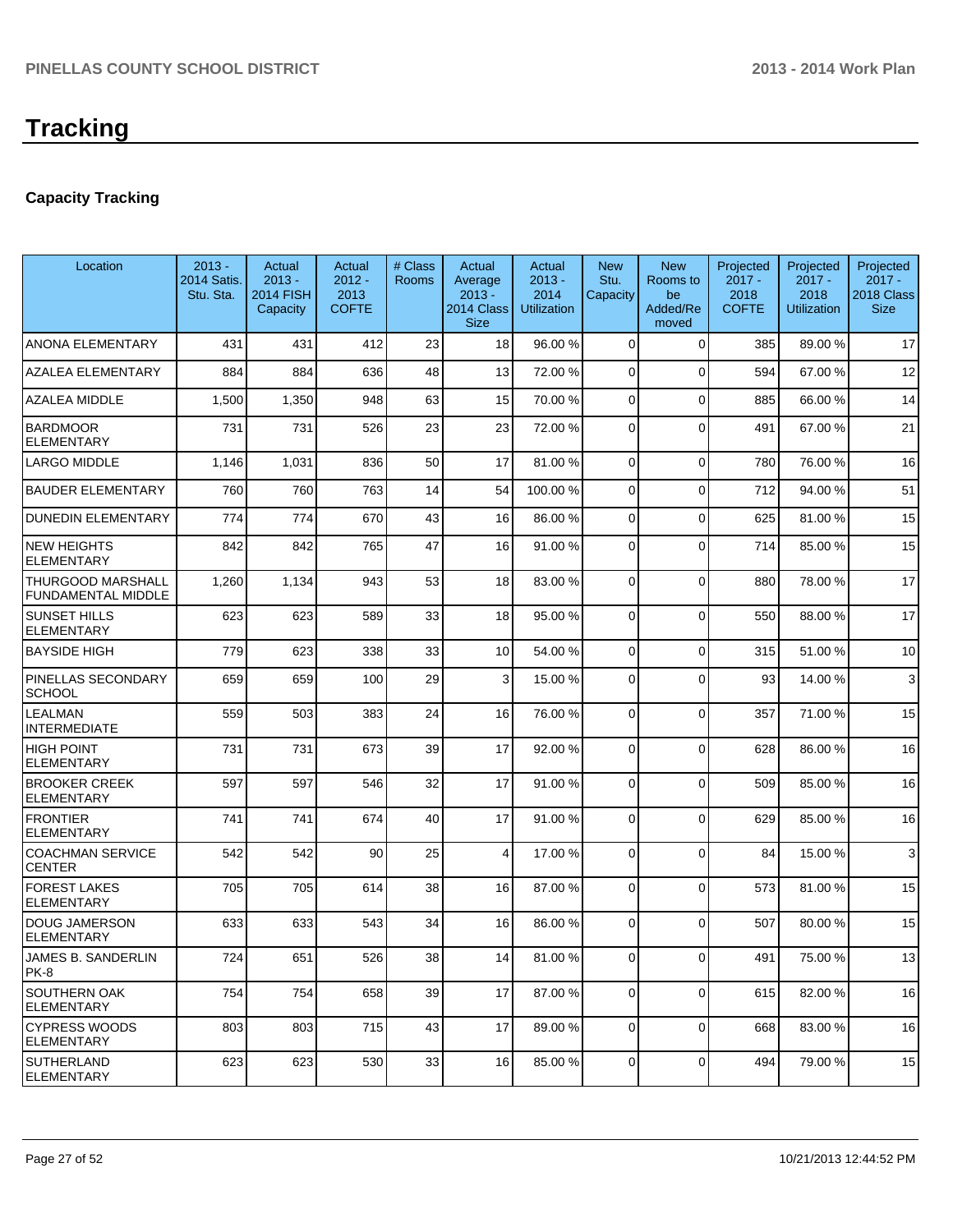| LAKE SAINT GEORGE<br><b>ELEMENTARY</b>                         | 692         | 692            | 572            | 38              | 15             | 83.00 %  | 0              | $\Omega$    | 534            | 77.00 % | 14             |
|----------------------------------------------------------------|-------------|----------------|----------------|-----------------|----------------|----------|----------------|-------------|----------------|---------|----------------|
| MCMULLEN-BOOTH<br><b>ELEMENTARY</b>                            | 931         | 931            | 729            | 49              | 15             | 78.00 %  | $\Omega$       | $\Omega$    | 680            | 73.00 % | 14             |
| <b>PALM HARBOR</b><br>UNIVERSITY SENIOR<br><b>HIGH</b>         | 2,126       | 2,019          | 2,343          | 86              | 27             | 116.00 % | $\Omega$       | $\mathbf 0$ | 2,188          | 108.00% | 25             |
| <b>TYRONE MIDDLE</b>                                           | 1,457       | 1,311          | 895            | 63              | 14             | 68.00 %  | $\Omega$       | $\mathbf 0$ | 835            | 64.00%  | 13             |
| <b>TARPON SPRINGS</b><br>FUNDAMENTAL<br><b>ELEMENTARY</b>      | 294         | 294            | 273            | 15              | 18             | 93.00 %  | $\Omega$       | $\Omega$    | 255            | 87.00 % | 17             |
| <b>WALSINGHAM</b><br><b>ELEMENTARY</b>                         | 633         | 633            | 531            | 24              | 22             | 84.00 %  | $\Omega$       | $\Omega$    | 496            | 78.00 % | 21             |
| <b>WESTGATE</b><br><b>ELEMENTARY</b>                           | 669         | 669            | 611            | 36              | 17             | 91.00 %  | $\Omega$       | $\Omega$    | 570            | 85.00 % | 16             |
| <b>WOODLAWN</b><br><b>ELEMENTARY</b>                           | 630         | 630            | 445            | 33              | 13             | 71.00 %  | $\Omega$       | $\Omega$    | 415            | 66.00 % | 13             |
| <b>EAST LAKE HIGH</b>                                          | 2,164       | 2,055          | 2,066          | 92              | 22             | 101.00%  | $\Omega$       | $\Omega$    | 1,929          | 94.00%  | 21             |
| <b>STARKEY ELEMENTARY</b>                                      | 805         | 805            | 626            | 44              | 14             | 78.00 %  | $\Omega$       | $\Omega$    | 584            | 73.00 % | 13             |
| <b>MARJORIE KINNAN</b><br><b>RAWLINGS</b><br><b>ELEMENTARY</b> | 668         | 668            | 659            | 36              | 18             | 99.00 %  | $\Omega$       | $\Omega$    | 616            | 92.00%  | 17             |
| <b>TARPON SPRINGS</b><br><b>ELEMENTARY</b>                     | 731         | 731            | 584            | 39              | 15             | 80.00 %  | $\Omega$       | $\Omega$    | 545            | 75.00 % | 14             |
| <b>TARPON SPRINGS</b><br><b>SENIOR HIGH</b>                    | 1,955       | 1,857          | 1,424          | 79              | 18             | 77.00 %  | $\Omega$       | $\Omega$    | 1,329          | 72.00 % | 17             |
| <b>PTEC - CLEARWATER</b><br><b>CAMPUS</b>                      | 896         | 1,075          | 30             | 56              | 1              | 3.00 %   | $\Omega$       | $\Omega$    | 28             | 3.00 %  | $\mathbf{1}$   |
| <b>TARPON SPRINGS</b><br><b>MIDDLE</b>                         | 1,405       | 1,264          | 1,102          | 63              | 17             | 87.00 %  | $\Omega$       | $\Omega$    | 1,029          | 81.00%  | 16             |
| <b>SHORE ACRES</b><br><b>ELEMENTARY</b>                        | 667         | 667            | 693            | 35              | 20             | 104.00 % | $\Omega$       | $\Omega$    | 647            | 97.00%  | 18             |
| JOHN HOPKINS MIDDLE                                            | 1,689       | 1,520          | 923            | 69              | 13             | 61.00 %  | $\Omega$       | $\Omega$    | 862            | 57.00 % | 12             |
| <b>SKYCREST</b><br><b>ELEMENTARY</b>                           | 962         | 962            | 694            | 51              | 14             | 72.00 %  | $\overline{0}$ | $\Omega$    | 648            | 67.00%  | 13             |
| <b>SKYVIEW ELEMENTARY</b>                                      | 794         | 794            | 643            | 41              | 16             | 81.00 %  | $\overline{0}$ | $\Omega$    | 600            | 76.00 % | 15             |
| <b>SOUTHSIDE</b><br>FUNDAMENTAL MIDDLE                         | $\Omega$    | 0              | 0              | $\mathbf 0$     | $\Omega$       | 0.00%    | $\Omega$       | $\Omega$    | 0              | 0.00%   | $\overline{0}$ |
| <b>SOUTH WARD</b><br><b>ELEMENTARY</b>                         | $\mathbf 0$ | 0              | $\Omega$       | $\mathbf 0$     | $\overline{0}$ | 0.00%    | $\Omega$       | $\Omega$    | $\mathbf 0$    | 0.00%   | $\overline{0}$ |
| <b>SAN JOSE</b><br>ELEMENTARY                                  | 603         | 603            | 484            | 32              | 15             | 80.00 %  | $\overline{0}$ | $\mathbf 0$ | 451            | 75.00 % | 14             |
| <b>SANDY LANE</b><br><b>ELEMENTARY</b>                         | 591         | 591            | 494            | 33              | 15             | 84.00 %  | $\overline{0}$ | $\mathbf 0$ | 461            | 78.00%  | 14             |
| <b>SEMINOLE</b><br><b>ELEMENTARY</b>                           | 719         | 719            | 632            | 30 <sup>°</sup> | 21             | 88.00 %  | 0              | $\mathbf 0$ | 590            | 82.00 % | 20             |
| <b>SEMINOLE HIGH</b>                                           | 2,211       | 2,100          | 1,992          | 86              | 23             | 95.00 %  | $\overline{0}$ | $\mathbf 0$ | 1,859          | 89.00 % | 22             |
| <b>SEMINOLE MIDDLE</b>                                         | 1,567       | 1,410          | 1,285          | 67              | 19             | 91.00 %  | $\overline{0}$ | $\mathbf 0$ | 1,200          | 85.00 % | 18             |
| SEVENTY-FOURTH<br><b>STREET ELEMENTARY</b>                     | 758         | 758            | 515            | 41              | 13             | 68.00 %  | $\overline{0}$ | $\mathbf 0$ | 480            | 63.00 % | 12             |
| <b>RIO VISTA</b><br><b>ELEMENTARY</b>                          | 390         | $\overline{0}$ | $\overline{0}$ | 21              | $\overline{0}$ | 0.00 %   | $\overline{0}$ | $\mathbf 0$ | $\overline{0}$ | 0.00%   | $\overline{0}$ |
| <b>SAFETY HARBOR</b><br><b>ELEMENTARY</b>                      | 858         | 858            | 685            | 45              | 15             | 80.00 %  | 0              | $\mathbf 0$ | 640            | 75.00 % | 14             |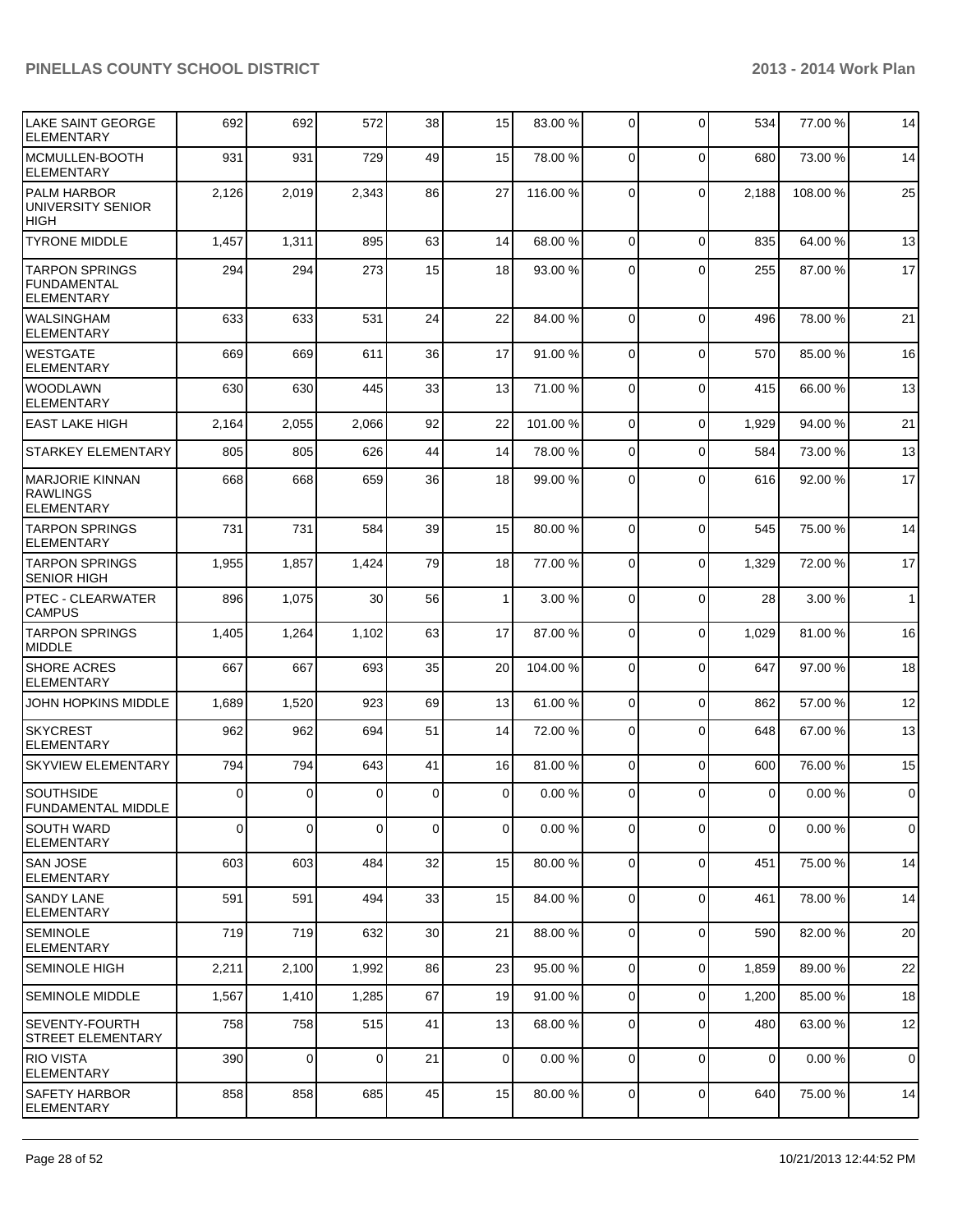| <b>SAFETY HARBOR</b><br><b>MIDDLE</b>                      | 1,697       | 1,527          | 1,372    | 71          | 19             | 90.00 %  | 0              | $\mathbf 0$ | 1,280          | 84.00 % | 18                      |
|------------------------------------------------------------|-------------|----------------|----------|-------------|----------------|----------|----------------|-------------|----------------|---------|-------------------------|
| <b>SAWGRASS LAKE</b><br><b>ELEMENTARY</b>                  | 811         | 811            | 699      | 43          | 16             | 86.00 %  | 0              | $\Omega$    | 653            | 81.00%  | 15                      |
| <b>ST PETERSBURG HIGH</b>                                  | 2,052       | 1,949          | 2,238    | 101         | 22             | 115.00 % | $\mathbf 0$    | $\mathbf 0$ | 2,089          | 107.00% | 21                      |
| <b>PTEC - ST</b><br><b>PETERSBURG CAMPUS</b>               | 1,385       | 1,662          | 38       | 66          | $\mathbf{1}$   | 2.00 %   | 0              | $\mathbf 0$ | 35             | 2.00%   | $\mathbf{1}$            |
| <b>PINELLAS PARK</b><br><b>ELEMENTARY</b>                  | 673         | 673            | 527      | 34          | 16             | 78.00 %  | $\mathbf 0$    | $\Omega$    | 492            | 73.00 % | 14                      |
| PINELLAS PARK MIDDLE                                       | 1,428       | 1,285          | 995      | 61          | 16             | 77.00 %  | $\mathbf 0$    | $\Omega$    | 929            | 72.00 % | 15                      |
| <b>PINELLAS PARK</b><br><b>SENIOR HIGH</b>                 | 2,312       | 2,196          | 2,125    | 100         | 21             | 97.00 %  | 0              | $\Omega$    | 1,983          | 90.00%  | 20                      |
| PLUMB ELEMENTARY                                           | 945         | 945            | 777      | 50          | 16             | 82.00 %  | $\mathbf 0$    | $\Omega$    | 725            | 77.00 % | 15                      |
| <b>PONCE DE LEON</b><br><b>ELEMENTARY</b>                  | 843         | 843            | 596      | 45          | 13             | 71.00 %  | 0              | $\Omega$    | 556            | 66.00 % | 12                      |
| <b>RIDGECREST</b><br><b>ELEMENTARY</b>                     | 827         | 827            | 774      | 45          | 17             | 94.00 %  | $\mathbf 0$    | $\Omega$    | 722            | 87.00 % | 16                      |
| <b>PALM HARBOR MIDDLE</b>                                  | 1,607       | 1,446          | 1,454    | 66          | 22             | 101.00 % | $\mathbf 0$    | $\Omega$    | 1,357          | 94.00 % | 21                      |
| <b>RICHARD L SANDERS</b><br><b>SCHOOL</b>                  | 353         | 353            | 134      | 34          | $\overline{4}$ | 38.00 %  | $\mathbf 0$    | $\Omega$    | 125            | 35.00 % | $\overline{\mathbf{4}}$ |
| <b>PASADENA</b><br><b>FUNDAMENTAL</b><br><b>ELEMENTARY</b> | 456         | 456            | 463      | 24          | 19             | 102.00%  | $\Omega$       | $\Omega$    | 432            | 95.00 % | 18                      |
| <b>CLEARWATER</b><br><b>INTERMEDIATE</b>                   | 738         | 664            | 298      | 33          | 9              | 45.00 %  | $\mathbf 0$    | $\Omega$    | 278            | 42.00%  | 8                       |
| PINELLAS CENTRAL<br><b>ELEMENTARY</b>                      | 754         | 754            | 618      | 41          | 15             | 82.00 %  | 0              | $\Omega$    | 577            | 77.00 % | 14                      |
| <b>CAREER ACADEMIES</b><br>OF SEMINOLE                     | 226         | 226            | 84       | 14          | 6              | 37.00 %  | $\Omega$       | $\Omega$    | 78             | 35.00 % | 6                       |
| OLDSMAR<br><b>ELEMENTARY</b>                               | 757         | 757            | 536      | 40          | 13             | 71.00 %  | $\mathbf 0$    | $\Omega$    | 500            | 66.00 % | 13                      |
| <b>ORANGE GROVE</b><br><b>ELEMENTARY</b>                   | 352         | 352            | 383      | 18          | 21             | 109.00 % | $\mathbf 0$    | $\Omega$    | 358            | 102.00% | 20                      |
| <b>OSCEOLA</b><br><b>FUNDAMENTAL HIGH</b>                  | 1,961       | 1,862          | 1,635    | 79          | 21             | 88.00 %  | 0              | $\Omega$    | 1,526          | 82.00 % | 19                      |
| <b>OSCEOLA MIDDLE</b>                                      | 1,387       | 1,248          | 1,209    | 59          | 20             | 97.00 %  | 0              | $\Omega$    | 1,129          | 90.00%  | 19                      |
| lOZONA ELEMENTARY                                          | 790         | 790            | 715      | 43          | 17             | 90.00 %  | $\overline{0}$ | $\Omega$    | 667            | 84.00 % | 16                      |
| <b>PALM HARBOR</b><br><b>ELEMENTARY</b>                    | 346         | $\overline{0}$ | $\Omega$ | 19          | 0              | 0.00%    | 0              | $\Omega$    | $\overline{0}$ | 0.00%   | $\mathbf 0$             |
| INORTH WARD<br><b>IELEMENTARY</b><br>(CLEARWATER)          | $\mathbf 0$ | $\overline{0}$ | 0        | $\mathbf 0$ | $\overline{0}$ | 0.00%    | $\mathbf 0$    | $\mathbf 0$ | $\overline{0}$ | 0.00%   | 0                       |
| NORTH WARD<br>SECONDARY SCHOOL                             | $\Omega$    | $\overline{0}$ | $\Omega$ | 0           | $\overline{0}$ | 0.00%    | $\mathbf 0$    | $\Omega$    | $\overline{0}$ | 0.00%   | $\Omega$                |
| INORTHWEST<br><b>ELEMENTARY</b>                            | 721         | 721            | 617      | 38          | 16             | 86.00 %  | $\overline{0}$ | 0           | 576            | 80.00%  | 15                      |
| <b>NORWOOD</b><br><b>SECONDARY SCHOOL</b>                  | $\mathbf 0$ | 0              | 0        | $\mathbf 0$ | 0              | 0.00%    | 0              | $\mathbf 0$ | 0              | 0.00%   | $\mathbf 0$             |
| OAK GROVE MIDDLE                                           | 1,460       | 1,314          | 1,144    | 62          | 18             | 87.00 %  | 0              | $\mathbf 0$ | 1,068          | 81.00%  | 17                      |
| <b>OAKHURST</b><br><b>ELEMENTARY</b>                       | 828         | 828            | 714      | 42          | 17             | 86.00 %  | 0              | $\mathbf 0$ | 667            | 81.00 % | 16                      |
| MILDRED HELMS<br>ELEMENTARY                                | 880         | 880            | 608      | 46          | 13             | 69.00 %  | 0              | $\mathbf 0$ | 568            | 65.00 % | 12                      |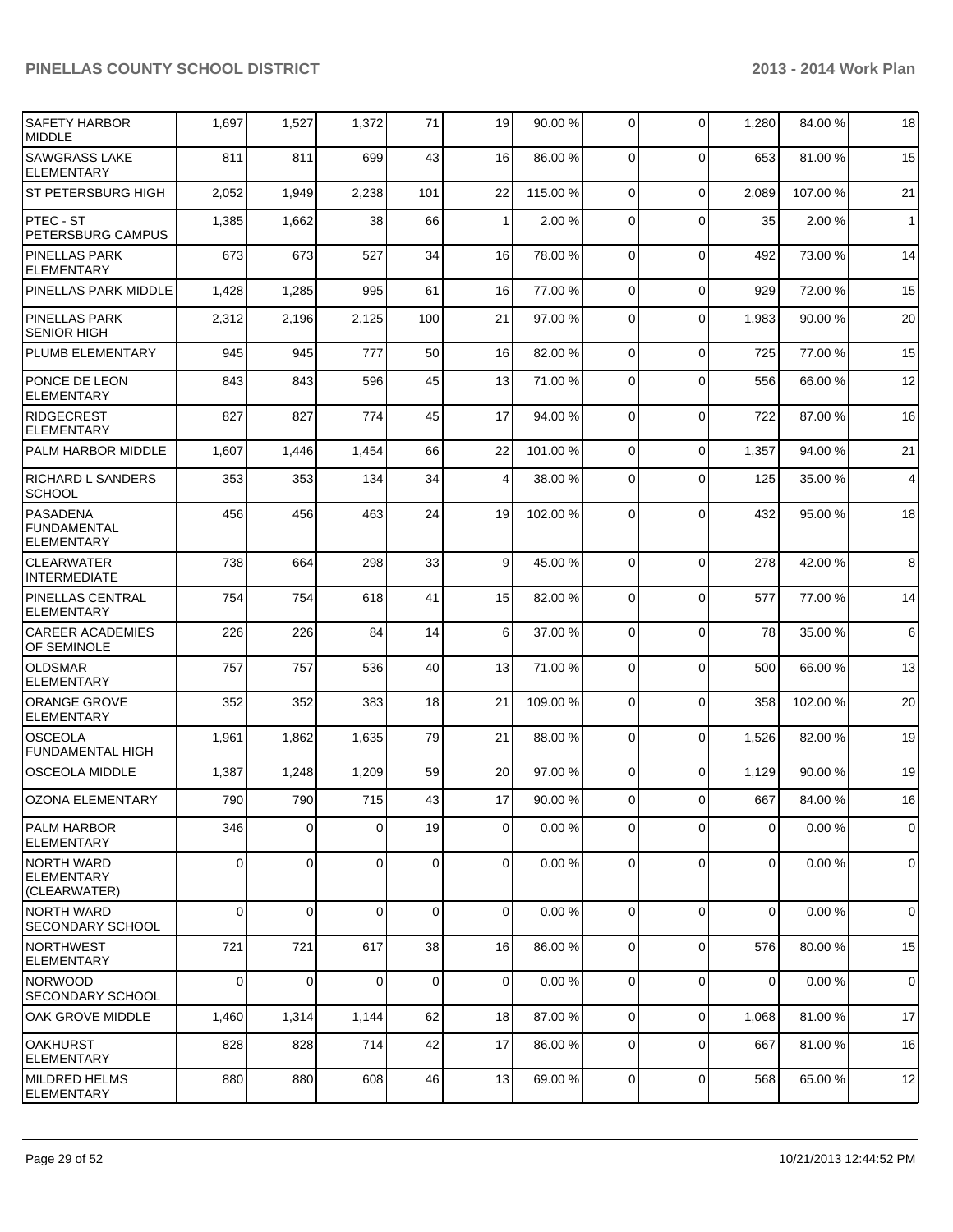| TOMLINSON ADULT<br><b>LEARNING CENTER</b>                               | 381         | 571      | $\overline{0}$ | 21  | $\overline{0}$ | 0.00%    | $\overline{0}$ | $\mathbf 0$ | $\overline{0}$ | 0.00%   | $\overline{0}$ |
|-------------------------------------------------------------------------|-------------|----------|----------------|-----|----------------|----------|----------------|-------------|----------------|---------|----------------|
| MOUNT VERNON<br>ELEMENTARY                                              | 470         | 470      | 487            | 25  | 19             | 104.00 % | $\Omega$       | $\mathbf 0$ | 454            | 97.00 % | 18             |
| NINA HARRIS<br>EXCEPTIONAL<br><b>STUDENT EDUCATION</b><br><b>CENTER</b> | 409         | 409      | 225            | 37  | 6 <sup>1</sup> | 55.00 %  | $\Omega$       | $\Omega$    | 210            | 51.00 % | $6 \,$         |
| NORTHEAST HIGH                                                          | 2,055       | 1,952    | 1,810          | 83  | 22             | 93.00 %  | $\Omega$       | $\Omega$    | 1,689          | 87.00 % | 20             |
| INORTH SHORE<br>ELEMENTARY                                              | 430         | 430      | 375            | 23  | 16             | 87.00 %  | $\Omega$       | $\Omega$    | 350            | 81.00%  | 15             |
| LARGO SENIOR HIGH                                                       | 2,721       | 2,584    | 1,580          | 115 | 14             | 61.00 %  | $-1,051$       | $-47$       | 1,475          | 96.00%  | 22             |
| LEALMAN AVENUE<br><b>ELEMENTARY</b>                                     | 649         | 649      | 491            | 34  | 14             | 76.00 %  | $\Omega$       | $\mathbf 0$ | 459            | 71.00%  | 14             |
| MADEIRA BEACH<br><b>FUNDAMENTAL K-8</b>                                 | 1,691       | 1,521    | 1,409          | 75  | 19             | 93.00 %  | $\Omega$       | $\mathbf 0$ | 1,315          | 86.00 % | 18             |
| IMAXIMO ELEMENTARY                                                      | 737         | 737      | 568            | 40  | 14             | 77.00 %  | $\Omega$       | $\Omega$    | 531            | 72.00 % | 13             |
| MEADOWLAWN MIDDLE                                                       | 1,425       | 1,282    | 1,187          | 61  | 19             | 93.00 %  | $\Omega$       | $\mathbf 0$ | 1,108          | 86.00 % | 18             |
| <b>MELROSE</b><br>ELEMENTARY                                            | 468         | 468      | 374            | 24  | 16             | 80.00 %  | $\Omega$       | $\Omega$    | 349            | 75.00 % | 15             |
| <b>CLEARWATER</b><br><b>FUNDAMENTAL MIDDLE</b>                          | 896         | 806      | 851            | 40  | 21             | 106.00 % | $\Omega$       | $\Omega$    | 794            | 99.00 % | 20             |
| KINGS HIGHWAY<br><b>ELEMENTARY</b>                                      | 537         | 0        | $\Omega$       | 26  | $\overline{0}$ | 0.00%    | $\Omega$       | $\Omega$    | $\mathbf 0$    | 0.00%   | $\mathbf 0$    |
| <b>LAKEVIEW</b><br>l FUNDAMENTAL<br>ELEMENTARY                          | 402         | 402      | 348            | 17  | 20             | 86.00 %  | $\Omega$       | $\Omega$    | 324            | 81.00%  | 19             |
| <b>LAKEWOOD</b><br><b>ELEMENTARY</b>                                    | 669         | 669      | 608            | 36  | 17             | 91.00 %  | $\Omega$       | $\Omega$    | 568            | 85.00 % | 16             |
| LAKEWOOD HIGH                                                           | 1,909       | 1,813    | 1,295          | 76  | 17             | 71.00 %  | $\Omega$       | $\Omega$    | 1,209          | 67.00%  | 16             |
| <b>LARGO CENTRAL</b><br><b>ELEMENTARY</b>                               | 442         | $\Omega$ | $\Omega$       | 21  | $\Omega$       | 0.00%    | $\Omega$       | $\Omega$    | $\mathbf 0$    | 0.00%   | $\overline{0}$ |
| <b>GIBBS SENIOR HIGH</b>                                                | 2,444       | 2,321    | 1,364          | 97  | 14             | 59.00 %  | $\overline{0}$ | $\mathbf 0$ | 1,273          | 55.00 % | 13             |
| <b>GULF BEACHES</b><br>ELEMENTARY                                       | 342         | 0        | $\Omega$       | 17  | $\overline{0}$ | 0.00%    | $\overline{0}$ | $\Omega$    | 0              | 0.00%   | $\overline{0}$ |
| IGULFPORT<br>ELEMENTARY                                                 | 731         | 731      | 602            | 39  | 15             | 82.00 %  | $\overline{0}$ | $\Omega$    | 562            | 77.00 % | 14             |
| HARRIS TIPS CENTER                                                      | $\mathbf 0$ | 0        | $\overline{0}$ | 0   | $\overline{0}$ | 0.00%    | $\overline{0}$ | 0           | $\overline{0}$ | 0.00%   | $\overline{0}$ |
| HIGHLAND LAKES<br><b>ELEMENTARY</b>                                     | 623         | 623      | 550            | 33  | 17             | 88.00 %  | $\overline{0}$ | 0           | 513            | 82.00 % | 16             |
| CALVIN A. HUNSINGER<br><b>SCHOOL</b>                                    | 312         | 312      | 109            | 30  | $\overline{4}$ | 35.00 %  | $\overline{0}$ | $\mathbf 0$ | 102            | 33.00 % | $\mathbf{3}$   |
| JOHN M SEXTON<br><b>ELEMENTARY</b>                                      | 731         | 731      | 682            | 42  | 16             | 93.00 %  | $\overline{0}$ | 0           | 637            | 87.00 % | 15             |
| IMORGAN FITZGERALD<br>MIDDLE                                            | 1,860       | 1,674    | 1,384          | 78  | 18             | 83.00 %  | $\overline{0}$ | 0           | 1,292          | 77.00 % | 17             |
| <b>FUGUITT ELEMENTARY</b>                                               | 862         | 862      | 590            | 45  | 13             | 68.00 %  | $\overline{0}$ | 0           | 551            | 64.00 % | 12             |
| LYNCH ELEMENTARY                                                        | 751         | 751      | 663            | 43  | 15             | 88.00 %  | $\overline{0}$ | 0           | 619            | 82.00 % | 14             |
| PERKINS ELEMENTARY                                                      | 767         | 767      | 551            | 39  | 14             | 72.00 %  | $\overline{0}$ | 0           | 514            | 67.00 % | 13             |
| <b>GARRISON-JONES</b><br><b>ELEMENTARY</b>                              | 735         | 735      | 673            | 39  | 17             | 92.00 %  | $\overline{0}$ | 0           | 628            | 85.00 % | 16             |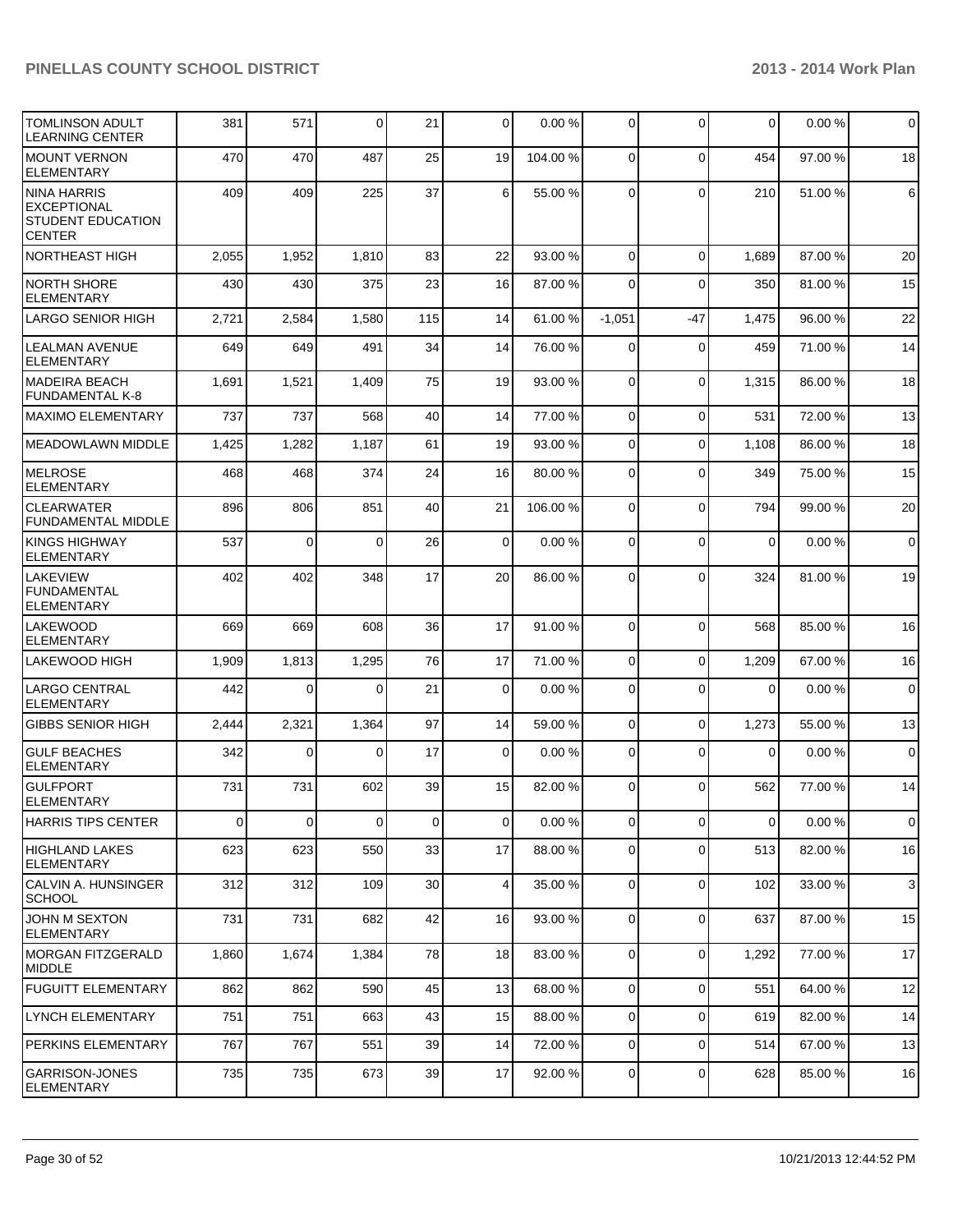| <b>DIXIE M HOLLINS</b><br><b>SENIOR HIGH</b>                                    | 2,284   | 2,169   | 1,675    | 96    | 17             | 77.00 %  | $\overline{0}$ | $\Omega$       | 1,564       | 72.00 % | 16             |
|---------------------------------------------------------------------------------|---------|---------|----------|-------|----------------|----------|----------------|----------------|-------------|---------|----------------|
| <b>CURTIS FUNDAMENTAL</b><br><b>ELEMENTARY</b>                                  | 526     | 526     | 536      | 27    | 20             | 102.00 % | $\Omega$       | $\Omega$       | 500         | 95.00 % | 19             |
| <b>DUNEDIN HIGH</b>                                                             | 1,739   | 1,652   | 1,342    | 72    | 19             | 81.00 %  | $\Omega$       | $\Omega$       | 1,252       | 76.00 % | 17             |
| <b>DUNEDIN HIGHLAND</b><br><b>MIDDLE</b>                                        | 1,639   | 1,475   | 1,146    | 69    | 17             | 78.00 %  | $\Omega$       | $\Omega$       | 1,070       | 73.00 % | 16             |
| <b>EISENHOWER</b><br><b>ELEMENTARY</b>                                          | 890     | 890     | 682      | 48    | 14             | 77.00 %  | $\Omega$       | $\Omega$       | 636         | 71.00%  | 13             |
| <b>FAIRMOUNT PARK</b><br><b>ELEMENTARY</b>                                      | 723     | 723     | 623      | 39    | 16             | 86.00 %  | $\Omega$       | $\Omega$       | 582         | 80.00%  | 15             |
| <b>CLEARWATER HIGH</b>                                                          | 2,150   | 2,042   | 1,819    | 87    | 21             | 89.00 %  | $\overline{0}$ | $\mathbf 0$    | 1,698       | 83.00 % | 20             |
| <b>COUNTRYSIDE HIGH</b>                                                         | 2,616   | 2,485   | 2,098    | 110   | 19             | 84.00 %  | $\overline{0}$ | $\mathbf 0$    | 1,959       | 79.00 % | 18             |
| <b>CROSS BAYOU</b><br><b>ELEMENTARY</b>                                         | 786     | 786     | 539      | 42    | 13             | 69.00 %  | $\Omega$       | $\Omega$       | 503         | 64.00%  | 12             |
| <b>CURLEW CREEK</b><br><b>ELEMENTARY</b>                                        | 791     | 791     | 642      | 41    | 16             | 81.00%   | $\Omega$       | $\Omega$       | 600         | 76.00 % | 15             |
| <b>HAMILTON DISSTON</b><br><b>SCHOOL</b>                                        | 299     | 299     | 100      | 29    | 3 <sup>1</sup> | 33.00 %  | $\Omega$       | $\Omega$       | 93          | 31.00 % | $\mathbf{3}$   |
| <b>LEILA DAVIS</b><br><b>ELEMENTARY</b>                                         | 891     | 891     | 750      | 29    | 26             | 84.00 %  | $\Omega$       | $\Omega$       | 700         | 79.00 % | 24             |
| <b>BLANTON ELEMENTARY</b>                                                       | 951     | 951     | 568      | 51    | 11             | 60.00 %  | $\overline{0}$ | $\mathbf 0$    | 530         | 56.00 % | 10             |
| BOCA CIEGA SENIOR<br><b>HIGH</b>                                                | 2,592   | 2,462   | 1,440    | 111   | 13             | 58.00 %  | $\Omega$       | $\Omega$       | 1,344       | 55.00 % | 12             |
| <b>CAMPBELL PARK</b><br><b>ELEMENTARY</b>                                       | 711     | 711     | 654      | 37    | 18             | 92.00 %  | $\Omega$       | $\Omega$       | 610         | 86.00%  | 16             |
| JOSEPH L CARWISE<br><b>MIDDLE</b>                                               | 1,389   | 1,250   | 1,219    | 58    | 21             | 98.00 %  | $\overline{0}$ | $\Omega$       | 1,138       | 91.00 % | 20             |
| <b>CLEARVIEW AVENUE</b><br><b>ELEMENTARY</b>                                    | 450     | 0       | $\Omega$ | 23    | $\overline{0}$ | 0.00%    | $\Omega$       | $\Omega$       | $\mathbf 0$ | 0.00%   | $\overline{0}$ |
| <b>PAUL B STEPHENS</b><br>EXCEPTIONAL<br><b>STUDENT EDUCATION</b><br><b>CTR</b> | 337     | 337     | 202      | 33    | 6              | 60.00 %  | $\Omega$       | $\Omega$       | 188         | 56.00 % | 6              |
| <b>BAY POINT</b><br><b>ELEMENTARY</b>                                           | 753     | 753     | 652      | 40    | 16             | 87.00 %  | $\Omega$       | $\Omega$       | 608         | 81.00%  | 15             |
| <b>BAY POINT MIDDLE</b>                                                         | 1,630   | 1,467   | 1,008    | 68    | 15             | 69.00 %  | $\overline{0}$ | $\Omega$       | 941         | 64.00 % | 14             |
| BAY VISTA<br><b>FUNDAMENTAL</b><br>ELEMENTARY                                   | 731     | 731     | 649      | 39    | 17             | 89.00 %  | 01             | $\overline{0}$ | 605         | 83.00 % | 16             |
| <b>BEAR CREEK</b><br><b>ELEMENTARY</b>                                          | 619     | 619     | 369      | 33    | 11             | 60.00 %  | $\Omega$       | $\mathbf 0$    | 345         | 56.00 % | 10             |
| <b>BELCHER ELEMENTARY</b>                                                       | 822     | 822     | 624      | 43    | 15             | 76.00 %  | $\overline{0}$ | $\mathbf 0$    | 582         | 71.00 % | 14             |
| <b>BELLEAIR ELEMENTARY</b>                                                      | 809     | 809     | 667      | 44    | 15             | 82.00 %  | $\overline{0}$ | $\mathbf 0$    | 623         | 77.00 % | 14             |
|                                                                                 | 125,832 | 119,021 | 94,932   | 5,947 | 16             | 79.76 %  | $-1,051$       | $-47$          | 88,617      | 75.12%  | 15             |

The COFTE Projected Total (88,617) for 2017 - 2018 must match the Official Forecasted COFTE Total (88,617 ) for 2017 - 2018 before this section can be completed. In the event that the COFTE Projected Total does not match the Official forecasted COFTE, then the Balanced Projected COFTE Table should be used to balance COFTE.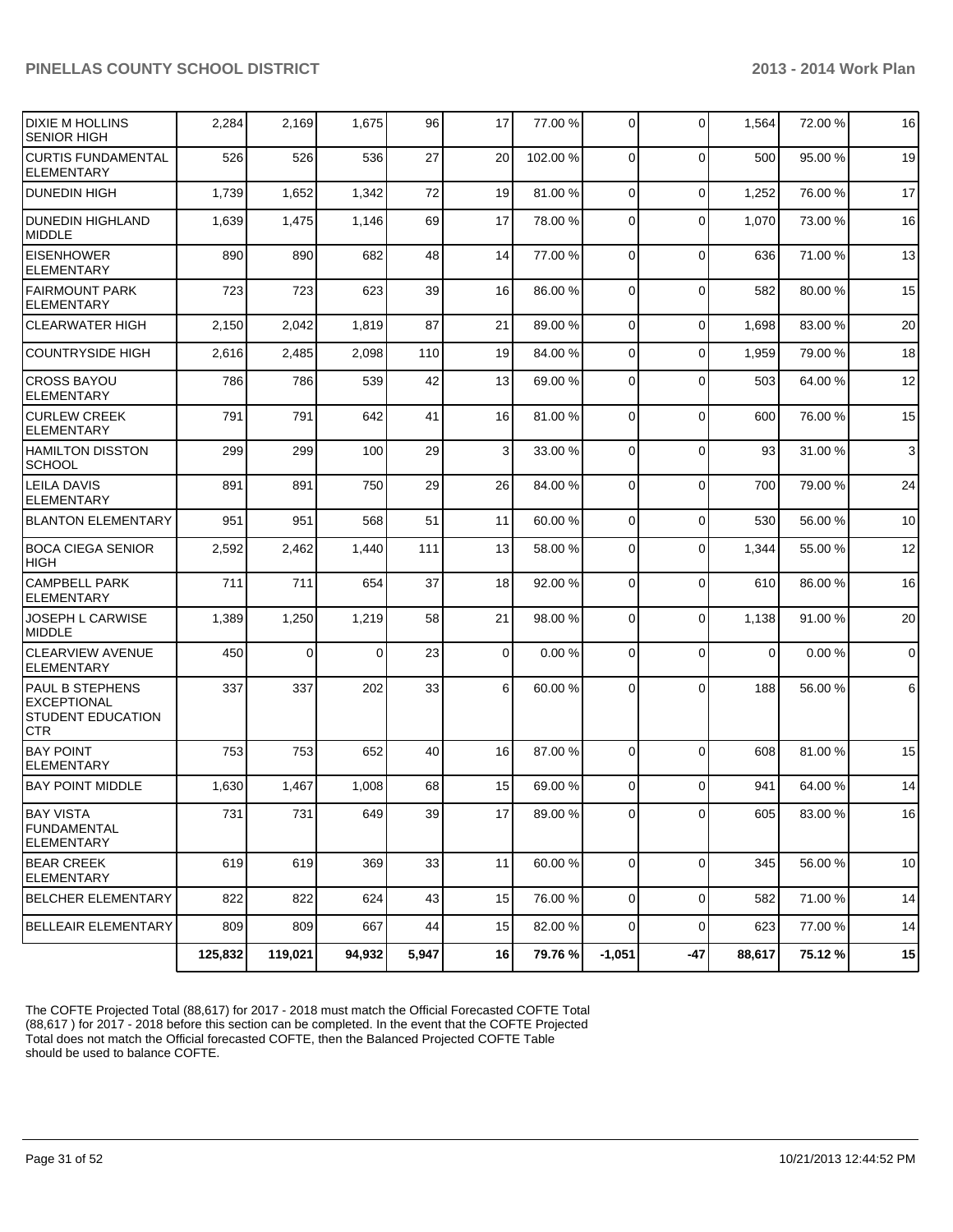| Projected COFTE for 2017 - 2018 |        |
|---------------------------------|--------|
| Elementary (PK-3)               | 27,304 |
| Middle (4-8)                    | 34,574 |
| High (9-12)                     | 26,739 |
|                                 | 88,617 |

| <b>Grade Level Type</b> | <b>Balanced Projected</b><br>COFTE for 2017 - 2018 |
|-------------------------|----------------------------------------------------|
| Elementary (PK-3)       |                                                    |
| Middle $(4-8)$          |                                                    |
| High (9-12)             |                                                    |
|                         | 88,617                                             |

#### **Relocatable Replacement**

Number of relocatable classrooms clearly identified and scheduled for replacement in the school board adopted financially feasible 5-year district work program.

| Location                               | 2013 - 2014    | $2014 - 2015$ | $2015 - 2016$ | 2016 - 2017 | 2017 - 2018 | Year 5 Total   |
|----------------------------------------|----------------|---------------|---------------|-------------|-------------|----------------|
| ANONA ELEMENTARY                       | 6              | $\Omega$      | 0             | $\Omega$    | 0           | 6              |
| <b>LARGO MIDDLE</b>                    | 0              |               |               |             | $\Omega$    | 3              |
| <b>BAUDER ELEMENTARY</b>               | $\Omega$       |               |               | 0           | 0           | 2              |
| <b>BAY POINT ELEMENTARY</b>            | $\Omega$       |               |               | $\Omega$    | $\Omega$    | $\overline{2}$ |
| <b>BELLEAIR ELEMENTARY</b>             | $\overline{2}$ | $\Omega$      | $\Omega$      | $\Omega$    | $\Omega$    | $\overline{2}$ |
| CAMPBELL PARK ELEMENTARY               | $\Omega$       | $\Omega$      |               |             | 0           | $\overline{2}$ |
| <b>CLEARWATER HIGH</b>                 | $\Omega$       |               | 0             | $\Omega$    | 0           | 1 <sup>1</sup> |
| <b>CURLEW CREEK ELEMENTARY</b>         | 0              | $\Omega$      |               | 0           | $\Omega$    | 1              |
| <b>DUNEDIN HIGH</b>                    | 0              |               | $\Omega$      | $\Omega$    | 0           | 1              |
| CLEARWATER FUNDAMENTAL MIDDLE          | $\Omega$       | $\Omega$      |               | 1           | $\Omega$    | $\overline{2}$ |
| LAKEWOOD HIGH                          | $\Omega$       |               |               |             | 0           | 3              |
| MADEIRA BEACH FUNDAMENTAL K-8          | $\mathbf 0$    |               |               | 1           | 0           | $\overline{3}$ |
| MEADOWLAWN MIDDLE                      | $\mathbf 0$    | $\Omega$      | 2             | 0           | $\Omega$    | $\overline{2}$ |
| MOUNT VERNON ELEMENTARY                | 10             | $\Omega$      | $\Omega$      | 0           | 0           | 10             |
| INORTHWEST ELEMENTARY                  | $\Omega$       |               | $\Omega$      | $\Omega$    | $\Omega$    | 1              |
| ORANGE GROVE ELEMENTARY                | $\overline{2}$ | $\Omega$      | $\Omega$      |             | $\Omega$    | 3 <sup>1</sup> |
| RIDGECREST ELEMENTARY                  | 2              | $\Omega$      | 0             | $\Omega$    | 0           | $\mathsf{2}$   |
| ST PETERSBURG HIGH                     | $\Omega$       | $\Omega$      | 0             | 3           | 0           | $\overline{3}$ |
| <b>SEMINOLE ELEMENTARY</b>             | $\Omega$       |               | 0             | 0           | $\Omega$    | 1              |
| SHORE ACRES ELEMENTARY                 | $\Omega$       |               |               | 2           | $\Omega$    | $\overline{4}$ |
| <b>CYPRESS WOODS ELEMENTARY</b>        | $\Omega$       |               | $\Omega$      | $\Omega$    | $\Omega$    | 1              |
| DOUG JAMERSON ELEMENTARY               | $\Omega$       |               |               |             | 0           | 3              |
| <b>Total Relocatable Replacements:</b> | 22             | 12            | 12            | 12          | 0           | 58             |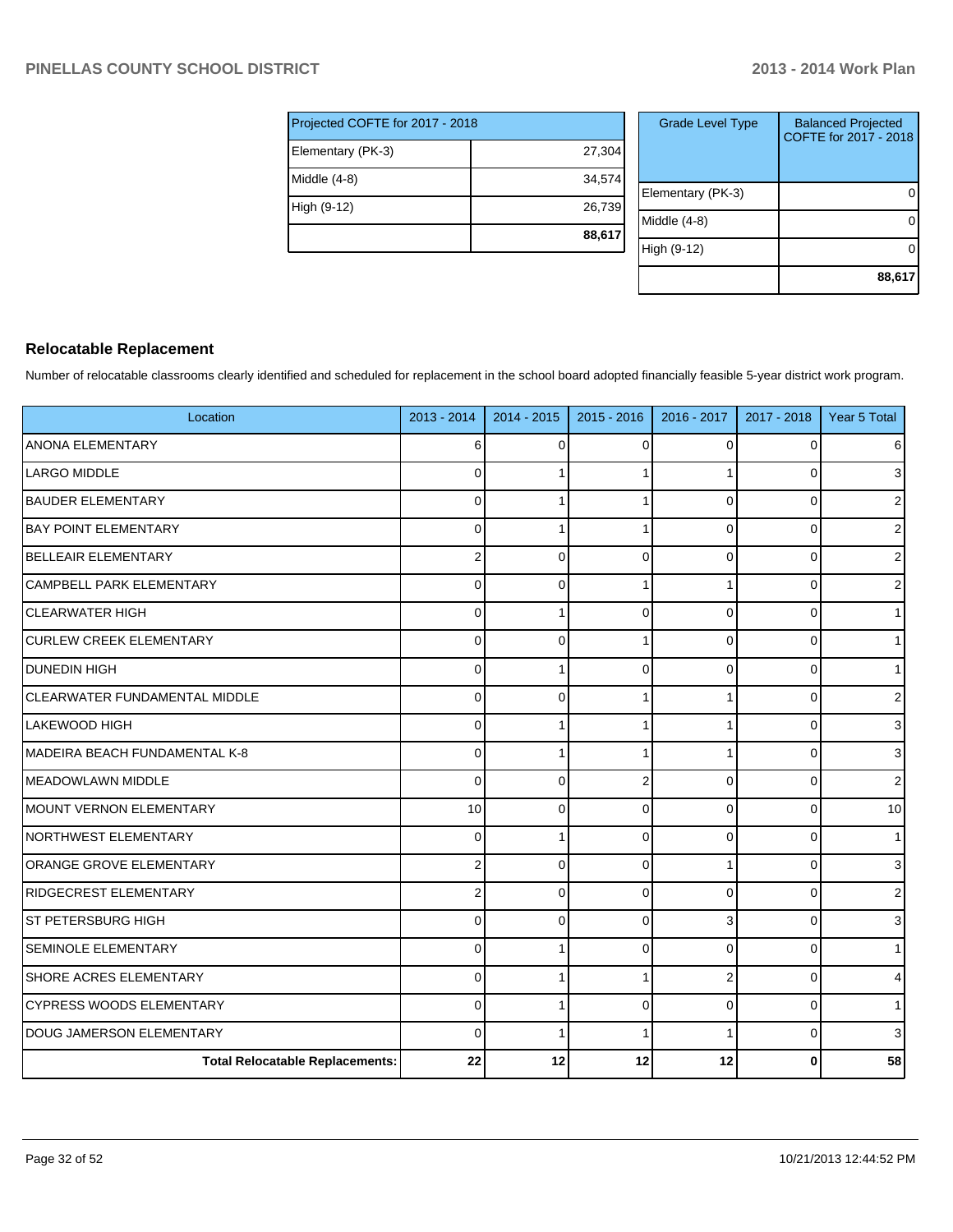#### **Charter Schools Tracking**

Information regarding the use of charter schools.

| Location-Type                           | # Relocatable<br>units or<br>permanent<br>classrooms | Owner                 | <b>Year Started or</b><br><b>Scheduled</b> | <b>Student</b><br><b>Stations</b> | <b>Students</b><br>Enrolled | Years in<br>Contract | <b>Total Charter</b><br><b>Students</b><br>projected for<br>2017 - 2018 |
|-----------------------------------------|------------------------------------------------------|-----------------------|--------------------------------------------|-----------------------------------|-----------------------------|----------------------|-------------------------------------------------------------------------|
| Academie DaVinci-Elem                   |                                                      | 17 LEASE RENT         | 1997                                       | 250                               | 250                         | 12                   | 250                                                                     |
| Plato Academy-K-8                       |                                                      | 18 LEASE RENT         | 2004                                       | 364                               | 364                         | 15                   | 728                                                                     |
| St. Pete Collegiate-High                |                                                      | 5 LEASE RENT          | 2004                                       | 125                               | 241                         | 10                   | 241                                                                     |
| Athenian Academy-Elem&Middle            |                                                      | 17 LEASE RENT         | 2000                                       | 320                               | 287                         | 10                   | 320                                                                     |
| Pinellas Prep-Grades 4-8                |                                                      | 28 LEASE PURCHASE     | 2002                                       | 640                               | 440                         | 15                   | 440                                                                     |
| Enterprise High School                  | $\overline{9}$                                       | LEASE RENT            | 2008                                       | 420                               | 341                         | 6                    | 470                                                                     |
| Alfred Adler - Elem                     |                                                      | 10 LEASE RENT         | 2008                                       | 150                               | 95                          | 5                    | 150                                                                     |
| Imagine Middle - Middle                 |                                                      | 24 LEASE RENT         | 2009                                       | 96                                | 65                          | 5                    | 300                                                                     |
| Plato North Academy - K-8               |                                                      | 19 LEASE RENT         | 2010                                       | 320                               | 320                         | 2                    | 364                                                                     |
| Plato South Academy - K-8               |                                                      | 20 LEASE RENT         | 2010                                       | 320                               | 320                         | 2                    | 364                                                                     |
| Mavericks in Education - High           | 8                                                    | <b>LEASE RENT</b>     | 2009                                       | 260                               | 253                         | 4                    | 550                                                                     |
| <b>NewPoint Charter School</b>          | 6                                                    | <b>LEASE PURCHASE</b> | 2011                                       | 150                               | 150                         | 3                    | 250                                                                     |
| Pinellas Primary Academy                | 21                                                   | <b>LEASE PURCHASE</b> | 2011                                       | 378                               | 324                         | 5                    | 324                                                                     |
| <b>Windsor Preparatory Academy</b>      | 21                                                   | <b>LEASE RENT</b>     | 2012                                       | 266                               | 277                         | 5                    | 580                                                                     |
| Pinellas Academy of Math and<br>Science |                                                      | 48 LEASE RENT         | 2012                                       | 636                               | 526                         | 1                    | 636                                                                     |
| Plato Academy - Seminole                |                                                      | 22 LEASE RENT         | 2011                                       | 364                               | 320                         | 5                    | 728                                                                     |
| Plato Academy - Tarpon                  |                                                      | 18 LEASE RENT         | 2012                                       | 364                               | 254                         | 5                    | 728                                                                     |
| MycroSchool Pinellas                    | 9                                                    | LEASE RENT            | 2012                                       | 250                               | 230                         | 5                    | 275                                                                     |
| Newpoint Pinellas Academy               | 4                                                    | <b>LEASE PURCHASE</b> | 2013                                       | 88                                | 88                          | 5                    | 132                                                                     |
| Discovery Academy of Science            |                                                      | 8 LEASE RENT          | 2013                                       | 120                               | 98                          | 5                    | 300                                                                     |
| Plato Academy of St. Petersburg         |                                                      | 17 LEASE RENT         | 2013                                       | 270                               | 162                         | 5                    | 728                                                                     |
| University Preparatory Academy          | 45                                                   | <b>LEASE RENT</b>     | 2013                                       | 530                               | 530                         | 5                    | 760                                                                     |
|                                         | 394                                                  |                       |                                            | 6,681                             | 5,935                       |                      | 9,618                                                                   |

# **Special Purpose Classrooms Tracking**

The number of classrooms that will be used for certain special purposes in the current year, by facility and type of classroom, that the district will, 1), not use for educational purposes, and 2), the co-teaching classrooms that are not open plan classrooms and will be used for educational purposes.

| School | School Type                            | $\parallel$ # of Elementary $\parallel$ # of Middle 4-8 $\parallel$ # of High 9-12<br>K-3 Classrooms I | <b>Classrooms</b> | <b>Classrooms</b> | # of $ESE$<br><b>Classrooms</b> | $#$ of Combo<br><b>Classrooms</b> | Total<br><b>Classrooms</b> |
|--------|----------------------------------------|--------------------------------------------------------------------------------------------------------|-------------------|-------------------|---------------------------------|-----------------------------------|----------------------------|
|        | <b>Total Educational Classrooms: I</b> |                                                                                                        | 0                 |                   |                                 | 0                                 | $\bf{0}$                   |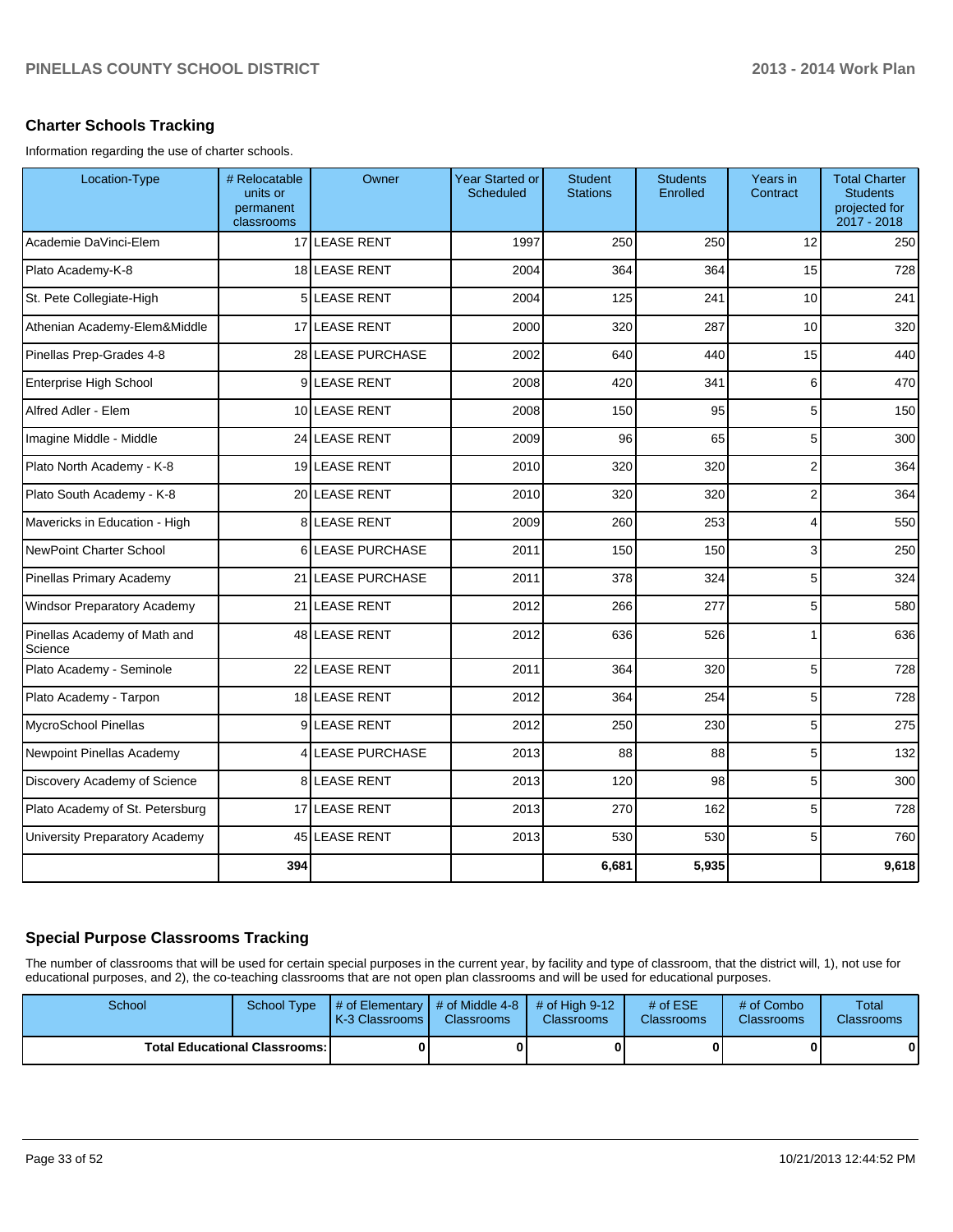| School                                         | <b>School Type</b> | # of Elementary<br>K-3 Classrooms | # of Middle 4-8<br><b>Classrooms</b> | # of High 9-12<br>Classrooms | # of ESE<br><b>Classrooms</b> | # of Combo<br><b>Classrooms</b> | <b>Total</b><br><b>Classrooms</b> |
|------------------------------------------------|--------------------|-----------------------------------|--------------------------------------|------------------------------|-------------------------------|---------------------------------|-----------------------------------|
| ANONA ELEMENTARY                               | Co-Teaching        |                                   | $\Omega$                             | $\Omega$                     | 0                             | 0                               | 2                                 |
| LARGO MIDDLE                                   | Co-Teaching        |                                   |                                      |                              | 0                             | 0                               | 2                                 |
| <b>BAUDER ELEMENTARY</b>                       | Co-Teaching        | 2                                 |                                      | $\Omega$                     | $\Omega$                      | $\Omega$                        | 3                                 |
| <b>BAY POINT MIDDLE</b>                        | Co-Teaching        | $\Omega$                          |                                      | $\Omega$                     | $\Omega$                      | $\Omega$                        | $\overline{2}$                    |
| BELCHER ELEMENTARY                             | Co-Teaching        | 2                                 | 0                                    | $\mathbf{0}$                 | $\Omega$                      | $\Omega$                        | 2                                 |
| BELLEAIR ELEMENTARY                            | Co-Teaching        | 3                                 | 0                                    | $\Omega$                     | $\Omega$                      | $\Omega$                        | 3                                 |
| CAMPBELL PARK ELEMENTARY                       | Co-Teaching        | 2                                 | 0                                    | $\Omega$                     | $\Omega$                      | 0                               | 2                                 |
| JOSEPH L CARWISE MIDDLE                        | Co-Teaching        | <sup>0</sup>                      | 6                                    | $\Omega$                     | $\Omega$                      | 0                               | 6                                 |
| <b>CROSS BAYOU ELEMENTARY</b>                  | Co-Teaching        |                                   | 0                                    | $\Omega$                     | $\Omega$                      | $\Omega$                        |                                   |
| <b>CURLEW CREEK ELEMENTARY</b>                 | Co-Teaching        | 2                                 | 0                                    | $\Omega$                     | $\Omega$                      | 0                               | 2                                 |
| LEILA DAVIS ELEMENTARY                         | Co-Teaching        | 3                                 | 0                                    | $\mathbf{0}$                 | $\Omega$                      | 0                               | 3                                 |
| <b>CURTIS FUNDAMENTAL</b><br><b>ELEMENTARY</b> | Co-Teaching        |                                   |                                      |                              |                               | 0                               | 2                                 |
| <b>DUNEDIN HIGH</b>                            | Co-Teaching        | $\Omega$                          | $\Omega$                             | 3                            | 0                             | 0                               | 3                                 |
| EISENHOWER ELEMENTARY                          | Co-Teaching        | 24                                | 6                                    | $\Omega$                     | 0                             | 0                               | 30                                |
| JOHN M SEXTON ELEMENTARY                       | Co-Teaching        |                                   | 0                                    | $\Omega$                     | 0                             | 0                               | $\mathbf{1}$                      |
| MORGAN FITZGERALD MIDDLE                       | Co-Teaching        | $\mathbf 0$                       | 6                                    | $\Omega$                     | 0                             | 0                               | 6                                 |
| <b>LYNCH ELEMENTARY</b>                        | Co-Teaching        | 2                                 |                                      | $\Omega$                     | 0                             | 0                               | 4                                 |
| <b>GARRISON-JONES ELEMENTARY</b>               | Co-Teaching        | 2                                 | 2                                    | $\Omega$                     | 0                             | 0                               | 4                                 |
| HIGHLAND LAKES ELEMENTARY                      | Co-Teaching        |                                   | 0                                    | $\Omega$                     | 0                             | $\Omega$                        | $\mathbf{1}$                      |
| LAKEVIEW FUNDAMENTAL<br><b>ELEMENTARY</b>      | Co-Teaching        |                                   | $\Omega$                             | $\Omega$                     | $\Omega$                      | $\Omega$                        | $\mathbf{1}$                      |
| LAKEWOOD ELEMENTARY                            | Co-Teaching        | 6                                 | $\Omega$                             | $\Omega$                     | $\Omega$                      | $\Omega$                        | 6                                 |
| <b>LARGO SENIOR HIGH</b>                       | Co-Teaching        | $\Omega$                          | $\Omega$                             |                              | $\Omega$                      | $\Omega$                        | $\overline{7}$                    |
| LEALMAN AVENUE ELEMENTARY                      | Co-Teaching        | $\Omega$                          |                                      |                              | 0                             | 0                               | $\overline{2}$                    |
| MILDRED HELMS ELEMENTARY                       | Co-Teaching        |                                   | 0                                    | $\Omega$                     | 0                             | 0                               | $\overline{1}$                    |
| MOUNT VERNON ELEMENTARY                        | Co-Teaching        |                                   | 0                                    | $\Omega$                     | 0                             | 0                               | $\mathbf{1}$                      |
| NORTHEAST HIGH                                 | Co-Teaching        | $\mathbf 0$                       | 0                                    | $\overline{2}$               | 0                             | 0                               | $\overline{2}$                    |
| NORTH SHORE ELEMENTARY                         | Co-Teaching        |                                   | $\Omega$                             | $\Omega$                     | 0                             | 0                               | $\mathbf{1}$                      |
| OAKHURST ELEMENTARY                            | Co-Teaching        |                                   | $\Omega$                             | $\Omega$                     | 0                             | 0                               | $\mathbf{1}$                      |
| ORANGE GROVE ELEMENTARY                        | Co-Teaching        | $\mathbf 0$                       |                                      | $\Omega$                     | 0                             | 0                               | $\mathbf{1}$                      |
| OSCEOLA MIDDLE                                 | Co-Teaching        | $\mathbf 0$                       |                                      | $\Omega$                     | 0                             | 0                               | $\mathbf{1}$                      |
| PALM HARBOR MIDDLE                             | Co-Teaching        | $\mathbf 0$                       | 4                                    | $\Omega$                     | 0                             | 0                               | 4                                 |
| RICHARD L SANDERS SCHOOL                       | Co-Teaching        | $\mathbf 0$                       | $\Omega$                             | 4                            | 0                             | 0                               | 4                                 |
| PASADENA FUNDAMENTAL<br><b>ELEMENTARY</b>      | Co-Teaching        | 1                                 | 0                                    | $\Omega$                     | $\overline{0}$                | $\mathbf 0$                     | $\mathbf{1}$                      |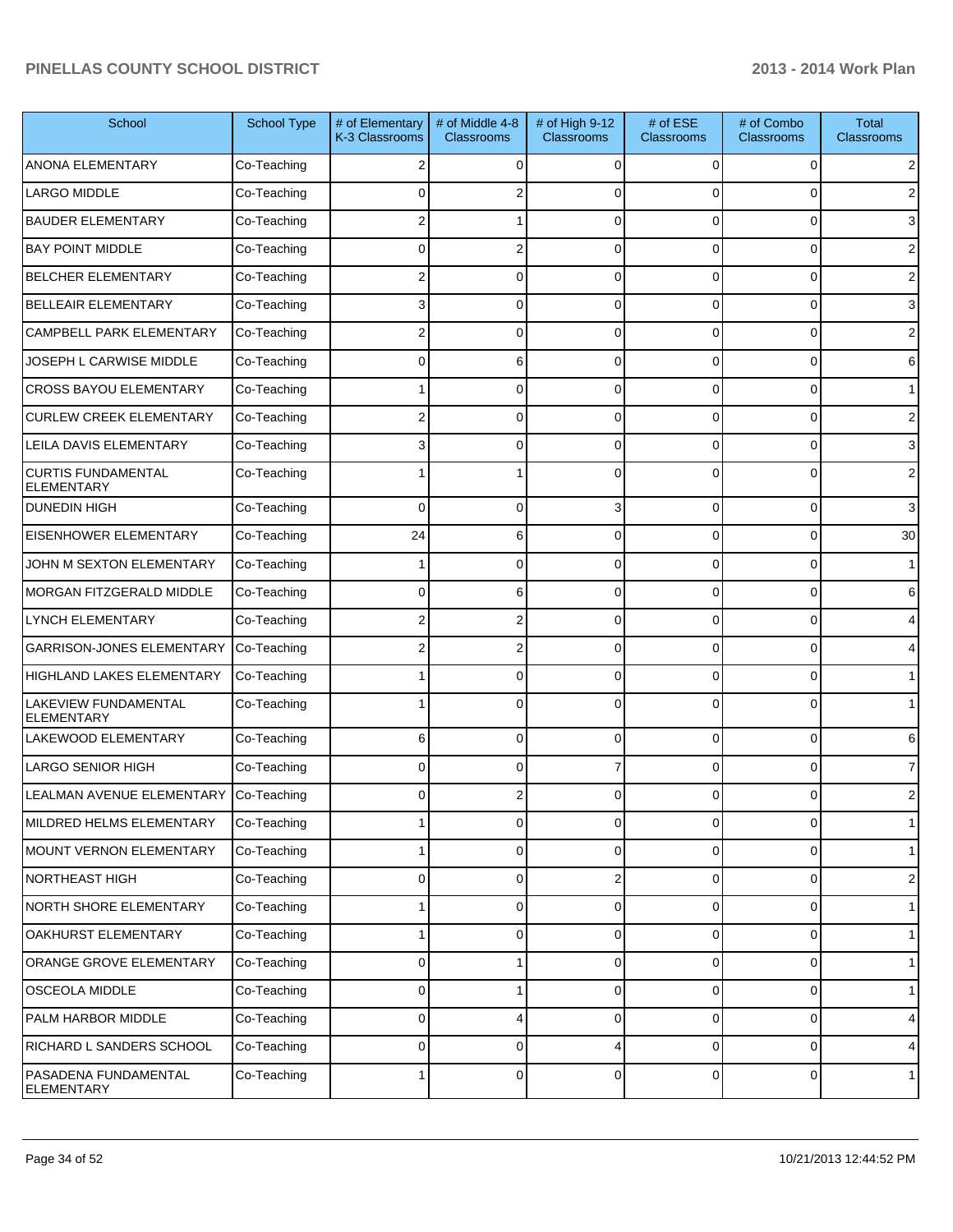|                                                      | <b>Total Co-Teaching Classrooms:</b> | 88       | 48           | 37             |          | Λ        | 173            |
|------------------------------------------------------|--------------------------------------|----------|--------------|----------------|----------|----------|----------------|
| <b>DUNEDIN ELEMENTARY</b>                            | Co-Teaching                          |          | $\Omega$     | ∩              | $\Omega$ | $\Omega$ | 4              |
| HIGH POINT ELEMENTARY                                | Co-Teaching                          |          | 0            | $\Omega$       | $\Omega$ | $\Omega$ | 2              |
| FOREST LAKES ELEMENTARY                              | Co-Teaching                          | 3        | $\mathbf{0}$ | $\Omega$       | $\Omega$ | $\Omega$ | 3              |
| <b>FRONTIER ELEMENTARY</b>                           | Co-Teaching                          |          | 0            | $\Omega$       | $\Omega$ | 0        | $\mathbf 1$    |
| <b>BROOKER CREEK ELEMENTARY</b>                      | Co-Teaching                          |          | $\Omega$     | $\Omega$       | $\Omega$ | 0        | 4              |
| LAKE SAINT GEORGE<br><b>ELEMENTARY</b>               | Co-Teaching                          |          | n            | C              | $\Omega$ | 0        | $\mathbf{1}$   |
| SOUTHERN OAK ELEMENTARY                              | Co-Teaching                          |          |              | ∩              | $\Omega$ | 0        | 2              |
| <b>EAST LAKE HIGH</b>                                | Co-Teaching                          | U        | U            | g              | $\Omega$ | $\Omega$ | 9              |
| <b>WALSINGHAM ELEMENTARY</b>                         | Co-Teaching                          |          | U            | $\Omega$       | $\Omega$ | $\Omega$ | 3              |
| <b>TARPON SPRINGS MIDDLE</b>                         | Co-Teaching                          | $\Omega$ | 3            | $\Omega$       | $\Omega$ | $\Omega$ | 3              |
| TARPON SPRINGS SENIOR HIGH                           | Co-Teaching                          | 0        | $\Omega$     | 6              | $\Omega$ | 0        | 6              |
| <b>MARJORIE KINNAN RAWLINGS</b><br><b>ELEMENTARY</b> | Co-Teaching                          |          |              |                | U        | U        | $\mathbf{1}$   |
| <b>STARKEY ELEMENTARY</b>                            | Co-Teaching                          |          |              | ∩              | $\Omega$ | $\Omega$ | 2              |
| <b>SKYCREST ELEMENTARY</b>                           | Co-Teaching                          | O        |              | $\Omega$       | $\Omega$ | $\Omega$ | $\mathbf{1}$   |
| JOHN HOPKINS MIDDLE                                  | Co-Teaching                          | $\Omega$ |              | $\Omega$       | $\Omega$ | $\Omega$ | $\overline{2}$ |
| SHORE ACRES ELEMENTARY                               | Co-Teaching                          | 2        | $\Omega$     | $\Omega$       | $\Omega$ | 0        | $\overline{2}$ |
| <b>SEVENTY-FOURTH STREET</b><br><b>ELEMENTARY</b>    | Co-Teaching                          |          |              |                | U        | 0        | $\mathbf{1}$   |
| SANDY LANE ELEMENTARY                                | Co-Teaching                          | 3        | 0            | $\Omega$       | $\Omega$ | $\Omega$ | 3              |
| <b>SAN JOSE ELEMENTARY</b>                           | Co-Teaching                          | ŋ        |              | ∩              | $\Omega$ | 0        | $\mathbf 1$    |
| <b>ST PETERSBURG HIGH</b>                            | Co-Teaching                          | $\Omega$ | 0            |                | $\Omega$ | $\Omega$ | 4              |
| SAFETY HARBOR ELEMENTARY                             | Co-Teaching                          | 2        |              | $\Omega$       | $\Omega$ | $\Omega$ | 3              |
| PONCE DE LEON ELEMENTARY                             | Co-Teaching                          |          | U            | $\Omega$       | 0        | $\Omega$ |                |
| PINELLAS PARK SENIOR HIGH                            | Co-Teaching                          | 0        | $\Omega$     | $\overline{2}$ | $\Omega$ | 0        | $\overline{2}$ |

#### **Infrastructure Tracking**

**Necessary offsite infrastructure requirements resulting from expansions or new schools. This section should include infrastructure information related to capacity project schedules and other project schedules (Section 4).**

No projects meet this criteria.

**Proposed location of planned facilities, whether those locations are consistent with the comprehensive plans of all affected local governments, and recommendations for infrastructure and other improvements to land adjacent to existing facilities. Provisions of 1013.33(12), (13) and (14) and 1013.36 must be addressed for new facilities planned within the 1st three years of the plan (Section 5).**

No projects meet this criteria.

**Consistent with Comp Plan?** Yes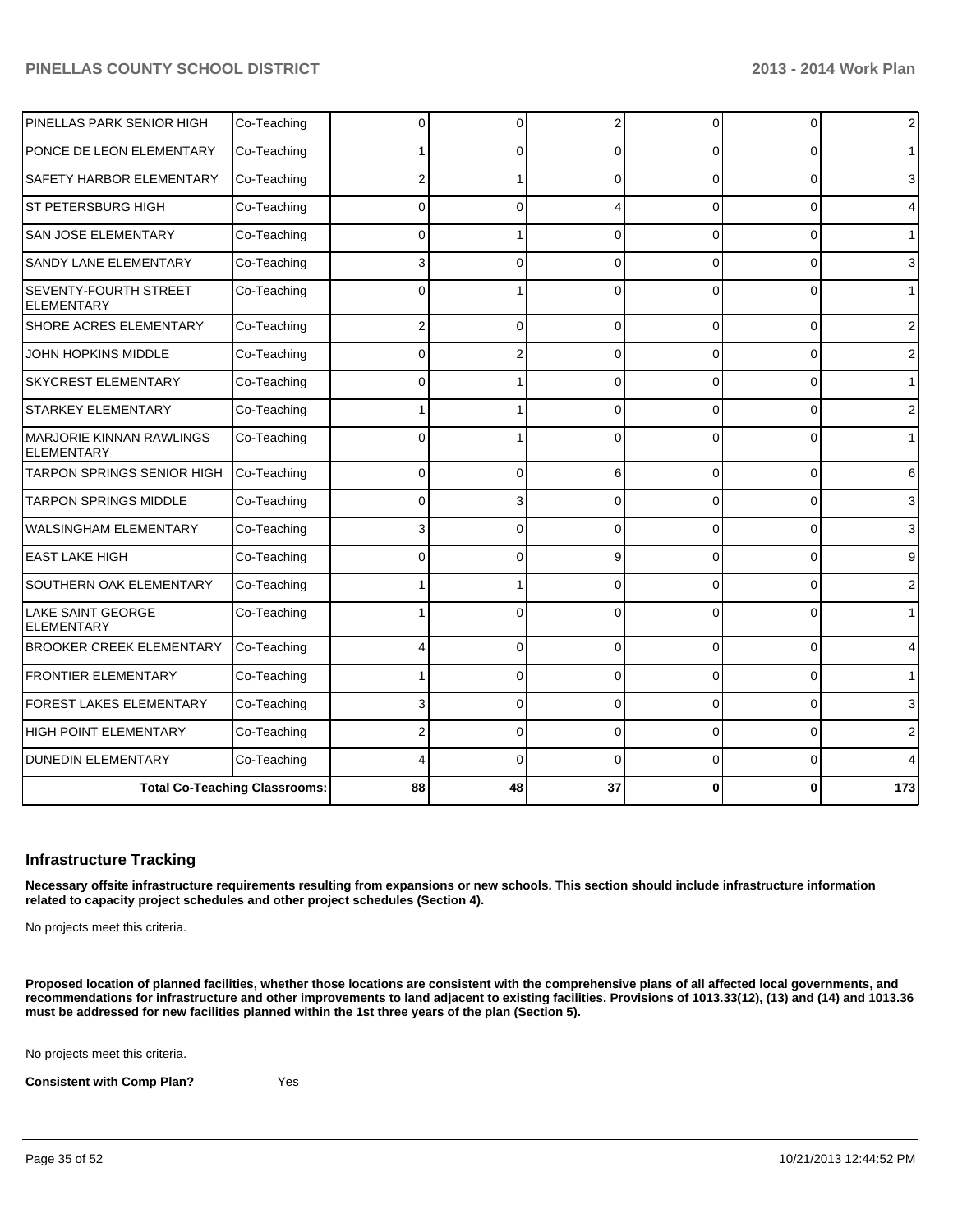#### **Net New Classrooms**

The number of classrooms, by grade level and type of construction, that were added during the last fiscal year.

| List the net new classrooms added in the 2012 - 2013 fiscal year.                                                                                       |                               |                                   |                                |                        | List the net new classrooms to be added in the 2013 - 2014 fiscal<br>year. |                            |                                |                        |  |
|---------------------------------------------------------------------------------------------------------------------------------------------------------|-------------------------------|-----------------------------------|--------------------------------|------------------------|----------------------------------------------------------------------------|----------------------------|--------------------------------|------------------------|--|
| "Classrooms" is defined as capacity carrying classrooms that are added to increase<br>capacity to enable the district to meet the Class Size Amendment. |                               |                                   |                                |                        | Totals for fiscal year 2013 - 2014 should match totals in Section 15A.     |                            |                                |                        |  |
| Location                                                                                                                                                | $2012 - 2013 \#$<br>Permanent | $2012 - 2013$ #<br><b>Modular</b> | $2012 - 2013$ #<br>Relocatable | $2012 - 2013$<br>Total | $2013 - 2014$ #<br>Permanent                                               | $2013 - 2014$ #<br>Modular | $2013 - 2014$ #<br>Relocatable | $2013 - 2014$<br>Total |  |
| Elementary (PK-3)                                                                                                                                       |                               |                                   |                                |                        |                                                                            |                            |                                | 0                      |  |
| Middle (4-8)                                                                                                                                            |                               |                                   |                                |                        |                                                                            |                            |                                | $\Omega$               |  |
| High (9-12)                                                                                                                                             |                               |                                   |                                |                        | 76                                                                         |                            | 47                             | 123                    |  |
|                                                                                                                                                         |                               |                                   |                                |                        | 76                                                                         |                            | 47                             | 123                    |  |

#### **Relocatable Student Stations**

Number of students that will be educated in relocatable units, by school, in the current year, and the projected number of students for each of the years in the workplan.

| <b>Site</b>                             | 2013 - 2014 | 2014 - 2015 | $2015 - 2016$ | 2016 - 2017 | 2017 - 2018    | 5 Year Average |
|-----------------------------------------|-------------|-------------|---------------|-------------|----------------|----------------|
| <b>LEALMAN INTERMEDIATE</b>             | 66          | 88          | 88            | 88          | 88             | 84             |
| <b>ANONA ELEMENTARY</b>                 | 105         | 149         | 149           | 149         | 149            | 140            |
| <b>AZALEA ELEMENTARY</b>                | 54          | 0           | 0             | $\Omega$    | 0              | 11             |
| <b>AZALEA MIDDLE</b>                    | $\Omega$    | $\Omega$    | 0             | $\Omega$    | $\mathbf{0}$   | $\overline{0}$ |
| BARDMOOR ELEMENTARY                     | $\Omega$    | $\Omega$    | 0             | 0           | 0              | $\overline{0}$ |
| LARGO MIDDLE                            | 22          | 94          | 94            | 94          | 94             | 80             |
| <b>BAUDER ELEMENTARY</b>                | 102         | 120         | 138           | 138         | 138            | 127            |
| <b>BAY POINT ELEMENTARY</b>             | 116         | 106         | 106           | 106         | 106            | 108            |
| <b>BAY POINT MIDDLE</b>                 | 44          | $\Omega$    | $\Omega$      | 0           | 0              | 9 <sub>o</sub> |
| <b>BAY VISTA FUNDAMENTAL ELEMENTARY</b> | 0           | $\Omega$    | $\Omega$      | $\Omega$    | $\Omega$       | $\overline{0}$ |
| <b>BEAR CREEK ELEMENTARY</b>            | 179         | 179         | 179           | 179         | 179            | 179            |
| <b>BELCHER ELEMENTARY</b>               | 62          | 62          | 62            | 62          | 62             | 62             |
| <b>BELLEAIR ELEMENTARY</b>              | 60          | 65          | 65            | 65          | 65             | 64             |
| BLANTON ELEMENTARY                      | 202         | 202         | 202           | 202         | 202            | 202            |
| IBOCA CIEGA SENIOR HIGH                 | $\Omega$    | 0           | 0             | $\Omega$    | 0              | $\overline{0}$ |
| <b>GIBBS SENIOR HIGH</b>                | $\Omega$    | $\Omega$    | 0             | $\Omega$    | $\Omega$       | $\overline{0}$ |
| <b>GULF BEACHES ELEMENTARY</b>          | 0           | 0           | 0             | $\Omega$    | 0              | $\overline{0}$ |
| <b>GULFPORT ELEMENTARY</b>              | 0           | $\Omega$    | $\Omega$      | 0           | 0              | $\overline{0}$ |
| <b>HARRIS TIPS CENTER</b>               | $\Omega$    | 0           | 0             | $\Omega$    | $\overline{0}$ | $\overline{0}$ |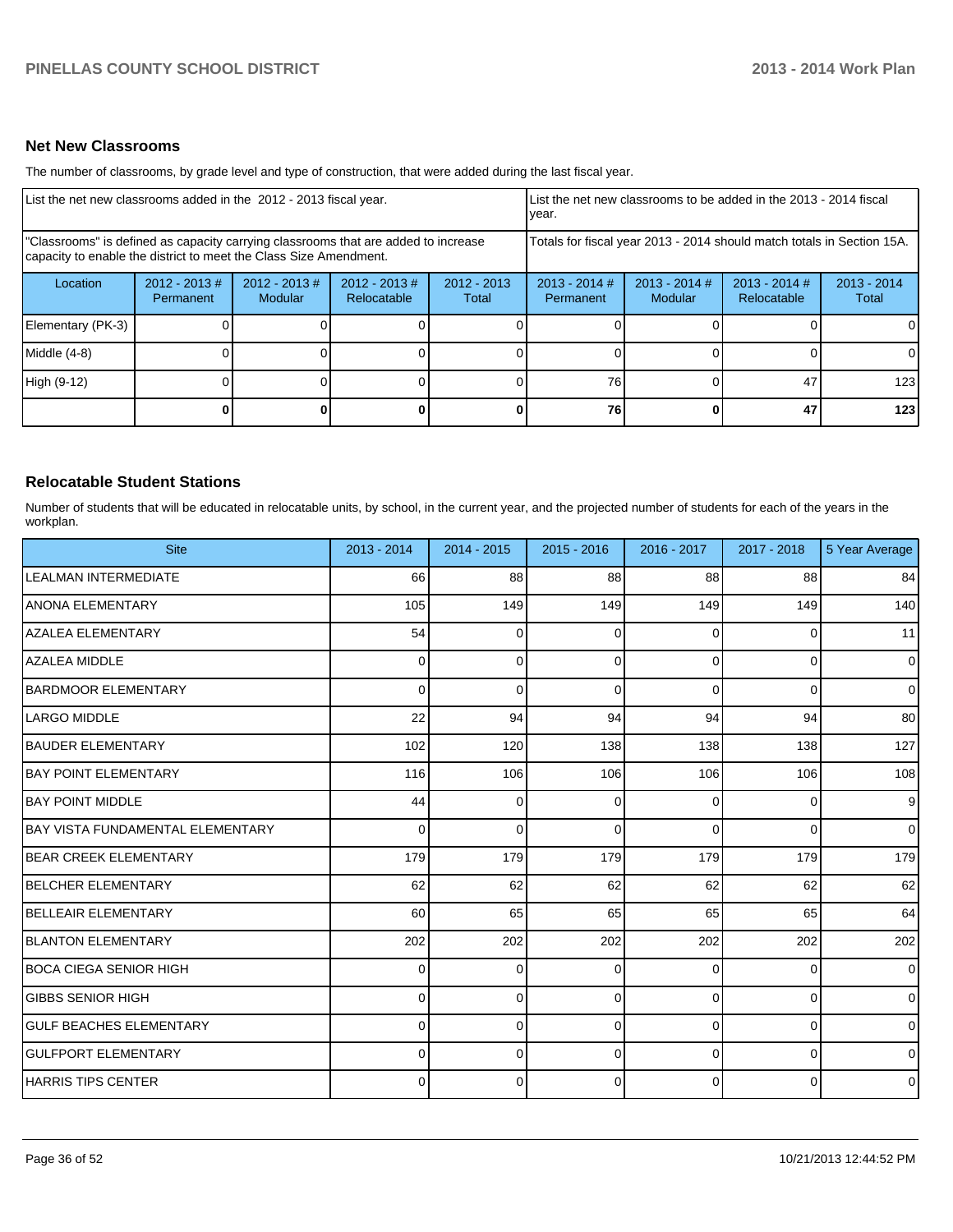| HIGHLAND LAKES ELEMENTARY            | $\Omega$ | 0           | 0   | $\overline{0}$  | 0           | $\overline{0}$ |
|--------------------------------------|----------|-------------|-----|-----------------|-------------|----------------|
| CALVIN A. HUNSINGER SCHOOL           | 18       | 18          | 18  | 18              | 18          | 18             |
| <b>CLEARWATER FUNDAMENTAL MIDDLE</b> | 0        | 0           | 44  | 44              | $\mathbf 0$ | 18             |
| KINGS HIGHWAY ELEMENTARY             | 0        | $\mathbf 0$ | 0   | $\Omega$        | 0           | $\overline{0}$ |
| LAKEVIEW FUNDAMENTAL ELEMENTARY      | 144      | 144         | 144 | 144             | 144         | 144            |
| LAKEWOOD ELEMENTARY                  | 90       | 90          | 90  | 90 <sub>1</sub> | 90          | 90             |
| LAKEWOOD HIGH                        | 225      | 200         | 200 | 200             | 200         | 205            |
| LARGO CENTRAL ELEMENTARY             | 0        | 0           | 0   | $\Omega$        | 0           | $\overline{0}$ |
| LARGO SENIOR HIGH                    | 0        | 0           | 0   | $\Omega$        | 0           | $\overline{0}$ |
| LEALMAN AVENUE ELEMENTARY            | 51       | 51          | 51  | 51              | 51          | 51             |
| MADEIRA BEACH FUNDAMENTAL K-8        | 18       | 40          | 62  | 80              | 80          | 56             |
| <b>MAXIMO ELEMENTARY</b>             | 130      | 90          | 90  | 90 <sub>1</sub> | 90          | 98             |
| MEADOWLAWN MIDDLE                    | 208      | 208         | 208 | 208             | 208         | 208            |
| MELROSE ELEMENTARY                   | 0        | $\mathbf 0$ | 0   | $\Omega$        | 0           | $\overline{0}$ |
| MILDRED HELMS ELEMENTARY             | 66       | 66          | 66  | 66              | 66          | 66             |
| TOMLINSON ADULT LEARNING CENTER      | 0        | 0           | 0   | $\Omega$        | 0           | $\overline{0}$ |
| PINELLAS PARK ELEMENTARY             | 36       | 54          | 54  | 54              | 54          | 50             |
| PINELLAS PARK MIDDLE                 | 110      | 154         | 154 | 154             | 154         | 145            |
| PINELLAS PARK SENIOR HIGH            | 0        | 0           | 0   | $\Omega$        | $\Omega$    | 0              |
| PLUMB ELEMENTARY                     | 190      | 190         | 190 | 190             | 190         | 190            |
| PONCE DE LEON ELEMENTARY             | 54       | 36          | 36  | 36              | 36          | 40             |
| <b>RIDGECREST ELEMENTARY</b>         | 100      | 150         | 150 | 150             | 150         | 140            |
| <b>RIO VISTA ELEMENTARY</b>          | 0        | 0           | 0   | $\Omega$        | 0           | $\overline{0}$ |
| SAFETY HARBOR ELEMENTARY             | 22       | 22          | 22  | 22              | 22          | 22             |
| SAFETY HARBOR MIDDLE                 | 0        | 0           | 0   | $\Omega$        | 0           | $\overline{0}$ |
| <b>SAWGRASS LAKE ELEMENTARY</b>      | 189      | 190         | 190 | 190             | 190         | 190            |
| <b>ST PETERSBURG HIGH</b>            | 170      | 180         | 108 | 180             | 180         | 164            |
| <b>PTEC - ST PETERSBURG CAMPUS</b>   | 0        | 0           | 0   | $\overline{0}$  | 0           | $\overline{0}$ |
| SAN JOSE ELEMENTARY                  | 5        | 5           | 5   | 5 <sup>1</sup>  | 5           | 5 <sup>5</sup> |
| SANDY LANE ELEMENTARY                | 0        | 0           | 0   | $\overline{0}$  | $\mathbf 0$ | $\overline{0}$ |
| <b>SEMINOLE ELEMENTARY</b>           | 62       | 62          | 62  | 62              | 62          | 62             |
| <b>SEMINOLE HIGH</b>                 | 0        | 0           | 0   | 0               | 0           | $\overline{0}$ |
| <b>SEMINOLE MIDDLE</b>               | 88       | 88          | 88  | 88              | 88          | 88             |
| SEVENTY-FOURTH STREET ELEMENTARY     | 23       | 23          | 23  | 23              | 23          | 23             |
| SHORE ACRES ELEMENTARY               | 66       | 88          | 110 | 110             | 110         | 97             |
| JOHN HOPKINS MIDDLE                  | 44       | 44          | 44  | 44              | 44          | 44             |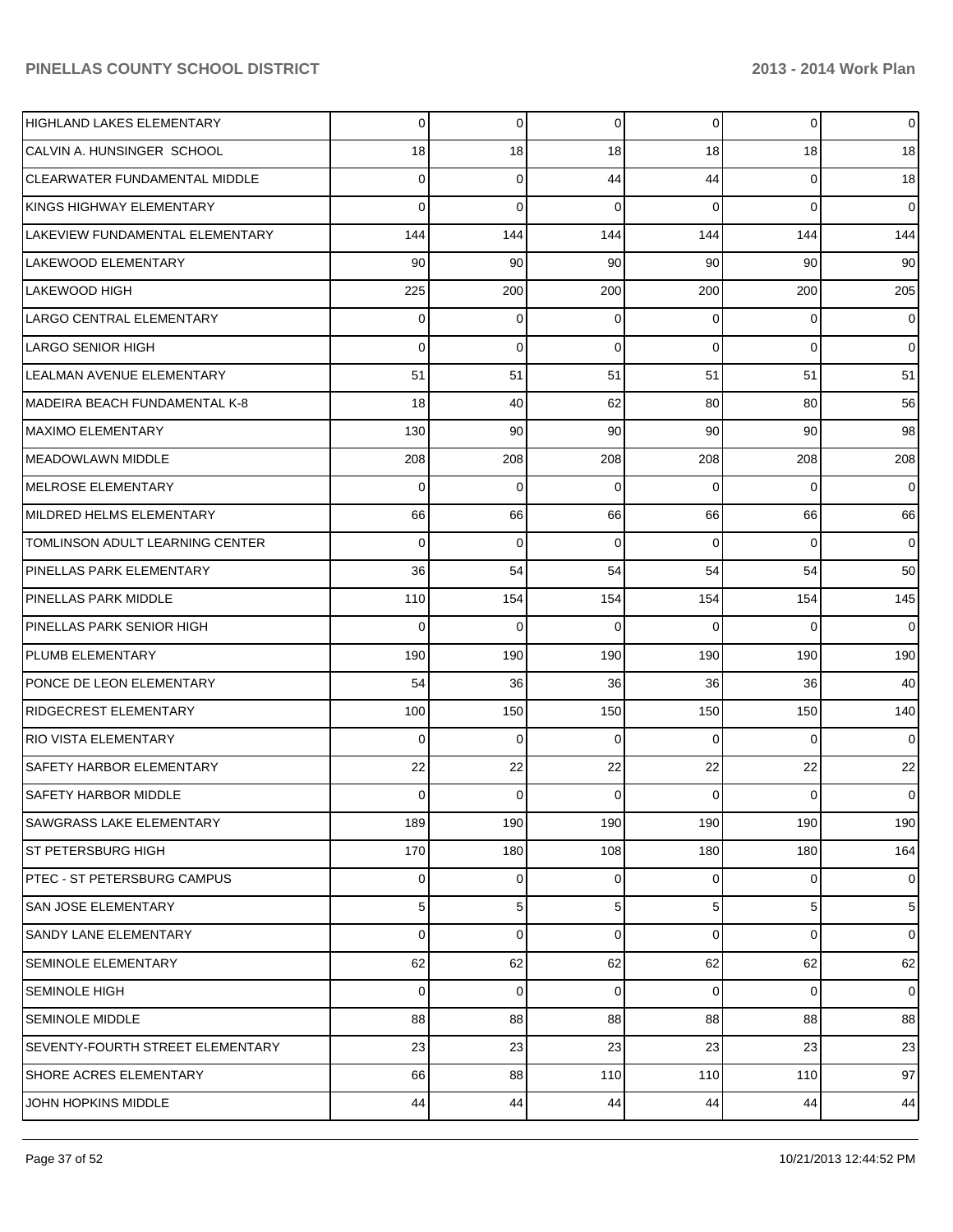| <b>SKYCREST ELEMENTARY</b>                                         | 120            | 120             | 120         | 120            | 120             | 120            |
|--------------------------------------------------------------------|----------------|-----------------|-------------|----------------|-----------------|----------------|
| <b>SKYVIEW ELEMENTARY</b>                                          | 0              | 0               | 0           | 0              | 0               | $\mathbf 0$    |
| MCMULLEN-BOOTH ELEMENTARY                                          | 112            | 112             | 112         | 112            | 112             | 112            |
| PALM HARBOR UNIVERSITY SENIOR HIGH                                 | 375            | 375             | $\mathbf 0$ | 0              | 0               | 150            |
| <b>BROOKER CREEK ELEMENTARY</b>                                    | 36             | 36              | 36          | $\Omega$       | 0               | 22             |
| <b>FRONTIER ELEMENTARY</b>                                         | 54             | 54              | 54          | 54             | 54              | 54             |
| <b>COACHMAN SERVICE CENTER</b>                                     | 0              | 0               | $\Omega$    | 0              | 0               | $\mathbf 0$    |
| <b>FOREST LAKES ELEMENTARY</b>                                     | 0              | 0               | $\Omega$    | $\Omega$       | 0               | $\mathbf 0$    |
| <b>SUNSET HILLS ELEMENTARY</b>                                     | 44             | 0               | 0           | $\Omega$       | 0               | 9              |
| PINELLAS SECONDARY SCHOOL                                          | 0              | 0               | $\Omega$    | $\Omega$       | 0               | $\mathbf 0$    |
| <b>HIGH POINT ELEMENTARY</b>                                       | 0              | 44              | 44          | 44             | 44              | 35             |
| <b>DUNEDIN ELEMENTARY</b>                                          | 51             | 51              | 51          | 51             | 51              | 51             |
| DOUG JAMERSON ELEMENTARY                                           | 54             | 54              | 54          | 54             | 54              | 54             |
| JAMES B. SANDERLIN PK-8                                            | 66             | 66              | 66          | 66             | 66              | 66             |
| THURGOOD MARSHALL FUNDAMENTAL MIDDLE                               | 0              | 0               | $\Omega$    | 0              | 0               | $\mathbf 0$    |
| <b>BAYSIDE HIGH</b>                                                | 0              | 0               | $\Omega$    | 0              | 0               | $\overline{0}$ |
| <b>CAMPBELL PARK ELEMENTARY</b>                                    | 132            | 132             | 154         | 154            | 154             | 145            |
| JOSEPH L CARWISE MIDDLE                                            | 0              | 0               | $\mathbf 0$ | 0              | 0               | $\mathbf 0$    |
| <b>CLEARVIEW AVENUE ELEMENTARY</b>                                 | 0              | 0               | $\Omega$    | $\Omega$       | 0               | $\overline{0}$ |
| <b>PAUL B STEPHENS EXCEPTIONAL STUDENT</b><br><b>EDUCATION CTR</b> | 30             | 30              | 30          | 30             | 30              | 30             |
| <b>CLEARWATER HIGH</b>                                             | 115            | 90 <sup>°</sup> | 90          | 90             | 90 <sup>1</sup> | 95             |
| COUNTRYSIDE HIGH                                                   | 150            | 75              | 75          | 75             | 75              | 90             |
| <b>CROSS BAYOU ELEMENTARY</b>                                      | 47             | 47              | 47          | 47             | 47              | 47             |
| <b>CURLEW CREEK ELEMENTARY</b>                                     | 45             | 45              | 45          | 45             | 45              | 45             |
| HAMILTON DISSTON SCHOOL                                            | $\overline{0}$ | $\overline{0}$  | $\Omega$    | $\overline{0}$ | $\circ$         | $\overline{0}$ |
| <b>LEILA DAVIS ELEMENTARY</b>                                      | 62             | 62              | 62          | 62             | 62              | 62             |
| DIXIE M HOLLINS SENIOR HIGH                                        | 0              | $\Omega$        | 0           | $\overline{0}$ | $\overline{0}$  | $\mathbf 0$    |
| <b>CURTIS FUNDAMENTAL ELEMENTARY</b>                               | 0              | $\Omega$        | $\mathbf 0$ | $\Omega$       | $\overline{0}$  | $\overline{0}$ |
| <b>DUNEDIN HIGH</b>                                                | 75             | 25              | 25          | 25             | 25              | 35             |
| <b>DUNEDIN HIGHLAND MIDDLE</b>                                     | 132            | 66              | 66          | 66             | 66              | 79             |
| <b>EISENHOWER ELEMENTARY</b>                                       | 18             | 18              | 18          | 18             | 18              | 18             |
| <b>FAIRMOUNT PARK ELEMENTARY</b>                                   | 0              | 23              | 23          | 23             | 23              | 18             |
| JOHN M SEXTON ELEMENTARY                                           | 106            | 106             | 106         | 106            | 106             | 106            |
| MORGAN FITZGERALD MIDDLE                                           | 198            | 110             | 110         | 110            | 110             | 128            |
| <b>FUGUITT ELEMENTARY</b>                                          | 18             | 18              | 18          | 18             | 18              | 18             |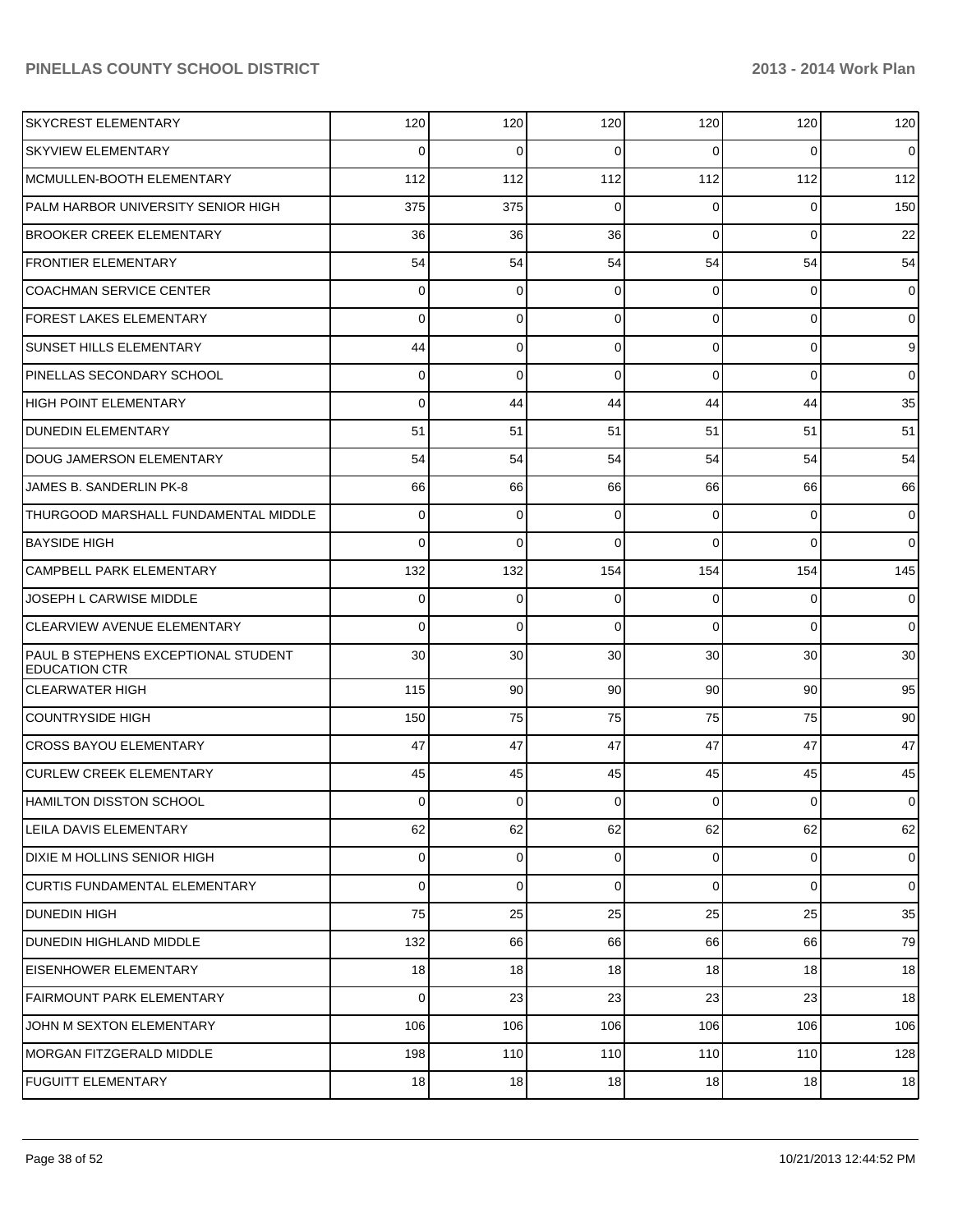| <b>LYNCH ELEMENTARY</b>                                    | $\Omega$ | 0           | 0        | $\overline{0}$ | $\overline{0}$ | $\overline{0}$ |
|------------------------------------------------------------|----------|-------------|----------|----------------|----------------|----------------|
| PERKINS ELEMENTARY                                         | 0        | $\Omega$    | 0        | $\Omega$       | $\Omega$       | $\overline{0}$ |
| <b>GARRISON-JONES ELEMENTARY</b>                           | 120      | 142         | 142      | 142            | 142            | 138            |
| <b>MOUNT VERNON ELEMENTARY</b>                             | 90       | 126         | 126      | 126            | 126            | 119            |
| NINA HARRIS EXCEPTIONAL STUDENT<br><b>EDUCATION CENTER</b> | $\Omega$ | $\Omega$    | $\Omega$ | $\Omega$       | $\Omega$       | 0              |
| <b>NORTHEAST HIGH</b>                                      | 100      | 50          | 50       | 50             | 50             | 60             |
| NORTH SHORE ELEMENTARY                                     | 0        | 22          | 22       | 22             | 22             | 18             |
| NORTH WARD ELEMENTARY (CLEARWATER)                         | 0        | 0           | 0        | $\overline{0}$ | 0              | 0              |
| INORTH WARD SECONDARY SCHOOL                               | 0        | 0           | 0        | $\Omega$       | $\Omega$       | 0              |
| NORTHWEST ELEMENTARY                                       | 18       | 18          | 18       | 18             | 18             | 18             |
| NORWOOD SECONDARY SCHOOL                                   | 0        | $\mathbf 0$ | $\Omega$ | $\Omega$       | $\Omega$       | $\mathbf 0$    |
| <b>OAK GROVE MIDDLE</b>                                    | 220      | 198         | 198      | 198            | 198            | 202            |
| <b>OAKHURST ELEMENTARY</b>                                 | 20       | 38          | 38       | 38             | 38             | 34             |
| <b>OLDSMAR ELEMENTARY</b>                                  | 18       | 18          | 18       | 18             | 18             | 18             |
| <b>ORANGE GROVE ELEMENTARY</b>                             | 120      | 138         | 138      | 138            | 138            | 134            |
| <b>OSCEOLA FUNDAMENTAL HIGH</b>                            | 425      | 350         | 350      | 350            | 350            | 365            |
| <b>OSCEOLA MIDDLE</b>                                      | 22       | 0           | 0        | $\Omega$       | $\Omega$       | 4              |
| OZONA ELEMENTARY                                           | 103      | 88          | 88       | 88             | 88             | 91             |
| PALM HARBOR ELEMENTARY                                     | $\Omega$ | $\mathbf 0$ | 0        | $\Omega$       | $\Omega$       | $\mathbf 0$    |
| IPALM HARBOR MIDDLE                                        | 58       | 62          | 62       | 62             | 62             | 61             |
| RICHARD L SANDERS SCHOOL                                   | $\Omega$ | 0           | $\Omega$ | $\Omega$       | $\Omega$       | 0              |
| PASADENA FUNDAMENTAL ELEMENTARY                            | 80       | 80          | 80       | 80             | 80             | 80             |
| <b>CLEARWATER INTERMEDIATE</b>                             | 44       | 44          | 44       | 44             | 44             | 44             |
| PINELLAS CENTRAL ELEMENTARY                                | 0        | 0           | 0        | $\overline{0}$ | 0              | 0              |
| <b>CAREER ACADEMIES OF SEMINOLE</b>                        | 0        | 0           | 0        | $\overline{0}$ | 0              | 0              |
| SOUTHSIDE FUNDAMENTAL MIDDLE                               | $\Omega$ | $\mathbf 0$ | $\Omega$ | $\overline{0}$ | 0              | $\overline{0}$ |
| <b>SOUTH WARD ELEMENTARY</b>                               | $\Omega$ | 0           | 0        | $\overline{0}$ | $\mathbf{0}$   | $\overline{0}$ |
| STARKEY ELEMENTARY                                         | $\Omega$ | 0           | $\Omega$ | $\Omega$       | $\Omega$       | $\overline{0}$ |
| IMARJORIE KINNAN RAWLINGS ELEMENTARY                       | 36       | 36          | 36       | 36             | 36             | 36             |
| <b>TARPON SPRINGS ELEMENTARY</b>                           | $\Omega$ | 0           | $\Omega$ | $\overline{0}$ | $\mathbf{0}$   | $\overline{0}$ |
| <b>TARPON SPRINGS SENIOR HIGH</b>                          | $\Omega$ | 0           | 0        | $\overline{0}$ | 0              | $\overline{0}$ |
| <b>IPTEC - CLEARWATER CAMPUS</b>                           | $\Omega$ | 0           | $\Omega$ | $\Omega$       | $\Omega$       | $\overline{0}$ |
| <b>TARPON SPRINGS MIDDLE</b>                               | 88       | 88          | 88       | 88             | 88             | 88             |
| <b>TYRONE MIDDLE</b>                                       | 88       | 88          | 88       | 88             | 88             | 88             |
| TARPON SPRINGS FUNDAMENTAL ELEMENTARY                      | 62       | 62          | 62       | 62             | 62             | 62             |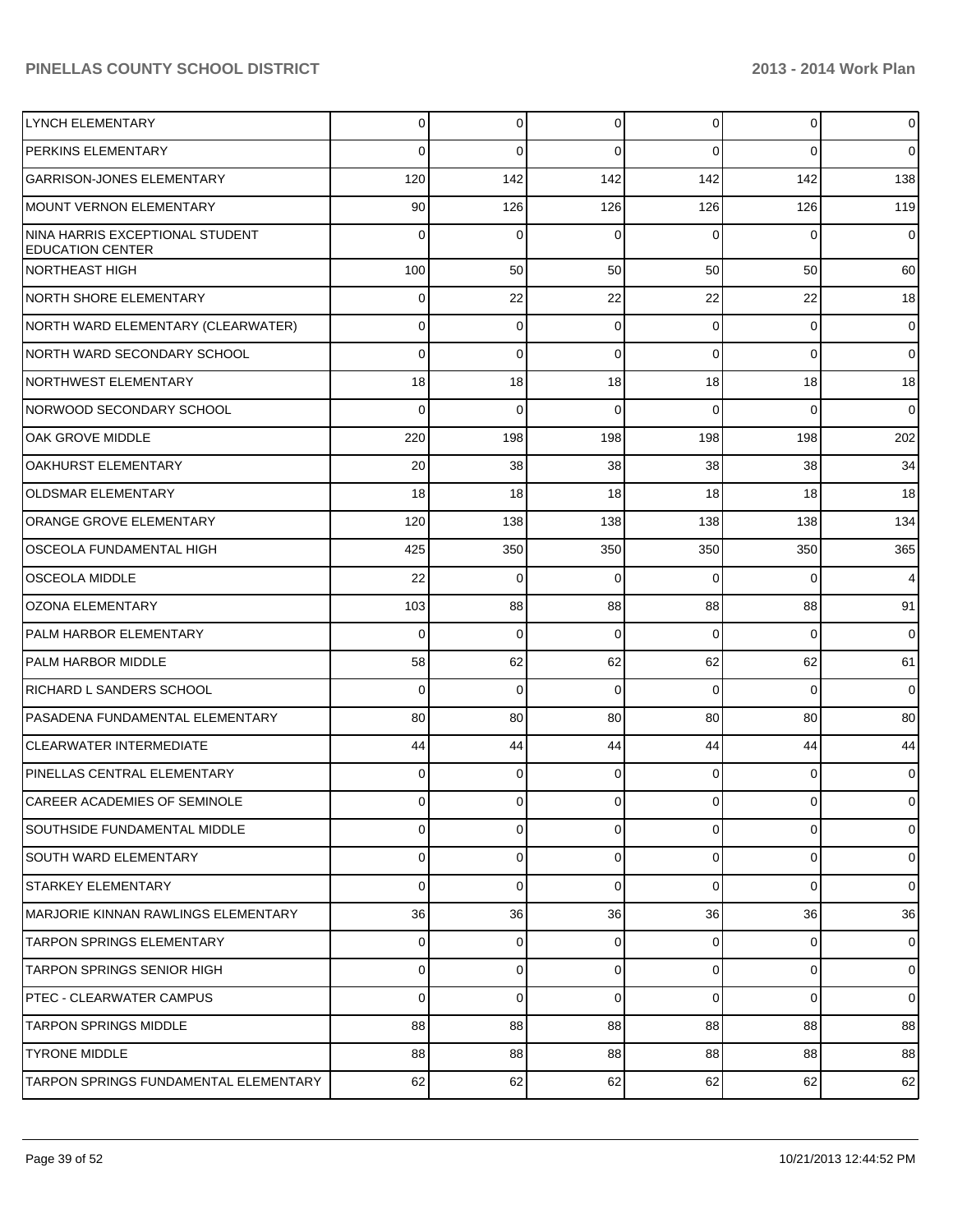| <b>WALSINGHAM ELEMENTARY</b>                      |        |        |        | 0        |        | $\overline{0}$ |
|---------------------------------------------------|--------|--------|--------|----------|--------|----------------|
| <b>IWESTGATE ELEMENTARY</b>                       |        |        |        | $\Omega$ |        | $\Omega$       |
| <b>WOODLAWN ELEMENTARY</b>                        |        |        |        |          |        | $\Omega$       |
| IEAST LAKE HIGH                                   | 60     | 35     | 35     | 35       | 35     | 40             |
| <b>SOUTHERN OAK ELEMENTARY</b>                    | 102    | 102    | 102    | 102      | 102    | 102            |
| ICYPRESS WOODS ELEMENTARY                         | 62     | 40     | 40     | 40       | 40     | 44             |
| <b>ISUTHERLAND ELEMENTARY</b>                     | 0      |        | 0      | 0        |        | $\overline{0}$ |
| llake SAINT GEORGE ELEMENTARY                     | 5.     |        | 0      | 0        |        |                |
| INEW HEIGHTS ELEMENTARY                           |        | 72     | 72     | 72       | 72     | 58             |
| Totals for PINELLAS COUNTY SCHOOL DISTRICT        |        |        |        |          |        |                |
| Total students in relocatables by year.           | 7,102  | 6,914  | 6,595  | 6,649    | 6,605  | 6,773          |
| Total number of COFTE students projected by year. | 93,915 | 92,837 | 91,511 | 90,088   | 88,617 | 91,394         |

#### **Leased Facilities Tracking**

Exising leased facilities and plans for the acquisition of leased facilities, including the number of classrooms and student stations, as reported in the educational plant survey, that are planned in that location at the end of the five year workplan.

Percent in relocatables by year. **8 % 7 % 7 % 7 % 7 % 7 %**

| Location                                | # of Leased<br>Classrooms 2013 -<br>2014 | <b>FISH Student</b><br><b>Stations</b> | Owner                               | # of Leased<br>Classrooms 2017 -<br>2018 | <b>FISH Student</b><br><b>Stations</b> |
|-----------------------------------------|------------------------------------------|----------------------------------------|-------------------------------------|------------------------------------------|----------------------------------------|
| <b>ANONA ELEMENTARY</b>                 |                                          |                                        | 51 ModSpace                         | n                                        | $\overline{0}$                         |
| <b>IBAY POINT ELEMENTARY</b>            |                                          |                                        | 32 ModSpace                         | 0                                        | $\overline{0}$                         |
| <b>BAY VISTA FUNDAMENTAL ELEMENTARY</b> | 0                                        |                                        | 0 ModSpace                          | 0                                        | $\overline{0}$                         |
| <b>BEAR CREEK ELEMENTARY</b>            | 0                                        |                                        | 0 ModSpace                          | 0                                        | $\overline{0}$                         |
| <b>BELCHER ELEMENTARY</b>               | $\Omega$                                 |                                        | 0 ModSpace                          | 0                                        | $\overline{0}$                         |
| <b>BLANTON ELEMENTARY</b>               |                                          |                                        | 22 Alpha                            |                                          | 22                                     |
| <b>BOCA CIEGA SENIOR HIGH</b>           | 0                                        |                                        | 0 ModSpace                          | 0                                        | $\overline{0}$                         |
| <b>GULF BEACHES ELEMENTARY</b>          | $\Omega$                                 |                                        | 0 ModSpace                          | 0                                        | $\overline{0}$                         |
| LARGO CENTRAL ELEMENTARY                | $\Omega$                                 |                                        | 0 ModSpace                          | $\Omega$                                 | $\overline{0}$                         |
| <b>MAXIMO ELEMENTARY</b>                | $\Omega$                                 |                                        | 0 ModSpace                          | $\Omega$                                 | $\overline{0}$                         |
| <b>IMELROSE ELEMENTARY</b>              | $\Omega$                                 |                                        | 0 ModSpace                          | $\Omega$                                 | $\overline{0}$                         |
| MILDRED HELMS ELEMENTARY                | $\Omega$                                 |                                        | 0 ModSpace                          | 0                                        | $\overline{0}$                         |
| <b>PLUMB ELEMENTARY</b>                 |                                          |                                        | 18 ModSpace                         |                                          | 18                                     |
| <b>RIO VISTA ELEMENTARY</b>             | 0                                        |                                        | 0 Williams<br>Scotsman/ModSpa<br>ce | $\Omega$                                 | $\overline{0}$                         |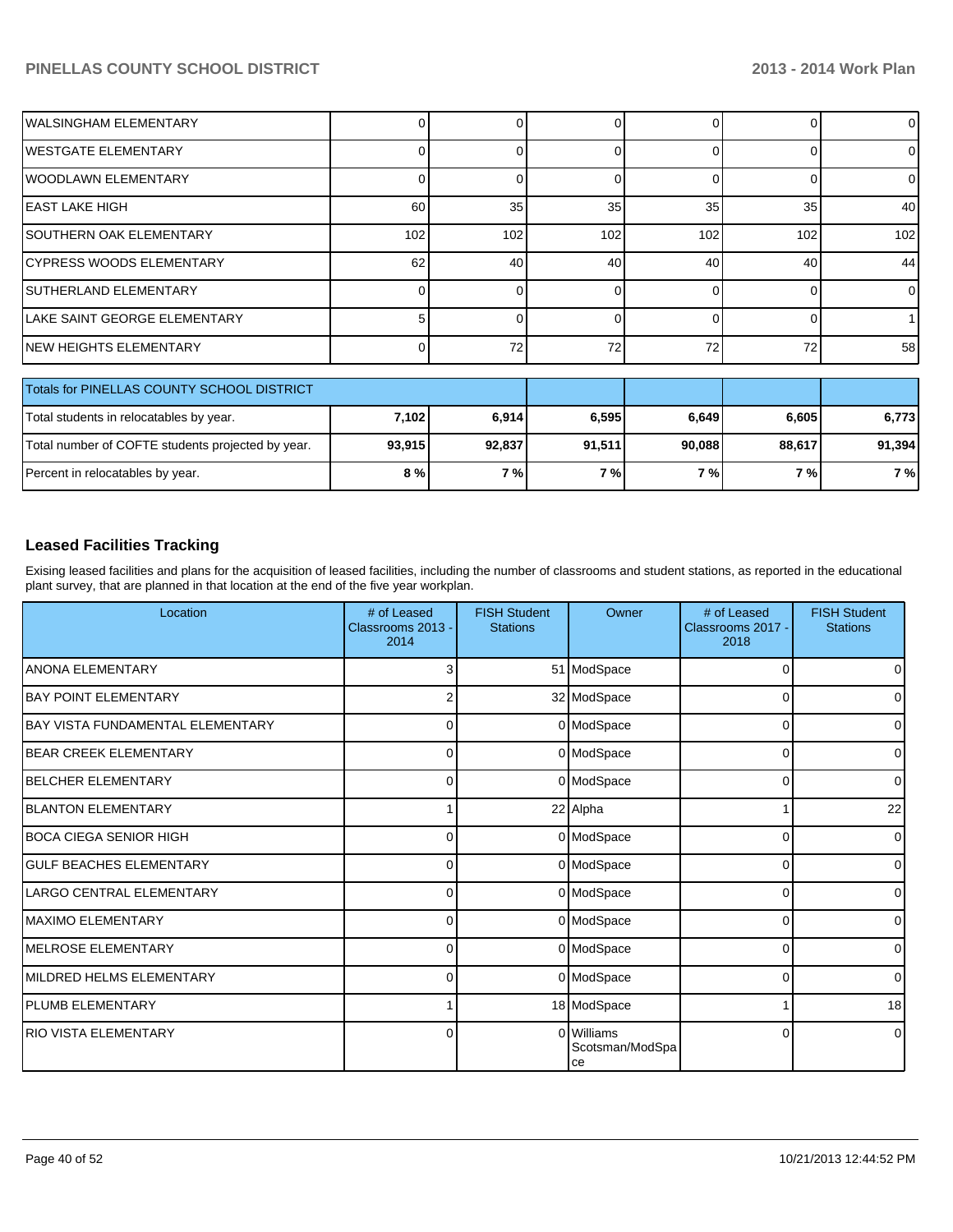| SAFETY HARBOR ELEMENTARY              | 0              |   | 0 Williams<br>Scotsman/ModSpa<br>ce | $\Omega$       | 0        |
|---------------------------------------|----------------|---|-------------------------------------|----------------|----------|
| <b>SAWGRASS LAKE ELEMENTARY</b>       | $\Omega$       | 0 | Williams Scotsman                   | 0              |          |
| <b>SAN JOSE ELEMENTARY</b>            | $\Omega$       |   | 0 Williams Scotsman                 | 0              |          |
| SEMINOLE ELEMENTARY                   |                |   | 22 ModSpace                         | 0              |          |
| <b>SEMINOLE MIDDLE</b>                | $\Omega$       |   | 0 ModSpace                          | 0              |          |
| <b>SHORE ACRES ELEMENTARY</b>         | 2              |   | 44 ModSpace                         | 4              | 44       |
| <b>SKYCREST ELEMENTARY</b>            | $\Omega$       | 0 | Williams<br>Scotsman/ModSpa<br>ce   | 0              |          |
| <b>SKYVIEW ELEMENTARY</b>             | $\Omega$       |   | 0 ModSpace                          | $\mathbf 0$    |          |
| <b>COACHMAN SERVICE CENTER</b>        | $\mathbf{0}$   |   | 0 Williams<br>Scotsman/ModSpa<br>ce | $\Omega$       |          |
| DOUG JAMERSON ELEMENTARY              | $\overline{3}$ |   | 54 ModSpace                         | $\Omega$       | $\Omega$ |
| <b>CLEARWATER HIGH</b>                |                |   | 25 ModSpace                         | 5              | 0        |
| CURTIS FUNDAMENTAL ELEMENTARY         | 0              |   | 0 ModSpace                          | $\Omega$       | $\Omega$ |
| JOHN M SEXTON ELEMENTARY              | $\overline{2}$ |   | 44 ModSpace                         | 3              | 44       |
| <b>LYNCH ELEMENTARY</b>               | 0              |   | 0 Williams<br>Scotsman/ModSpa<br>ce | $\Omega$       |          |
| GARRISON-JONES ELEMENTARY             |                |   | 18 ModSpace                         | 4              | 18       |
| <b>MOUNT VERNON ELEMENTARY</b>        | 3              |   | 54 ModSpace                         | $\Omega$       |          |
| <b>NORTHEAST HIGH</b>                 |                |   | 25 ModSpace                         | 0              | $\Omega$ |
| NORTH SHORE ELEMENTARY                | $\Omega$       |   | 0 ModSpace                          | $\Omega$       |          |
| NORTHWEST ELEMENTARY                  |                |   | 40 ModSpace                         | $\mathbf 0$    |          |
| OAKHURST ELEMENTARY                   | 0              |   | 0 ModSpace                          | 0              |          |
| <b>OLDSMAR ELEMENTARY</b>             | 0              |   | 0 Williams Scotsman                 | 0              |          |
| ORANGE GROVE ELEMENTARY               | 2              |   | 36 ModSpace/William<br>s Scotsman   | $\mathbf 0$    |          |
| OZONA ELEMENTARY                      | 2              |   | 15 ModSpace                         | 0              | 0        |
| PALM HARBOR ELEMENTARY                | $\overline{0}$ |   | 0 ModSpace                          | 0              | 0        |
| PALM HARBOR MIDDLE                    | $\overline{0}$ |   | 0 ModSpace                          | 0              | 0        |
| PASADENA FUNDAMENTAL ELEMENTARY       | $\mathbf{2}$   |   | 44 ModSpace                         | 3              | 44       |
| PINELLAS CENTRAL ELEMENTARY           | $\overline{0}$ |   | 0 ModSpace                          | 0              | 0        |
| SOUTHSIDE FUNDAMENTAL MIDDLE          | $\overline{0}$ |   | 0 ModSpace                          | 0              | 0        |
| STARKEY ELEMENTARY                    | $\overline{0}$ |   | 0 ModSpace                          | 0              | 0        |
| TARPON SPRINGS ELEMENTARY             | $\overline{0}$ |   | 0 ModSpace                          | 0              | 0        |
| <b>TYRONE MIDDLE</b>                  | $\overline{0}$ |   | 0 ModSpace                          | 0              | 0        |
| TARPON SPRINGS FUNDAMENTAL ELEMENTARY | $\overline{0}$ |   | 0 ModSpace                          | $\overline{0}$ | 0        |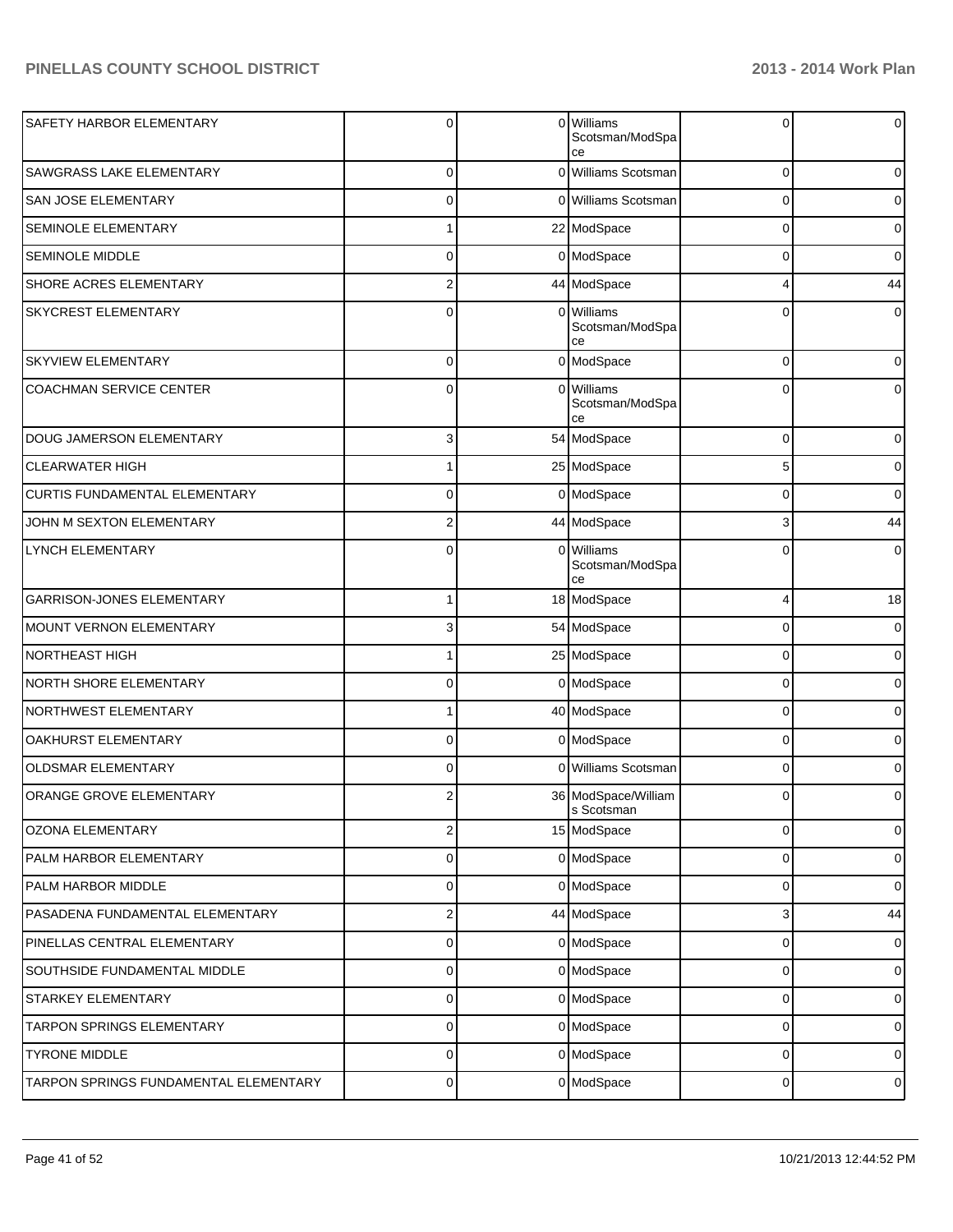| <b>EAST LAKE HIGH</b>                                      |             |          | 25 ModSpace | 0           | $\overline{0}$ |
|------------------------------------------------------------|-------------|----------|-------------|-------------|----------------|
| <b>CYPRESS WOODS ELEMENTARY</b>                            | 2           |          | 40 ModSpace | $\Omega$    | 0              |
| JOSEPH L CARWISE MIDDLE                                    | $\Omega$    |          | 0 ModSpace  | $\Omega$    | 0              |
| <b>AZALEA ELEMENTARY</b>                                   | 3           |          | 54 ModSpace | $\Omega$    | 0              |
| AZALEA MIDDLE                                              | 0           |          | 0 Modspace  | $\Omega$    | 0              |
| <b>BAY POINT MIDDLE</b>                                    | $\Omega$    |          |             | $\Omega$    | 0              |
| HAMILTON DISSTON SCHOOL                                    | $\Omega$    |          |             | $\Omega$    | 0              |
| DIXIE M HOLLINS SENIOR HIGH                                | $\Omega$    | ∩        |             | $\Omega$    | 0              |
| DUNEDIN HIGHLAND MIDDLE                                    | 0           |          |             | $\Omega$    | 0              |
| <b>FAIRMOUNT PARK ELEMENTARY</b>                           | 0           |          |             | $\Omega$    | 0              |
| MORGAN FITZGERALD MIDDLE                                   | $\Omega$    | O        |             | $\Omega$    | 0              |
| <b>GIBBS SENIOR HIGH</b>                                   | $\Omega$    | $\Omega$ |             | $\Omega$    | 0              |
| <b>GULFPORT ELEMENTARY</b>                                 | 0           |          |             | $\Omega$    | 0              |
| HARRIS TIPS CENTER                                         | 0           |          |             | 0           | 0              |
| HIGHLAND LAKES ELEMENTARY                                  | 0           |          |             | $\Omega$    | 0              |
| CALVIN A. HUNSINGER SCHOOL                                 | $\Omega$    | $\Omega$ |             | $\Omega$    | 0              |
| KINGS HIGHWAY ELEMENTARY                                   | 0           | $\Omega$ |             | $\Omega$    | 0              |
| <b>LARGO SENIOR HIGH</b>                                   | 0           |          | 0 Modspace  | $\Omega$    | 0              |
| MEADOWLAWN MIDDLE                                          | 2           |          | 44 ModSpace | $\Omega$    | 0              |
| TOMLINSON ADULT LEARNING CENTER                            | $\Omega$    |          |             | $\Omega$    | 0              |
| NINA HARRIS EXCEPTIONAL STUDENT EDUCATION<br><b>CENTER</b> | $\Omega$    |          |             | $\Omega$    | 0              |
| NORTH WARD SECONDARY SCHOOL                                | $\Omega$    | $\Omega$ |             | $\Omega$    | $\mathbf 0$    |
| NORWOOD SECONDARY SCHOOL                                   | $\Omega$    | $\Omega$ |             | $\Omega$    | 0              |
| OAK GROVE MIDDLE                                           | 0           |          |             | $\Omega$    |                |
| OSCEOLA FUNDAMENTAL HIGH                                   | $\Omega$    | $\Omega$ |             | $\Omega$    | 0              |
| <b>OSCEOLA MIDDLE</b>                                      |             | 22       |             | $\Omega$    | 0              |
| <b>RICHARD L SANDERS SCHOOL</b>                            | $\Omega$    | $\Omega$ |             | $\Omega$    | 0              |
| <b>CAREER ACADEMIES OF SEMINOLE</b>                        | $\Omega$    | $\Omega$ |             | $\Omega$    | $\overline{0}$ |
| PINELLAS PARK MIDDLE                                       | $\Omega$    | $\Omega$ |             | $\Omega$    | 0              |
| PINELLAS PARK SENIOR HIGH                                  | $\Omega$    | $\Omega$ |             | $\mathbf 0$ | $\overline{0}$ |
| <b>SAFETY HARBOR MIDDLE</b>                                | $\Omega$    |          | 0 Modspace  | $\Omega$    | $\overline{0}$ |
| PTEC - ST PETERSBURG CAMPUS                                | $\Omega$    | U        |             | $\Omega$    | $\overline{0}$ |
| SANDY LANE ELEMENTARY                                      | $\Omega$    | $\Omega$ |             | $\Omega$    | 0              |
| JOHN HOPKINS MIDDLE                                        | $\Omega$    | $\Omega$ |             | $\mathbf 0$ | $\overline{0}$ |
| TARPON SPRINGS SENIOR HIGH                                 | $\mathbf 0$ | $\Omega$ |             | 0           | $\overline{0}$ |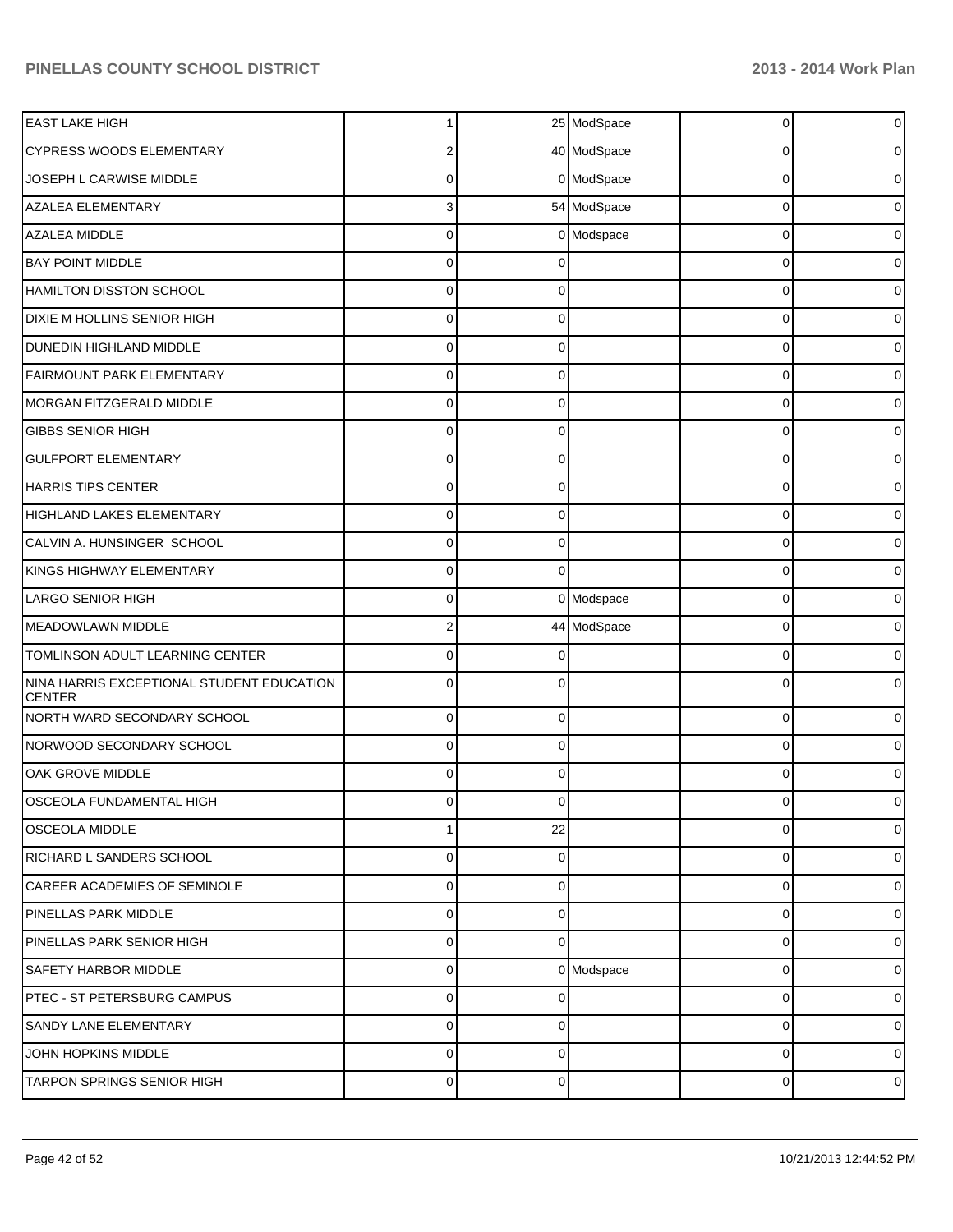| <b>PTEC - CLEARWATER CAMPUS</b>                             | 0        |    | 0              |          |
|-------------------------------------------------------------|----------|----|----------------|----------|
| <b>WOODLAWN ELEMENTARY</b>                                  | 0        |    | 0              |          |
| SOUTHERN OAK ELEMENTARY                                     | 0        |    | 0              |          |
| SUTHERLAND ELEMENTARY                                       | 0        |    | 0              |          |
| JAMES B. SANDERLIN PK-8                                     | 0        |    | 0              |          |
| THURGOOD MARSHALL FUNDAMENTAL MIDDLE                        | 0        |    | 0              |          |
| <b>BAYSIDE HIGH</b>                                         | O        |    | 0              |          |
| PINELLAS SECONDARY SCHOOL                                   | 0        |    | 0              |          |
| HIGH POINT ELEMENTARY                                       | 0        |    | 0              |          |
| <b>DUNEDIN ELEMENTARY</b>                                   | 0        |    | 0              |          |
| NEW HEIGHTS ELEMENTARY                                      |          |    | 0              |          |
| CLEARVIEW AVENUE ELEMENTARY                                 | O        |    | 0              |          |
| PAUL B STEPHENS EXCEPTIONAL STUDENT<br><b>EDUCATION CTR</b> |          |    | 0              |          |
| <b>COUNTRYSIDE HIGH</b>                                     | 0        |    | 0              |          |
| LEALMAN AVENUE ELEMENTARY                                   | 0        | 0  | 0              |          |
| NORTH WARD ELEMENTARY (CLEARWATER)                          | 0        |    | 0              |          |
| SEVENTY-FOURTH STREET ELEMENTARY                            | 0        | 0  | 0              |          |
| <b>SOUTH WARD ELEMENTARY</b>                                | 0        |    | 0              |          |
| MCMULLEN-BOOTH ELEMENTARY                                   | 0        | C  | 0              |          |
| LAKEVIEW FUNDAMENTAL ELEMENTARY                             | 0        |    | $\mathbf 0$    |          |
| LEILA DAVIS ELEMENTARY                                      | 0        | 0  | 0              | o        |
| <b>BARDMOOR ELEMENTARY</b>                                  | $\Omega$ |    | 0              |          |
| <b>BROOKER CREEK ELEMENTARY</b>                             | $\Omega$ |    | 0              |          |
| LARGO MIDDLE                                                |          |    | 0              |          |
| <b>BAUDER ELEMENTARY</b>                                    | 0        |    | 0              |          |
| <b>BELLEAIR ELEMENTARY</b>                                  |          | 18 | 0              | 0        |
| <b>CAMPBELL PARK ELEMENTARY</b>                             | $\Omega$ | 0  | 0              | $\Omega$ |
| <b>ICROSS BAYOU ELEMENTARY</b>                              | 0        | 0  | 0              | 0        |
| <b>CURLEW CREEK ELEMENTARY</b>                              | $\Omega$ |    | 0              | 0        |
| DUNEDIN HIGH                                                | 0        | 0  | 0              | 0        |
| <b>EISENHOWER ELEMENTARY</b>                                | 0        | 0  | 0              | 0        |
| FUGUITT ELEMENTARY                                          | 0        | 0  | 0              | 0        |
| <b>PERKINS ELEMENTARY</b>                                   | $\Omega$ |    | 0              | 0        |
| CLEARWATER FUNDAMENTAL MIDDLE                               | 0        | 0  | 0              | 0        |
| LAKEWOOD ELEMENTARY                                         | 0        | 0  | $\overline{0}$ | 0        |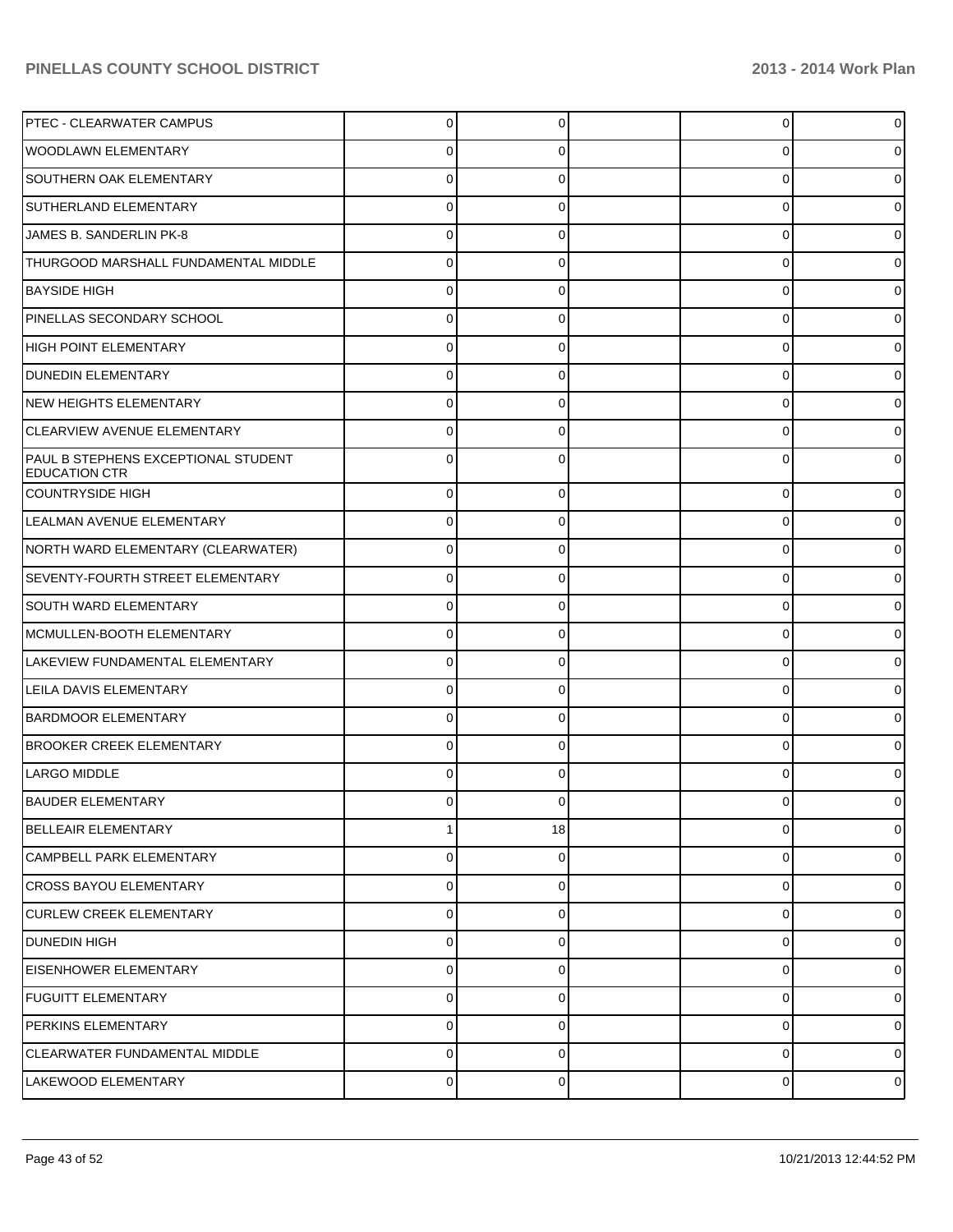| LAKEWOOD HIGH                       |          |     |    | $\overline{0}$   |
|-------------------------------------|----------|-----|----|------------------|
| MADEIRA BEACH FUNDAMENTAL K-8       |          |     |    | $\overline{0}$   |
| <b>CLEARWATER INTERMEDIATE</b>      | U        |     | n  | $\overline{0}$   |
| <b>PINELLAS PARK ELEMENTARY</b>     | 0        |     | C  | $\overline{0}$   |
| PONCE DE LEON ELEMENTARY            | 0        |     | 0  | $\overline{0}$   |
| RIDGECREST ELEMENTARY               | 0        |     | 0  | $\overline{0}$   |
| ST PETERSBURG HIGH                  | 0        |     | 0  | $\overline{0}$   |
| <b>ISEMINOLE HIGH</b>               | U        |     | ∩  | $\overline{0}$   |
| MARJORIE KINNAN RAWLINGS ELEMENTARY | $\Omega$ |     | C  | $\overline{0}$   |
| <b>TARPON SPRINGS MIDDLE</b>        | 0        |     | C  | $\overline{0}$   |
| lwalsingham ElEMENTARY              | $\Omega$ |     | C  | $\overline{0}$   |
| <b>IWESTGATE ELEMENTARY</b>         | 0        |     | C  | $\overline{0}$   |
| LAKE SAINT GEORGE ELEMENTARY        | $\Omega$ |     | C  | $\overline{0}$   |
| PALM HARBOR UNIVERSITY SENIOR HIGH  |          |     | C  | $\overline{0}$   |
| <b>FRONTIER ELEMENTARY</b>          | O        |     | C  | $\overline{0}$   |
| <b>FOREST LAKES ELEMENTARY</b>      | O        |     | ∩  | $\Omega$         |
| <b>SUNSET HILLS ELEMENTARY</b>      | 0        |     | ŋ  | $\Omega$         |
| <b>LEALMAN INTERMEDIATE</b>         | 0        |     | 0  | $\Omega$         |
|                                     | 38       | 747 | 21 | 190 <sup>1</sup> |

## **Failed Standard Relocatable Tracking**

Relocatable units currently reported by school, from FISH, and the number of relocatable units identified as 'Failed Standards'.

Nothing reported for this section.

# **Planning**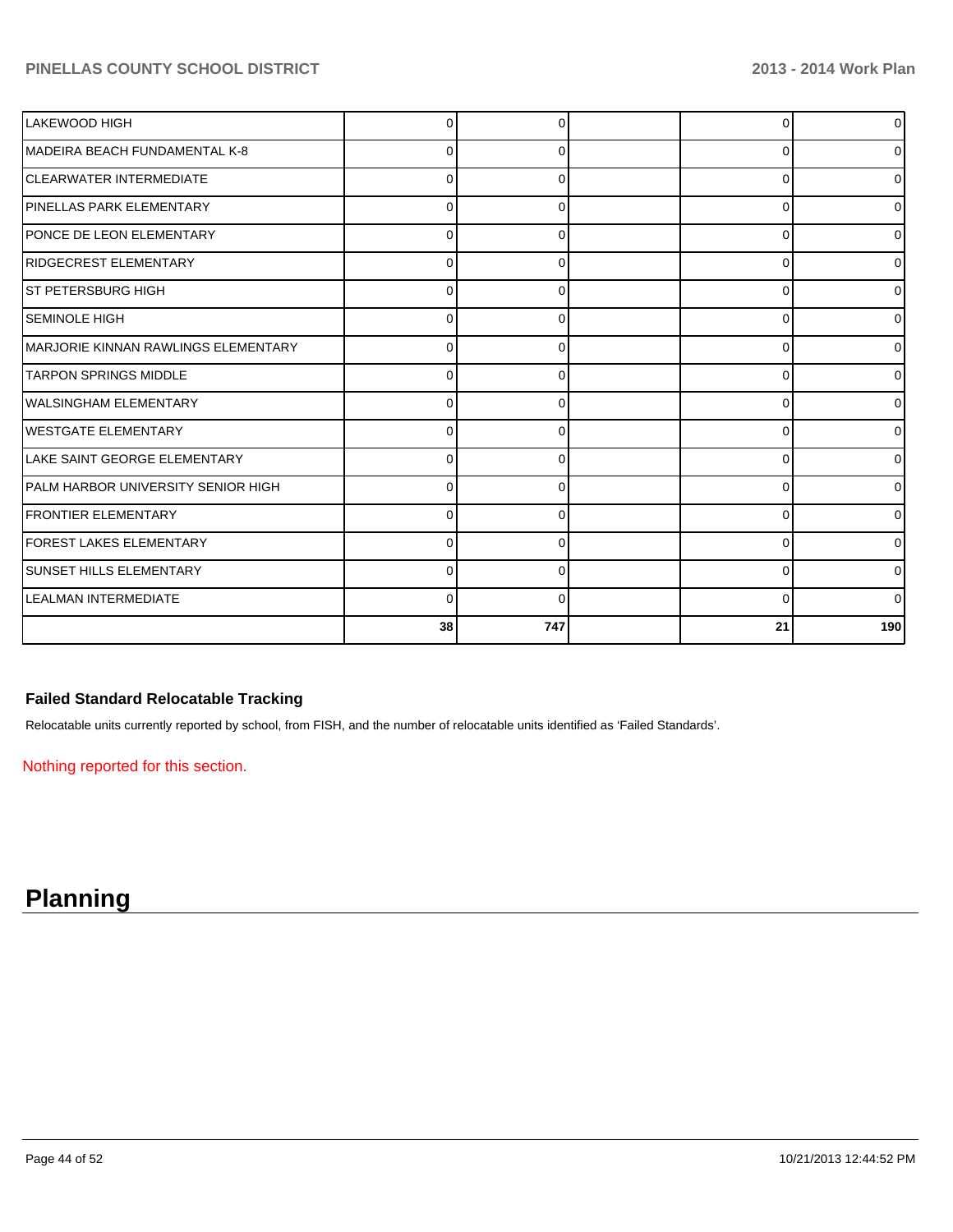#### **Class Size Reduction Planning**

**Plans approved by the school board that reduce the need for permanent student stations such as acceptable school capacity levels, redistricting, busing, year-round schools, charter schools, magnet schools, public-private partnerships, multitrack scheduling, grade level organization, block scheduling, or other alternatives.**

The Pinellas County School Board has reduced the need for permanent student stations in our district through a variety of initiatives. During the 2007-08 school year, the district began a high school partnership Early College Program in cooperation with St. Petersburg College. The Early College Program was expanded to two additional college campuses with a total capacity of 375 students. Students in grades 11 and 12 may enroll full time in qual credit college courses held on the Clearwater Campus, Seminole Campus or Tarpon Springs Campus of SPC in order to simultaneously meet their graduation requirements and earn college credits. Early admission at St. Petersburg College for 12th grade students also continues to rise. The district is also currently collaborating on a grant program with St. Petersburg College to create a pilot full time program targeting students at risk of dropping out that will attend class full time on the Downtown SPC campus

During the 2009-10 school vear, the district launched the Pinellas Virtual School serving middle school students in grades 6-8. Pinellas Virtual School courses have expanded to include grades 9-12 for the 2011-12 school year and the district contracts with an independent virtual provider(s) for grades K-5. Virtual school enrollment has steadily increased each year and enrollment for the fall of 2012-13 has increased by over 100%. With the added graduation requirement for high school students to complete one virtual course, virtual enrollment will continue to grow rapidly. New magnet and application programs have been added in recent years and placed in schools with capacity to enroll additional students, while reducing the need for permanent student stations at more crowded schools. Current magnet and application programs will be evaluated annually for their impact on permanent student stations and changes may be recommended to the School Board for future consideration.

Schools are staffed based on developing master schedules to maximize use of all classroom space each period of the day to reduce the need for additional full time student stations

#### **School Closure Planning**

**Plans for the closure of any school, including plans for disposition of the facility or usage of facility space, and anticipated revenues.**

The projected enrollment for Pinellas County Schools continues to indicate a steady decline through 2015. With eight elementary school closures in the last three years and the consolidation of four middle schools into two schools, the district has begun to address the number of seats on inventory. With the onset of mandated high school career academies, the by class requirement for the class size amendment, a plan to reduce the number of leased relocatables, over the next three to four years, PCS hopes that no additional schools will need to be closed. In addition, there is a mandate to increase the level of virtual school offerings which will have an impact on space needs.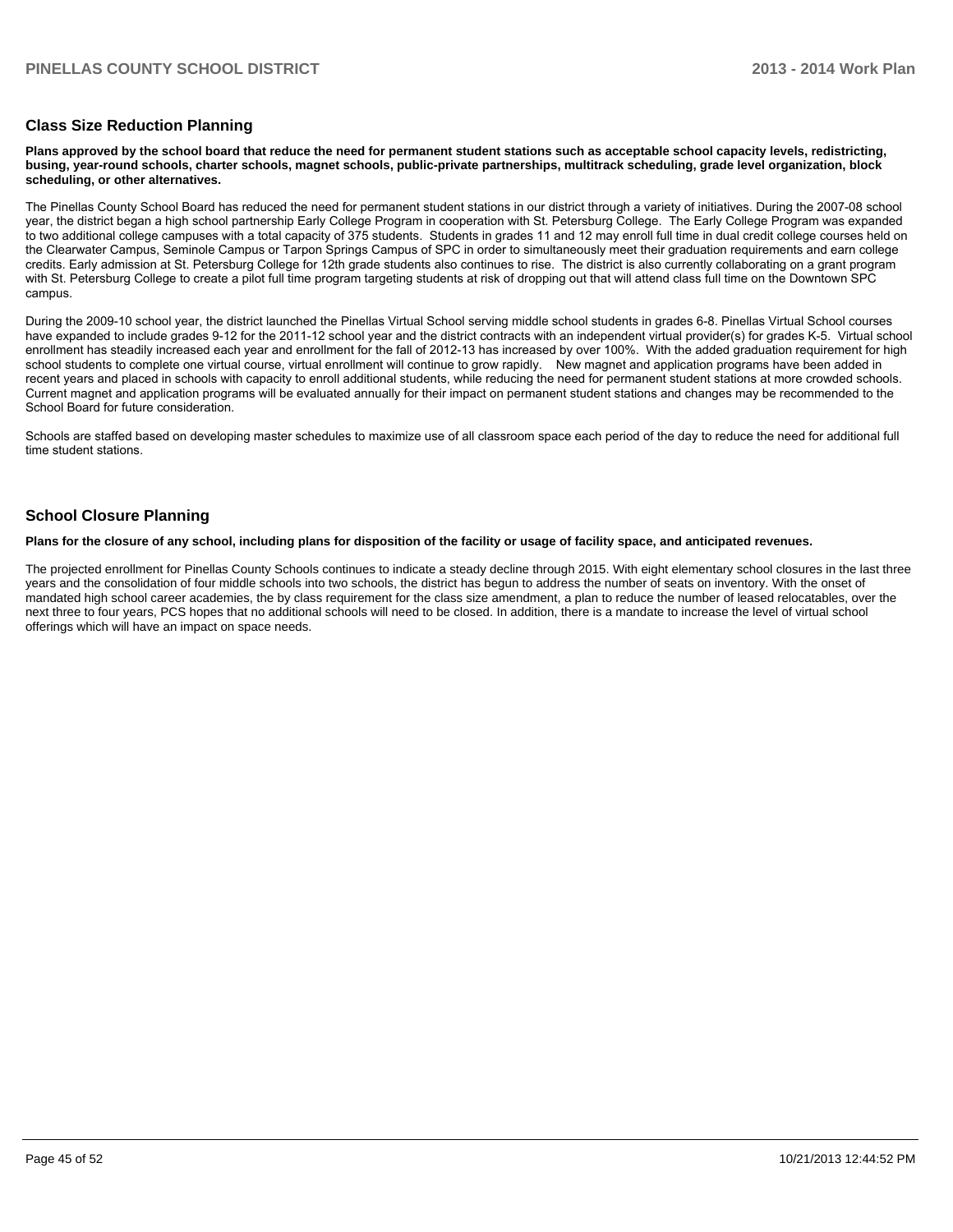# Five Year Survey - Ten Year Capacity **10/21/2013** PINELLAS COUNTY SCHOOL DISTRICT

**Schedule of capital outlay projects projected to ensure the availability of satisfactory student stations for the projected student enrollment in K - 12 programs for the future 5 years beyond the 5-year district facilities work program.**

| Project                    | Location, Community, Quadrant or other general<br>location | <b>Projected Cost</b> |
|----------------------------|------------------------------------------------------------|-----------------------|
| Clearwater High School     | Clearwater                                                 | \$72,500,000          |
| Lakewood High School       | St Petersburg                                              | \$31,500,000          |
| Lealman Avenue Elementary  | St Petersburg                                              | \$11,000,000          |
| Northeast High School      | St Petersburg                                              | \$16,000,000          |
| Safety Harbor Elementary   | Safety Harbor                                              | \$26,750,000          |
| <b>Belcher Elementary</b>  | Clearwater                                                 | \$3,000,000           |
| Belleair Elementary        | Clearwater                                                 | \$4,350,000           |
| <b>Blanton Elementary</b>  | St Petersburg                                              | \$11,700,000          |
| <b>Fuguitt Elementary</b>  | Largo                                                      | \$6,825,000           |
| Mildred Helms Elementary   | Largo                                                      | \$23,100,000          |
| Ridgecrest Elementary      | Largo                                                      | \$11,300,000          |
| <b>Skycrest Elementary</b> | Clearwater                                                 | \$7,100,000           |
|                            |                                                            | \$225,125,000         |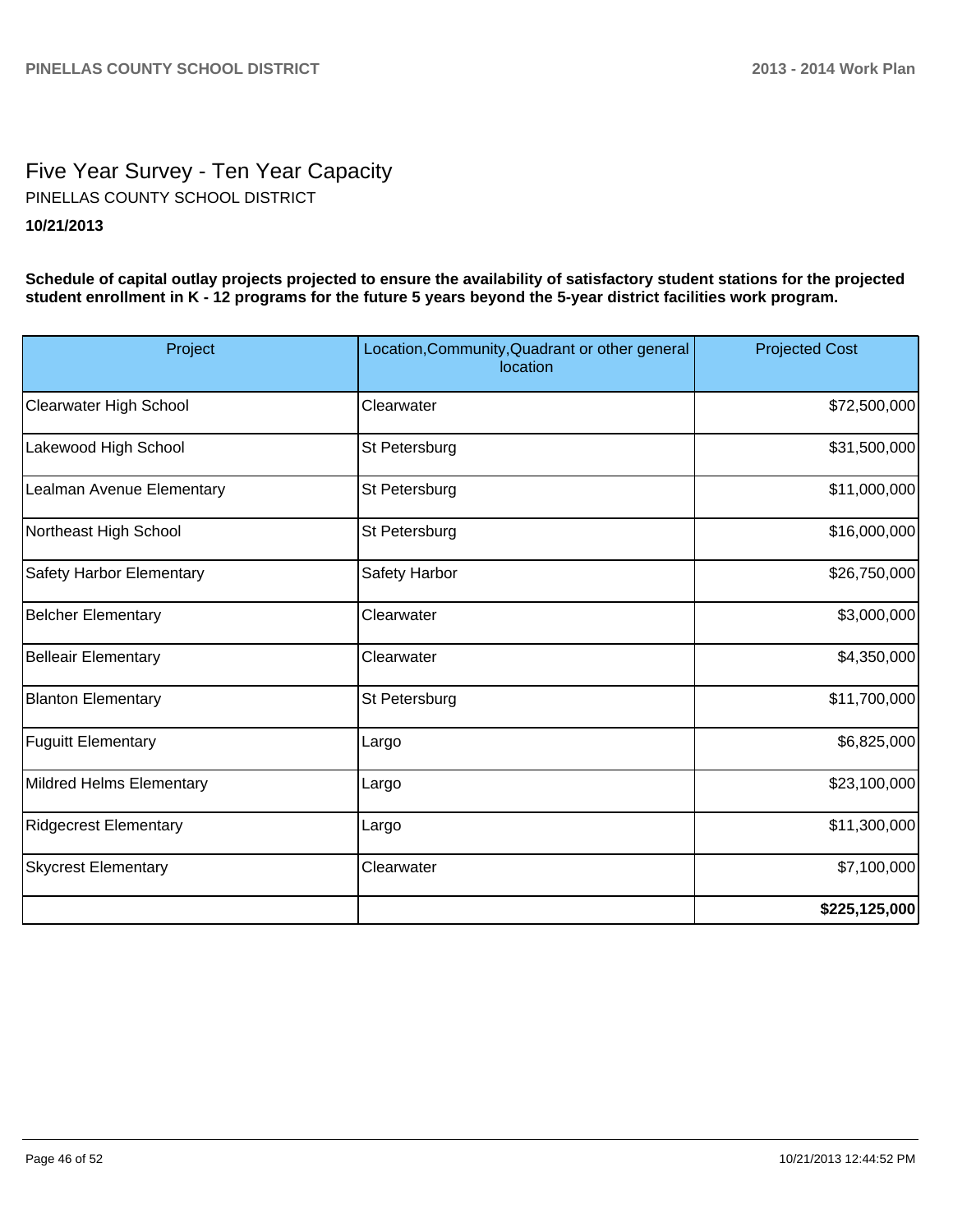# Five Year Survey - Ten Year Infrastructure **10/21/2013** PINELLAS COUNTY SCHOOL DISTRICT

#### **Proposed Location of Planned New, Remodeled, or New Additions to Facilities in 6 thru 10 out years (Section 28).**

The 2014-15 survey document lists many more construction opportunities than the district can either afford or expect to complete in a period of five years. Consequently, some projects listed in this survey will carry over into subsequent survey cycles and be updated to reflect needs at that time. Specific projects can be identified following the deveopment of the workplan for the current cycle.

#### **Plans for closure of any school, including plans for disposition of the facility or usage of facility space, and anticipated revenues in the 6 thru 10 out years (Section 29).**

Additional plans for school closures and identification of future facility and property utilization or disposal will be determined subject to projects completed from the 2014-15 workplan and actual school COFTE figures.

Five Year Survey - Ten Year Maintenance PINELLAS COUNTY SCHOOL DISTRICT

#### **10/21/2013**

**District projects and locations regarding the projected need for major renovation, repair, and maintenance projects within the district in years 6 - 10 beyond the projects plans detailed in the five years covered by the work plan.**

| Project                     | <b>Projected Cost</b> |
|-----------------------------|-----------------------|
| HVAC & Lighting Replacement | \$9,137,700           |
| HVAC & Lighting Replacement | \$4,600,650           |
| HVAC & Lighting Replacement | \$4,448,650           |
| HVAC & Lighting Replacement | \$4,206,450           |
| HVAC & Lighting Replacement | \$4,153,350           |
| HVAC & Lighting Replacement | \$4,094,400           |
| HVAC & Lighting Replacement | \$14,279,700          |
| HVAC & Lighting Replacement | \$1,801,200           |
| HVAC & Lighting Replacement | \$11,630,000          |
| HVAC & Lighting Replacement | \$12,172,400          |
| HVAC & Lighting Replacement | \$3,533,400           |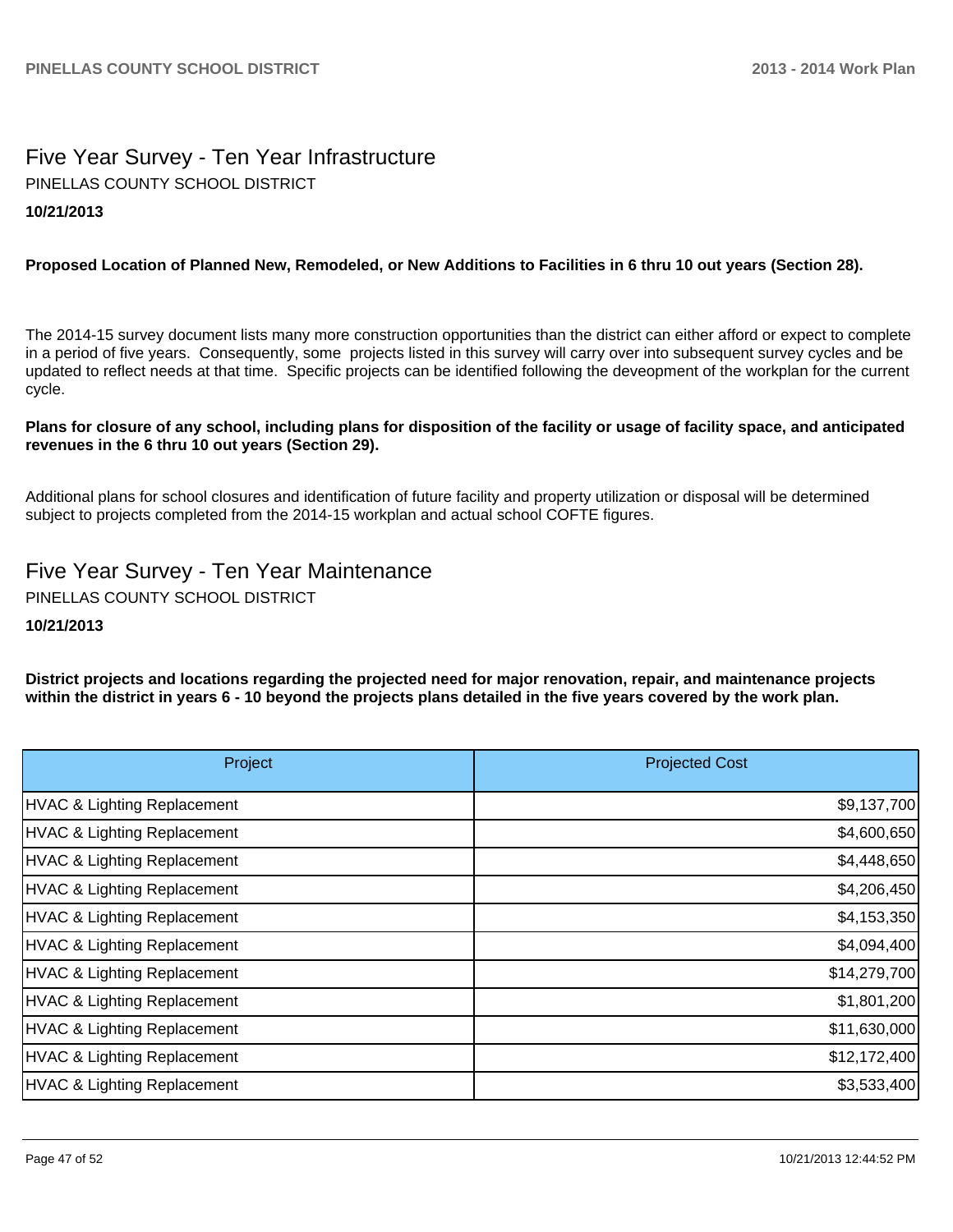| \$6,200,200   |
|---------------|
| \$8,245,150   |
| \$2,492,950   |
| \$3,301,950   |
| \$14,464,250  |
| \$9,027,650   |
| \$4,382,700   |
| \$4,094,750   |
| \$6,072,850   |
| \$15,184,200  |
| \$13,018,550  |
| \$3,478,550   |
| \$13,569,250  |
| \$4,863,650   |
| \$4,356,450   |
| \$4,360,750   |
| \$7,284,450   |
| \$4,336,850   |
| \$7,628,550   |
| \$18,272,350  |
| \$735,650     |
| \$1,962,500   |
| \$7,696,200   |
| \$5,014,600   |
| \$4,362,150   |
| \$3,651,700   |
| \$252,116,750 |
|               |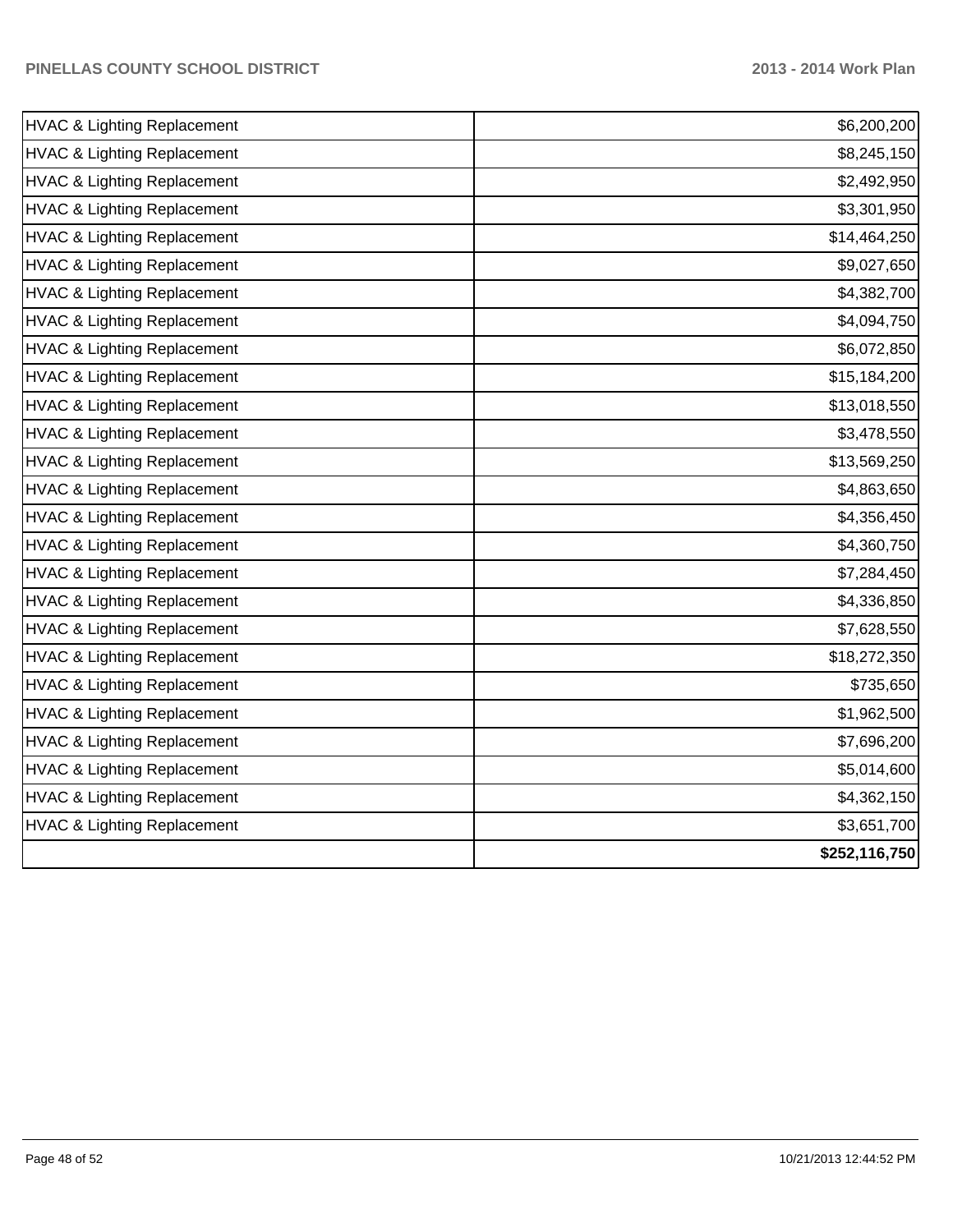# Five Year Survey - Ten Year Utilization **10/21/2013** PINELLAS COUNTY SCHOOL DISTRICT

**Schedule of planned capital outlay projects identifying the standard grade groupings, capacities, and planned utilization rates of future educational facilities of the district for both permanent and relocatable facilities.**

| <b>Grade Level</b><br>Projections      | <b>FISH Student</b><br><b>Stations</b> | <b>Actual FISH</b><br>Capacity | Actual<br><b>COFTE</b> | Actual<br><b>Utilization</b> | <b>Actual new</b><br><b>Student</b><br>Capacity to be<br>added/remove | Projected<br><b>COFTE</b> | Projected<br><b>Utilization</b> |
|----------------------------------------|----------------------------------------|--------------------------------|------------------------|------------------------------|-----------------------------------------------------------------------|---------------------------|---------------------------------|
| Elementary -<br><b>District Totals</b> | 60,746                                 | 60,746                         | 45,325.83              | 74.62 %                      | $-4,344$                                                              | 42,239                    | 74.89%                          |
| Middle - District<br>Totals            | 31,469                                 | 28,311                         | 23,243.30              | 82.10 %                      | $-1,540$                                                              | 21,050                    | 78.63%                          |
| High - District<br>Totals              | 38,579                                 | 36,524                         | 30,986.30              | 84.84 %                      | $-3,502$                                                              | 23,920                    | 72.44 %                         |
| Other - ESE, etc                       | 6,239                                  | 5,547                          | 1,189.35               | 21.44 %                      | $-200$                                                                | 1,801                     | 33.68 %                         |
|                                        | 137,033                                | 131,128                        | 100,744.78             | 76.83 %                      | $-9,586$                                                              | 89,010                    | 73.23 %                         |

**Combination schools are included with the middle schools for student stations, capacity, COFTE and utilization purposes because these facilities all have a 90% utilization factor. Use this space to explain or define the grade groupings for combination schools.**

No comments to report.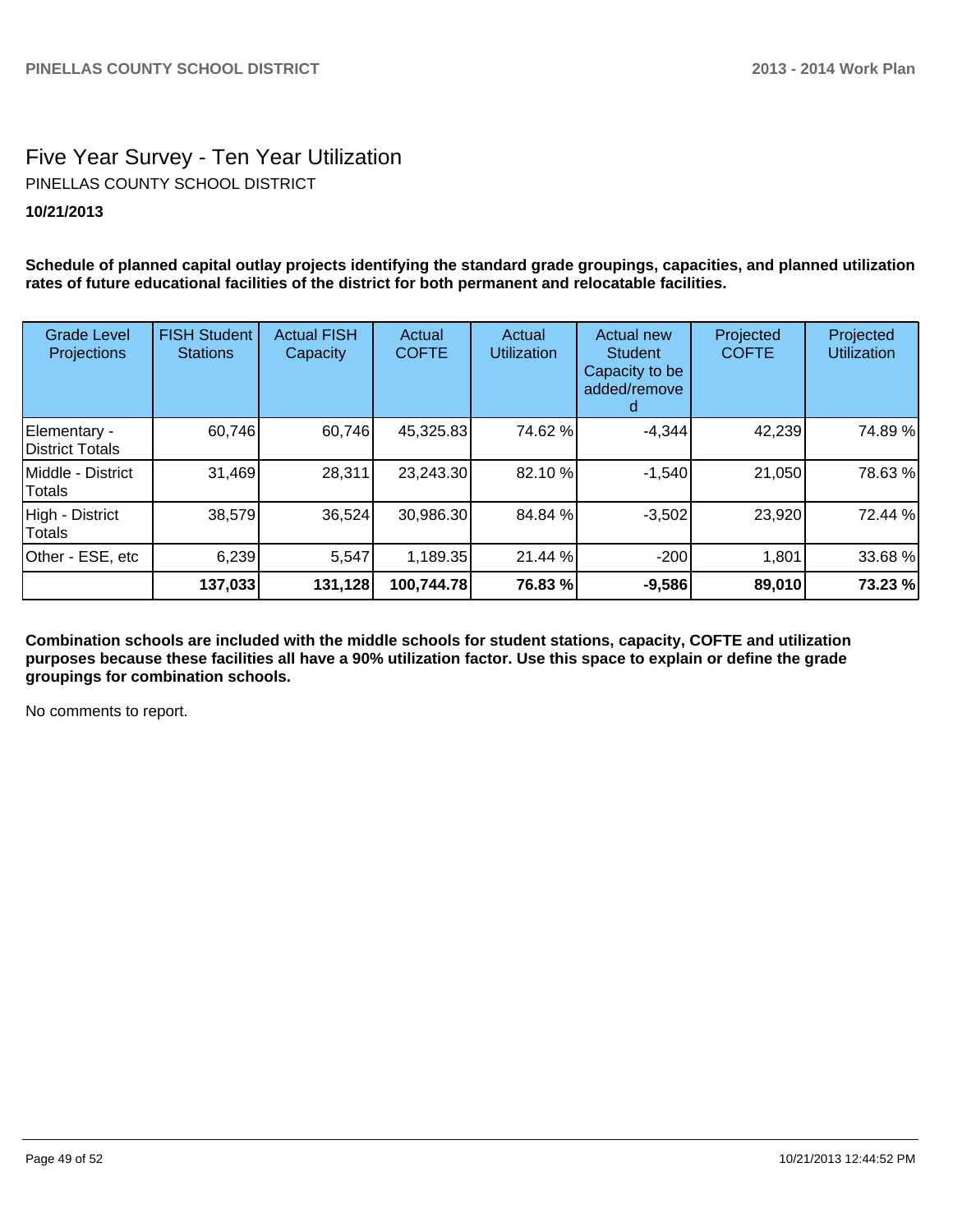# Five Year Survey - Twenty Year Capacity **10/21/2013** PINELLAS COUNTY SCHOOL DISTRICT

**Schedule of capital outlay projects projected to ensure the availability of satisfactory student stations for the projected student enrollment in K - 12 programs for the future 11 - 20 years beyond the 5-year district facilities work program.**

| Project                          | Location, Community, Quadrant or other<br>general location | <b>Projected Cost</b> |
|----------------------------------|------------------------------------------------------------|-----------------------|
| <b>Bay Vista Elementary</b>      | St Petersburg                                              | \$21,400,000          |
| Cross Bayou Elementary           | Pinellas Park                                              | \$10,500,000          |
| Kings Highway Elementary         | Clearwater                                                 | \$4,000,000           |
| Pasadena Fundamental Elementary  | St Petersburg                                              | \$8,000,000           |
| Seventy-Fourth Street Elementary | St Petersburg                                              | \$18,000,000          |
|                                  |                                                            | \$61,900,000          |

# Five Year Survey - Twenty Year Infrastructure PINELLAS COUNTY SCHOOL DISTRICT

# **10/21/2013**

#### **Proposed Location of Planned New, Remodeled, or New Additions to Facilities in the 11 through 20 out years (Section 28).**

With an expected increase in COFTE at all grade levels, the disrict will continue to replace older facilities. These replacement facilities will probably be located in south to mid county and in the urban areas of the county, where aging schools are more prevalent. Except in areas of growth, replacement schools may continue to be consructed less than full size, with core facilities built at full size on a master planned site.

#### **Plans for closure of any school, including plans for disposition of the facility or usage of facility space, and anticipated revenues in the 11 through 20 out years (Section 29).**

If COFTE increases as expected, no schools should need to be closed.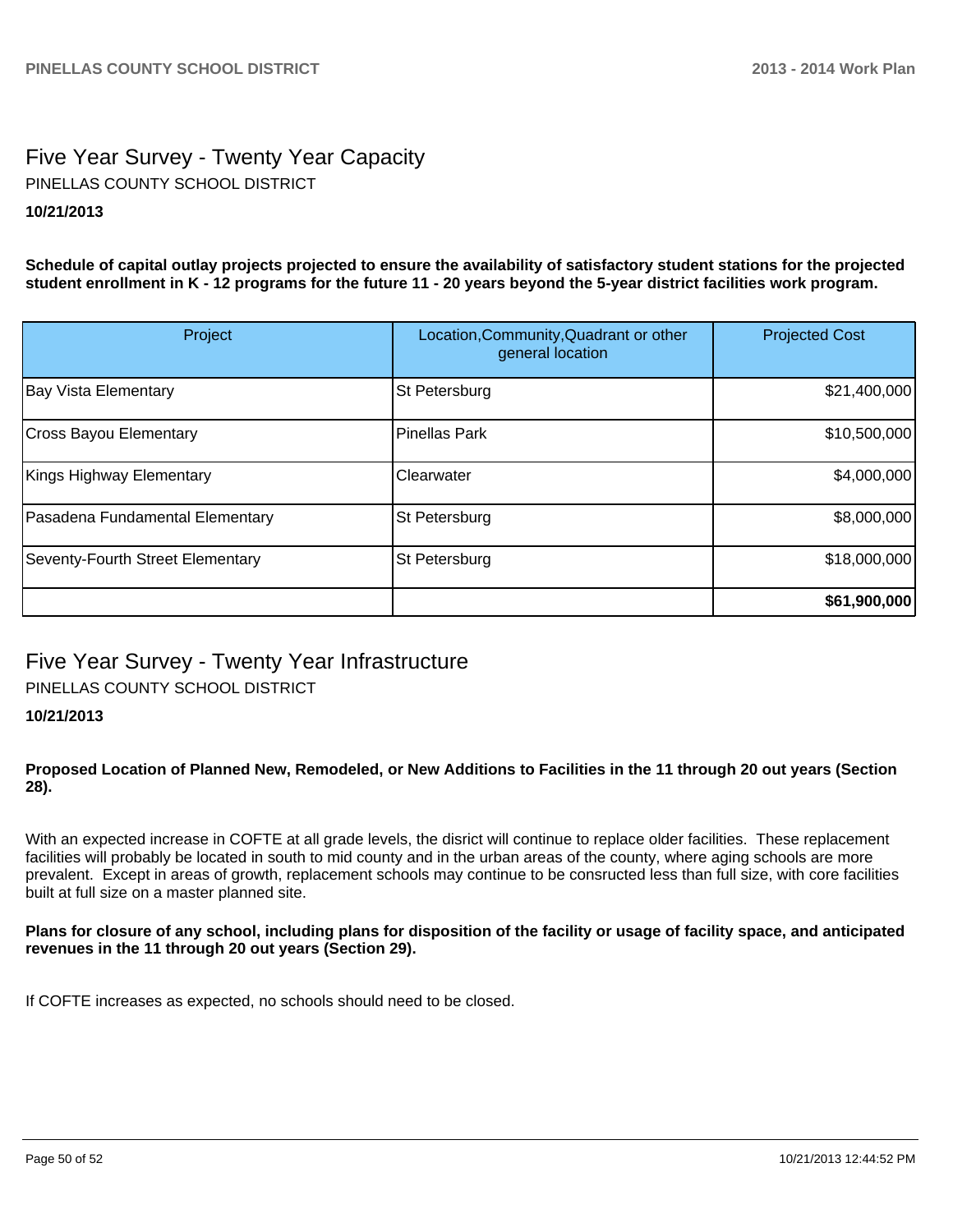# Five Year Survey - Twenty Year Maintenance **10/21/2013** PINELLAS COUNTY SCHOOL DISTRICT

**District projects and locations regarding the projected need for major renovation, repair, and maintenance projects within the district in years 11 - 20 beyond the projects plans detailed in the five years covered by the work plan.**

| Project                     | <b>Projected Cost</b> |
|-----------------------------|-----------------------|
| HVAC & Lighting Replacement | \$18,632,405          |
| HVAC & Lighting Replacement | \$3,759,800           |
| HVAC & Lighting Replacement | \$2,265,890           |
| HVAC & Lighting Replacement | \$7,695,875           |
| HVAC & Lighting Replacement | \$3,812,160           |
| HVAC & Lighting Replacement | \$5,198,160           |
| HVAC & Lighting Replacement | \$20,137,755          |
| HVAC & Lighting Replacement | \$6,310,810           |
| HVAC & Lighting Replacement | \$5,211,855           |
| HVAC & Lighting Replacement | \$300,000             |
| HVAC & Lighting Replacement | \$5,081,945           |
| HVAC & Lighting Replacement | \$4,046,240           |
| HVAC & Lighting Replacement | \$5,665,605           |
|                             | \$88,118,500          |